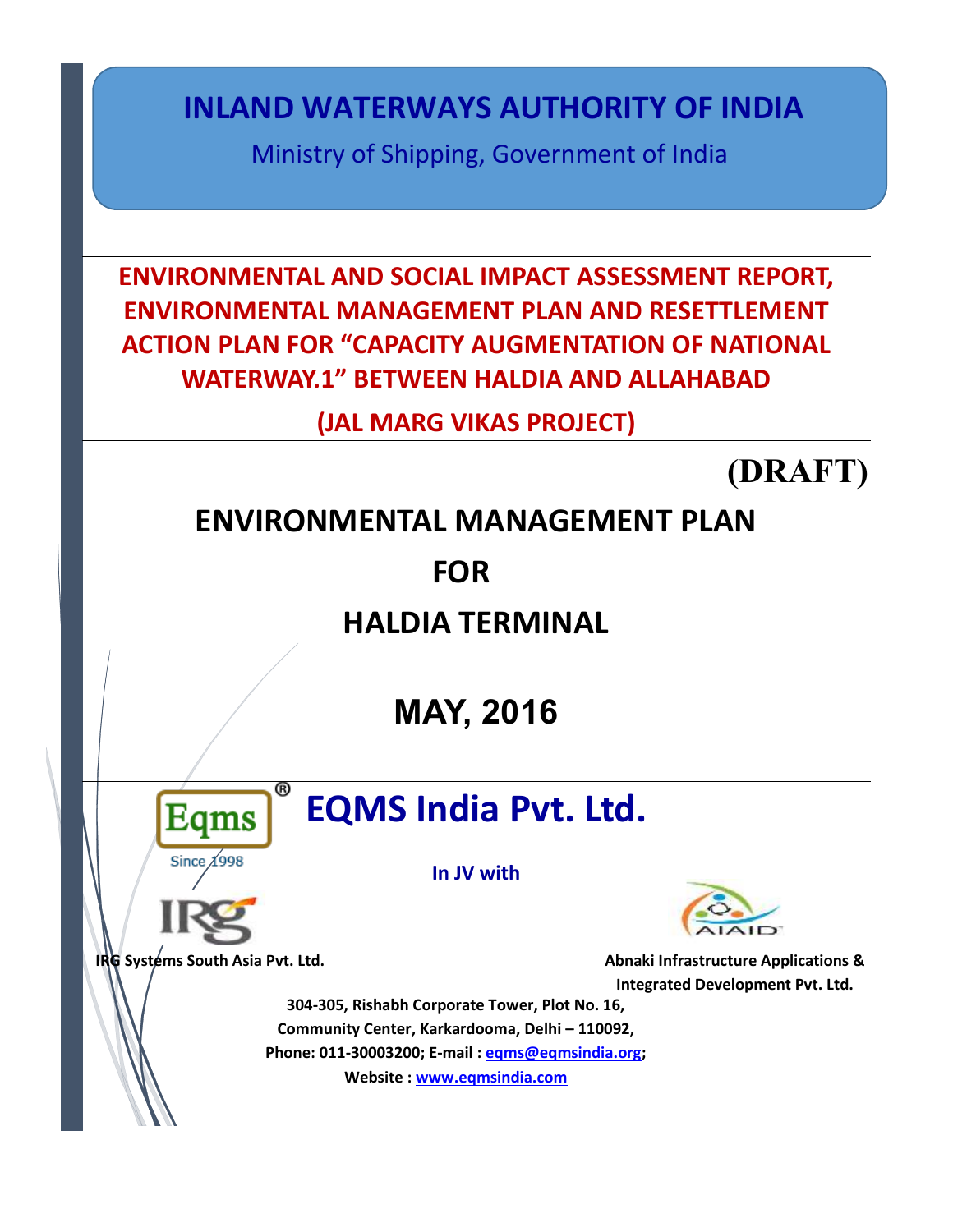

# **Table of Contents**

# **List of Figures**

|--|--|

## List of Tables

| Table 1.1: ENVIRONMENT MANAGEMENT PLAN HALDIA TERMINAL DURING CONSTRUCTION                       |  |
|--------------------------------------------------------------------------------------------------|--|
| Table 1.2: ENVIRONMENT MANAGEMENT PLAN HALDIA TERMINAL DURING OPERATION                          |  |
| Table 1.3: Environment Monitoring Plan of Haldia Terminal for Construction & Operation Phase  47 |  |

# List of Annexure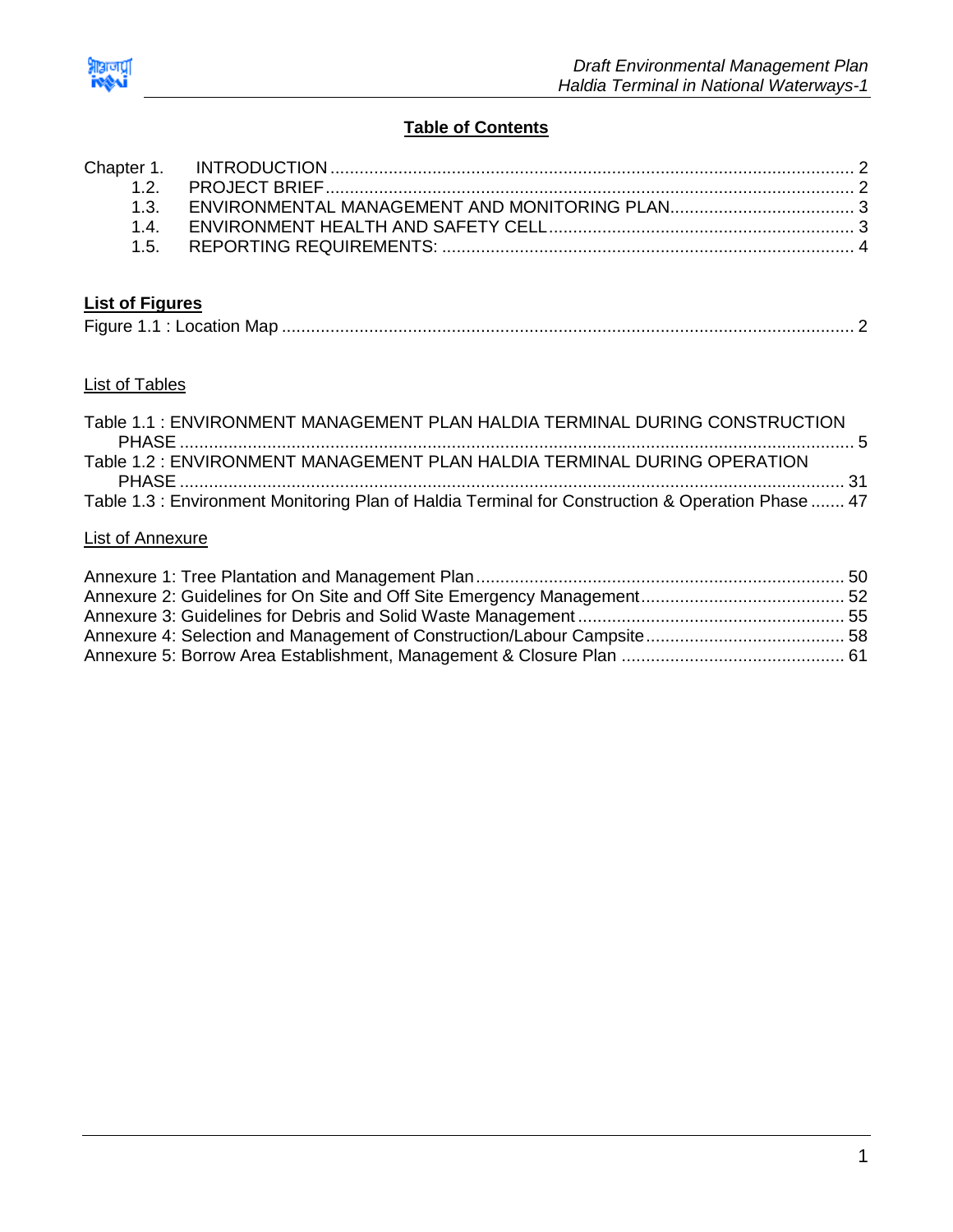<span id="page-2-0"></span>

# **CHAPTER 1. INTRODUCTION**

Inland waterways Authority of India (IWAI) has proposed to augment the navigation capacity of waterway NW-1 (Haldia to Allahabad) and continue to maintain the entire stretch. Under this project, IWAI has proposed to develop the infrastructure facility like Multimodal terminals, Navigation aids for day & night navigation, River information system with all hardware and software, Ro-Ro jetties, Bank & slope protection, River training works, Equipment like tow barges, inland vessels, survey vessels including rescue boats & survey equipment and Dredging of the navigation channel, to augment the navigation capacity of the waterway.

An inland water terminal at Haldia is proposed to be developed within Haldia Dock Complex at River Hoogle (NW-1) under this project to enhance the navigation facility of the NW-1. The project is also requirement of Haldia Dock Complex for its economy, better serviceability to end customer and to improve the primary / secondary logistic cost. Location map of the project is given in **Figure 1.1** below.



**Figure 1.1 : Location Map**

# <span id="page-2-2"></span><span id="page-2-1"></span>**1.2. PROJECT BRIEF**

Project involves development of an inland water terminal at River Hooghly (NW-1) proposed to be located at Haldia industrial area, near Durgachawk, Haldia, District Purbi Medinipur, West Bengal. Geographical coordinates of the centre of site are 22°03'38.34"N & 88°08'29.49"E. River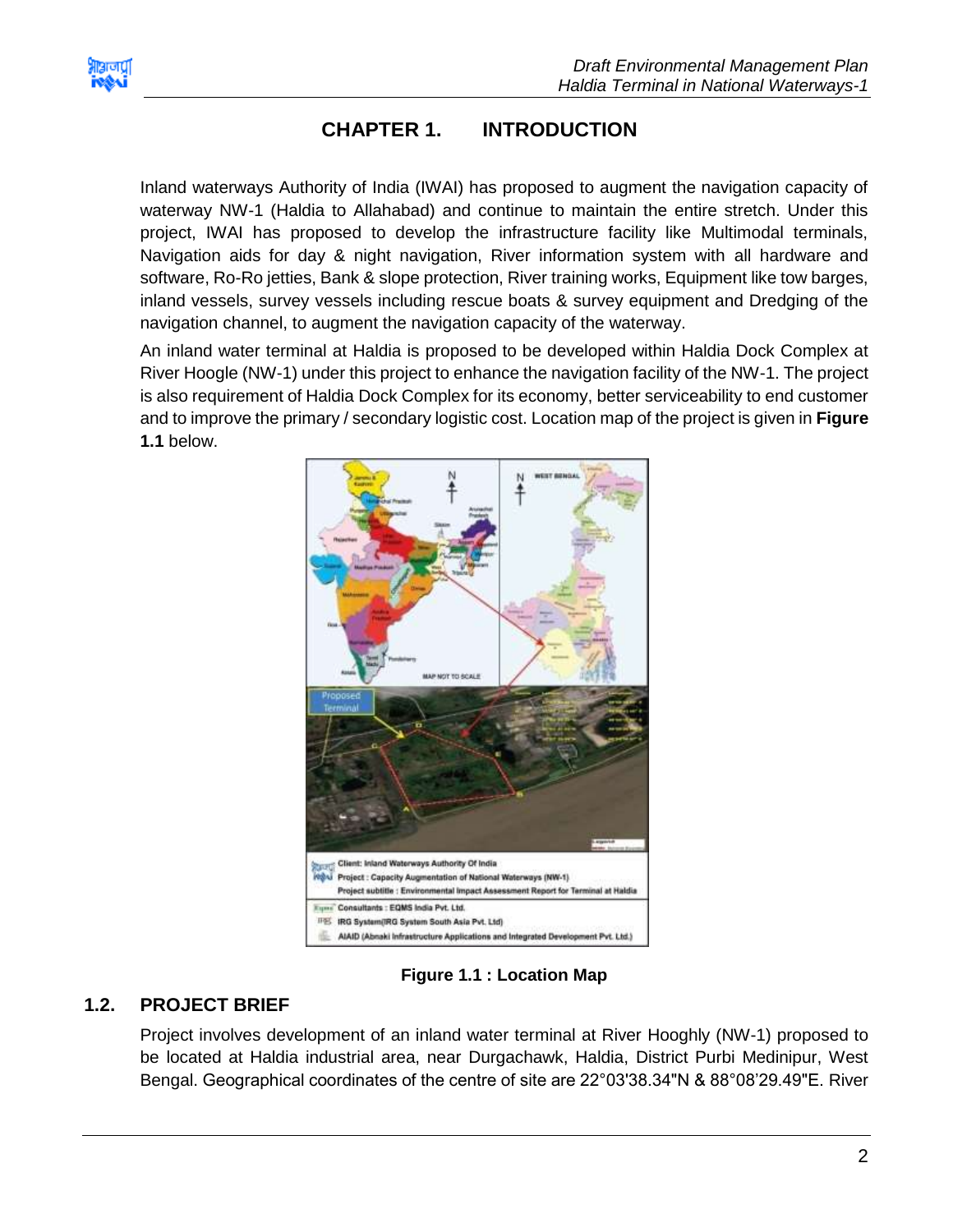

Hooghly flows in South direction of the terminal site. Terminal site is well connected by the roads. Site is connected to NH-41 through 7 m paved road in North direction. Durgachak Railway Station is about 0.6 km away from the site towards North direction and Haldia railway station is about 12 km away towards west direction. Nearest Airport is at Kolkata which is about 135 km away from the site in north direction. River Hooghly in this stretch is navigable and local ferries are currently operating in the river for transportation of men and material. Internal roads of width 17 m & 10 m will be developed at project site.

Total area of terminal site is 61.0 acres. The identified land belongs to Haldia Dock Complex. Site is low lying area with elevation ranging from 4-9 m amsl. It is required to fill the site to achieve finished level of 7 m, i.e. 2.54 m above HFL. Soil required for filling is 3.3 lakh cum.

Terminal facility is designed to handle 4.07 MTPA of cargo. Out of 4.07 MTPA of cargo, 1.57 MTPA of cargo comprises of fly ash, fertilizer, stone aggregate, edible oil & POL. These materials will be stored, loaded, unloaded and transported from the terminal site. In addition to this transshipment of 2.5 MTPA of coal is involved.

Facilities to be developed at terminal site include both onshore and off-shore facilities. Onshore facilities include 16 nos. of silos for fly ash storage, stockyards for stone aggregates, fertilizers & edible oil/POL, internal roads, administration building, worker's amenity building, lighting tower, power supply system, fire-fighting system, sewerage system, storm water management system, waste management system and green belt (3 acres).

Off-shore facilities include 5 nos. of berths & approach trestles and water approach channel. Coal will not be stored at site and it will be transhipped from bigger vessel to smaller vessel at the terminal. One of the proposed berths is proposed to be dedicated for this purpose.

The proposed terminal project will be developed in phases, i.e. phase 1A & 1 B. Phase 1 A will comprises of all the proposed developments except berth proposed for transshipment of coal, 8 nos. of fly ash storage silos and its conveyors out of proposed 16 nos. of silos and stockyard development area (future storage).

# <span id="page-3-0"></span>**1.3. ENVIRONMENTAL MANAGEMENT AND MONITORING PLAN**

Effective measures are required to be proposed and implemented during design, preconstruction, construction and operation stage to eliminate or minimize the impact of the project development. **Table 1.1 & 1.2** provides details of mitigation measures with implementation and supervision responsibility.

Since project is likely to have impact on various components of environment, the monitoring requirement covering soil erosion, tree plantation, air quality, water quality noise, river sedimentation has been defined and included under respective head at **Table 1.3.** 

It will be essential for contractor to comply with applicable regulations and World Bank safeguard requirements. Contractor will also have to comply with applicable standards with respect to Water, air, Noise, Dredge Material, soil and biodiversity as applicable to this project.

# **1.4. ENVIRONMENT HEALTH AND SAFETY CELL**

<span id="page-3-1"></span>It is essential to establish environment health and safety cell for the project by contractor to ensure the health & safety of workers and environmental management of study area through effective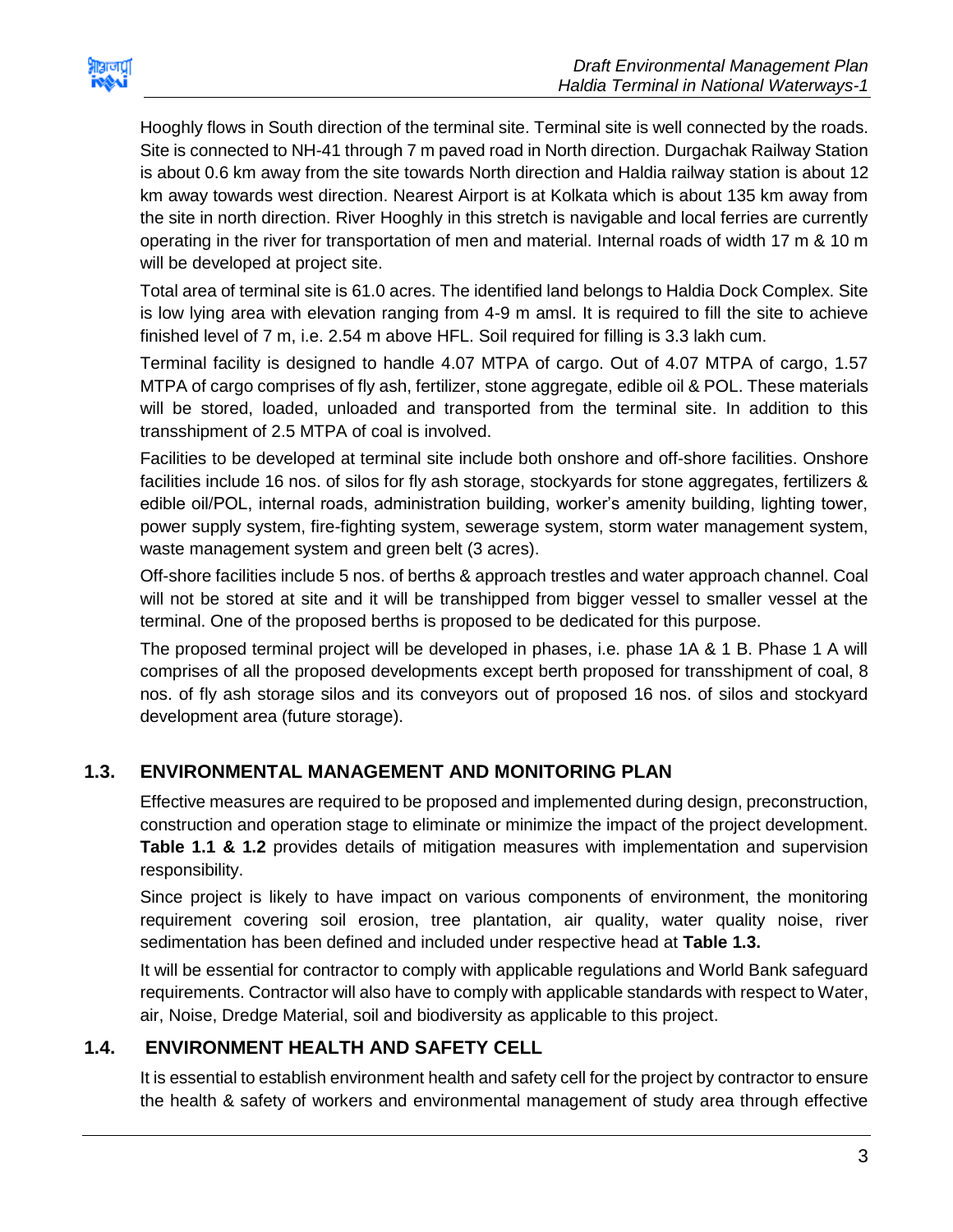

implementation of EMP. Highly qualified and experienced persons in the field of Environmental Management of Similar projects shall be considered to man the cell who shall ensure the effective implementation of the environment management plan.

# <span id="page-4-0"></span>**1.5. REPORTING REQUIREMENTS:**

It is required that contractor will submit quarterly compliance report to Project Management Consultants (PMC) as well as to PMU (Project Management Unit) of IWAI. PMC will analyze the report and notify the corrective action if any required to contractor under intimation to IWAI.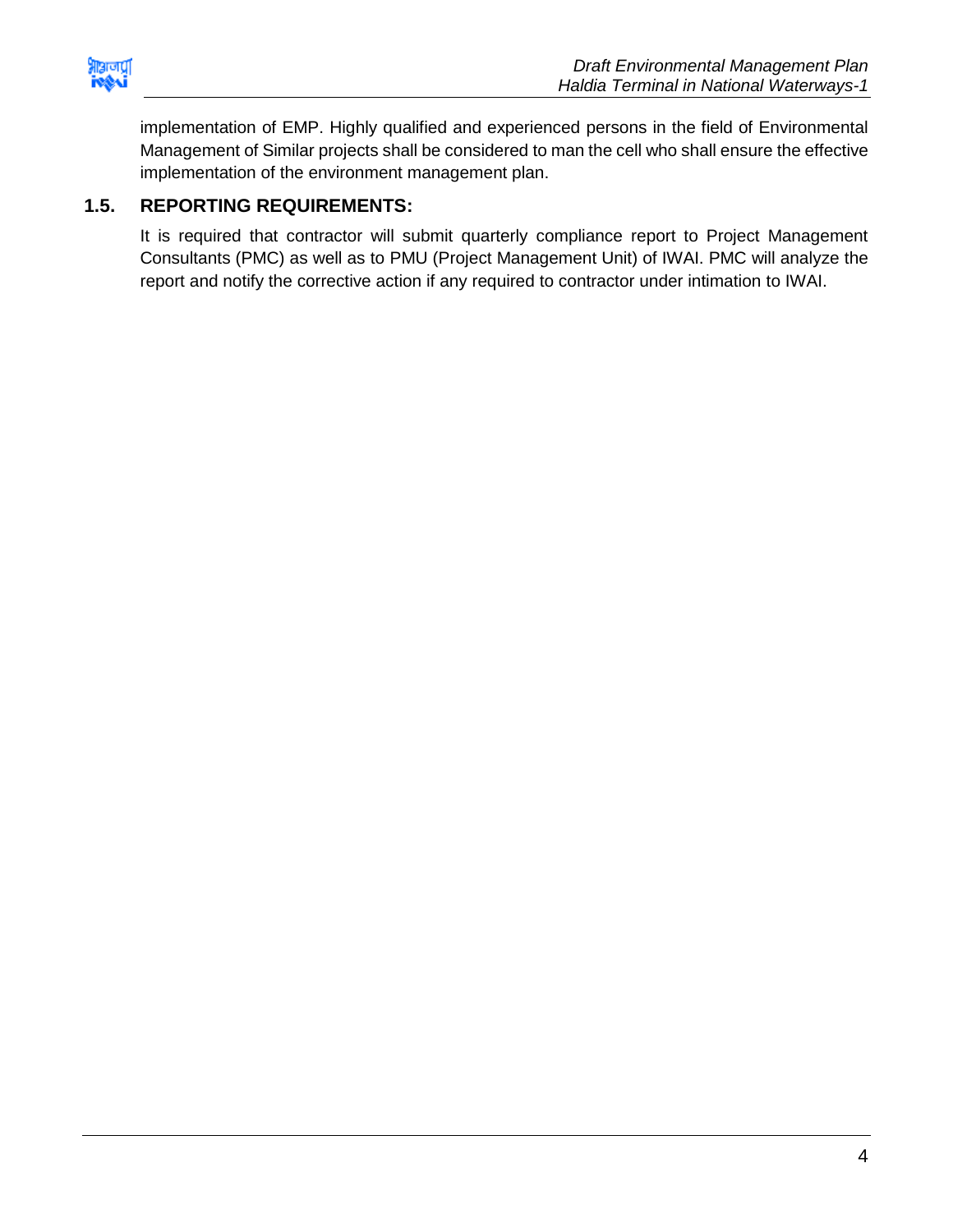

<span id="page-5-0"></span> $\overline{a}$ 

#### **Table 1.1 : ENVIRONMENT MANAGEMENT PLAN HALDIA TERMINAL DURING CONSTRUCTION PHASE**

| <b>Environmental</b><br><b>Issue/ Component</b> |                                                                                                                                         |                        | <b>Remedial Measure</b>                                                                                                                                                                                                                                                                                                                                  | <b>Reference to laws</b><br>and Contract<br><b>Documents</b>                                                             | Approximat<br>е<br>Location                     | Time<br><b>Frame</b>                            | Indicative /<br><b>Mitigation</b><br>Cost | <b>Institutional Responsibility</b> |                               |
|-------------------------------------------------|-----------------------------------------------------------------------------------------------------------------------------------------|------------------------|----------------------------------------------------------------------------------------------------------------------------------------------------------------------------------------------------------------------------------------------------------------------------------------------------------------------------------------------------------|--------------------------------------------------------------------------------------------------------------------------|-------------------------------------------------|-------------------------------------------------|-------------------------------------------|-------------------------------------|-------------------------------|
|                                                 |                                                                                                                                         |                        |                                                                                                                                                                                                                                                                                                                                                          |                                                                                                                          |                                                 |                                                 |                                           | Implementation                      | <b>Supervision</b>            |
|                                                 |                                                                                                                                         |                        |                                                                                                                                                                                                                                                                                                                                                          | <b>DESIGN AND CONSTRUCTION PHASE</b>                                                                                     |                                                 |                                                 |                                           |                                     |                               |
|                                                 | 1. Climate                                                                                                                              |                        |                                                                                                                                                                                                                                                                                                                                                          |                                                                                                                          |                                                 |                                                 |                                           |                                     |                               |
| ❖                                               | Project is<br>unlikely to cause<br>negative effect<br>on climate.<br>However,<br>project can<br>contribute<br>positively for<br>climate | $\bullet$<br>$\bullet$ | Dense green belt in 3 acre area shall be<br>developed along the project premises.<br>Tree species high in organic content like<br>Neem, gulmohar, shisham, pongamia, siris<br>Mango etc should be planted.<br>Provision of alternative energy options like<br>solar energy<br>Adoption of best practices to cut down<br>resources and energy requirement | Kyoto Protocol,<br>National<br>Water<br>Policy, 2012, Forest<br><b>Conservation Rules</b><br>& National Forest<br>Policy | Construction<br>site                            | During Design,<br>and<br>construction<br>stage. | <b>Plantation for</b><br>1200 trees       | Contractor,                         | IWAI/PMU/P<br>MC <sup>1</sup> |
|                                                 |                                                                                                                                         |                        | 2. Natural & Man-made Hazard                                                                                                                                                                                                                                                                                                                             |                                                                                                                          |                                                 |                                                 |                                           |                                     |                               |
| $\cdot$                                         | Earthquake-<br>Seismic Zone -<br>III damage risk<br>zone <sup>2</sup>                                                                   | $\bullet$              | Relevant IS code for structures shall be<br>adopted for designing the civil structures to<br>sustain the earthquake of high to very high<br>intensity                                                                                                                                                                                                    | NBC, 2005,<br>local<br>building bye<br>laws,<br>state factory rules,<br>Rules<br>Petroleum                               | Construction<br>site &<br>Navigation<br>Channel | During Design<br>and<br>construction<br>stage.  | Part<br>of<br><b>Project Costs</b>        | Contractor                          | <b>IWAI/PMU/P</b><br>MC.      |

<sup>&</sup>lt;sup>1</sup> It is proposed to set up Project Unit (PMU) in IWAI to manager social and environmental aspect of NW1 augmentation. PMC (Project Management Consultants) anticipated to be appointed for project management and quality check.

2 *IS:1893 (Part 1): 2002 Indian Standard Criteria for Earthquake Resistant Design of Structures Part 1 General Provisions and Buildings Fifth Revision divides the* 



*Indian subcontinent into five seismic zones ( II to V) depending on the magnitude and damage intensity of seismic activity.*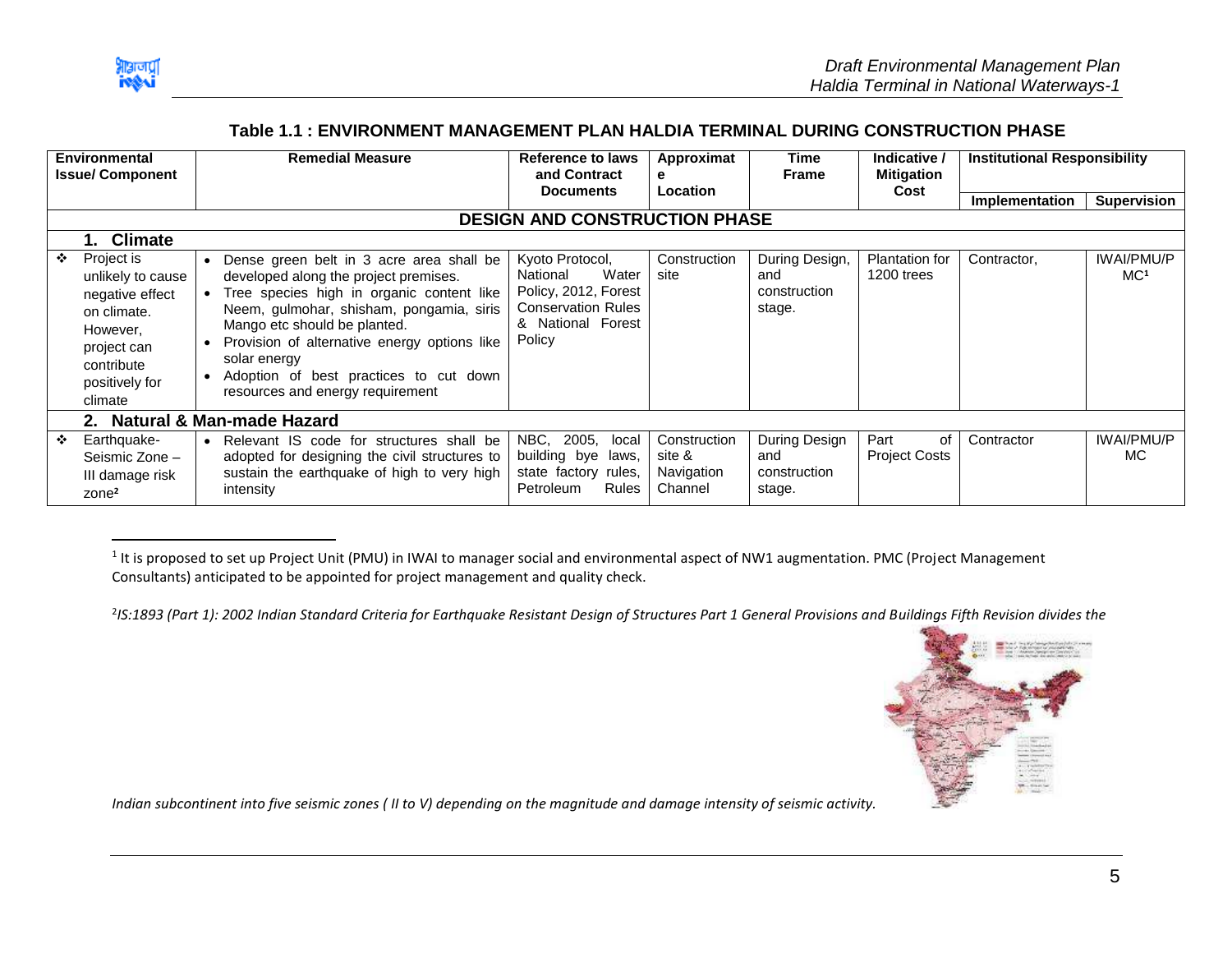

| <b>Environmental</b><br><b>Issue/Component</b>                                            | <b>Remedial Measure</b>                                                                                                                                                                                                                                                                                                                                                                                                                                                                                                                                                                                                                                                                                                                                                                                                                                                                                                                                                                                                                                                                                                                                                                                                                                                                                                                                                                                                                                                                                                                                         | <b>Reference to laws</b><br>and Contract | Approximat<br>е | <b>Time</b><br><b>Frame</b> | Indicative /<br><b>Mitigation</b> | <b>Institutional Responsibility</b> |                    |
|-------------------------------------------------------------------------------------------|-----------------------------------------------------------------------------------------------------------------------------------------------------------------------------------------------------------------------------------------------------------------------------------------------------------------------------------------------------------------------------------------------------------------------------------------------------------------------------------------------------------------------------------------------------------------------------------------------------------------------------------------------------------------------------------------------------------------------------------------------------------------------------------------------------------------------------------------------------------------------------------------------------------------------------------------------------------------------------------------------------------------------------------------------------------------------------------------------------------------------------------------------------------------------------------------------------------------------------------------------------------------------------------------------------------------------------------------------------------------------------------------------------------------------------------------------------------------------------------------------------------------------------------------------------------------|------------------------------------------|-----------------|-----------------------------|-----------------------------------|-------------------------------------|--------------------|
|                                                                                           |                                                                                                                                                                                                                                                                                                                                                                                                                                                                                                                                                                                                                                                                                                                                                                                                                                                                                                                                                                                                                                                                                                                                                                                                                                                                                                                                                                                                                                                                                                                                                                 | <b>Documents</b>                         | Location        |                             | Cost                              | Implementation                      | <b>Supervision</b> |
| Risk of flood &<br>❖<br>Cyclones<br>Risks due to<br>❖<br>occupational<br>hazards and fire | • All facilities developed shall be above HFL of<br>River Hooghly<br>• Regular mainainance and strengthening of<br>the embankments to prevent the erosion and<br>flooding<br>• Emergency preparedness plan should be<br>prepared for situations of cyclone, flood,<br>earthquake and fire and should be available<br>at the site all the time. This plan should be<br>inline with and integrated with the off-site<br>emergency plan prepared for the area.<br>• Employee shall be given training to handle<br>the emergency situation<br>Site should be vacated in case of cyclone<br>alerts<br>• Location of nearest cyclone shelters shall be<br>located in the map and shall be displayed at<br>the site. Coordination should be done with<br>IMD to receive the cyclone threat and in case<br>of cyclone threats the site should be vacated.<br>• Mock drills to handle the emergenc situation<br>shall be conducted for workers<br>• Emergency collection area should be<br>provided at the site near the exit gate of the<br>site and all workers should be aware about<br>this collection point and shortest route to<br>reach this place<br>• Availability of the first aid boxes and<br>necessary medicine as per State Factory<br><b>Rules</b><br>Compulsion for workers to wear PPE while<br>$\bullet$<br>working to prevent injury due to accidents<br>while working<br>Only skilled/trained person should be allowed<br>$\bullet$<br>to do the tasks involving the risk of accidents<br>with due permission of site supervisor/safety<br>officers | and MSIHC Rules,<br>1989                 |                 |                             |                                   |                                     |                    |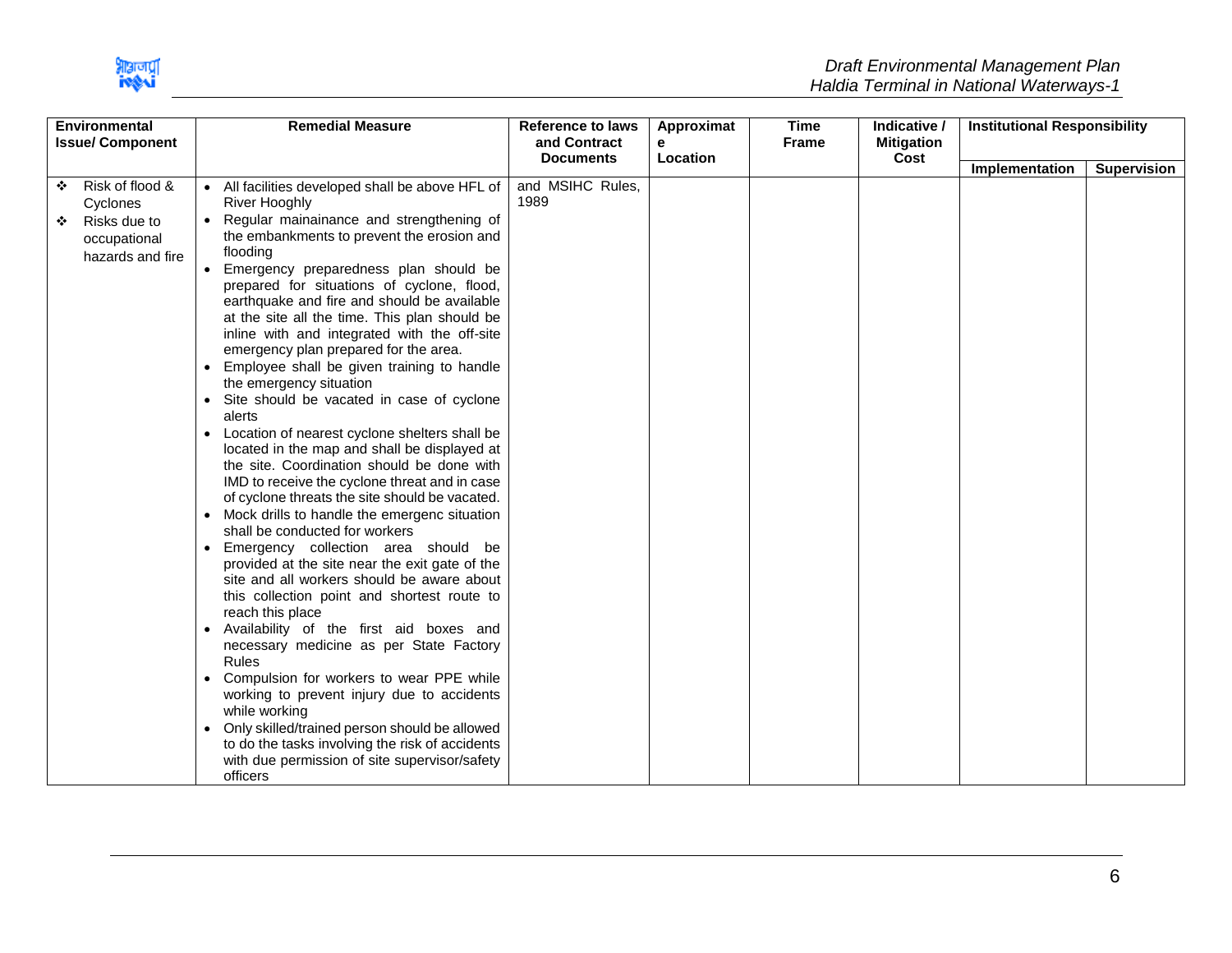

| <b>Remedial Measure</b>                                                                                                                                                                                                                                                                                                                                                                                                                                                                                                                                                                                                                                                                                                                                                                                                                                                                                                                                                                                                                                                                                                                                                                                                                                                                                                                                                                                              | <b>Reference to laws</b><br>and Contract                                                                                                                                                                                                                       | Approximat<br>е      | <b>Time</b><br><b>Frame</b>                   | Indicative /<br><b>Mitigation</b>                                                                                                     |                |                                     |
|----------------------------------------------------------------------------------------------------------------------------------------------------------------------------------------------------------------------------------------------------------------------------------------------------------------------------------------------------------------------------------------------------------------------------------------------------------------------------------------------------------------------------------------------------------------------------------------------------------------------------------------------------------------------------------------------------------------------------------------------------------------------------------------------------------------------------------------------------------------------------------------------------------------------------------------------------------------------------------------------------------------------------------------------------------------------------------------------------------------------------------------------------------------------------------------------------------------------------------------------------------------------------------------------------------------------------------------------------------------------------------------------------------------------|----------------------------------------------------------------------------------------------------------------------------------------------------------------------------------------------------------------------------------------------------------------|----------------------|-----------------------------------------------|---------------------------------------------------------------------------------------------------------------------------------------|----------------|-------------------------------------|
|                                                                                                                                                                                                                                                                                                                                                                                                                                                                                                                                                                                                                                                                                                                                                                                                                                                                                                                                                                                                                                                                                                                                                                                                                                                                                                                                                                                                                      |                                                                                                                                                                                                                                                                |                      |                                               |                                                                                                                                       | Implementation | <b>Supervision</b>                  |
| • Separte work procedures and safety<br>procedures should be prepared, if any night<br>time working is involved                                                                                                                                                                                                                                                                                                                                                                                                                                                                                                                                                                                                                                                                                                                                                                                                                                                                                                                                                                                                                                                                                                                                                                                                                                                                                                      |                                                                                                                                                                                                                                                                |                      |                                               |                                                                                                                                       |                |                                     |
|                                                                                                                                                                                                                                                                                                                                                                                                                                                                                                                                                                                                                                                                                                                                                                                                                                                                                                                                                                                                                                                                                                                                                                                                                                                                                                                                                                                                                      |                                                                                                                                                                                                                                                                |                      |                                               |                                                                                                                                       |                |                                     |
| • Excavation and filling operations should be<br>carried out in parallel so as to minimize the<br>soil erosion<br>• Compaction of soil shall be undertaken by<br>sprinkling the water to minimize the erosion<br>• Water sprinkling to be carried out for dust<br>suppression<br>Top soil (15 cm) should be stripped and<br>$\bullet$<br>preserved under covered conditions for<br>landscaping purpose in later stage. This<br>should be stored in the form of the heap with<br>the slide slopes covered with grass.<br>Excavated soil should be used within the site<br>for leveling purpose (1.5 lakh cum to be used<br>for leveling). However most of the soil will be<br>used for leveling within the site if remains any<br>it should be used for realignment (diversion)<br>of the existing road.<br>Dredge soil should be either utilised for<br>$\bullet$<br>construction activity or disposed off along<br>with excavated soil to the identified debris<br>disposal site<br>• Green belt (area of 3 acres) should be<br>developed at the site and as per the Green<br>Belt management Plan (Annexure 1)<br>Survival rate of tree should be regularly<br>monitored. It is should be minimum 70%.<br>• Work timings should be restricted from 6:00<br>AM to 10:00 PM. Adequate illumination<br>should be provided at site during evening<br>hours<br>Rest area should be provided for workers at<br>$\bullet$ | <b>Municipal Solid</b><br>Wastes<br>(Management and<br>Handling) Rules,<br>2015<br><b>Hazardous Waste</b><br>(Management,<br>Handling &<br>Transboundary)<br><b>Rules, 2008</b><br>Forest<br>(Conservation) Act<br>Social Impact<br>Assessment<br>requirements | Construction<br>site | During design<br>and<br>Construction<br>Stage | Part<br>οf<br><b>Project Costs</b>                                                                                                    | Contractor.    | <b>IWAI/PMU/P</b><br><b>MC</b>      |
|                                                                                                                                                                                                                                                                                                                                                                                                                                                                                                                                                                                                                                                                                                                                                                                                                                                                                                                                                                                                                                                                                                                                                                                                                                                                                                                                                                                                                      |                                                                                                                                                                                                                                                                | <b>Documents</b>     | Location                                      | 3. Site Preparation: Levelling Terminal Site, Construction Camp, Construction Works<br>site and sleeping/lying down at site should be | Cost           | <b>Institutional Responsibility</b> |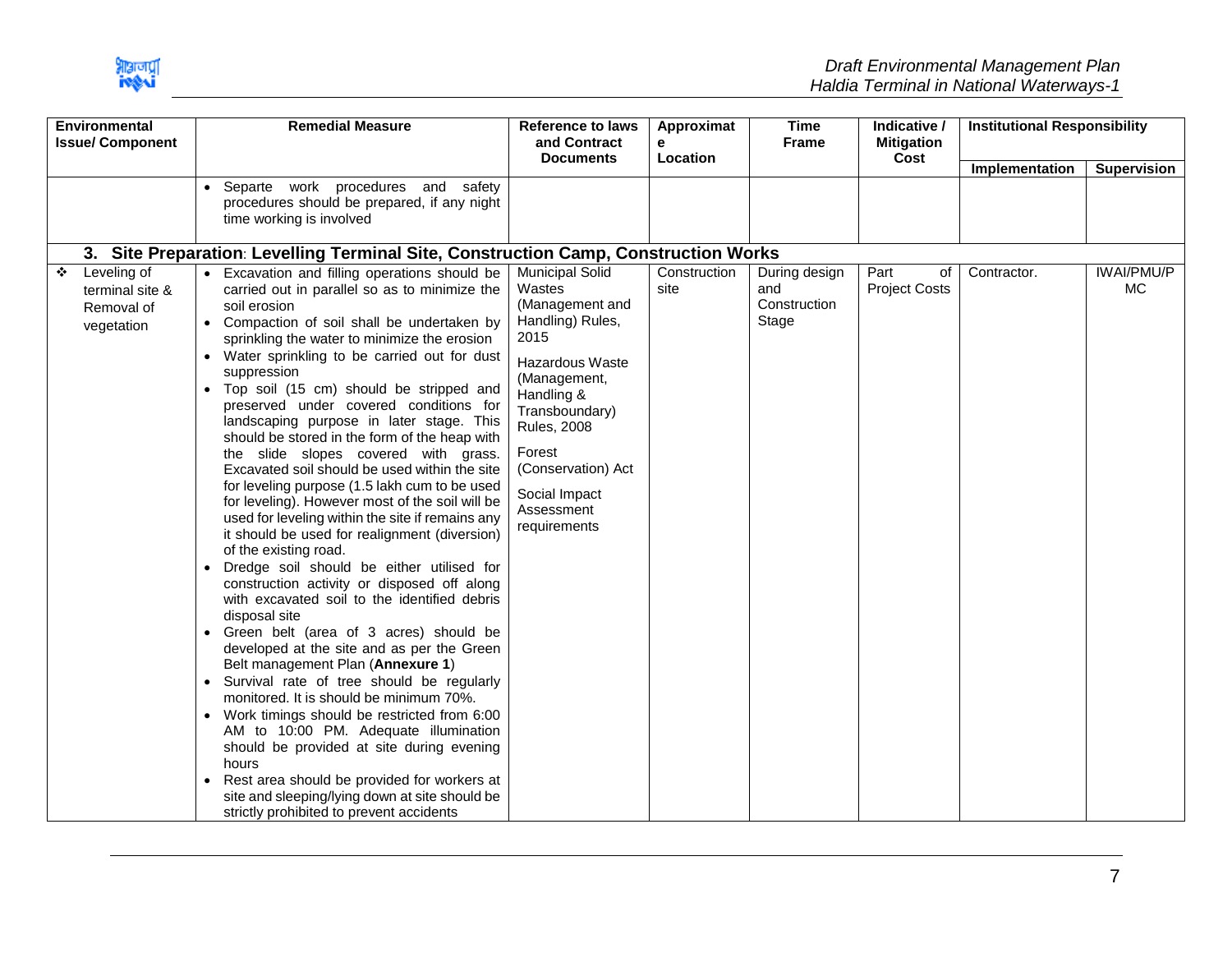

| Environmental<br><b>Issue/Component</b> | <b>Remedial Measure</b>                                                                                                                                                                                                                                                                                                                                                                                                                                                                                                                                                                                                                                                                                                                                                                                                                                                                                                                                                                                                                | <b>Reference to laws</b><br>and Contract | Approximat<br>е | <b>Time</b><br><b>Frame</b> | Indicative /<br><b>Mitigation</b> | <b>Institutional Responsibility</b> |                    |
|-----------------------------------------|----------------------------------------------------------------------------------------------------------------------------------------------------------------------------------------------------------------------------------------------------------------------------------------------------------------------------------------------------------------------------------------------------------------------------------------------------------------------------------------------------------------------------------------------------------------------------------------------------------------------------------------------------------------------------------------------------------------------------------------------------------------------------------------------------------------------------------------------------------------------------------------------------------------------------------------------------------------------------------------------------------------------------------------|------------------------------------------|-----------------|-----------------------------|-----------------------------------|-------------------------------------|--------------------|
|                                         |                                                                                                                                                                                                                                                                                                                                                                                                                                                                                                                                                                                                                                                                                                                                                                                                                                                                                                                                                                                                                                        | <b>Documents</b>                         | Location        |                             | Cost                              | Implementation                      | <b>Supervision</b> |
|                                         | Develop and obtain approval from IWAI for<br>occupational health & safety management.<br>The plan should follow safety guidelines as<br>given at <b>Annexure 2</b> and other tools such as<br><b>OSHAS 18001</b><br>Movement of construction vehicles shall be<br>$\bullet$<br>restricted to the designated haulage roads<br>only to prevent compaction of soil in other<br>areas<br>The earth stockpiles to be provided with<br>$\bullet$<br>gentle slopes to prevent soil erosion.<br>Sedimentation tanks shall be provided with<br>$\bullet$<br>storm water drain to arrest the sediments and<br>these sediments shall be removed and stored<br>with remaining excavated soil<br>• Existing river bank protection is sufficient for<br>shore protection.<br>Wash-off from concrete mixing tanks and<br>$\bullet$<br>wash from washing area shall not be allowed<br>to enter the soil. This wash shall be collected<br>through drains into tanks and concrete shall<br>be settled, collected, dried and re-used in the<br>site again |                                          |                 |                             |                                   |                                     |                    |
|                                         | <b>Solid Waste Management:</b><br>• Arrangement should be made<br>for<br>segregation of waste into recyclable and non-<br>recyclable waste<br>Non-recyclable waste generated should be<br>$\bullet$<br>disposed regularly through authorized<br>agency. Recyclable waste should be sold to<br>authorized vendors.<br>Construction waste generated should be<br>$\bullet$<br>segregated at site into recyclable, reusable &<br>rejected fraction. Recyclable should be sold<br>to authorized vendor, reusable waste should<br>be stored at site for usage and rejected<br>fraction and debris should be disposed at<br>waste disposal site of Haldia Development<br>Authority. (Annexure 3)                                                                                                                                                                                                                                                                                                                                             |                                          |                 |                             |                                   |                                     |                    |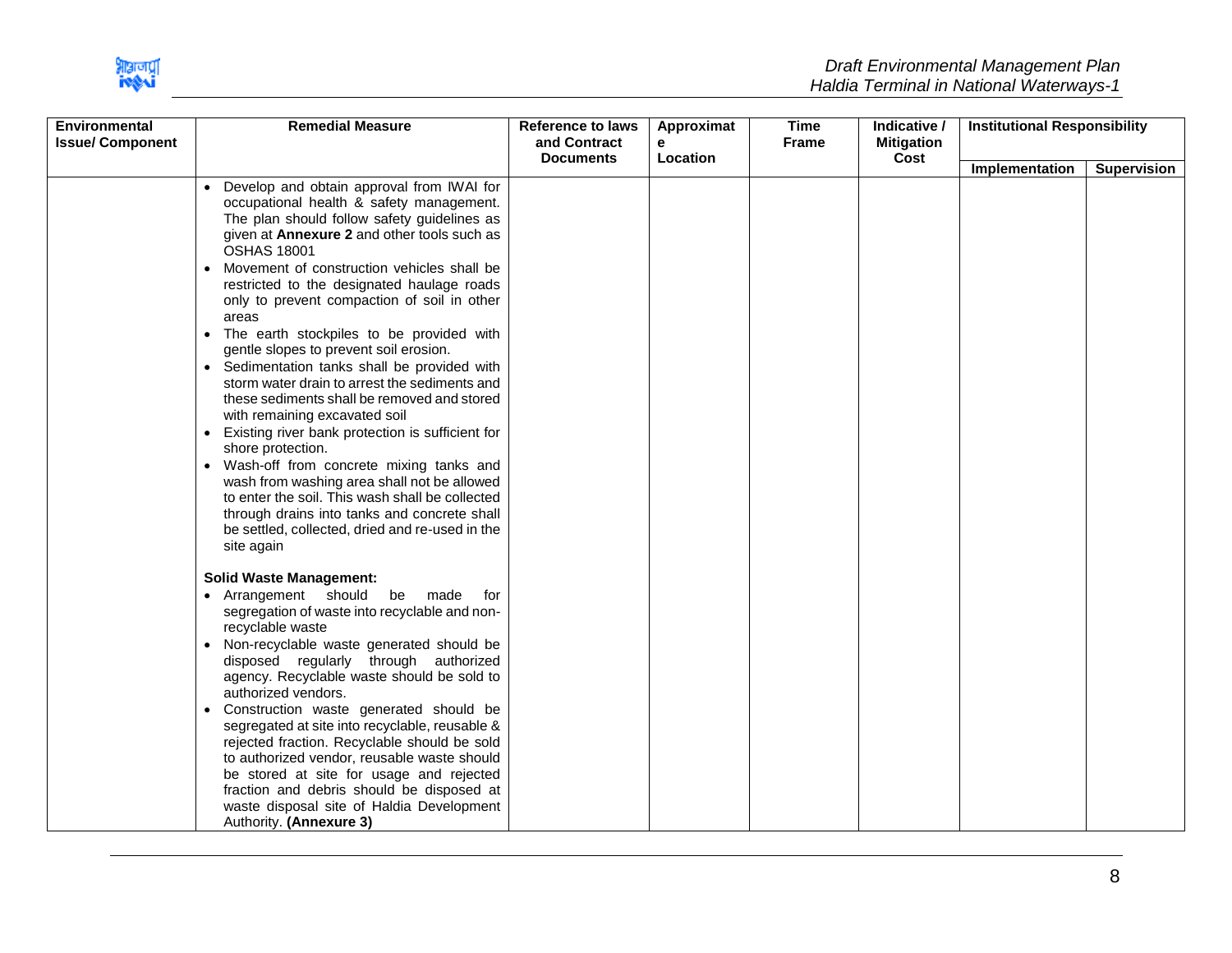

| <b>Environmental</b><br><b>Issue/Component</b>                                                                                                                                                         | <b>Remedial Measure</b>                                                                                                                                                                                                                                                                                                                                                                                                                                                                                                                                                                                                                                                                                                                                                                                                                                                                                                                                                                                                                                                                                                                                                                                                                                                                                                                                                                                                                                                              | <b>Reference to laws</b><br>and Contract                                                                                                                                                                                                                                                                                                        | Approximat<br>е   | <b>Time</b><br><b>Frame</b>  | Indicative /<br><b>Mitigation</b>          | <b>Institutional Responsibility</b> |                    |
|--------------------------------------------------------------------------------------------------------------------------------------------------------------------------------------------------------|--------------------------------------------------------------------------------------------------------------------------------------------------------------------------------------------------------------------------------------------------------------------------------------------------------------------------------------------------------------------------------------------------------------------------------------------------------------------------------------------------------------------------------------------------------------------------------------------------------------------------------------------------------------------------------------------------------------------------------------------------------------------------------------------------------------------------------------------------------------------------------------------------------------------------------------------------------------------------------------------------------------------------------------------------------------------------------------------------------------------------------------------------------------------------------------------------------------------------------------------------------------------------------------------------------------------------------------------------------------------------------------------------------------------------------------------------------------------------------------|-------------------------------------------------------------------------------------------------------------------------------------------------------------------------------------------------------------------------------------------------------------------------------------------------------------------------------------------------|-------------------|------------------------------|--------------------------------------------|-------------------------------------|--------------------|
|                                                                                                                                                                                                        |                                                                                                                                                                                                                                                                                                                                                                                                                                                                                                                                                                                                                                                                                                                                                                                                                                                                                                                                                                                                                                                                                                                                                                                                                                                                                                                                                                                                                                                                                      | <b>Documents</b>                                                                                                                                                                                                                                                                                                                                | Location          |                              | Cost                                       | Implementation                      | <b>Supervision</b> |
| Setting of Labor<br>❖                                                                                                                                                                                  | Any waste oil generated from construction<br>machinery that should be stored on concrete<br>platform and disposed off to authorized<br>recyclers.<br><b>Location of Camp:</b>                                                                                                                                                                                                                                                                                                                                                                                                                                                                                                                                                                                                                                                                                                                                                                                                                                                                                                                                                                                                                                                                                                                                                                                                                                                                                                        | The Building and                                                                                                                                                                                                                                                                                                                                | Labour            | During design                | For camp for                               | Contractor.                         | <b>IWAI/PMU/P</b>  |
| Camps:<br>contamination of<br>land and water<br>resources from<br>municipal waste<br>from Camps,<br>worker's health.<br>Pressure on<br>natural<br>resources due<br>to establishment<br>of labour camps | • Construction camp sitting, establishment,<br>location and management should be as per<br>proposed Construction & Labour Camp<br>Management Plan (Annexure 4)<br>• Labour camps should be located within the<br>construction sites to the extent possible<br>Sanitation and Worker's Health & Safety:<br>• Hygiene in the camps should be maintained<br>by providing good sanitation and cleaning<br>facilities. Soak Pits can be provided only if<br>labour camp is located away from river.<br>• Camp should be well ventilated. It should<br>have adequate provision for illumination,<br>safe<br>drinking<br>kitchen<br>and<br>water<br>facility. Proper drainage to be maintained<br>around the sites to avoid water logging<br>leading to disease<br>Proper sanitation facility like toilet and<br>bathing facility should be provided at site and<br>labour camps. Wastewater generated from<br>these facilities should be disposed off<br>through septic tanks and soak pit<br>Preventive medical care to be provided to<br>$\bullet$<br>workers<br>Segregated, collection and disposal of solid<br>waste on regular basis at municipal solid<br>disposal<br>location of Haldia<br>waste<br>development Authority.<br>Provision should be made essential material<br>supply like cooking fuel (gas)<br>Provision should be made for day crèche for<br>$\bullet$<br>children<br>First aid facilities, first aid room, first aid<br>trained personnel and ambulance should be | Other Construction<br>workers<br>(Regulation<br>of<br>Employment<br>and<br>Conditions<br>οf<br>Service) Act 1996<br>and Cess Act of<br>1996 and<br>The<br>Water<br>(Prevention<br>&<br>Control of Pollution)<br>1974<br>and<br>Act,<br>amendments<br>thereof.<br>Municipal<br>Solid<br>Wastes<br>(Management and<br>Handling)<br>Rules,<br>2000 | Camp<br>Locations | and<br>Construction<br>Stage | sanitation<br>and<br>health<br>facilities. |                                     | <b>MC</b>          |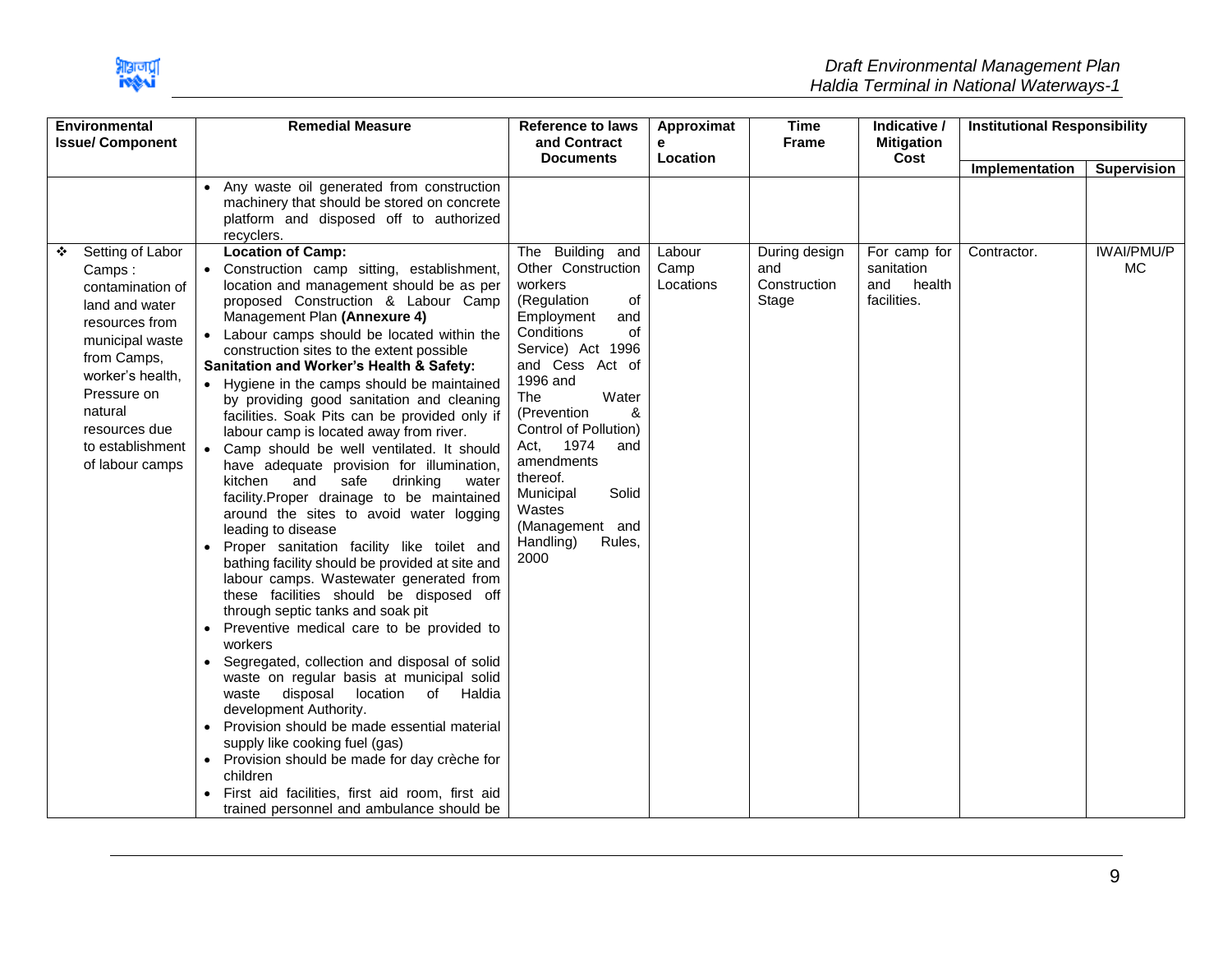

|   | Environmental<br><b>Issue/ Component</b>                                                       |                        | <b>Remedial Measure</b>                                                                                                                                                                                                                                                                                                                                                                                                                                                                                                                                                                                                                                                                                                                                                                                                                                                            | <b>Reference to laws</b><br>and Contract                                                               | Approximat<br>е                                          | <b>Time</b><br><b>Frame</b>                   | Indicative /<br><b>Mitigation</b>  | <b>Institutional Responsibility</b> |                                |
|---|------------------------------------------------------------------------------------------------|------------------------|------------------------------------------------------------------------------------------------------------------------------------------------------------------------------------------------------------------------------------------------------------------------------------------------------------------------------------------------------------------------------------------------------------------------------------------------------------------------------------------------------------------------------------------------------------------------------------------------------------------------------------------------------------------------------------------------------------------------------------------------------------------------------------------------------------------------------------------------------------------------------------|--------------------------------------------------------------------------------------------------------|----------------------------------------------------------|-----------------------------------------------|------------------------------------|-------------------------------------|--------------------------------|
|   |                                                                                                |                        |                                                                                                                                                                                                                                                                                                                                                                                                                                                                                                                                                                                                                                                                                                                                                                                                                                                                                    | <b>Documents</b>                                                                                       | Location                                                 |                                               | Cost                               | Implementation                      | <b>Supervision</b>             |
| ❖ | Setting up<br><b>Concert Mix</b>                                                               | $\bullet$<br>$\bullet$ | provided at the site 24 X 7. Also tie-ups with<br>local hospital should be done to handle<br>emergency case, if any<br>Rest area should be provided at the site<br>where labour can rest after lunch and should<br>not lie on site anywhere<br>• Working hours of labour should not exceed<br>than standard norms as per state factory law<br>Wastewater from construction site should not<br>be allowed to accumulate at site as standing<br>water may lead to breeding of mosquitoes.<br>Septic tanks/soak pits should be provided for<br>its disposal<br>Temporary storm water drainage system<br>should also be provided at camp site and<br>construction site so as to drain the storm<br>water and prevent accumulation of storm<br>water at site and thus breeding of<br>mosquitoes/flies<br>• All these facilities shall be installed at<br>proposed terminal site itself. | Air (Prevention and<br>Control of Water                                                                | Site<br>construction                                     | During design<br>and                          | For camp for<br>waste              | Contractor                          | <b>IWAI/PMU/P</b><br>MC.       |
|   | Plant, Hot Mix<br>Plant,<br>Mechanical<br>Workshop, Fuel<br>storages,<br>Lubricant<br>storages | $\bullet$              | • All maintenance facilities, hot mix plant and<br>concrete mixing plant shall be established<br>with prior consent to establish to be obtained<br>from WBSPCB.<br>All such equipment/plant shall be fitted with<br>air pollution control system and shall comply<br>with condition of consent to establish.<br>• Periodic monitoring shall be carried as per<br>consent conditions.                                                                                                                                                                                                                                                                                                                                                                                                                                                                                               | Pollution) Act, 1981<br>Water<br>and<br>(Prevention<br>and<br>Control of Water<br>Pollution) Act, 1974 | Camp                                                     | construction<br>Stage                         | management<br>facilities.          |                                     |                                |
|   |                                                                                                |                        | 4. Site Preparation: Power supply, Water Supply, and Drainage, disposal of piling muck and debris                                                                                                                                                                                                                                                                                                                                                                                                                                                                                                                                                                                                                                                                                                                                                                                  |                                                                                                        |                                                          |                                               |                                    |                                     |                                |
| ❖ | Power supply<br>and Energy<br>Conservation:<br>Air Pollution,<br>energy loss                   |                        | • Power shall be sourced from State electricity<br>board during construction stage as well as<br>operation stage.<br>• DG sets shall be used only in case of power<br>failure. DG sets shall be enclosed in acoustic<br>enclosures and shall be provided with stacks<br>as per CPCB norms to discharge exhaust<br>qases                                                                                                                                                                                                                                                                                                                                                                                                                                                                                                                                                            | Air (Prevention and<br>Control of Water<br>Pollution) Act, 1981<br>& ECBC Norms,<br>2007               | Construction<br>Sites and<br>Labour<br>Camp<br>Locations | During design<br>and<br>construction<br>stage | Part<br>of<br><b>Project Costs</b> | Contractor.                         | <b>IWAI/PMU/P</b><br><b>MC</b> |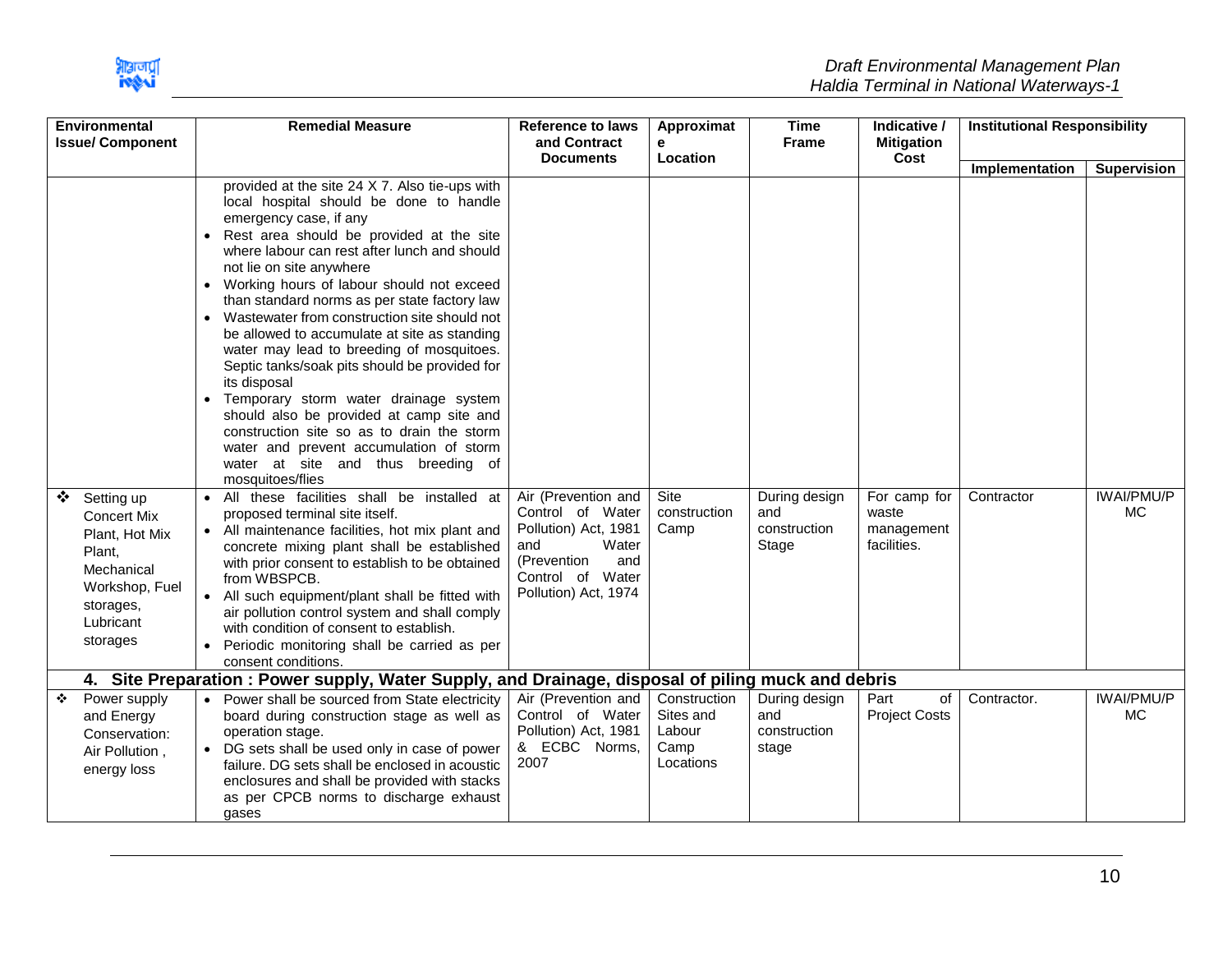

| Environmental<br><b>Issue/Component</b>                     | <b>Remedial Measure</b>                                                                                                                                                                                                                                                                                                                                                                                                                                                                                                                                                                                                                                                                                                                                                                                                                                                                                                                                                                                                                                                                                                                                                                                                                                                                                                                                                                                                             | <b>Reference to laws</b><br>and Contract                                                                                | Approximat<br>е                                          | <b>Time</b><br><b>Frame</b>                   | Indicative /<br><b>Mitigation</b>                                             | <b>Institutional Responsibility</b> |                                |
|-------------------------------------------------------------|-------------------------------------------------------------------------------------------------------------------------------------------------------------------------------------------------------------------------------------------------------------------------------------------------------------------------------------------------------------------------------------------------------------------------------------------------------------------------------------------------------------------------------------------------------------------------------------------------------------------------------------------------------------------------------------------------------------------------------------------------------------------------------------------------------------------------------------------------------------------------------------------------------------------------------------------------------------------------------------------------------------------------------------------------------------------------------------------------------------------------------------------------------------------------------------------------------------------------------------------------------------------------------------------------------------------------------------------------------------------------------------------------------------------------------------|-------------------------------------------------------------------------------------------------------------------------|----------------------------------------------------------|-----------------------------------------------|-------------------------------------------------------------------------------|-------------------------------------|--------------------------------|
|                                                             |                                                                                                                                                                                                                                                                                                                                                                                                                                                                                                                                                                                                                                                                                                                                                                                                                                                                                                                                                                                                                                                                                                                                                                                                                                                                                                                                                                                                                                     | <b>Documents</b>                                                                                                        | Location                                                 |                                               | Cost                                                                          | Implementation                      | <b>Supervision</b>             |
|                                                             | · Solar energy shall be used in common<br>lighting area on 1:2 basis.<br>• Energy Conservation Building Code shall be<br>used as applicable to various office and other<br>structures.                                                                                                                                                                                                                                                                                                                                                                                                                                                                                                                                                                                                                                                                                                                                                                                                                                                                                                                                                                                                                                                                                                                                                                                                                                              |                                                                                                                         |                                                          |                                               |                                                                               |                                     |                                |
| Water Supply,<br>❖<br>Drainage and<br>effluent<br>discharge | • Construction water requirement shall be<br>sourced from municipal supply and<br>necessary permission should be taken from<br>concerned authority. No ground water or river<br>water should be used because the CGWB<br>has already classified the Haldia as Notified<br>area.<br>Caution signage shall be placed at site for<br>$\bullet$<br>optimal use of water<br>• Garland storm water temporary drains shall<br>be provided around the excavated or activity<br>area so as to divert rainfall run-off away from<br>these location. These pits shall be covered<br>during rainy season to the extent possible.<br>Excavation shall be avoided during monsoon<br>season.<br>Storm water drains shall be connected to<br>sedimentation tank for arresting the<br>sediments before discharging into the river<br>All washing and maintenance effluent from<br>the workshop area of vehicle maintenance<br>area should Darin to separate collection<br>areas fitted with oil and grease trap and de-<br>siltation chamber. The treated water shall be<br>used for dust separation and green belt<br>development. This water shall not be<br>discharged in to river at all.<br>Vehicle<br>washing<br>and<br>maintenance<br>workshops shall be located away from river<br>• Rain water should be collected into rain water<br>harvesting ponds which should be used for<br>various construction activities and dust<br>suppression. | Ground<br>Central<br>Water<br>Board<br>Water<br>(Prevention<br>and<br>Control<br>of<br>Pollution)<br>Water<br>Act, 1974 | Construction<br>Sites and<br>Labour<br>Camp<br>Locations | During design<br>and<br>construction<br>stage | For<br>construction<br>of<br>grease<br>traps and de-<br>siltation<br>chambers | Contractor.                         | <b>IWAI/PMU/P</b><br><b>MC</b> |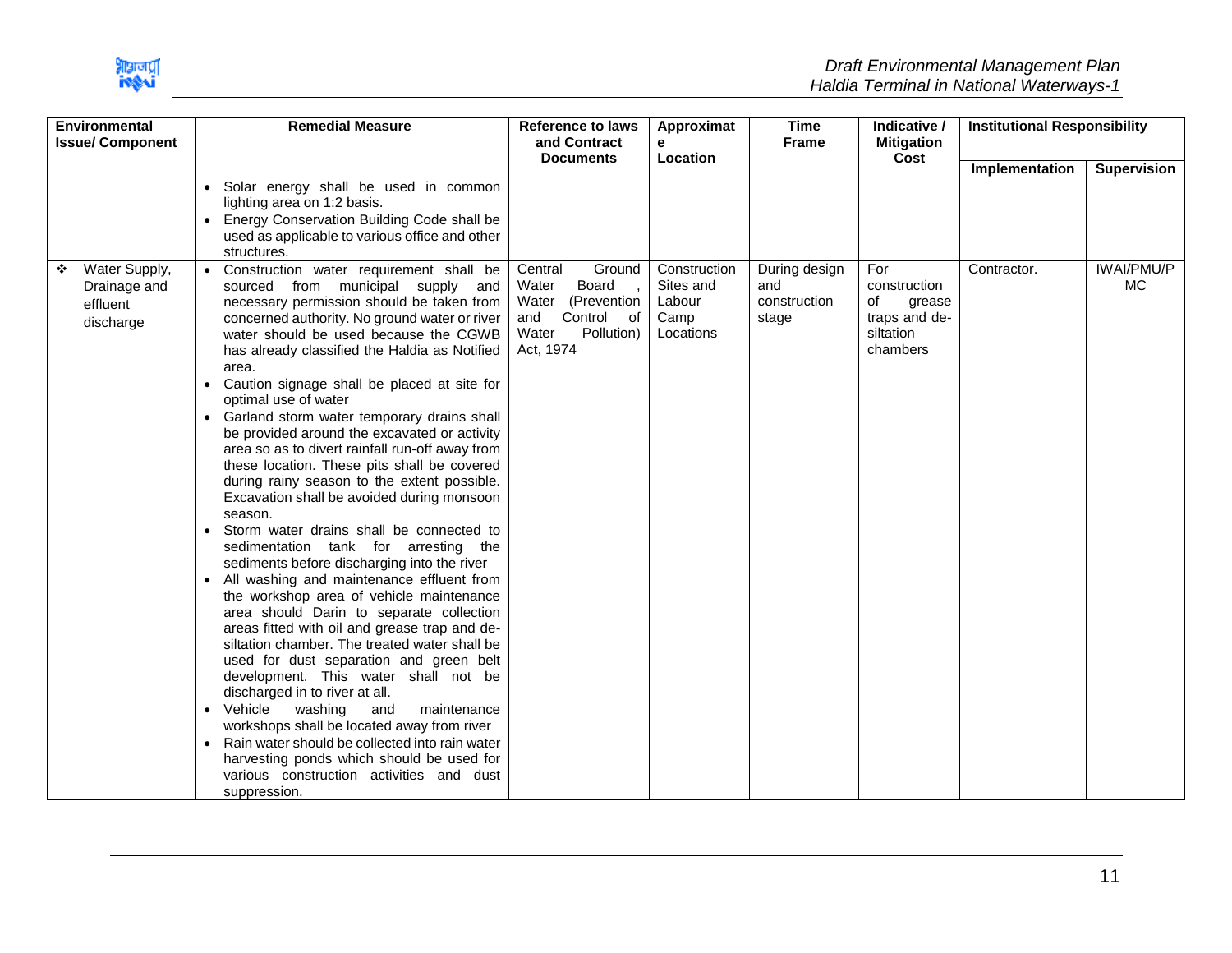| Environmental<br><b>Issue/Component</b>                                                                                                                                                                                              | <b>Remedial Measure</b>                                                                                                                                                                                                                                                                                                                                                                                                                                                                                                                                                                                                                                                                                                                                                                                                                                                                   | <b>Reference to laws</b><br>and Contract                                   | Approximat<br>е                                 | <b>Time</b><br><b>Frame</b>                                            | Indicative /<br><b>Mitigation</b>  | <b>Institutional Responsibility</b> |                                |
|--------------------------------------------------------------------------------------------------------------------------------------------------------------------------------------------------------------------------------------|-------------------------------------------------------------------------------------------------------------------------------------------------------------------------------------------------------------------------------------------------------------------------------------------------------------------------------------------------------------------------------------------------------------------------------------------------------------------------------------------------------------------------------------------------------------------------------------------------------------------------------------------------------------------------------------------------------------------------------------------------------------------------------------------------------------------------------------------------------------------------------------------|----------------------------------------------------------------------------|-------------------------------------------------|------------------------------------------------------------------------|------------------------------------|-------------------------------------|--------------------------------|
|                                                                                                                                                                                                                                      |                                                                                                                                                                                                                                                                                                                                                                                                                                                                                                                                                                                                                                                                                                                                                                                                                                                                                           | <b>Documents</b>                                                           | Location                                        |                                                                        | Cost                               | Implementation                      | <b>Supervision</b>             |
| Disposal of<br>❖<br>piling earth,<br>muck and<br>debris:<br>uncontrolled<br>disposal may<br>leads to<br>increased<br>sedimentation of<br>the river.                                                                                  | • Top soil (15 cm) should be stripped and<br>preserved under covered conditions. This<br>should be stored in the form of the heap with<br>the slide slopes covered with grass.<br>Excavated soil should be used within the site<br>for leveling purpose (3.3 lakh cum to be used<br>for leveling). All the soil will be used for<br>leveling within the site.<br>Provision shall be made for collection and<br>$\bullet$<br>draining of water for the piling earth.<br>Possibility should be explored for using it for<br>filling land. If not feasible it should be<br>disposed off to TSDF.<br>Piling earth or dredged soil shall not be<br>disposed off on the River bank as they are<br>critical habitats especially during the<br>breeding and spawning season.<br>Provision shall be made for geo Synthetic<br>Screen or turbidity traps for arresting silt<br>flowing down stream. | Solid<br>Waste<br>(Management<br>୍ଷ<br>Handling)<br>Rules,<br>2015         | <b>River Bank</b><br>along the<br>terminal site | Pre-<br>Construction<br>and<br>construction<br>Stage                   | Part<br>of<br><b>Project Costs</b> | Contractor.                         | <b>IWAI/PMU/P</b><br><b>MC</b> |
|                                                                                                                                                                                                                                      | 5. Embankment Design and Construction, Drainage Pattern                                                                                                                                                                                                                                                                                                                                                                                                                                                                                                                                                                                                                                                                                                                                                                                                                                   |                                                                            |                                                 |                                                                        |                                    |                                     |                                |
| <b>River Bank</b><br>❖<br>Erosion<br>Protection:<br>Construction of<br>Embankment<br>and construction<br>of berths may<br>lead to<br>accumulation of<br>sediments on<br>the updrift side<br>and erosion of<br>the downdrift<br>side. | The existing river bank protection work is<br>adequate to prevent river bank erosion.<br>Erosion monitoring shall be carried out<br>$\bullet$<br>periodically downstream as well.<br>River Bed material/dredged soil shall be<br>tested for toxicity before its use or disposal<br>for land fill site. If any level of heavy metal<br>contamination or toxicity is found than it<br>shall be disposed off in a secure manner to<br>TSDF location of Haldia Dock complex.                                                                                                                                                                                                                                                                                                                                                                                                                  | Water (Prevention<br>Control of<br>and<br>Water<br>Pollution)<br>Act, 1974 | River banks<br>along the<br>terminal site       | During design,<br>Pre-<br>Construction<br>and<br>construction<br>Stage | Part<br>of<br><b>Project Costs</b> | Contractor.                         | <b>IWAI/PMU/P</b><br>MC        |
| Dredging<br>❖<br>activities<br>: Impacts on                                                                                                                                                                                          | As part of the detailed engineering design<br>and when dredging is required, the<br>Contractor shall prepare a Dredging plan                                                                                                                                                                                                                                                                                                                                                                                                                                                                                                                                                                                                                                                                                                                                                              | Part of EMP/Wild<br>Life Protection Act,<br>1972                           | In river<br>stretch along<br>the terminal       | During design<br>and                                                   | Part<br>of<br><b>Project Costs</b> | Contractor.                         | <b>IWAI/PMU/P</b><br><b>MC</b> |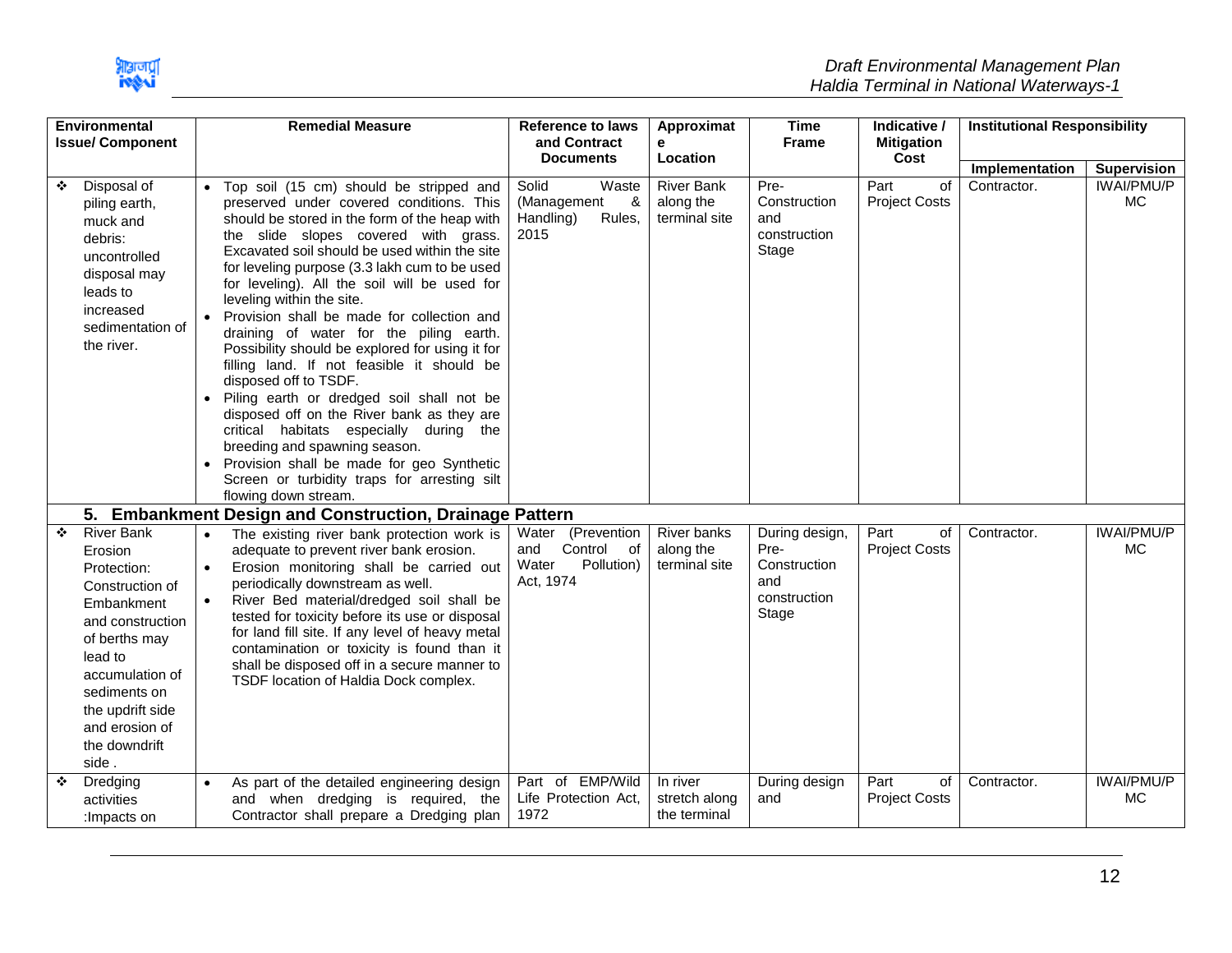

| <b>Environmental</b><br><b>Issue/Component</b> |                        | <b>Remedial Measure</b>                                                                                                                                                                                                                                                                                                                                                                                                                                                                                  | <b>Reference to laws</b><br>and Contract | Approximat<br>е | <b>Time</b><br><b>Frame</b> | Indicative /<br><b>Mitigation</b> | <b>Institutional Responsibility</b> |                    |
|------------------------------------------------|------------------------|----------------------------------------------------------------------------------------------------------------------------------------------------------------------------------------------------------------------------------------------------------------------------------------------------------------------------------------------------------------------------------------------------------------------------------------------------------------------------------------------------------|------------------------------------------|-----------------|-----------------------------|-----------------------------------|-------------------------------------|--------------------|
|                                                |                        |                                                                                                                                                                                                                                                                                                                                                                                                                                                                                                          | <b>Documents</b>                         | Location        |                             | Cost                              | Implementation                      | <b>Supervision</b> |
| fishes, and<br>benthic<br>organisms            |                        | that will ensure no adverse impacts shall<br>occur on the local biodiversity. The<br>Plan shall comply with the<br>Dredging<br>following:                                                                                                                                                                                                                                                                                                                                                                |                                          |                 | construction<br>stage       |                                   |                                     |                    |
|                                                | $\bullet$              | Roles and Responsibilities. Define roles<br>and responsibilities for implementing and<br>adhering to the commitments made within<br>this Dredge Management Plan.                                                                                                                                                                                                                                                                                                                                         |                                          |                 |                             |                                   |                                     |                    |
|                                                | $\bullet$              | Legislative Requirements and Guidelines.<br>All dredging and disposal of dredge material<br>will be undertaken in compliance with<br>relevant national and state legislation. In<br>case no standards exist, best international<br>practice will apply.                                                                                                                                                                                                                                                  |                                          |                 |                             |                                   |                                     |                    |
|                                                | $\bullet$              | Studies on the existing Environment:<br>Contractor shall carry out supplementary<br>EIA study including Key Environmental<br>Physical<br>Sensitivities,<br>Freshwater<br>Environment: Riverbed morphology and<br>geology, Bathymetry, Hydrodynamics,<br>Sediment quality. Fresh Water Quality:<br>Chemical,<br>Physiochemical,<br>Sediment<br>plume modelling. Biological freshwater<br>Environment: Benthic Primary Producer<br>Habitat, Freshwater Fauna.                                              |                                          |                 |                             |                                   |                                     |                    |
|                                                | $\bullet$<br>$\bullet$ | Dredging<br>Environmental<br>Impact<br>Assessment And Management: The<br>Contractor shall prepare a supplementary<br>EIA to establish potential impacts and its<br>effective management in terms key<br>performance indicators, mitigation and<br>monitoring measures on the: freshwater<br>quality, benthic primary producer habitat<br>(BPPH), tidal, riverbank including bank,<br>freshwater fauna, dredge materials disposal<br>and spoil ground management<br>The Dredging Plan shall highlight the |                                          |                 |                             |                                   |                                     |                    |
|                                                |                        | following:<br>Location of dredging sites must avoid key<br>habitat areas such as breeding and feeding                                                                                                                                                                                                                                                                                                                                                                                                    |                                          |                 |                             |                                   |                                     |                    |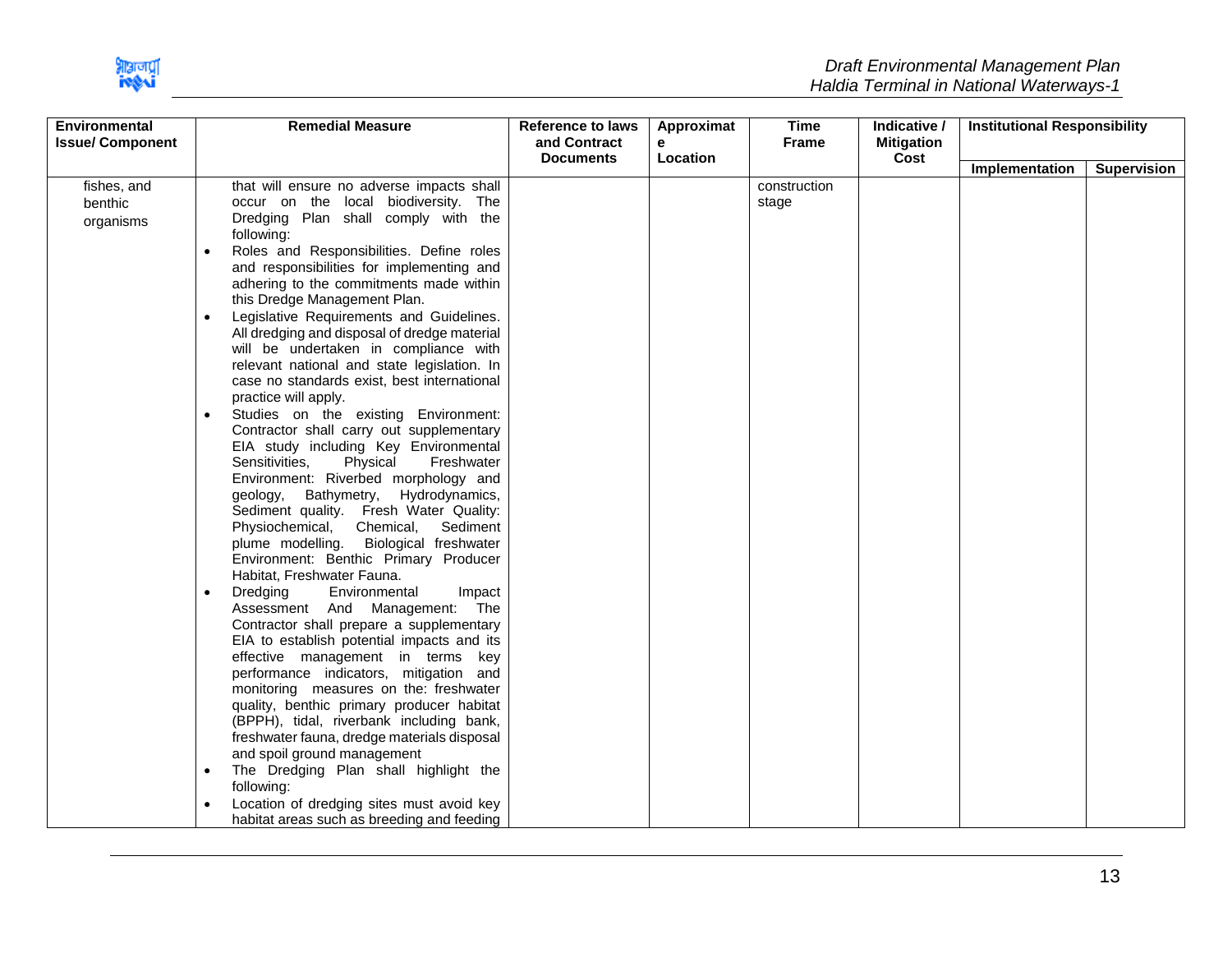

|   | <b>Environmental</b><br><b>Issue/Component</b>                   |                                                  | <b>Remedial Measure</b>                                                                                                                                                                                                                                                                                                                                                                                                                                                                                                                                                                                                                                                                                                                                                                                                                                                                                                                                                                                                                                                                                                                          | Reference to laws<br>and Contract                      | Approximat<br>e                                          | <b>Time</b><br>Frame                          | Indicative /<br><b>Mitigation</b>  | <b>Institutional Responsibility</b> |                                |
|---|------------------------------------------------------------------|--------------------------------------------------|--------------------------------------------------------------------------------------------------------------------------------------------------------------------------------------------------------------------------------------------------------------------------------------------------------------------------------------------------------------------------------------------------------------------------------------------------------------------------------------------------------------------------------------------------------------------------------------------------------------------------------------------------------------------------------------------------------------------------------------------------------------------------------------------------------------------------------------------------------------------------------------------------------------------------------------------------------------------------------------------------------------------------------------------------------------------------------------------------------------------------------------------------|--------------------------------------------------------|----------------------------------------------------------|-----------------------------------------------|------------------------------------|-------------------------------------|--------------------------------|
|   |                                                                  |                                                  |                                                                                                                                                                                                                                                                                                                                                                                                                                                                                                                                                                                                                                                                                                                                                                                                                                                                                                                                                                                                                                                                                                                                                  | <b>Documents</b>                                       | Location                                                 |                                               | Cost                               | Implementation                      | <b>Supervision</b>             |
|   |                                                                  | $\bullet$<br>$\bullet$<br>$\bullet$<br>$\bullet$ | grounds etc. of key biodiversity species<br>found in the project area.<br>The schedule or time of dredging must<br>avoid breeding season of fishes etc.<br>Decisions on method of dredging and type<br>of technology and equipment to be used<br>must consider the noise and vibration levels<br>and extent of siltation being generated.<br>Noise and vibration levels must be far below<br>levels that can cause injury to aquatic<br>animals and other wildlife. The dredging<br>space must include measures to contain silt<br>or suspended solids to a minimum area<br>within the river as excess siltation can<br>hamper wildlife activities.<br>Appropriate protocols and procedures must<br>be prepared for sighting of endangered<br>wildlife species (migratory birds, reptiles<br>etc.) within the vicinity of the dredging site.<br>The objective of the protocols and<br>procedures must be aimed at having no or<br>minimal impacts on the respective wildlife<br>species.<br>Dredged soil shall be tested for<br>contamination and toxicity and accordingly<br>shall be disposed<br>Dredged soil shall not be pilled on the River |                                                        |                                                          |                                               |                                    |                                     |                                |
| ❖ | Drainage<br>Pattern                                              | $\bullet$<br>$\bullet$                           | banks<br>Natural Drainage pattern of area around<br>shall be maintained.<br>Storm water management drains shall be<br>provided at site for management of storm<br>water management                                                                                                                                                                                                                                                                                                                                                                                                                                                                                                                                                                                                                                                                                                                                                                                                                                                                                                                                                               |                                                        | Construction<br>Sites and<br>Labour<br>Camp<br>Locations | During<br>construction<br>stage               | Part<br>of<br><b>Project Costs</b> | Contractor.                         | <b>IWAI/PMU/P</b><br><b>MC</b> |
|   |                                                                  |                                                  | 6. Construction Material Sourcing                                                                                                                                                                                                                                                                                                                                                                                                                                                                                                                                                                                                                                                                                                                                                                                                                                                                                                                                                                                                                                                                                                                |                                                        |                                                          |                                               |                                    |                                     |                                |
| ❖ | Borrow areas for<br>sourcing earth<br>for filling as<br>required |                                                  | Earth will be required only for filling of land<br>to achieve finished level of 7 m amsl. Sand<br>may be required to be brought from borrow<br>areas. Borrow areas should be established                                                                                                                                                                                                                                                                                                                                                                                                                                                                                                                                                                                                                                                                                                                                                                                                                                                                                                                                                         | IRC Guidelines on<br>borrow areas and<br>for quarries. | All Identified<br>Borrow sites                           | During design<br>and<br>construction<br>stage | Part<br>of<br><b>Project Costs</b> | Contractor                          | <b>IWAI/PMU/P</b><br><b>MC</b> |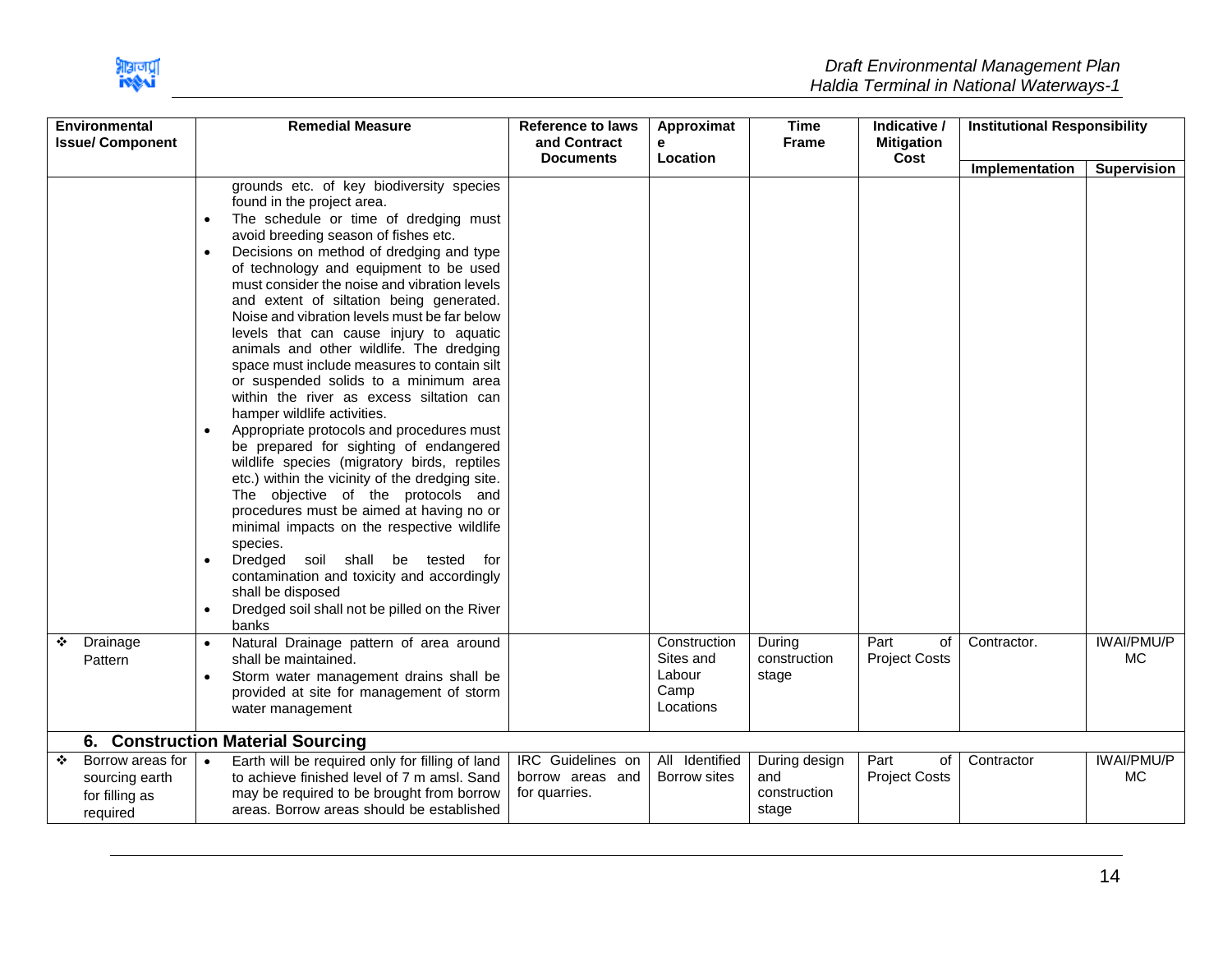| <b>Environmental</b><br><b>Issue/ Component</b>                                 | <b>Remedial Measure</b>                                                                                                                                                                                                                                                                                                                                                                                                                                                                                                                                                                                                                                                                                                                                                                                                                                                                                                                                                                                                                                                                                                                                                                                                                                                                                                                                                                                                                                  | <b>Reference to laws</b><br>and Contract                                                                       | Approximat<br>е | <b>Time</b><br><b>Frame</b> | Indicative /<br><b>Mitigation</b> | <b>Institutional Responsibility</b><br>Cost |             |
|---------------------------------------------------------------------------------|----------------------------------------------------------------------------------------------------------------------------------------------------------------------------------------------------------------------------------------------------------------------------------------------------------------------------------------------------------------------------------------------------------------------------------------------------------------------------------------------------------------------------------------------------------------------------------------------------------------------------------------------------------------------------------------------------------------------------------------------------------------------------------------------------------------------------------------------------------------------------------------------------------------------------------------------------------------------------------------------------------------------------------------------------------------------------------------------------------------------------------------------------------------------------------------------------------------------------------------------------------------------------------------------------------------------------------------------------------------------------------------------------------------------------------------------------------|----------------------------------------------------------------------------------------------------------------|-----------------|-----------------------------|-----------------------------------|---------------------------------------------|-------------|
|                                                                                 |                                                                                                                                                                                                                                                                                                                                                                                                                                                                                                                                                                                                                                                                                                                                                                                                                                                                                                                                                                                                                                                                                                                                                                                                                                                                                                                                                                                                                                                          |                                                                                                                |                 |                             |                                   |                                             |             |
| (erosion, loss of<br>productive land,<br>land<br>degradation, air<br>pollution) | as per the borrow area management plans<br>attached as <b>Annexure 5.</b> Following<br>guidelines should be followed for<br>establishment and closure of borrow areas<br>Non-productive lands, barren lands, raised<br>$\bullet$<br>lands; wastelands shall be used for<br>borrowing earth with the necessary<br>permissions/consents.<br>Agricultural areas not to be used as borrow<br>$\bullet$<br>areas unless requested by the landowner<br>for lowering the land for making it cultivable.<br>Environmental Clearance<br>from State<br>$\bullet$<br>Impact<br>Assessment<br>Environmental<br>Authority under EIA Notification, 2006 and<br>required permission from District Magistrate<br>shall be obtained prior to excavation. Copy<br>of this permission shall be submitted to<br>IWAI before start of excavation.<br>Record of location, area, accessibility to the<br>location and photograph of borrow area<br>should be maintained prior to excavation<br>Site selected for borrow area should be<br>$\bullet$<br>approved by PMC/PMU & IWAI expert prior<br>to excavation<br>Ridges of not less than 8m width will be left<br>$\bullet$<br>at intervals not exceeding 300m. Small<br>drains will be cut through the ridges, if<br>necessary, to facilitate drainage.<br>The slope of the edges will be maintained<br>$\bullet$<br>not steeper than 1:4 (vertical: Horizontal).<br>Topsoil to be stockpiled and protected for<br>$\bullet$ | <b>Documents</b><br>EIA<br>Notification<br>2006( under<br>Environmental<br>Protection Act and<br>Rules, 1986;) | Location        |                             |                                   | Implementation                              | Supervision |
|                                                                                 | use at the rehabilitation stage.<br>Rehabilitation shall be satisfactorily<br>$\bullet$<br>undertaken immediately after the use has<br>ceased and at least three weeks prior to<br>monsoon.<br>Unpaved surfaces used for the haulage of<br>borrow materials to be maintained.                                                                                                                                                                                                                                                                                                                                                                                                                                                                                                                                                                                                                                                                                                                                                                                                                                                                                                                                                                                                                                                                                                                                                                            |                                                                                                                |                 |                             |                                   |                                             |             |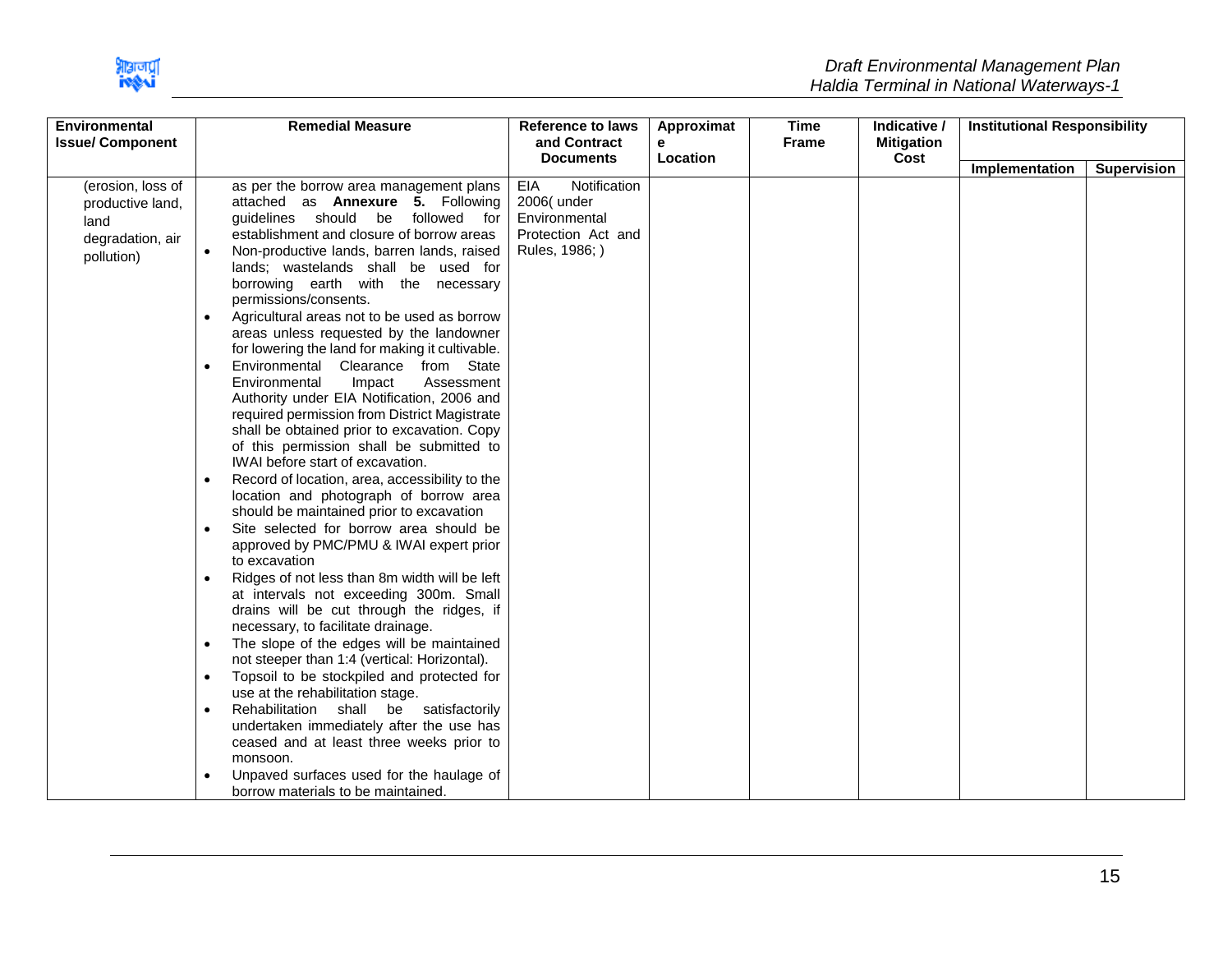

| <b>Environmental</b>                                                                                                                                                                                                       | <b>Remedial Measure</b>             |                                                                                                                                                                                                                                                                                                                                                                                                                                                                                                                                                                                                                                                                                                       | <b>Reference to laws</b>                                                                  | Approximat         | <b>Time</b>                                   | Indicative /                       | <b>Institutional Responsibility</b> |                                |
|----------------------------------------------------------------------------------------------------------------------------------------------------------------------------------------------------------------------------|-------------------------------------|-------------------------------------------------------------------------------------------------------------------------------------------------------------------------------------------------------------------------------------------------------------------------------------------------------------------------------------------------------------------------------------------------------------------------------------------------------------------------------------------------------------------------------------------------------------------------------------------------------------------------------------------------------------------------------------------------------|-------------------------------------------------------------------------------------------|--------------------|-----------------------------------------------|------------------------------------|-------------------------------------|--------------------------------|
| <b>Issue/Component</b>                                                                                                                                                                                                     |                                     |                                                                                                                                                                                                                                                                                                                                                                                                                                                                                                                                                                                                                                                                                                       | and Contract<br><b>Documents</b>                                                          | е<br>Location      | <b>Frame</b>                                  | <b>Mitigation</b><br>Cost          |                                     |                                |
|                                                                                                                                                                                                                            |                                     |                                                                                                                                                                                                                                                                                                                                                                                                                                                                                                                                                                                                                                                                                                       |                                                                                           |                    |                                               |                                    | Implementation                      | <b>Supervision</b>             |
|                                                                                                                                                                                                                            | $\bullet$<br>$\bullet$              | Transportation of earth materials shall be<br>through covered vehicles.<br>Borrowing should be carried out within 20<br>kms area of the project site so as to<br>minimize the emission due to earth<br>transportation. Dredged soil and debris<br>resulting from realignment of road should be<br>used for the site filling to the extent possible.                                                                                                                                                                                                                                                                                                                                                   |                                                                                           |                    |                                               |                                    |                                     |                                |
| Quarries for<br>❖<br>sourcing stone<br>and aggregates<br>(loss of<br>productive land,<br>land<br>degradation, air<br>pollution. Any<br>illegal quarrying<br>may lead to land<br>use change,<br>unstable rock<br>formation) | $\bullet$                           | Aggregates required for construction of<br>terminal shall be sourced from nearby<br>quarries<br>It shall be ensures that selected quarries<br>are having requisite environment clearance,<br>and comply with Air Pollution Control and<br>Noise level requirements as per the law.<br>Material shall be transported in covered<br>vehicles only.<br>Each Quarry shall be visited prior to its<br>selection to ensure its compliance with<br>lease conditions,<br>EC and consent<br>conditions.                                                                                                                                                                                                        | EIA<br>Notification<br>2006(under<br>Environmental<br>Protection Act and<br>Rules, 1986;) | <b>Quarry Site</b> | During design<br>and<br>construction<br>stage | Part<br>of<br><b>Project Costs</b> | Contractor                          | <b>IWAI/PMU/P</b><br><b>MC</b> |
|                                                                                                                                                                                                                            |                                     | 7. Protection of Flora and Fauna                                                                                                                                                                                                                                                                                                                                                                                                                                                                                                                                                                                                                                                                      |                                                                                           |                    |                                               |                                    |                                     |                                |
| Protection of<br>❖<br>terrestrial flora &<br>fauna                                                                                                                                                                         | $\bullet$<br>$\bullet$<br>$\bullet$ | No significant flora is present at the site<br>except some shrubs and herbs. Some trees<br>are existing along the road to be diverted<br>which will be retained as part of green belt.<br>Project layout design shall be in a way to<br>minimize tree cutting along the road. At<br>present no tree cutting is envisaged<br>No terrestrial fauna is present in site except<br>common avifauna.<br>Permission shall be obtained from forest<br>department if tree cutting is required.<br>Thick green belt (3 acres) shall be<br>developed as per the CPCB guideline at the<br>periphery and along the roads on the project<br>site which will prevent spread of dust and<br>reduce noise propagation. |                                                                                           |                    |                                               |                                    |                                     |                                |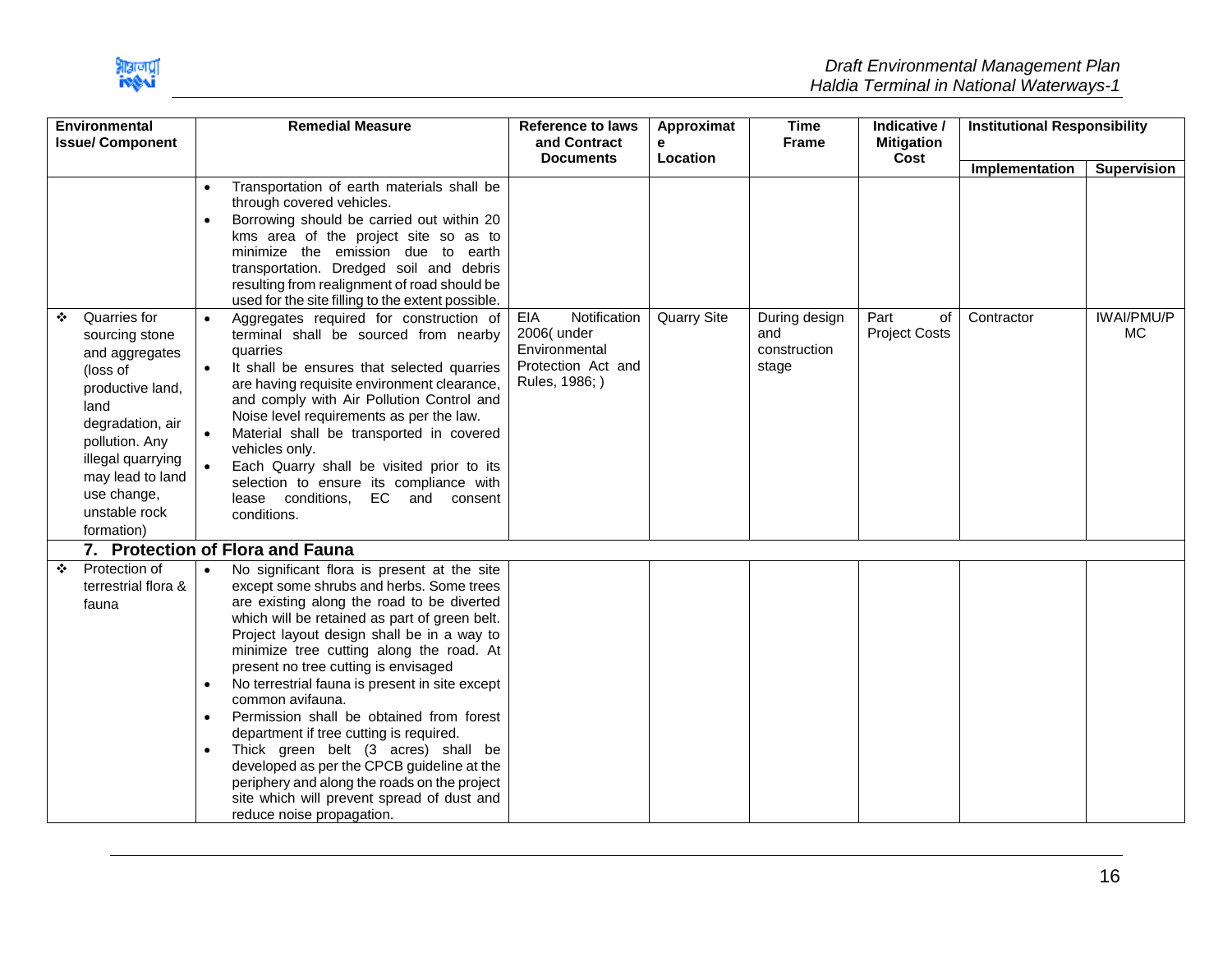

| <b>Environmental</b><br><b>Issue/Component</b> | <b>Remedial Measure</b>                                                                                                                                                           | <b>Reference to laws</b><br>and Contract | Approximat<br>е | <b>Time</b><br><b>Frame</b> | Indicative /<br><b>Mitigation</b> | <b>Institutional Responsibility</b> |                    |
|------------------------------------------------|-----------------------------------------------------------------------------------------------------------------------------------------------------------------------------------|------------------------------------------|-----------------|-----------------------------|-----------------------------------|-------------------------------------|--------------------|
|                                                |                                                                                                                                                                                   | <b>Documents</b>                         | Location        |                             | Cost                              | Implementation                      | <b>Supervision</b> |
|                                                | Areas reserved for future development at<br>site shall also be made green by growing<br>grass and shrubs and herbs<br>Provision shall be made for strict penalty for<br>$\bullet$ |                                          |                 |                             |                                   |                                     |                    |
|                                                | hunting/harming any animal                                                                                                                                                        |                                          |                 |                             |                                   |                                     |                    |
|                                                | Construction activities shall be restricted to<br>6:00 Am-10:00 Pm especially noise<br>generating activities.                                                                     |                                          |                 |                             |                                   |                                     |                    |
|                                                | Workers should not use any timber or<br>firewood as fuel for any purpose. LPG<br>should be made available to workers in<br>construction camp.                                     |                                          |                 |                             |                                   |                                     |                    |
|                                                | No hazardous material or waste shall be<br>$\bullet$<br>disposed off in the other land or nearby area<br>as it may harm the animals, if consumed<br>accidently.                   |                                          |                 |                             |                                   |                                     |                    |
|                                                | Speed limit will be regulated to prevent any<br>leakage of oil so as to prevent pollution of<br>the soil and impact on fauna and flora<br>dependant on soil.                      |                                          |                 |                             |                                   |                                     |                    |
|                                                | Regular Water Sprinkling shall be carried<br>$\bullet$<br>out to minimize dust generation and settling<br>the dust on surface of flora.                                           |                                          |                 |                             |                                   |                                     |                    |
|                                                | Construction activities and vehicle washing<br>should not be undertaken at the river or any<br>other water body or close to the water body                                        |                                          |                 |                             |                                   |                                     |                    |
|                                                | Site should be barricaded to prevent entry<br>$\bullet$<br>of the animal in the site                                                                                              |                                          |                 |                             |                                   |                                     |                    |
|                                                | Hunting, poaching and harming any animal<br>$\bullet$<br>(wild or domestic) by any worker or project<br>related person should be strictly prohibited<br>and monitored             |                                          |                 |                             |                                   |                                     |                    |
|                                                | Illumination at the night time should be<br>$\bullet$<br>reduced during the night time (if no activity<br>is going on) as it may disturb the nocturnal<br>animals                 |                                          |                 |                             |                                   |                                     |                    |
|                                                | Noise generating activity should not be<br>undertaken during night time to minimize<br>disturbance to animals. Noise levels should                                                |                                          |                 |                             |                                   |                                     |                    |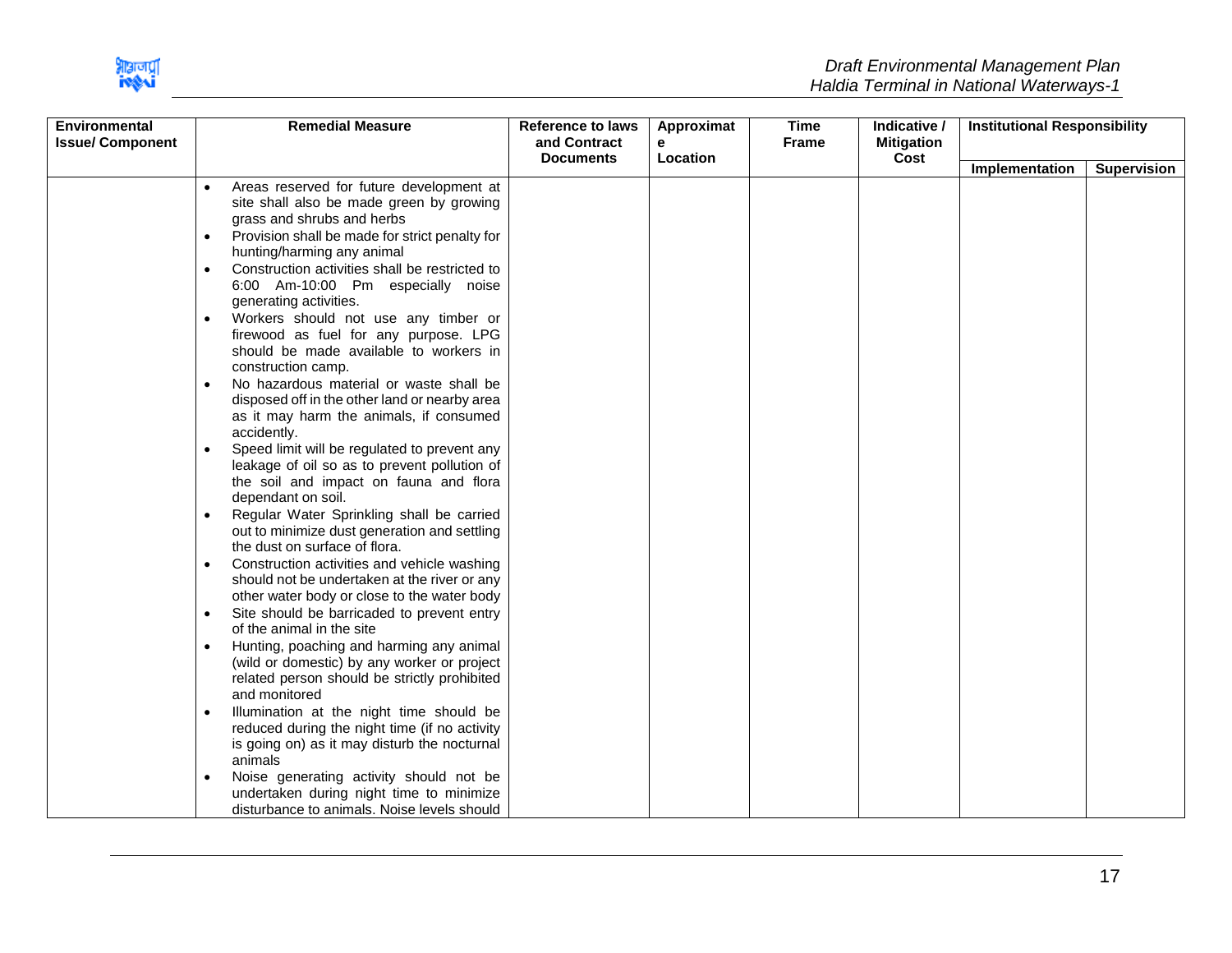

| <b>Environmental</b><br><b>Issue/ Component</b>                                       | <b>Remedial Measure</b>                                                    | <b>Reference to laws</b><br>and Contract                                                                                                                                                                                                                                                                                                                                                                                                                                                                                                                                                                                                                                                                                                                                                                                                                                                                                                                                                                                                                                                                                                                                                                                                                                                                                                                                                                                       | Approximat<br>е<br>Location                  | <b>Time</b><br><b>Frame</b> | Indicative /<br><b>Mitigation</b>             |                             | <b>Institutional Responsibility</b> |                |                                |
|---------------------------------------------------------------------------------------|----------------------------------------------------------------------------|--------------------------------------------------------------------------------------------------------------------------------------------------------------------------------------------------------------------------------------------------------------------------------------------------------------------------------------------------------------------------------------------------------------------------------------------------------------------------------------------------------------------------------------------------------------------------------------------------------------------------------------------------------------------------------------------------------------------------------------------------------------------------------------------------------------------------------------------------------------------------------------------------------------------------------------------------------------------------------------------------------------------------------------------------------------------------------------------------------------------------------------------------------------------------------------------------------------------------------------------------------------------------------------------------------------------------------------------------------------------------------------------------------------------------------|----------------------------------------------|-----------------------------|-----------------------------------------------|-----------------------------|-------------------------------------|----------------|--------------------------------|
|                                                                                       |                                                                            |                                                                                                                                                                                                                                                                                                                                                                                                                                                                                                                                                                                                                                                                                                                                                                                                                                                                                                                                                                                                                                                                                                                                                                                                                                                                                                                                                                                                                                | <b>Documents</b>                             |                             |                                               | Cost                        |                                     | Implementation | <b>Supervision</b>             |
|                                                                                       | time.<br>$\bullet$                                                         | be maintained within the prescribed CPCBs<br>limits to the extent possible during the day<br>Workers should not use any timber or<br>firewood as fuel for any purpose                                                                                                                                                                                                                                                                                                                                                                                                                                                                                                                                                                                                                                                                                                                                                                                                                                                                                                                                                                                                                                                                                                                                                                                                                                                          |                                              |                             |                                               |                             |                                     |                |                                |
| Protection of<br>❖<br>Aquatic Fauna<br>from high sound<br>generation<br>during piling | $\bullet$<br>$\bullet$<br>$\bullet$<br>$\bullet$<br>$\bullet$<br>$\bullet$ | The area in which the construction of the<br>Berth (jetty) is planned, advisable to<br>carefully determine drop sites before anchor<br>placement to ensure that fish and other<br>aquatic faunal communities that could<br>locally still be present in the area are not<br>unnecessarily damaged.<br>Before starting piling allow some time to<br>aquatic fauna to displace from the piling<br>area. Bubble curtains can be provided at the<br>time of pilling so as to displace the aquatic<br>fauna prior start of construction activities<br>The piling activities must be carried out in<br>shortest possible timeframe as possible<br>All the debris shall dispose away from river<br>course as per debris management plan of<br>the project.<br>Decisions on method of construction and<br>type of technology and equipment to be<br>used must consider the noise and vibration<br>levels and extent of siltation being<br>generated. Noise and vibration levels must<br>be far below levels that can cause injury to<br>aquatic life.<br>Noise reducing devices like mufflers,<br>enclosures shall be fitted with the<br>equipments as much as feasible. Erecting<br>barriers shall also be installed<br>Fish exclusion devises shall be installed in<br>water column around the pile driving area to<br>prevent fish access<br>Geo Textile synthetic sheet curtain &<br>turbidity traps shall be placed around pilling | Wild<br>Life<br>(Protection)<br>Act,<br>1972 | Around<br>Pilling Area      | During design<br>and<br>construction<br>stage | Part<br>of<br>project costs | <b>PMU</b><br><b>DFO</b>            | through        | <b>IWAI/PMU/P</b><br><b>MC</b> |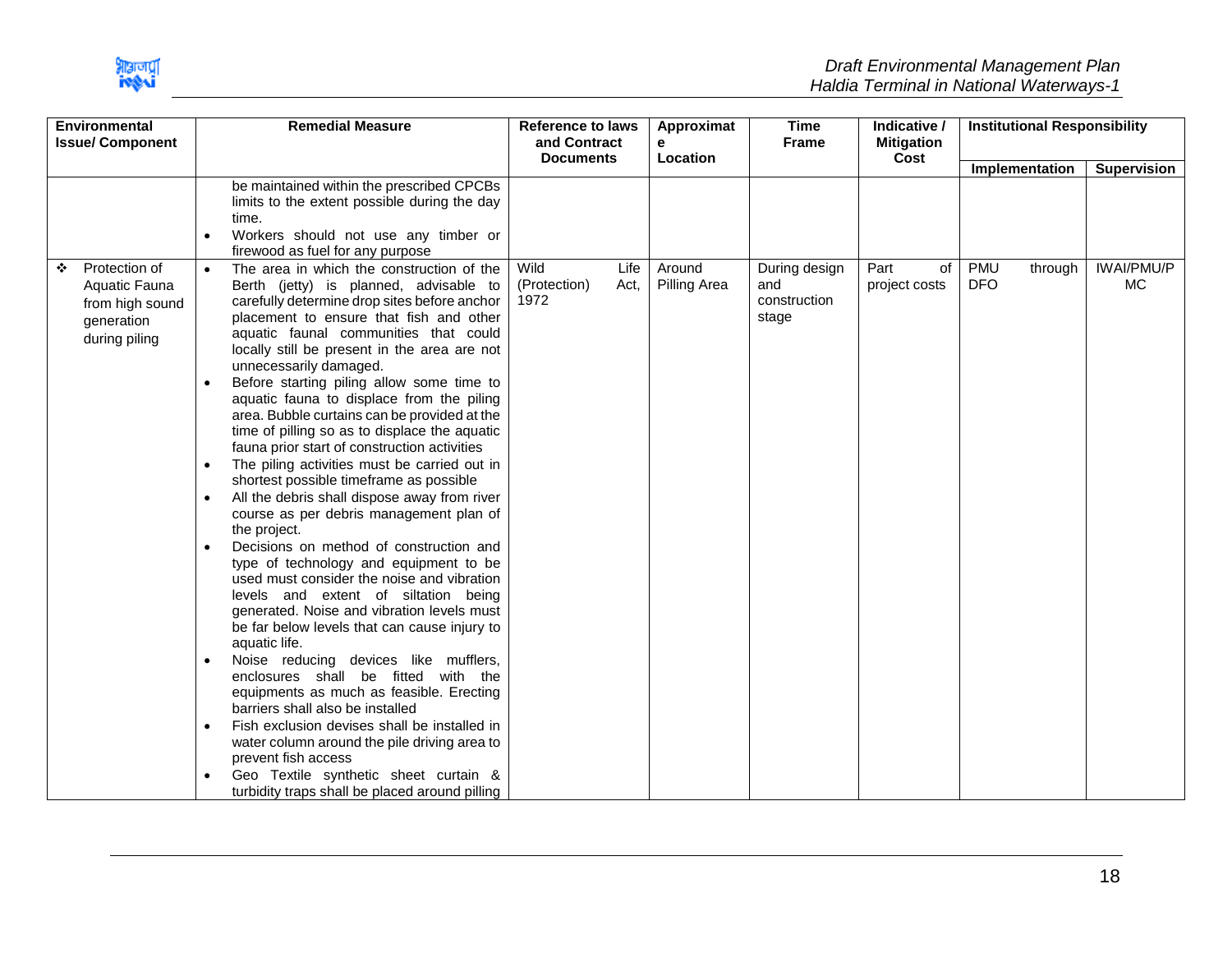

| <b>Environmental</b><br><b>Issue/Component</b>                                                                                                                    |                                     | <b>Remedial Measure</b>                                                                                                                                                                                                                                                                                                                                                                                                                                                                                                                                                                                                                                                                                                                                                                                                                                                                                                                                                                                                                                                                                                                                                                                                                                                                                                                                                                                                                                                                                                                                                                                        | <b>Reference to laws</b><br>and Contract |              | Approximat<br>е        | <b>Time</b><br><b>Frame</b>                   | Indicative /<br><b>Mitigation</b> |                   | <b>Institutional Responsibility</b> |                          |
|-------------------------------------------------------------------------------------------------------------------------------------------------------------------|-------------------------------------|----------------------------------------------------------------------------------------------------------------------------------------------------------------------------------------------------------------------------------------------------------------------------------------------------------------------------------------------------------------------------------------------------------------------------------------------------------------------------------------------------------------------------------------------------------------------------------------------------------------------------------------------------------------------------------------------------------------------------------------------------------------------------------------------------------------------------------------------------------------------------------------------------------------------------------------------------------------------------------------------------------------------------------------------------------------------------------------------------------------------------------------------------------------------------------------------------------------------------------------------------------------------------------------------------------------------------------------------------------------------------------------------------------------------------------------------------------------------------------------------------------------------------------------------------------------------------------------------------------------|------------------------------------------|--------------|------------------------|-----------------------------------------------|-----------------------------------|-------------------|-------------------------------------|--------------------------|
|                                                                                                                                                                   |                                     |                                                                                                                                                                                                                                                                                                                                                                                                                                                                                                                                                                                                                                                                                                                                                                                                                                                                                                                                                                                                                                                                                                                                                                                                                                                                                                                                                                                                                                                                                                                                                                                                                | <b>Documents</b>                         |              | Location               |                                               | Cost                              |                   | Implementation                      | <b>Supervision</b>       |
|                                                                                                                                                                   |                                     | and construction area to prevent movement<br>of sediments and construction waste                                                                                                                                                                                                                                                                                                                                                                                                                                                                                                                                                                                                                                                                                                                                                                                                                                                                                                                                                                                                                                                                                                                                                                                                                                                                                                                                                                                                                                                                                                                               |                                          |              |                        |                                               |                                   |                   |                                     |                          |
| Protection of<br>❖<br>Aquatic Fauna<br>from increased<br>sedimentation in<br>water body<br>during piling &<br>dredging and<br>other<br>construction<br>activities | $\bullet$<br>$\bullet$<br>$\bullet$ | To avoid the construction debris wash or<br>blown into the water the area shall be<br>surrounded by silt screens, which must be<br>placed in the water before the work starts.<br>Geo-Textile synthetic sheet curtain can act<br>silt screen which should be placed around<br>pilling and construction area to prevent<br>movement of sediments and construction<br>waste. The screens should also be placed<br>around storage areas, to prevent waste<br>from blowing away and to prevent sediment<br>run-off into the river. The storm water drain<br>shall<br>be connected to<br>temporary<br>sedimentation pit and collected water shall<br>be used for dust suppression. Run-off from<br>site should also pass through oil/grease<br>traps and flow down to the same<br>sedimentation tank before its reuse<br>In addition to silt screens, building<br>guidelines of the Bonaire National Marine<br>Park require that storage areas for sand and<br>soil, and all work areas, must be at least 20<br>meters away from the high water mark and<br>construction equipment must not be<br>cleaned or washed within 50 meters of the<br>high water mark.<br>Piling and dredging activities should be<br>carried out rapidly. Piling should not be<br>carried out during breeding and spawning<br>season means during rainy season. It<br>should be carried out in low water season,<br>i.e. pre-monsoon<br>Equipments shall be maintained in good<br>condition to prevent leaks or spills of<br>potentially hazardous materials<br>like<br>hydraulic fluid, diesel, gasoline and other<br>petroleum products | Wild<br>(Protection)<br>1972             | Life<br>Act, | Around<br>Pilling Area | During design<br>and<br>construction<br>stage | Part<br>of<br>project costs       | PMU<br><b>DFO</b> | through                             | <b>IWAI/PMU/P</b><br>MC. |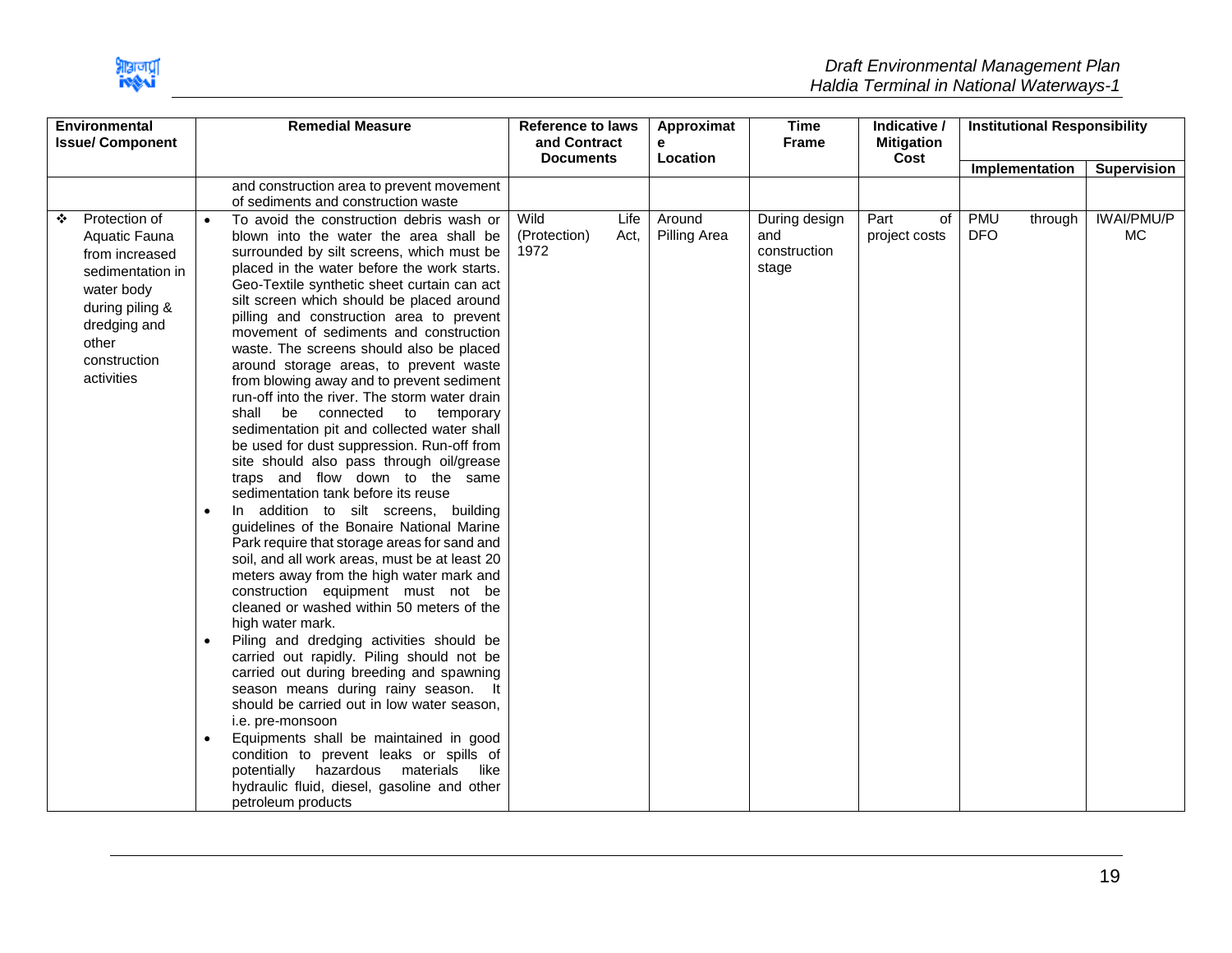

| <b>Environmental</b><br><b>Issue/ Component</b>                                                                                               |                                     | <b>Remedial Measure</b>                                                                                                                                                                                                                                                                                                                                                                                                                                                                   | <b>Reference to laws</b><br>and Contract<br><b>Documents</b>                                                                                                             | Approximat<br>е<br>Location                                      |                                     | <b>Time</b><br><b>Frame</b> | Indicative /<br><b>Mitigation</b><br>Cost | <b>Institutional Responsibility</b> |  |  |
|-----------------------------------------------------------------------------------------------------------------------------------------------|-------------------------------------|-------------------------------------------------------------------------------------------------------------------------------------------------------------------------------------------------------------------------------------------------------------------------------------------------------------------------------------------------------------------------------------------------------------------------------------------------------------------------------------------|--------------------------------------------------------------------------------------------------------------------------------------------------------------------------|------------------------------------------------------------------|-------------------------------------|-----------------------------|-------------------------------------------|-------------------------------------|--|--|
|                                                                                                                                               |                                     |                                                                                                                                                                                                                                                                                                                                                                                                                                                                                           |                                                                                                                                                                          |                                                                  |                                     |                             | Implementation                            | <b>Supervision</b>                  |  |  |
|                                                                                                                                               | $\bullet$<br>$\bullet$<br>$\bullet$ | Excavation and filing activities onshore<br>should not be undertaken during monsoon<br>season so as to minimize sediment load of<br>run-off<br>Workers should be trained to handle the<br>equipment and material at site so as to<br>minimize the spillage of materials and<br>contamination of water<br>All workers should be made aware of not<br>throwing any waste in the river or any drain<br>construction<br>debris/<br>already<br>No.<br>accumulated solid waste at site or waste |                                                                                                                                                                          |                                                                  |                                     |                             |                                           |                                     |  |  |
|                                                                                                                                               |                                     | generated from labour camp should be<br>thrown in river or any drain                                                                                                                                                                                                                                                                                                                                                                                                                      |                                                                                                                                                                          |                                                                  |                                     |                             |                                           |                                     |  |  |
|                                                                                                                                               | $\bullet$                           | Sewage generated from labour camp<br>should not be directed into river but should<br>be disposed off through septic tank/soak pit                                                                                                                                                                                                                                                                                                                                                         |                                                                                                                                                                          |                                                                  |                                     |                             |                                           |                                     |  |  |
|                                                                                                                                               |                                     | Aquatic ecology monitoring should be<br>carried out prior start of construction and<br>after completion of construction so as to<br>assess the impact of construction activities<br>on aquatic life.                                                                                                                                                                                                                                                                                      |                                                                                                                                                                          |                                                                  |                                     |                             |                                           |                                     |  |  |
|                                                                                                                                               | $\bullet$<br>$\bullet$              | All construction and operation equipment<br>shall be maintained in good condition shall<br>be checked for oil & grease leakage<br>Dredged soil shall not be disposed off in<br>river or its banks especially during breeding<br>spawning seasons of aquatic organisms                                                                                                                                                                                                                     |                                                                                                                                                                          |                                                                  |                                     |                             |                                           |                                     |  |  |
| 8. Air Quality                                                                                                                                |                                     |                                                                                                                                                                                                                                                                                                                                                                                                                                                                                           |                                                                                                                                                                          |                                                                  |                                     |                             |                                           |                                     |  |  |
| ❖ Fugitive Dust<br>Generation due to<br>construction<br>activities and<br>Exhaust gas<br>emissions from<br>machinery and<br>vehicular traffic | $\bullet$                           | Barricading the site to<br>prevent dust<br>dispersion to nearby areas<br>• Excavation and filling to be carried out in<br>parallel and in phases.<br>Water spraying on earthworks, unpaved<br>haulage roads, other dust prone areas and<br>construction yard. Flow of water sprinklers<br>shall be maintained to avoid water<br>accumulation.                                                                                                                                             | Environmental<br>Protection<br>Act,<br>1986<br>and<br>amendments<br>thereof:<br>The Air (Prevention<br>and<br>Control<br>of<br>Pollution) Act, 1981<br>amendments<br>and | Construction<br>sites.<br>Loading<br>areas,<br>storage<br>areas, | During the<br>Construction<br>phase | Part of<br>project Costs    | Contractor                                | <b>IWAI/PMU/P</b><br><b>MC</b>      |  |  |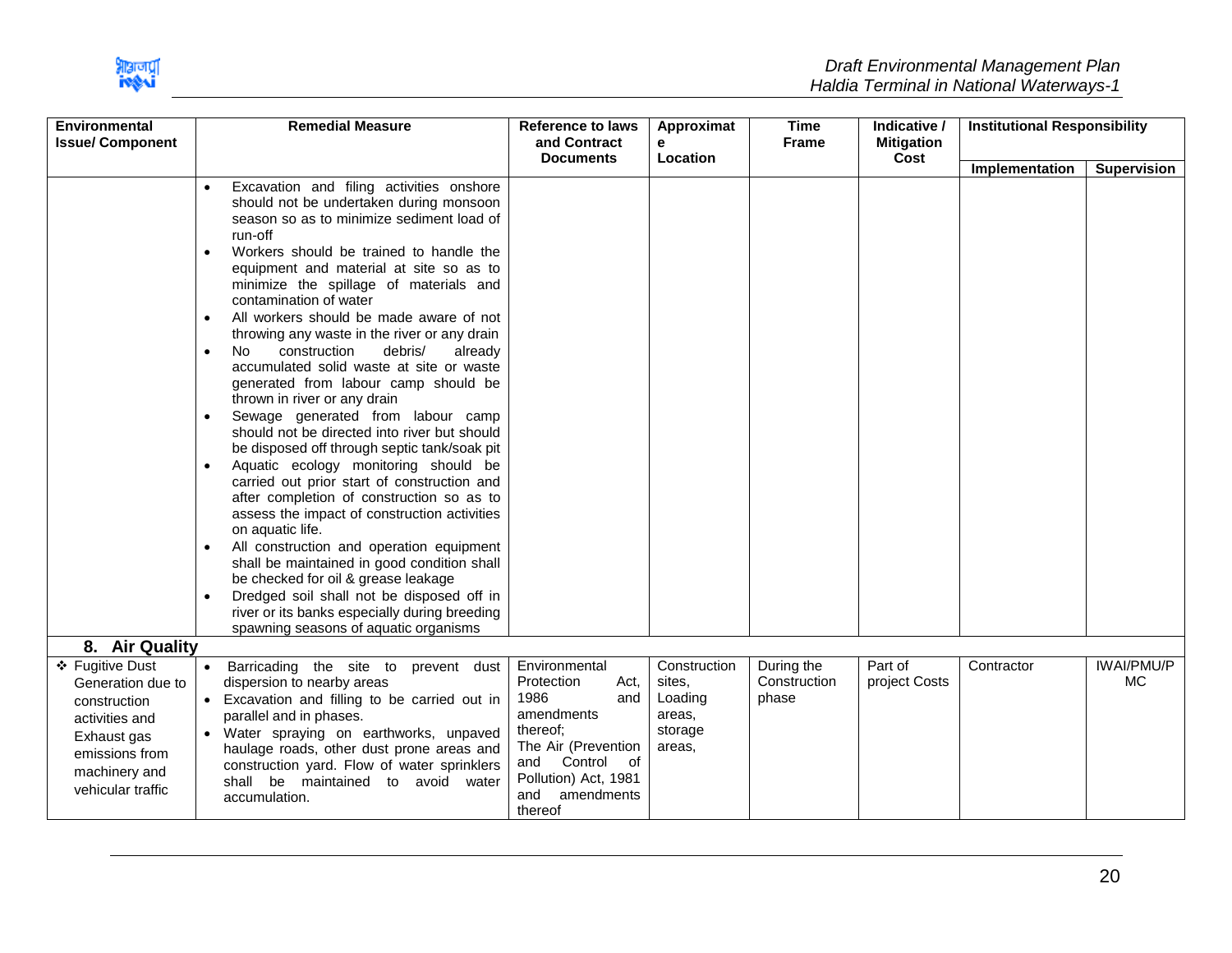

| <b>Environmental</b><br><b>Issue/Component</b> | <b>Remedial Measure</b>                                                                                                                                                                                          | Reference to laws<br>and Contract | Approximat<br>е | <b>Time</b><br><b>Frame</b> | Indicative /<br><b>Mitigation</b> | <b>Institutional Responsibility</b> |                    |
|------------------------------------------------|------------------------------------------------------------------------------------------------------------------------------------------------------------------------------------------------------------------|-----------------------------------|-----------------|-----------------------------|-----------------------------------|-------------------------------------|--------------------|
|                                                |                                                                                                                                                                                                                  | <b>Documents</b>                  | Location        |                             | Cost                              | Implementation                      | <b>Supervision</b> |
|                                                | • Proper servicing and maintenance of<br>excavators/levelers/loaders<br>and<br>other<br>machinery to minimize the emission<br>generation                                                                         |                                   |                 |                             |                                   |                                     |                    |
|                                                | Top soil stripping before excavating the soil<br>and storage under covered conditions for<br>usage in landscaping at later stages                                                                                |                                   |                 |                             |                                   |                                     |                    |
|                                                | Storage of surplus excavated soil in covered<br>conditions for its use for construction of roads<br>and railways or for filling the depressions<br>areas.                                                        |                                   |                 |                             |                                   |                                     |                    |
|                                                | • Plantation to be undertaken as per Green belt<br>development plan                                                                                                                                              |                                   |                 |                             |                                   |                                     |                    |
|                                                | Transport of loose and fine materials in<br>covered conditions only                                                                                                                                              |                                   |                 |                             |                                   |                                     |                    |
|                                                | • Loading and unloading of construction<br>materials in covered area.                                                                                                                                            |                                   |                 |                             |                                   |                                     |                    |
|                                                | • Make Provision of PPEs like face masks to<br>workers.                                                                                                                                                          |                                   |                 |                             |                                   |                                     |                    |
|                                                | Raw materials like cement, sand and<br>construction debris should be stored under<br>covered conditions                                                                                                          |                                   |                 |                             |                                   |                                     |                    |
|                                                | Development of green belt should be started<br>in the construction stage only within the<br>identified 3 acres of area.                                                                                          |                                   |                 |                             |                                   |                                     |                    |
|                                                | LPG should be used as fuel source in<br>construction camps instead of wood. Tree<br>cutting shall not be allowed for fuel wood.                                                                                  |                                   |                 |                             |                                   |                                     |                    |
|                                                | Mixing Plant, crushers and batching plant<br>shall be located on downwind direction of the<br>site fitted with adequate stack height to<br>ensure enough dispersion of exit gases. with                          |                                   |                 |                             |                                   |                                     |                    |
|                                                | appropriate pollution control measures<br>Loading and unloading of construction<br>materials shall be made at designated<br>locations in project area with provisions of<br>water fogging around these locations |                                   |                 |                             |                                   |                                     |                    |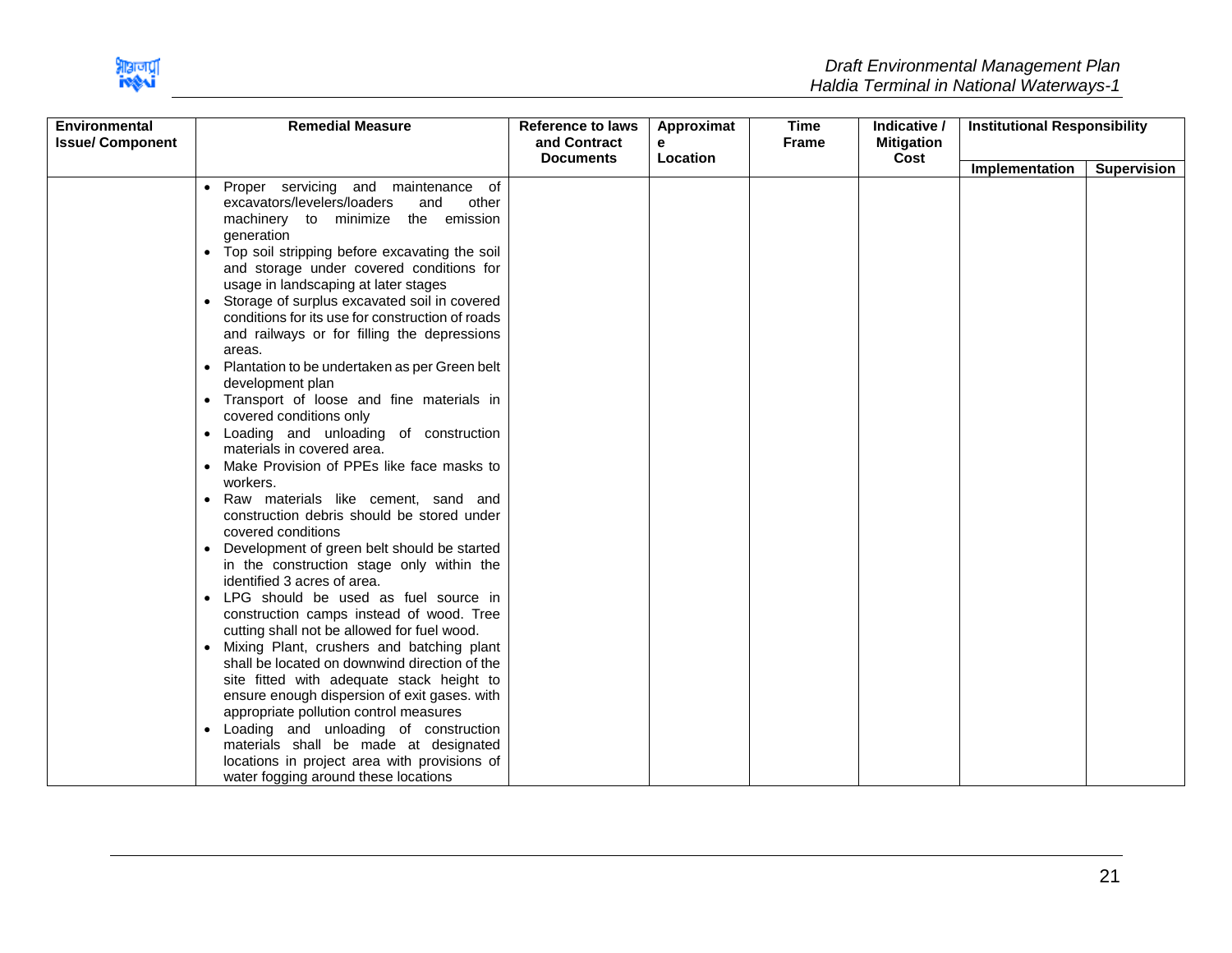

| Environmental<br><b>Issue/Component</b>                        | <b>Remedial Measure</b>                                                                                                                                                                                                                                                                                                                                                                                                                                                                                                                                                                                                                                                                                                                                                                                                                                                                                                                       | <b>Reference to laws</b><br>and Contract                                                                                                                                         | Approximat<br>е   | <b>Time</b><br><b>Frame</b>            | Indicative /<br><b>Mitigation</b> | <b>Institutional Responsibility</b> |                                |
|----------------------------------------------------------------|-----------------------------------------------------------------------------------------------------------------------------------------------------------------------------------------------------------------------------------------------------------------------------------------------------------------------------------------------------------------------------------------------------------------------------------------------------------------------------------------------------------------------------------------------------------------------------------------------------------------------------------------------------------------------------------------------------------------------------------------------------------------------------------------------------------------------------------------------------------------------------------------------------------------------------------------------|----------------------------------------------------------------------------------------------------------------------------------------------------------------------------------|-------------------|----------------------------------------|-----------------------------------|-------------------------------------|--------------------------------|
|                                                                |                                                                                                                                                                                                                                                                                                                                                                                                                                                                                                                                                                                                                                                                                                                                                                                                                                                                                                                                               | <b>Documents</b>                                                                                                                                                                 | Location          |                                        | Cost                              | Implementation                      | <b>Supervision</b>             |
|                                                                | · Low sulphur diesel should be used for<br>operating DG sets and construction<br>equipment.<br>Regular maintenance shall be carried out of<br>machinery and equipment.<br>Diesel Generating (DG) sets shall be fitted<br>with stack of adequate height as per<br>regulations (Height of stack = height of the<br>building + 0.2 $\sqrt{x}$ KVA.)<br>• Monitoring of air quality for PM <sub>10</sub> , PM <sub>2.5</sub> , SO <sub>2</sub> ,<br>NO <sub>x</sub> , and CO shall be carried out quarterly at<br>construction site<br>Efforts shall be made to move construction<br>material early morning and late evening<br>period.<br>• Transportation vehicle shall strictly adhere to<br>the designated routes and timings and shall<br>avoid the peak traffic hours<br>Parking space for dumpers shall be provided<br>within the site so as to prevent parking of<br>vehicles on road and other area and thus<br>preventing traffic jams. |                                                                                                                                                                                  |                   |                                        |                                   |                                     |                                |
| ❖ Emissions at<br>access road:<br>avoidance of<br>traffic Jams | Efforts shall be made to move construction<br>material early morning and late evening<br>period.<br>· No construction, material, equipment or<br>vehicle shall be stored or parked at any road<br>or the non project area<br>Transportation vehicle shall strictly adhere to<br>the designated routes and timings and shall<br>avoid the peak traffic hours<br>Parking space for dumpers shall be provided<br>within the site so as to prevent parking of<br>vehicles on road and other area and thus<br>preventing traffic jams                                                                                                                                                                                                                                                                                                                                                                                                              | Environmental<br>Protection<br>Act,<br>1986<br>and<br>amendments<br>thereof:<br>The Air (Prevention<br>Control<br>of<br>and<br>Pollution) Act, 1981<br>and amendments<br>thereof | Existing<br>roads | During the<br>Construction<br>phase    | Part of<br>project Costs          | Contractor                          | <b>IWAI/PMU/P</b><br><b>MC</b> |
| 9. Noise and Vibration                                         |                                                                                                                                                                                                                                                                                                                                                                                                                                                                                                                                                                                                                                                                                                                                                                                                                                                                                                                                               |                                                                                                                                                                                  |                   |                                        |                                   |                                     |                                |
| ❖ Noise from<br>construction<br>vehicle,                       | • Barricading (Temporary noise barrier) the<br>construction site to minimize the noise level<br>outside the site boundary                                                                                                                                                                                                                                                                                                                                                                                                                                                                                                                                                                                                                                                                                                                                                                                                                     | Pollution<br>Noise<br>(Regulation<br>and<br>Control)<br>Rules,                                                                                                                   | Terminal site     | During<br>the<br>Construction<br>stage | Part<br>οf<br>project Costs       | Contractor                          | <b>IWAI/PMU/P</b><br><b>MC</b> |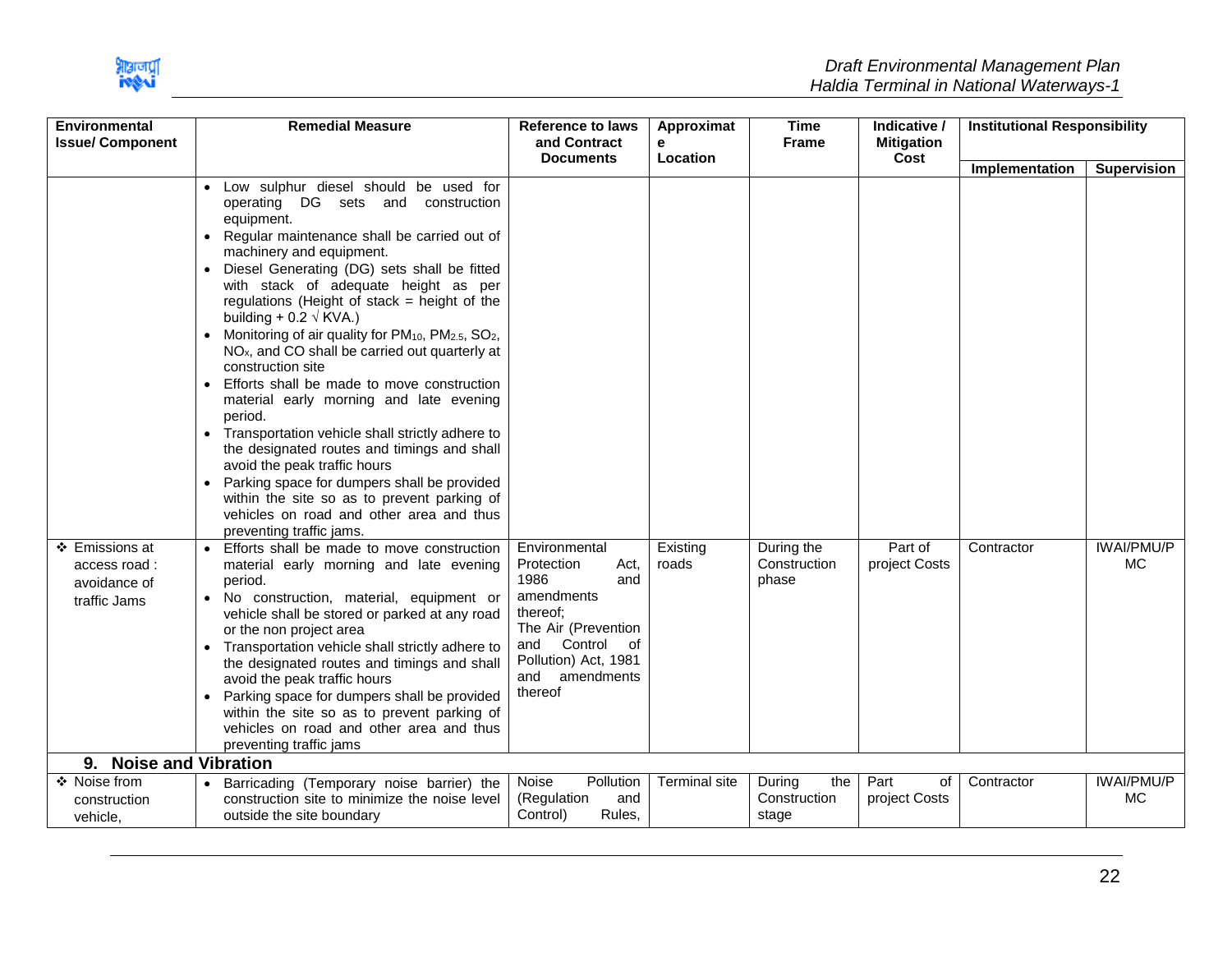

| <b>Environmental</b><br><b>Issue/Component</b>               | <b>Remedial Measure</b>                                                                                                                                                                                                                                                                                                                                                                                                                                                                                                                                                                                                                                                                                                                                                                                                                                                                                                                                                                                                                                                                                                                                                                                    | <b>Reference to laws</b><br>and Contract | Approximat<br>е                   | <b>Time</b><br><b>Frame</b>     | Indicative /<br><b>Mitigation</b> | <b>Institutional Responsibility</b> |                         |
|--------------------------------------------------------------|------------------------------------------------------------------------------------------------------------------------------------------------------------------------------------------------------------------------------------------------------------------------------------------------------------------------------------------------------------------------------------------------------------------------------------------------------------------------------------------------------------------------------------------------------------------------------------------------------------------------------------------------------------------------------------------------------------------------------------------------------------------------------------------------------------------------------------------------------------------------------------------------------------------------------------------------------------------------------------------------------------------------------------------------------------------------------------------------------------------------------------------------------------------------------------------------------------|------------------------------------------|-----------------------------------|---------------------------------|-----------------------------------|-------------------------------------|-------------------------|
|                                                              |                                                                                                                                                                                                                                                                                                                                                                                                                                                                                                                                                                                                                                                                                                                                                                                                                                                                                                                                                                                                                                                                                                                                                                                                            | <b>Documents</b>                         | Location                          |                                 | Cost                              | Implementation                      | <b>Supervision</b>      |
| equipment and<br>machinery.                                  | • Restriction on Honking at the project site<br>Hearing test for the workers prior to<br>deployment at site and high noise areas<br>followed by periodic testing every six months.<br>Job rotations systems for workers, working in<br>high noise level areas<br>• Restriction of high noise generating activity<br>between 6:00 AM to 10:00 PM.<br>Periodic monitoring (monthly level) of noise<br>levels to check the level of pollutants and<br>effectiveness of proposed EMP<br>Protection devices (earplugs or earmuffs)<br>shall be provided to the workers operating<br>near high noise generating machines.<br>Construction equipment and machinery shall<br>be fitted with silencers and maintained<br>properly. Noise measurements should be<br>carried out to ensure the effectiveness of<br>mitigation measures<br>and<br>develop<br><sub>a</sub><br>mechanism to record and respond to<br>complaints on noise.<br>equipment shall be fitted with<br>$\bullet$ All<br>silencers/noise mufflers and will be properly<br>maintained to minimize its operational noise.<br>Noise level will be one of the considerations<br>in equipment selection, which will favour<br>lower sound power levels | 2000<br>and<br>amendments<br>thereof     |                                   |                                 |                                   |                                     |                         |
|                                                              | 10. Land-use and Landscape                                                                                                                                                                                                                                                                                                                                                                                                                                                                                                                                                                                                                                                                                                                                                                                                                                                                                                                                                                                                                                                                                                                                                                                 |                                          |                                   |                                 |                                   |                                     |                         |
| ❖ Loss of<br>agricultural land<br>and productive<br>top soil | • No agriculture land will be lost for terminal<br>construction. The land is industrial land.<br>However, 15 cm of top soil layer shall be<br>stripped off prior to excavation and shall be<br>stored separately in covered condition and<br>used for landscaping purpose ithin the site<br>Agriculture land should be avoided for<br>establishing borrow areas and waste land<br>preferably be considered for borrowing earth<br>required for filling the terminal site                                                                                                                                                                                                                                                                                                                                                                                                                                                                                                                                                                                                                                                                                                                                   | Design<br>requirement                    | Around<br>project<br>site<br>area | Durina<br>construction<br>Stage |                                   | Contractor                          | <b>IWAI/PMU/P</b><br>МC |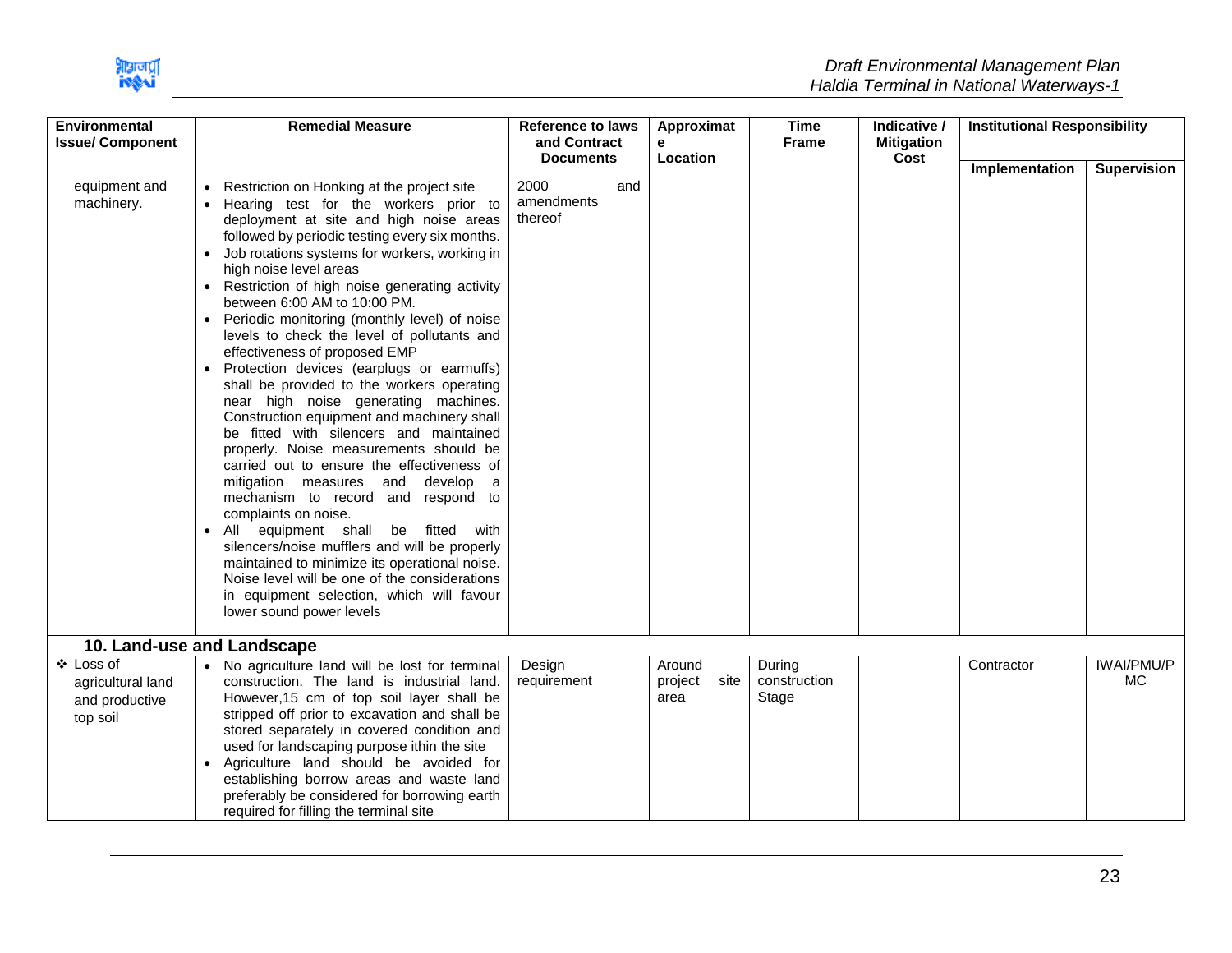

| <b>Environmental</b><br><b>Issue/Component</b>                                                              | <b>Remedial Measure</b> |                                                                                                                                                                                                                                                                                                                                                                                                                                                                                                                                                                                                                                                                                                                                                                                                                                                                                                                                                                                                                        | <b>Reference to laws</b><br>and Contract               |                         | Approximat<br>e                    | <b>Time</b><br><b>Frame</b>               | Indicative /<br><b>Mitigation</b> | <b>Institutional Responsibility</b> |                                |
|-------------------------------------------------------------------------------------------------------------|-------------------------|------------------------------------------------------------------------------------------------------------------------------------------------------------------------------------------------------------------------------------------------------------------------------------------------------------------------------------------------------------------------------------------------------------------------------------------------------------------------------------------------------------------------------------------------------------------------------------------------------------------------------------------------------------------------------------------------------------------------------------------------------------------------------------------------------------------------------------------------------------------------------------------------------------------------------------------------------------------------------------------------------------------------|--------------------------------------------------------|-------------------------|------------------------------------|-------------------------------------------|-----------------------------------|-------------------------------------|--------------------------------|
|                                                                                                             |                         |                                                                                                                                                                                                                                                                                                                                                                                                                                                                                                                                                                                                                                                                                                                                                                                                                                                                                                                                                                                                                        | <b>Documents</b>                                       |                         | Location                           |                                           | Cost                              | Implementation                      | <b>Supervision</b>             |
| ❖ Soil erosion due<br>to construction<br>activities,<br>earthwork                                           |                         | • The earth stockpiles to be provided with<br>gentle slopes to prevent soil erosion.<br>• Sedimentation tanks shall be provided with<br>storm water drain to arrest the sediments and<br>these sediments shall be removed and stored<br>with remaining excavated soil<br>• Provision of cross drainage structure like<br>culverts shall be made in the access road if<br>required to maintain the natural drainage<br>pattern and prevent soil erosion.<br>Provision of side drain shall be made in<br>access road if required to prevent water<br>logging.<br>• The existing bank protection work is<br>adequate for shore protection.                                                                                                                                                                                                                                                                                                                                                                                | Municipal<br>Rules,<br>Hazardous<br><b>Rules, 2008</b> | Waste<br>2015,<br>Waste | Terminal site<br>and river<br>bank | During<br>construction<br>Stage           | Part<br>of<br>project costs       | Contractor                          | <b>IWAI/PMU/P</b><br><b>MC</b> |
| • Compaction and<br>contamination of<br>soil<br>due<br>to<br>of<br>movement<br>vehicles<br>and<br>equipment |                         | Excavation, filling and leveling work should<br>be carried out in parallel so as to minimize the<br>soil erosion. Unusable debris material should<br>be suitably disposed off at pre designated<br>disposal locations, with approval of the<br>concerned authority.<br>• Leveling activity shall not be carried out<br>during monsoon season. Leveled areas shall<br>be compacted.<br>• Compaction of soil shall be undertaken by<br>sprinkling the water to minimize the surface<br>runoff and erosion.<br>Excavated soil shall be used for leveling<br>purpose and left if any shall be stored in<br>covered conditions for use in existingroad<br>diversion.<br>• Dredge soil shall also be either utilised for<br>construction activity or disposed off.<br>Fuel shall be stored in HDPE containers on<br>paved surfaces with provision of catchment<br>pit to prevent soil contamination from oil<br>spillages.<br>Municipal waste likely to be generated at site<br>shall be collected in segregated manner with | Municipal<br>Rules,<br>Hazardous<br><b>Rules, 2008</b> | Waste<br>2015,<br>Waste | <b>Terminal site</b>               | During Design<br>& Construction<br>stage. | Part of<br>project costs          | Contractor                          | <b>IWAI/PMU/P</b><br><b>MC</b> |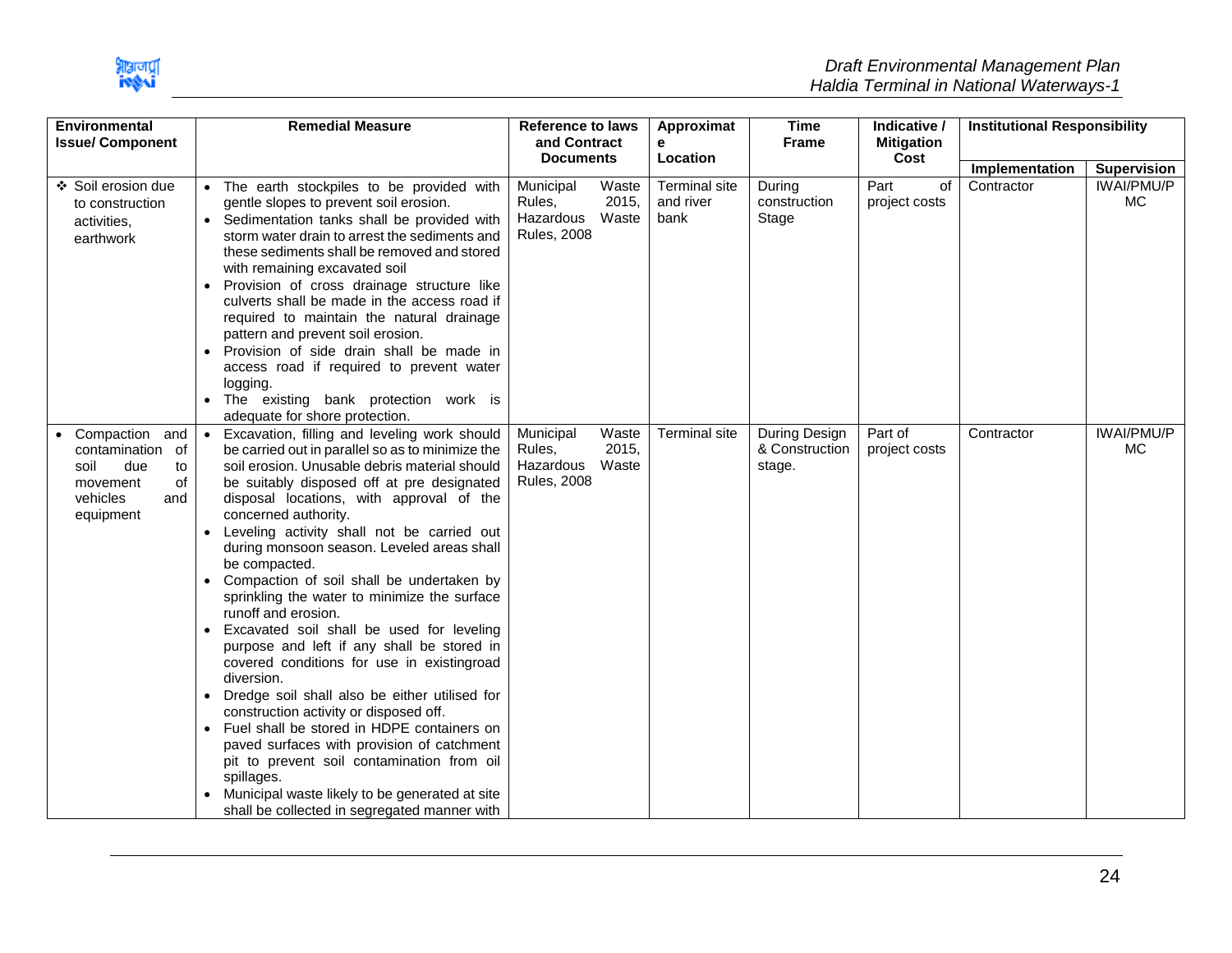

| <b>Environmental</b><br><b>Issue/ Component</b>                                      | <b>Remedial Measure</b>                                                                                                                                                                                                                                                                                                                                                                                                                                                                                                                                                                                                                                                                                                                                                                                                                                                                                                                                                                                                                                                                                                                                                                                                                                                                                                                                                                                                               | <b>Reference to laws</b><br>and Contract | Approximat<br>е | <b>Time</b><br><b>Frame</b>     | Indicative /<br><b>Mitigation</b> | <b>Institutional Responsibility</b> |                                |
|--------------------------------------------------------------------------------------|---------------------------------------------------------------------------------------------------------------------------------------------------------------------------------------------------------------------------------------------------------------------------------------------------------------------------------------------------------------------------------------------------------------------------------------------------------------------------------------------------------------------------------------------------------------------------------------------------------------------------------------------------------------------------------------------------------------------------------------------------------------------------------------------------------------------------------------------------------------------------------------------------------------------------------------------------------------------------------------------------------------------------------------------------------------------------------------------------------------------------------------------------------------------------------------------------------------------------------------------------------------------------------------------------------------------------------------------------------------------------------------------------------------------------------------|------------------------------------------|-----------------|---------------------------------|-----------------------------------|-------------------------------------|--------------------------------|
|                                                                                      |                                                                                                                                                                                                                                                                                                                                                                                                                                                                                                                                                                                                                                                                                                                                                                                                                                                                                                                                                                                                                                                                                                                                                                                                                                                                                                                                                                                                                                       | <b>Documents</b>                         | Location        |                                 | Cost                              | Implementation                      | <b>Supervision</b>             |
|                                                                                      | the use of two bin system at site. It shall be<br>segregated into biodegradable and non-<br>biodegradable waste. Provision of bio<br>composter shall be made at site. The<br>biodegradable material shall be decomposed<br>for production of compost for use at site. The<br>non-biodegradable waste shall be disposed<br>off to predefined land fill site of Haldia<br>Development Authority.<br>Septic tank or mobile toilets fitted with<br>anaerobic treatment facility shall be provided<br>at construction camp.<br>• Aggregates will be sourced from existing<br>licensed quarries. Copies of consent/<br>approval / rehabilitation plan for a new quarry<br>or use of existing source will be obtained by<br>contractor and submitted to IWAI.<br>Hazardous waste like used oil from DG sets<br>$\bullet$<br>shall be stored in HDPE containers and shall<br>be stored on paved surfaces in isolated<br>location to prevent its spillage and<br>contamination of soil. Used oil shall be<br>disposed off through authorized vendors<br>only.<br>Movement of construction vehicles shall be<br>$\bullet$<br>restricted to the designated haulage roads<br>only.<br>Wash-off from concrete mixing tanks and<br>wash from washing area shall not be allowed<br>to enter the soil. This wash shall be collected<br>through drains into tanks and concrete shall<br>be settled, collected, dried and re-used in the<br>site again. |                                          |                 |                                 |                                   |                                     |                                |
| <b>11. Water Resources</b>                                                           |                                                                                                                                                                                                                                                                                                                                                                                                                                                                                                                                                                                                                                                                                                                                                                                                                                                                                                                                                                                                                                                                                                                                                                                                                                                                                                                                                                                                                                       |                                          |                 |                                 |                                   |                                     |                                |
| ❖ Depletion of<br>Ground water<br>resources due to<br>unregulated<br>abstraction for | . No ground water should be used for<br>construction purpose. However the rain<br>water shall be stored in rain water harvesting<br>pond and shall be utilized for dust<br>suppression and watering the greenbelt                                                                                                                                                                                                                                                                                                                                                                                                                                                                                                                                                                                                                                                                                                                                                                                                                                                                                                                                                                                                                                                                                                                                                                                                                     | Water Act, 1972                          |                 | During<br>Construction<br>stage | Part<br>of<br>project costs       | Contractor,                         | <b>IWAI/PMU/P</b><br><b>MC</b> |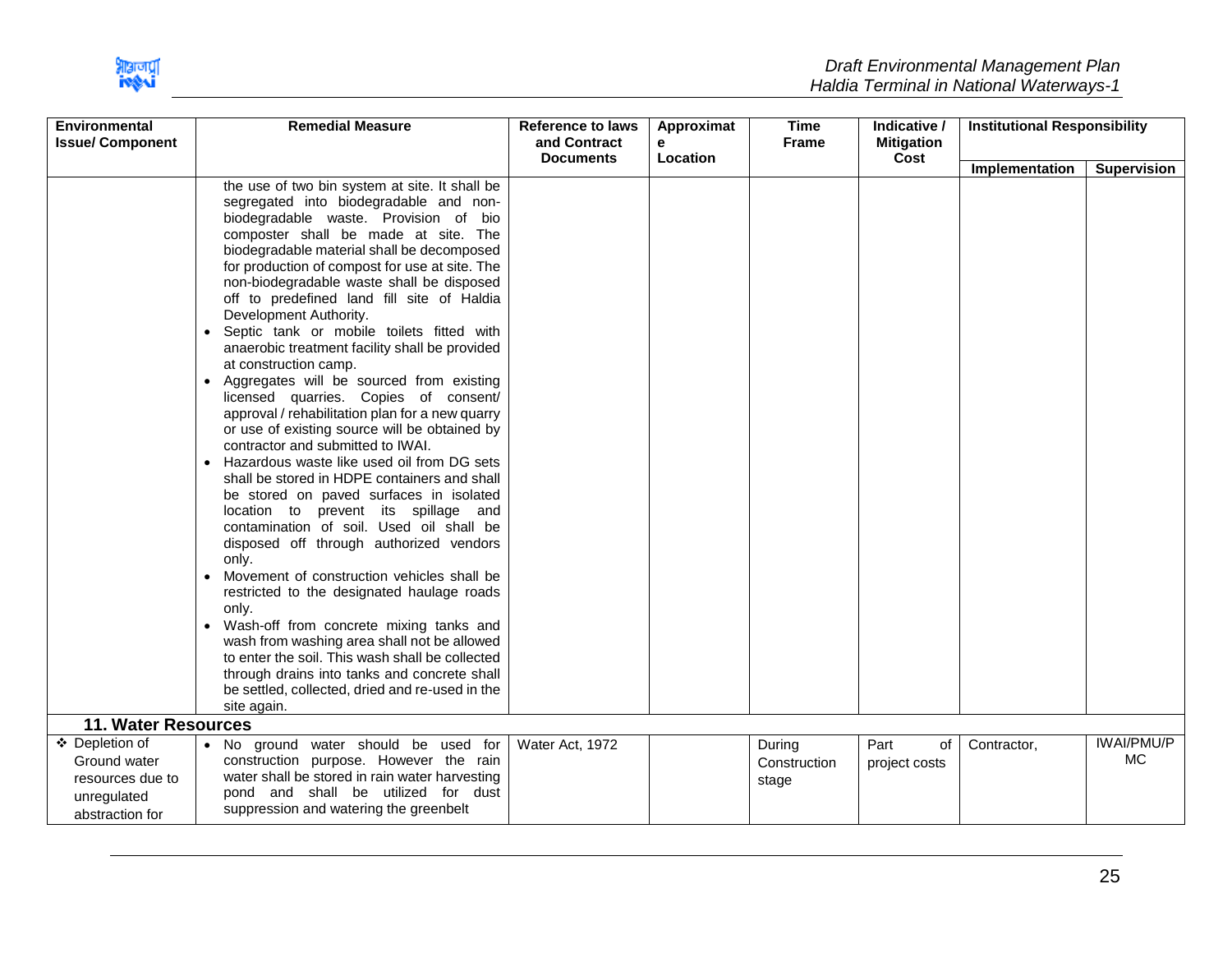

| Environmental<br><b>Issue/Component</b>                                                                                                              | <b>Remedial Measure</b>                                                                                                                                                                                                                                                                                                                                                                                                                                                                                                                                                                                                                                                                                                                                                                                                                                                                                                                                                                                                                                                                                                                                                                                                                                                                                                                                                                                                                                                                                                                                                                                         | <b>Reference to laws</b><br>and Contract | Approximat<br>е      | <b>Time</b><br><b>Frame</b>     | Indicative /<br><b>Mitigation</b> | <b>Institutional Responsibility</b> |                          |
|------------------------------------------------------------------------------------------------------------------------------------------------------|-----------------------------------------------------------------------------------------------------------------------------------------------------------------------------------------------------------------------------------------------------------------------------------------------------------------------------------------------------------------------------------------------------------------------------------------------------------------------------------------------------------------------------------------------------------------------------------------------------------------------------------------------------------------------------------------------------------------------------------------------------------------------------------------------------------------------------------------------------------------------------------------------------------------------------------------------------------------------------------------------------------------------------------------------------------------------------------------------------------------------------------------------------------------------------------------------------------------------------------------------------------------------------------------------------------------------------------------------------------------------------------------------------------------------------------------------------------------------------------------------------------------------------------------------------------------------------------------------------------------|------------------------------------------|----------------------|---------------------------------|-----------------------------------|-------------------------------------|--------------------------|
|                                                                                                                                                      |                                                                                                                                                                                                                                                                                                                                                                                                                                                                                                                                                                                                                                                                                                                                                                                                                                                                                                                                                                                                                                                                                                                                                                                                                                                                                                                                                                                                                                                                                                                                                                                                                 | <b>Documents</b>                         | Location             |                                 | Cost                              | Implementation                      | <b>Supervision</b>       |
| construction<br>purpose                                                                                                                              | No waste water should be stored on the site<br>in unlined ponds                                                                                                                                                                                                                                                                                                                                                                                                                                                                                                                                                                                                                                                                                                                                                                                                                                                                                                                                                                                                                                                                                                                                                                                                                                                                                                                                                                                                                                                                                                                                                 |                                          |                      |                                 |                                   |                                     |                          |
| ❖ Increase in water<br><b>Siltation levels</b><br>due to<br>construction of<br>terminal and<br>contamination<br>due to disposal of<br>domestic waste | • Washing of vehicle and equipment shall not<br>be carried out at river, green belt canal or any<br>water body. Washing area should be<br>provided with the storm water drains fitted<br>with oil & grease trap.<br>Piling of the raw materials & debris shall be<br>avoided at the site. Storage of debris and raw<br>material shall be carried out in paved and<br>covered areas. This will minimize interface of<br>run-off with raw material and debris.<br>Site should be cleaned regularly<br>Septic tank/soak pit shall be provided at site<br>for disposal of sewage from the toilets at site<br>and from the labour camps. Adequate toilets<br>& bathrooms shall be provided to prevent<br>open defecation. Wherever septic tanks are<br>not provided mobile toilets with anaerobic<br>digestion facility shall be provided and no<br>domestic waste shall be discharged in to<br>river.<br>Water use shall be minimized by using RMC,<br>practicing curing by water sprinkling,<br>maintaining flow of sprinklers, covering the<br>water storage tanks to minimize water<br>evaporation, creating awareness for water<br>conservation and regular inspections at site<br>to monitor the leakages in water storage area<br>Temporary rain water storage structures<br>should be provided at the site to store rain<br>water and this water should be used for<br>sprinkling and construction activities<br>In case RMC is not used then concrete transit<br>mixer should be washed and cleaned daily.<br>Wash from these mixers shall be collected in<br>block work tanks which will allow settling of | Water Act, 1972                          | <b>Terminal Site</b> | During<br>Construction<br>stage | Part<br>of<br>project costs       | Contractor                          | <b>IWAI/PMU/P</b><br>MC. |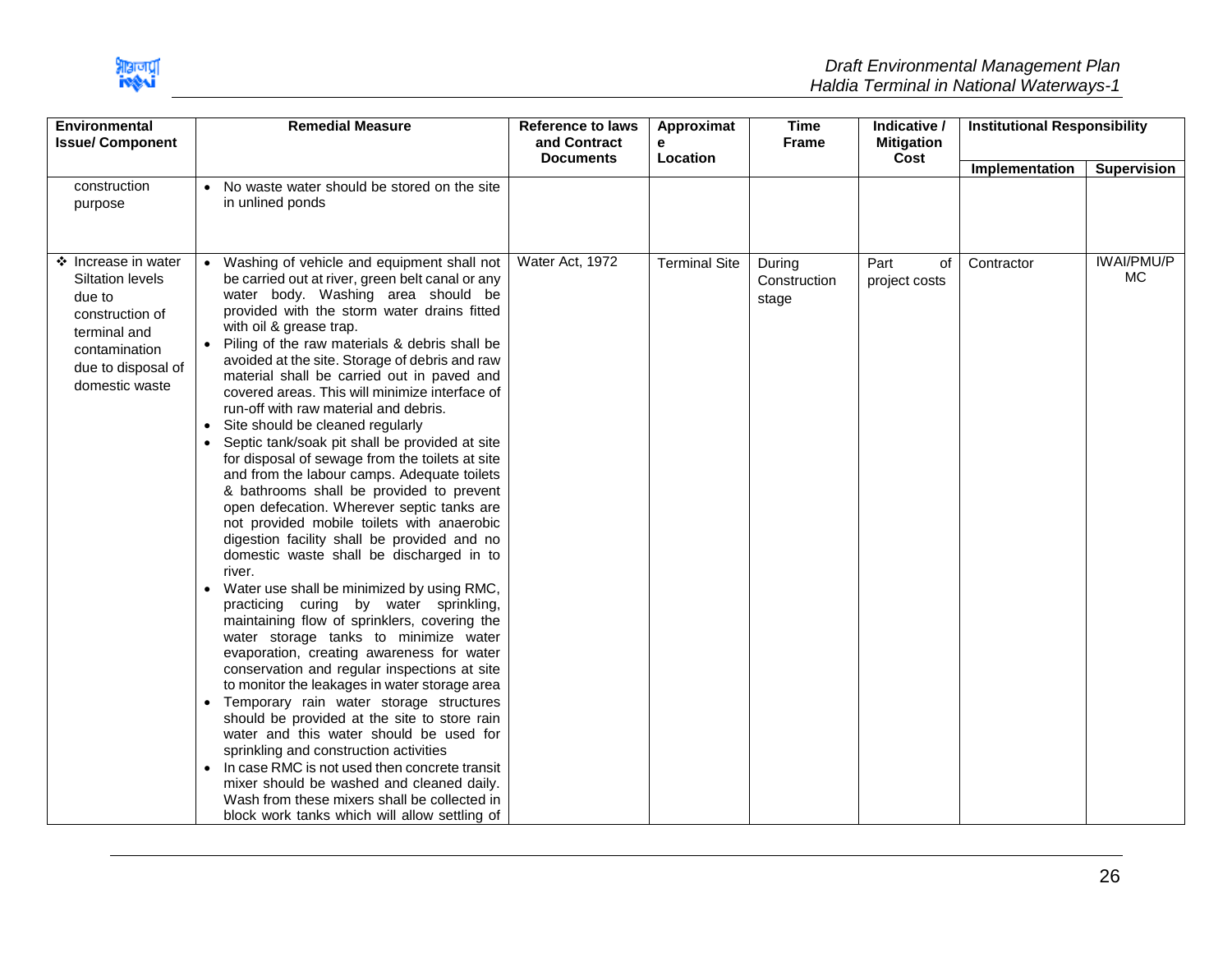

| <b>Environmental</b><br><b>Issue/ Component</b> | <b>Remedial Measure</b>                                                                                                                                                                                                                                                                                                                                                                                                                                                                                                                                                                                                                                                                                                                                                                                                                                      | <b>Reference to laws</b><br>and Contract | Approximat<br>е | <b>Time</b><br><b>Frame</b> | Indicative /<br><b>Mitigation</b> | <b>Institutional Responsibility</b> |             |
|-------------------------------------------------|--------------------------------------------------------------------------------------------------------------------------------------------------------------------------------------------------------------------------------------------------------------------------------------------------------------------------------------------------------------------------------------------------------------------------------------------------------------------------------------------------------------------------------------------------------------------------------------------------------------------------------------------------------------------------------------------------------------------------------------------------------------------------------------------------------------------------------------------------------------|------------------------------------------|-----------------|-----------------------------|-----------------------------------|-------------------------------------|-------------|
|                                                 |                                                                                                                                                                                                                                                                                                                                                                                                                                                                                                                                                                                                                                                                                                                                                                                                                                                              |                                          |                 |                             |                                   | Implementation                      | Supervision |
|                                                 | removal of aggregates<br>concrete,<br>and<br>allowing the waste to wastewater drain. This<br>collected waste concrete can be dried and<br>used for various purposes at site like<br>construction of temporary roads at site.<br>Wastewater<br>generated<br>from<br>the<br>washing/cleaning area after passing through<br>oil & grease trap & curing area shall be re-<br>used for water sprinkling and wheel washing<br>Fuel shall be stored in leak proof containers<br>and containers shall be placed on paved<br>surface.<br>• The piling work in river shall be undertaken<br>during low flow period.<br>Drains along with turbidity traps/curtains<br>should be provide or Geo-Textile synthetic<br>sheet curtain shall be placed around pilling<br>and construction area to prevent movement                                                           | <b>Documents</b>                         | Location        |                             | Cost                              |                                     |             |
|                                                 | of sediments and construction waste.<br>Sedimentation tanks shall be provided at the<br>site so as run-off from site shall enter the<br>sedimentation tanks before discharging into<br>the river. Sedimentation tanks will trap the<br>sediments in the run-off<br>Provision shall be made for geo Synthetic<br>$\bullet$<br>Screen for arresting silt flowing down stream.<br>Proper collection, management and disposal<br>$\bullet$<br>of construction and municipal waste from site<br>shall be made to prevent mixing of the waste<br>in run-off and entering the water bodies<br>Natural Drainage pattern of area around shall<br>$\bullet$<br>be maintained<br>Dredged soil shall be tested for toxicity &<br>$\bullet$<br>contamination, if toxic/contaminated shall not<br>be disposed off back in water and should be<br>send for disposal to TSDF |                                          |                 |                             |                                   |                                     |             |
|                                                 | Monitoring of surface water quality shall be<br>carried out on monthly basis to check the                                                                                                                                                                                                                                                                                                                                                                                                                                                                                                                                                                                                                                                                                                                                                                    |                                          |                 |                             |                                   |                                     |             |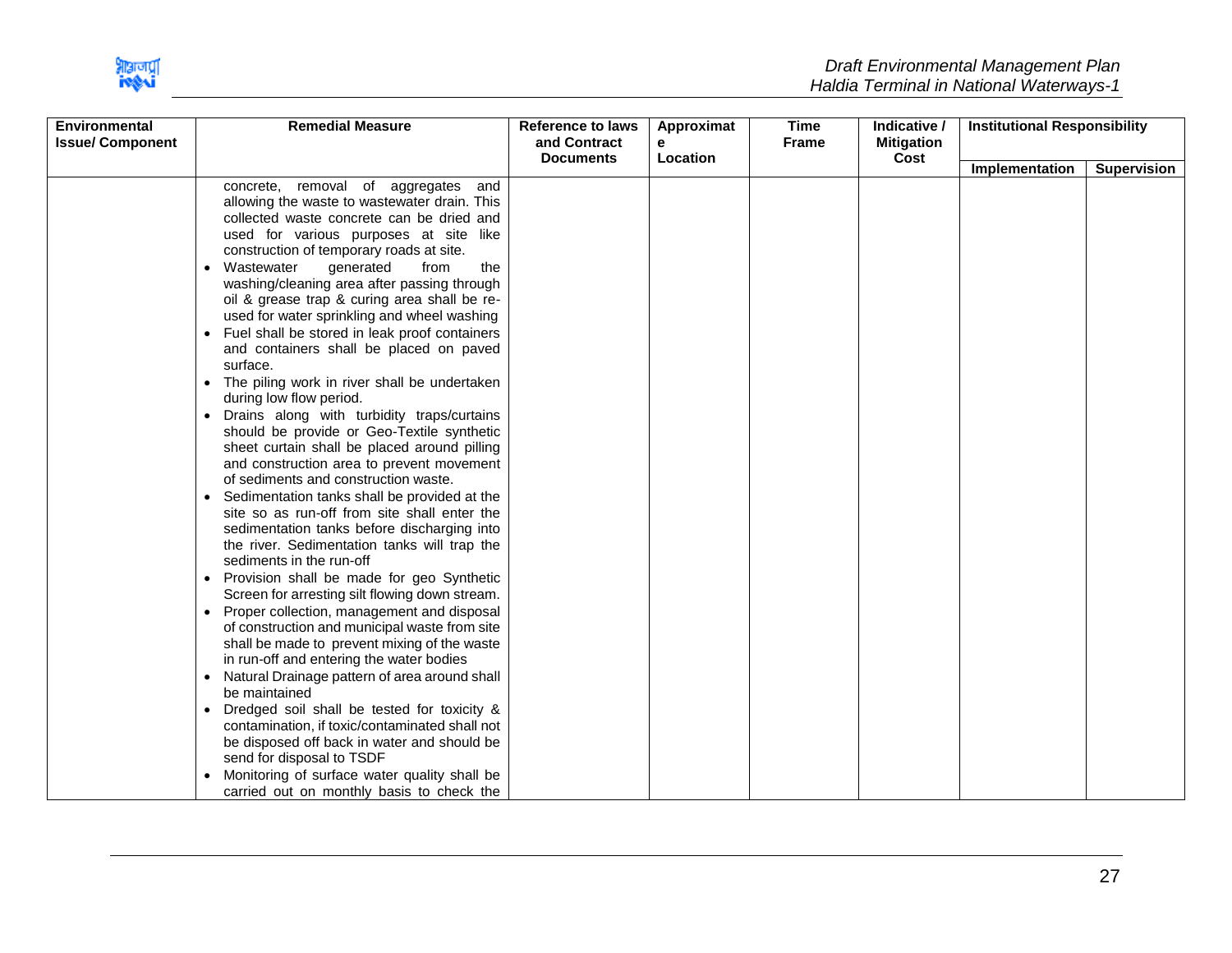

| <b>Environmental</b><br><b>Issue/ Component</b> | <b>Remedial Measure</b>                                                                                                                                                                                                                                                                                                                                                                                                                                                                                                                                                                                                                                                                                                                                                                                                                                                                                                                                                                                                                                                                                                                                                                                                                                                                                                                                                            | <b>Reference to laws</b><br>and Contract | Approximat<br>е<br>Location                  | <b>Time</b><br><b>Frame</b>      | Indicative /<br><b>Mitigation</b><br>Cost | <b>Institutional Responsibility</b> |                                |
|-------------------------------------------------|------------------------------------------------------------------------------------------------------------------------------------------------------------------------------------------------------------------------------------------------------------------------------------------------------------------------------------------------------------------------------------------------------------------------------------------------------------------------------------------------------------------------------------------------------------------------------------------------------------------------------------------------------------------------------------------------------------------------------------------------------------------------------------------------------------------------------------------------------------------------------------------------------------------------------------------------------------------------------------------------------------------------------------------------------------------------------------------------------------------------------------------------------------------------------------------------------------------------------------------------------------------------------------------------------------------------------------------------------------------------------------|------------------------------------------|----------------------------------------------|----------------------------------|-------------------------------------------|-------------------------------------|--------------------------------|
|                                                 |                                                                                                                                                                                                                                                                                                                                                                                                                                                                                                                                                                                                                                                                                                                                                                                                                                                                                                                                                                                                                                                                                                                                                                                                                                                                                                                                                                                    | <b>Documents</b>                         |                                              |                                  |                                           | <b>Implementation</b>               | <b>Supervision</b>             |
|                                                 | level of pollutants and effectiveness of<br>proposed EMP                                                                                                                                                                                                                                                                                                                                                                                                                                                                                                                                                                                                                                                                                                                                                                                                                                                                                                                                                                                                                                                                                                                                                                                                                                                                                                                           |                                          |                                              |                                  |                                           |                                     |                                |
|                                                 | 12. Socio-economy, Accident and Safety Risks                                                                                                                                                                                                                                                                                                                                                                                                                                                                                                                                                                                                                                                                                                                                                                                                                                                                                                                                                                                                                                                                                                                                                                                                                                                                                                                                       |                                          |                                              |                                  |                                           |                                     |                                |
| ❖ Impact on Social<br>life                      | • Separate SIA is being carried out to<br>anticipate the impact on socio-economy of<br>the area which can be referred to understand<br>the impact on socio-economy on the project<br>in detail.<br>Skill training and assistance should be given<br>to local people so as they can preferably be<br>employed at the site<br>• Local labour should preferably be employed<br>for construction purpose<br>Site should be barricaded and should have<br>entry guarded by security guard. Register<br>should be maintained for entry of outsiders.<br>No unauthorized person should be allowed to<br>enter the site.<br>A board should be displayed at entrance of<br>site displaying name of project, area and<br>hazards associated with the site on entrance<br>and activities prohibited within and near site<br>area in local language.<br>Fishermen should be consulted prior<br>restricting fishing activity in the activity area<br>• Necessary permits should be obtained from<br>concerned authorities in case any quarry site,<br>batching plant, hot mix plant, WMM plant etc.<br>is set up.<br>Management, rehabilitation and closure of<br>these sites should be as per the Management<br>plans proposed for these sites.<br>Implementation of EMP adequately so as to<br>$\bullet$<br>prevent environmental pollution and its<br>impact on socio-economy due to project | Labour Laws                              | Construction<br>sites<br>and<br>labour camps | During<br>construction<br>period | Included<br>in.<br>project<br>design      | Contractor                          | <b>IWAI/PMU/P</b><br><b>MC</b> |
|                                                 | development                                                                                                                                                                                                                                                                                                                                                                                                                                                                                                                                                                                                                                                                                                                                                                                                                                                                                                                                                                                                                                                                                                                                                                                                                                                                                                                                                                        |                                          |                                              |                                  |                                           |                                     |                                |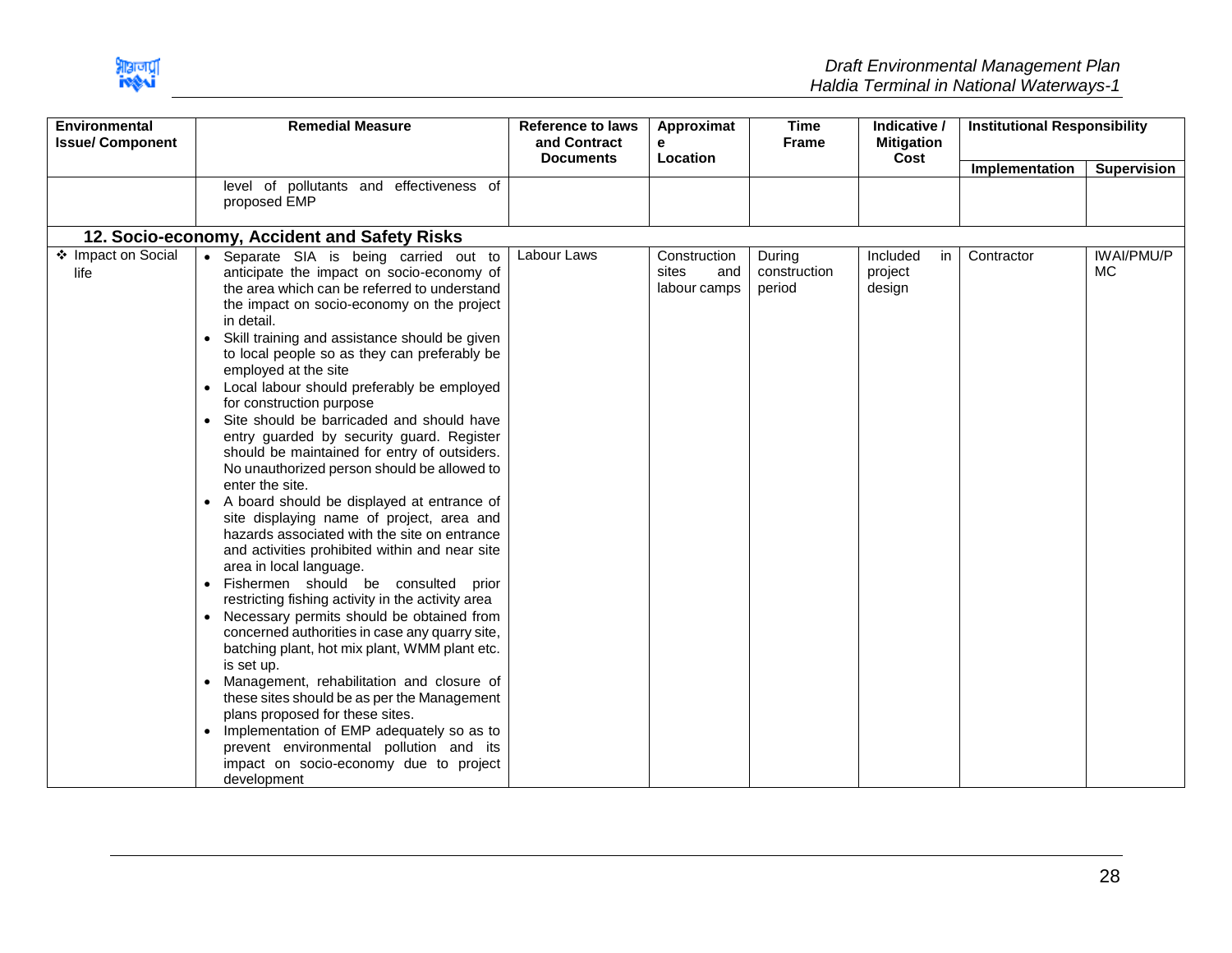| Environmental<br><b>Issue/Component</b>                                                 | <b>Remedial Measure</b>                                                                                                                                                                                                                                                                                                                                                                                                                                                                                                                                                                                                                                                                                                                                                                                                                                                                                                                                                                                                                                                                                                                                                                                                                                                                                                                                                                                                                                                                                                                                                                                               | <b>Reference to laws</b><br>and Contract<br>е                               | Approximat<br>Location | <b>Time</b><br><b>Frame</b> | Indicative /<br><b>Mitigation</b> | <b>Institutional Responsibility</b> |                         |  |
|-----------------------------------------------------------------------------------------|-----------------------------------------------------------------------------------------------------------------------------------------------------------------------------------------------------------------------------------------------------------------------------------------------------------------------------------------------------------------------------------------------------------------------------------------------------------------------------------------------------------------------------------------------------------------------------------------------------------------------------------------------------------------------------------------------------------------------------------------------------------------------------------------------------------------------------------------------------------------------------------------------------------------------------------------------------------------------------------------------------------------------------------------------------------------------------------------------------------------------------------------------------------------------------------------------------------------------------------------------------------------------------------------------------------------------------------------------------------------------------------------------------------------------------------------------------------------------------------------------------------------------------------------------------------------------------------------------------------------------|-----------------------------------------------------------------------------|------------------------|-----------------------------|-----------------------------------|-------------------------------------|-------------------------|--|
|                                                                                         |                                                                                                                                                                                                                                                                                                                                                                                                                                                                                                                                                                                                                                                                                                                                                                                                                                                                                                                                                                                                                                                                                                                                                                                                                                                                                                                                                                                                                                                                                                                                                                                                                       | <b>Documents</b>                                                            |                        |                             | Cost                              | Implementation                      | <b>Supervision</b>      |  |
| ❖ Accident risk from<br>construction<br>activities and<br>health & safety of<br>workers | • Adequate illumination should be provided at<br>site during evening and night time till the work<br>is being carried out.<br>• Rest area should be provided at site in which<br>workers can rest after the lunch hours<br>• Workers should wear the personal protective<br>equipment like helmet, gum boots, safety<br>shoes, safety jackets, ear plugs, gloves etc<br>while working.<br>Noise level in the work zone should be<br>maintained and followed as per OSHAS<br>norms<br>Contractors should adopt and maintain safe<br>working practices. SOPs should be prepared<br>for each and every activity and all activities<br>should be undertaken as per SOPs under<br>supervision of site engineer.<br>Training should be given to workers to handle<br>the heavy equipment so as to prevent<br>accidents<br>Training should be given to workers to handle<br>emergency situation like fire, earth quake,<br>cyclone and flood.<br>• Emergency preparedness plan should be<br>available at the site all the time and mock<br>drills for workers should be conducted from<br>time to time<br>Complete medical check-up should be done<br>for workers prior to joining and after six<br>months of joining.<br>· First aid facilities, first aid room, first aid<br>trained personnel and ambulance should be<br>provided at the site 24 X 7. Also tie-ups with<br>local hospital should be done to handle<br>emergency case, if any<br>List of emergency nos., hospital contacts,<br>ambulance contacts and doctors contacts<br>should be displayed in first aid room, rest<br>area and at all required location | Central Motor and<br>Vehicle<br>Act 1988<br>EP Act 1986<br>Noise Rules 2002 | Construction<br>sites  | Construction<br>period      | Part<br>of<br>project costs       | Contractor                          | <b>IWAI/PMU/P</b><br>МC |  |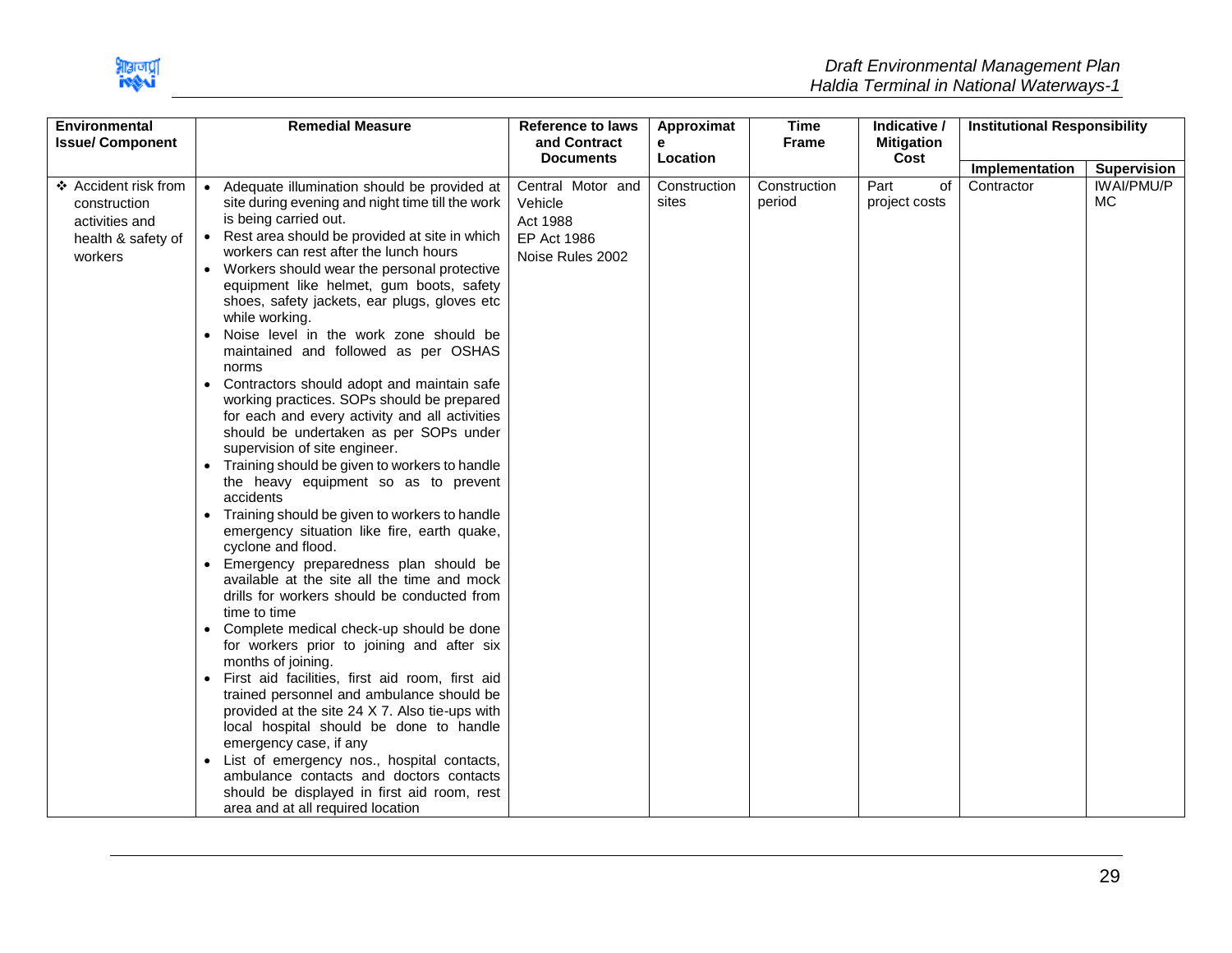

| <b>Environmental</b><br><b>Issue/Component</b> | <b>Remedial Measure</b>                                                                                                                                                                                                                                                                                                                                                                                                                                                                                                                                                                                                                                                                                                                                                                                                                                                                                                                                                                                                                                                                                                                                                                                                                                | <b>Reference to laws</b><br>and Contract | Approximat<br>е | <b>Time</b><br><b>Frame</b> | Indicative /<br><b>Mitigation</b> | <b>Institutional Responsibility</b> |                    |
|------------------------------------------------|--------------------------------------------------------------------------------------------------------------------------------------------------------------------------------------------------------------------------------------------------------------------------------------------------------------------------------------------------------------------------------------------------------------------------------------------------------------------------------------------------------------------------------------------------------------------------------------------------------------------------------------------------------------------------------------------------------------------------------------------------------------------------------------------------------------------------------------------------------------------------------------------------------------------------------------------------------------------------------------------------------------------------------------------------------------------------------------------------------------------------------------------------------------------------------------------------------------------------------------------------------|------------------------------------------|-----------------|-----------------------------|-----------------------------------|-------------------------------------|--------------------|
|                                                |                                                                                                                                                                                                                                                                                                                                                                                                                                                                                                                                                                                                                                                                                                                                                                                                                                                                                                                                                                                                                                                                                                                                                                                                                                                        |                                          |                 |                             |                                   | Implementation                      | <b>Supervision</b> |
|                                                | • Working hours of labour should not exceed<br>than standard norms as per state factory law<br>Labour camps should be located at neat and<br>clean location with no water logging issues<br>and should be well ventilated with adequate<br>illumination, kitchen and safe drinking water<br>facility<br>Construction labour camps and site should<br>be properly cleaned and hygiene should be<br>maintained<br>Proper sanitation facility like toilet and<br>$\bullet$<br>bathing facility should be provided at site and<br>labour camps. Wastewater generated from<br>these facilities should be disposed off<br>through septic tanks and soak pit<br>LPG should be provided as fuel for cooking<br>to workers and open burning of fuel should<br>not be allowed<br>• Temporary storm water drainage system<br>should also be provided at camp site and<br>construction site so as to drain the storm<br>water and prevent accumulation of storm<br>water at site and thus breeding of<br>mosquitoes/flies<br>Safety officers should be appointed at site so<br>as to ensure all safety measures are taken at<br>the site<br>Activity like smoking and consuming liquor<br>should be prohibited at the site<br>• Awareness on AIDS should be spread | <b>Documents</b>                         | Location        |                             | Cost                              |                                     |                    |
|                                                | among the workers<br>Traffic manager should be present at the site<br>all the time to manage incoming and outgoing<br>traffic to prevent accidents<br>• Crèche facility should be provided for kids if                                                                                                                                                                                                                                                                                                                                                                                                                                                                                                                                                                                                                                                                                                                                                                                                                                                                                                                                                                                                                                                 |                                          |                 |                             |                                   |                                     |                    |
|                                                | female workers are employed<br>Speed limit of vehicles should be restricted at<br>site to prevent any accidents and fines should<br>be imposed on vehicles if same is not                                                                                                                                                                                                                                                                                                                                                                                                                                                                                                                                                                                                                                                                                                                                                                                                                                                                                                                                                                                                                                                                              |                                          |                 |                             |                                   |                                     |                    |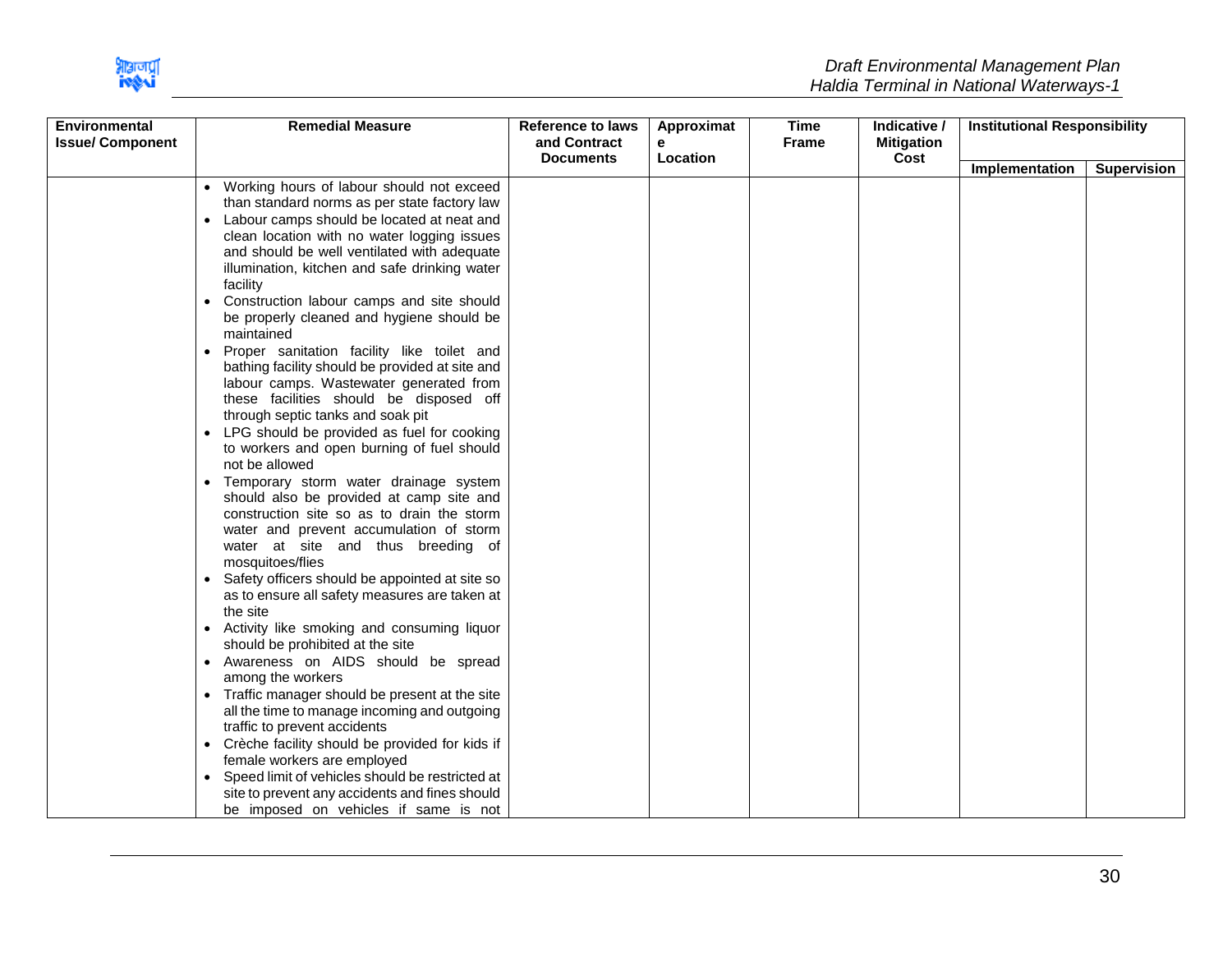

| Environmental<br><b>Issue/Component</b> | <b>Remedial Measure</b>                                                                                                                                                                                                                                                                                                                                                                                                                                                                                                 | <b>Reference to laws</b><br>and Contract<br><b>Documents</b> | Approximat<br>е         | Time<br><b>Frame</b> | Indicative /<br><b>Mitigation</b> | <b>Institutional Responsibility</b> |                    |
|-----------------------------------------|-------------------------------------------------------------------------------------------------------------------------------------------------------------------------------------------------------------------------------------------------------------------------------------------------------------------------------------------------------------------------------------------------------------------------------------------------------------------------------------------------------------------------|--------------------------------------------------------------|-------------------------|----------------------|-----------------------------------|-------------------------------------|--------------------|
|                                         |                                                                                                                                                                                                                                                                                                                                                                                                                                                                                                                         |                                                              | <b>Location</b><br>Cost |                      |                                   | Implementation                      | <b>Supervision</b> |
|                                         | maintained. All construction vehicles should<br>follow the designated routes & timings only.<br>Dustbins should be provided at labour camps<br>for collection of waste and waste should be<br>regularly disposed off through the concerned<br>agency<br>Arrangement of fire-fighting should be made<br>at site and workers should be trained to use<br>the system in case of fire<br>Sprinkling of water should be carried out in<br>haul road to minimize dust generation due to<br>movement of construction vehicles. |                                                              |                         |                      |                                   |                                     |                    |

## **Table 1.2 : ENVIRONMENT MANAGEMENT PLAN HALDIA TERMINAL DURING OPERATION PHASE**

<span id="page-31-0"></span>

| <b>Environmental</b>    | Avoidance/Mitigation/                                                                                                                                                                                                                                                                                                                                                                                                      | <b>Reference</b>                                                                                                                  | Location         | <b>Monitoring</b>                                                                                     | <b>Monitoring</b>                   | <b>Mitigation</b>                             | <b>Institutional Responsibility</b> |                    |
|-------------------------|----------------------------------------------------------------------------------------------------------------------------------------------------------------------------------------------------------------------------------------------------------------------------------------------------------------------------------------------------------------------------------------------------------------------------|-----------------------------------------------------------------------------------------------------------------------------------|------------------|-------------------------------------------------------------------------------------------------------|-------------------------------------|-----------------------------------------------|-------------------------------------|--------------------|
| <b>Issue/ Component</b> | <b>Compensation Measures</b>                                                                                                                                                                                                                                                                                                                                                                                               | to laws/                                                                                                                          |                  | <b>indicators</b>                                                                                     | <b>Methods</b>                      | Costs                                         | Implementatio                       | <b>Supervision</b> |
|                         |                                                                                                                                                                                                                                                                                                                                                                                                                            | guideline                                                                                                                         |                  | (MI)/                                                                                                 |                                     |                                               | n                                   |                    |
|                         |                                                                                                                                                                                                                                                                                                                                                                                                                            |                                                                                                                                   |                  | <b>Performance</b>                                                                                    |                                     |                                               |                                     |                    |
|                         |                                                                                                                                                                                                                                                                                                                                                                                                                            |                                                                                                                                   |                  | Target (PT)                                                                                           |                                     |                                               |                                     |                    |
|                         |                                                                                                                                                                                                                                                                                                                                                                                                                            |                                                                                                                                   |                  | <b>OPERATION AND MAINTENANCE STAGE</b>                                                                |                                     |                                               |                                     |                    |
| Climate                 |                                                                                                                                                                                                                                                                                                                                                                                                                            |                                                                                                                                   |                  |                                                                                                       |                                     |                                               |                                     |                    |
| 1.1 Impact on Climate   | survivability of<br>Ensuring<br>planted<br>under<br>trees<br>70%<br>greenbelt<br>minimum<br>survival rate and create<br>additional GHG sink by<br>planting additional trees<br>Adopting<br>all<br>energy<br>efficiency measures e.g the<br>terminal building should have<br>a platinum rated for Green<br>building provisions<br>Street lighting solar lighting<br>provisions(on 1:3 ratio of<br>minimal needs) along with | Kyoto Protocol,<br>National Water<br>2012,<br>Policy,<br>Forest<br>Conservation<br><b>Rules</b><br>&<br>National Forest<br>Policy | Terminal<br>site | Survival rate<br>of trees and<br>monitoring<br>performance<br>of energy<br>conservation<br>equipments | • Observations<br>and<br>inspection | Aftercare<br>&<br>Monitoring of<br>1200 trees | <b>IWAI</b>                         | <b>IWAI</b>        |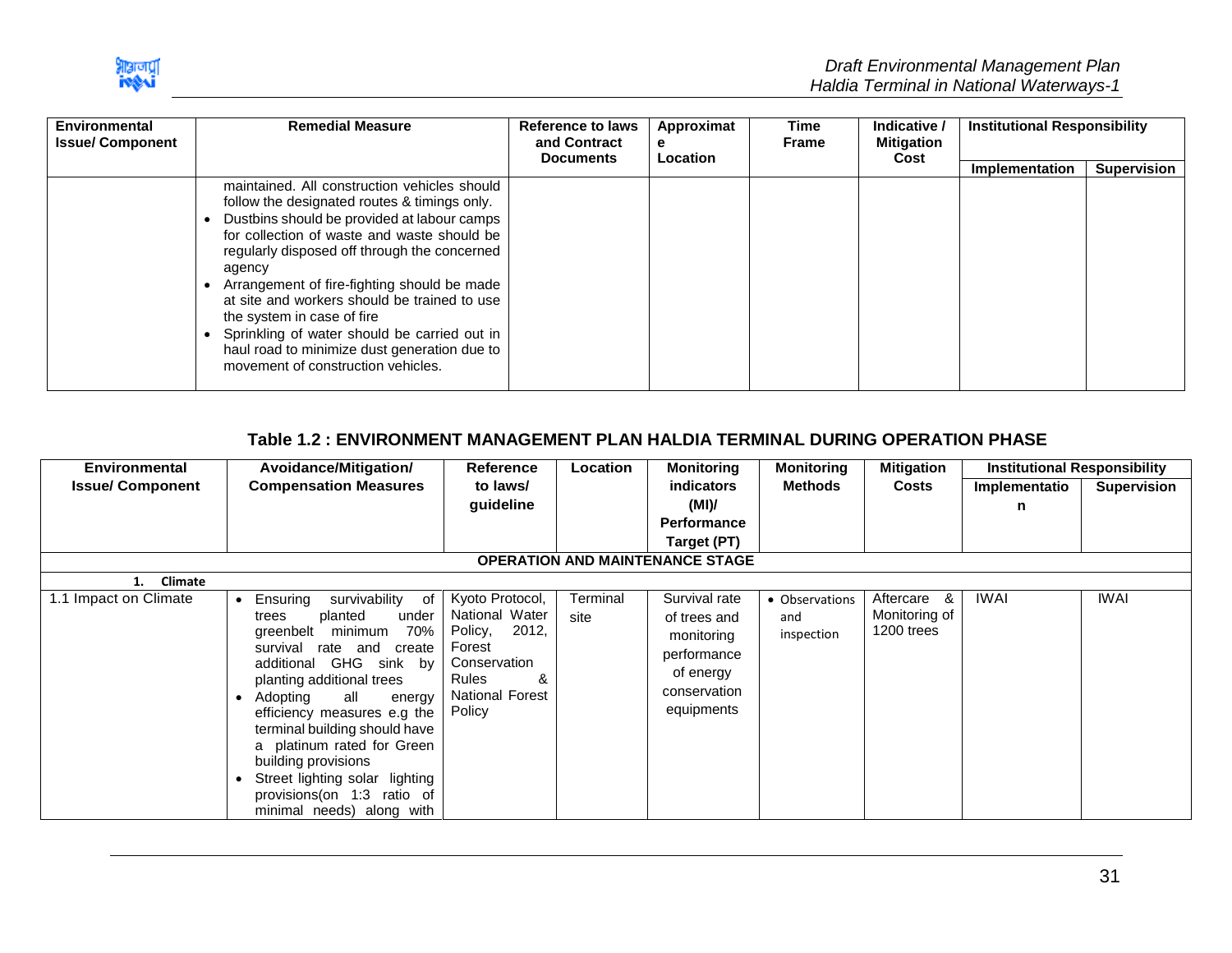

| <b>Environmental</b>                                                                     | Avoidance/Mitigation/                                                                                                                                                                                                                                                                                                                                                                                                                                                                                                                                                                                                                                                                                                                                                                                                                                                                                                           | <b>Reference</b>                                                                                                  | Location                              | <b>Monitoring</b>                                                                                                                                                         | <b>Monitoring</b>                                                 | <b>Mitigation</b>                                    | <b>Institutional Responsibility</b> |                    |
|------------------------------------------------------------------------------------------|---------------------------------------------------------------------------------------------------------------------------------------------------------------------------------------------------------------------------------------------------------------------------------------------------------------------------------------------------------------------------------------------------------------------------------------------------------------------------------------------------------------------------------------------------------------------------------------------------------------------------------------------------------------------------------------------------------------------------------------------------------------------------------------------------------------------------------------------------------------------------------------------------------------------------------|-------------------------------------------------------------------------------------------------------------------|---------------------------------------|---------------------------------------------------------------------------------------------------------------------------------------------------------------------------|-------------------------------------------------------------------|------------------------------------------------------|-------------------------------------|--------------------|
| <b>Issue/ Component</b>                                                                  | <b>Compensation Measures</b>                                                                                                                                                                                                                                                                                                                                                                                                                                                                                                                                                                                                                                                                                                                                                                                                                                                                                                    | to laws/<br>guideline                                                                                             |                                       | <b>indicators</b><br>(MI)<br>Performance<br>Target (PT)                                                                                                                   | <b>Methods</b>                                                    | <b>Costs</b>                                         | Implementatio<br>n                  | <b>Supervision</b> |
|                                                                                          | power<br>generation<br>solar<br>system should also be<br>provided as to meet the other<br>power requirements of the<br>thus<br>terminal<br>reducing<br>dependence on power grid<br>supply.                                                                                                                                                                                                                                                                                                                                                                                                                                                                                                                                                                                                                                                                                                                                      |                                                                                                                   |                                       |                                                                                                                                                                           |                                                                   |                                                      |                                     |                    |
| 2. Air Quality                                                                           |                                                                                                                                                                                                                                                                                                                                                                                                                                                                                                                                                                                                                                                                                                                                                                                                                                                                                                                                 |                                                                                                                   |                                       |                                                                                                                                                                           |                                                                   |                                                      |                                     |                    |
| 2.1 Air pollution due to<br>due to vehicular<br>movement& loading<br>and unloading areas | Construction raw material<br>shall<br>debris<br>and<br>be<br>transported and stored in<br>covered condition<br>Transportation vehicle shall<br>be properly serviced and<br>maintain and shall carry PUC<br>certificate<br>Thick green belt shall be<br>$\bullet$<br>developed as per<br>the<br>provision already made in the<br>design (3 acres greeb belt<br>area) and maintained all<br>along the periphery and<br>along the roads. The green<br>belt shall be developed in<br>canopy shape with local<br>species of broad leaf variety.<br><b>Species</b><br>selected<br>for<br>development of green belt<br>shall also be tolerant to<br>expected pollutants and shall<br>have the ability to adsorb the<br>pollutants.<br>Suggested<br>species are suitable for<br>different areas are also listed<br>under CPCB guidelines for<br>green Belt development.<br>Water sprinkling should be<br>carried out during all loading | Environment<br>al Protection<br>Act, 1986;<br>The Air<br>(Prevention<br>and Control<br>of Pollution)<br>Act, 1981 | Through<br>out the<br>project<br>area | MI: Ambient<br>air quality<br>$(PM_{10},$<br>CO, SO <sub>2</sub><br>$NOx$ )<br>PT: Levels<br>are equal to<br>or below<br>baseline<br>levels given<br>in the EIA<br>report | • As per CPCB<br>requirement<br>s<br>$\bullet$ Site<br>inspection | Included<br>in.<br>Operation<br>Maintena<br>nce cost | <b>IWAI</b>                         | <b>IWAI</b>        |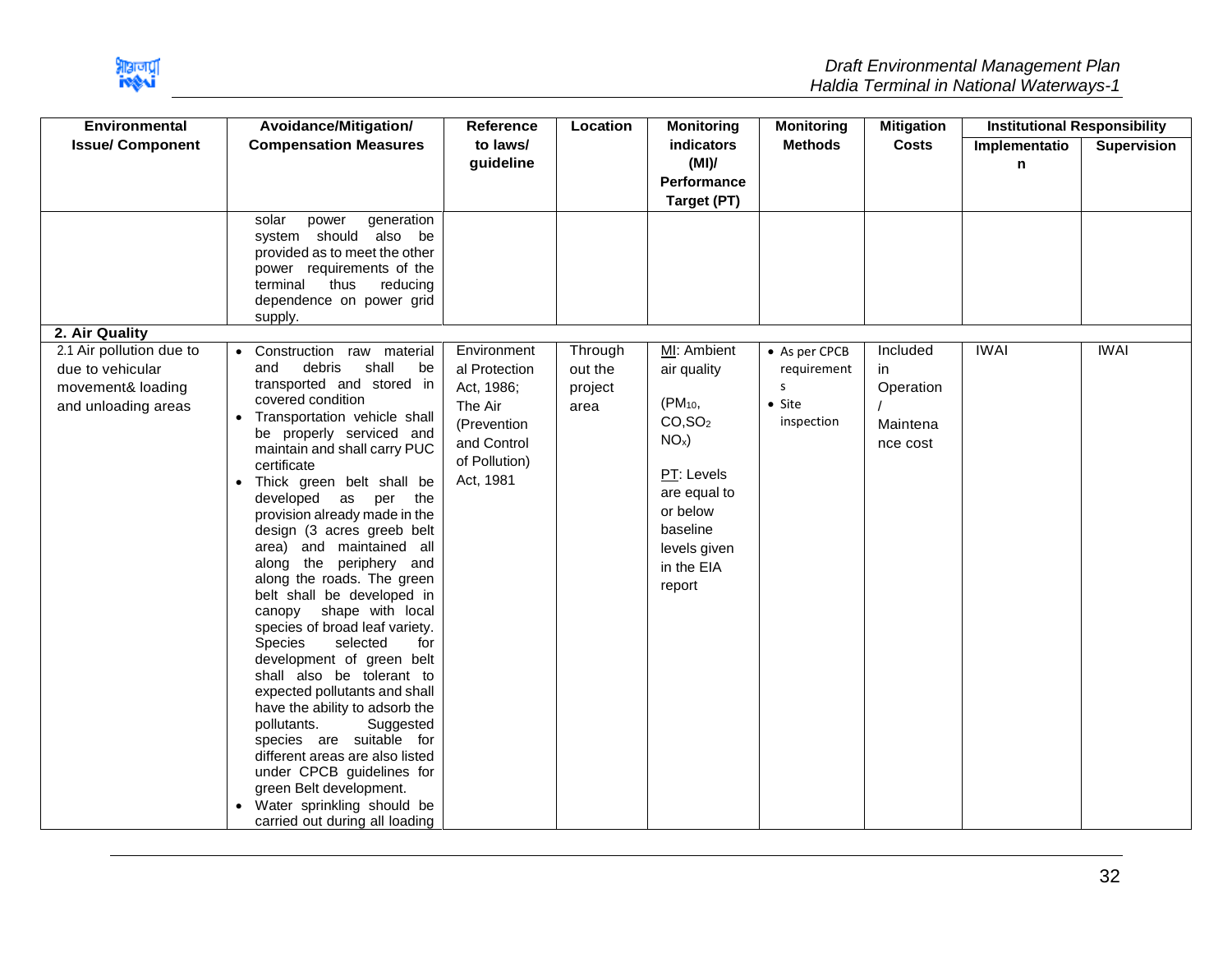

| <b>Environmental</b>       | Avoidance/Mitigation/                                                                                                                                                                                                                                                                                                                                                                                                                                                                                                                                                                                                                                                                                                                                                                                                                                                                                                                                                                                                | <b>Reference</b>      | Location | <b>Monitoring</b>                                       | <b>Monitoring</b> | <b>Mitigation</b> | <b>Institutional Responsibility</b> |                    |
|----------------------------|----------------------------------------------------------------------------------------------------------------------------------------------------------------------------------------------------------------------------------------------------------------------------------------------------------------------------------------------------------------------------------------------------------------------------------------------------------------------------------------------------------------------------------------------------------------------------------------------------------------------------------------------------------------------------------------------------------------------------------------------------------------------------------------------------------------------------------------------------------------------------------------------------------------------------------------------------------------------------------------------------------------------|-----------------------|----------|---------------------------------------------------------|-------------------|-------------------|-------------------------------------|--------------------|
| <b>Issue/ Component</b>    | <b>Compensation Measures</b>                                                                                                                                                                                                                                                                                                                                                                                                                                                                                                                                                                                                                                                                                                                                                                                                                                                                                                                                                                                         | to laws/<br>guideline |          | indicators<br>(MI)<br><b>Performance</b><br>Target (PT) | <b>Methods</b>    | <b>Costs</b>      | Implementatio<br>n                  | <b>Supervision</b> |
|                            | and unloading activities and<br>in storage yards<br>• Fly ash will be stored in ash<br>silos with dust extraction<br>and<br>pneumatic<br>system<br>conveying system shall be<br>used for loading unloading<br>• Moisture<br>should<br>be<br>maintained<br>in coal<br>at<br>berth<br>transhipment<br>to<br>prevent the fire in coal. Also<br>the fire-fighting facility should<br>be provided at the berth<br>where coal transhipment will<br>be undertaken<br>• Fire-fighting facility should be<br>provided at the edible oil/POI<br>storage area so as fire can<br>be controlled immediately<br>• Mechanical<br>conveying<br>system with provision of dust<br>collection should be provided<br>for barge loading for stone<br>aggregartes & fertilizers<br>• Green belt planted should be<br>maintained and survival rate<br>of plantation should be<br>maintained to minimum 70%<br>• Monitoring of air quality shall<br>be carried out on monthly<br>basis to check the level of<br>pollutants and effectiveness |                       |          |                                                         |                   |                   |                                     |                    |
| 2.<br><b>Noise Quality</b> | of proposed EMP                                                                                                                                                                                                                                                                                                                                                                                                                                                                                                                                                                                                                                                                                                                                                                                                                                                                                                                                                                                                      |                       |          |                                                         |                   |                   |                                     |                    |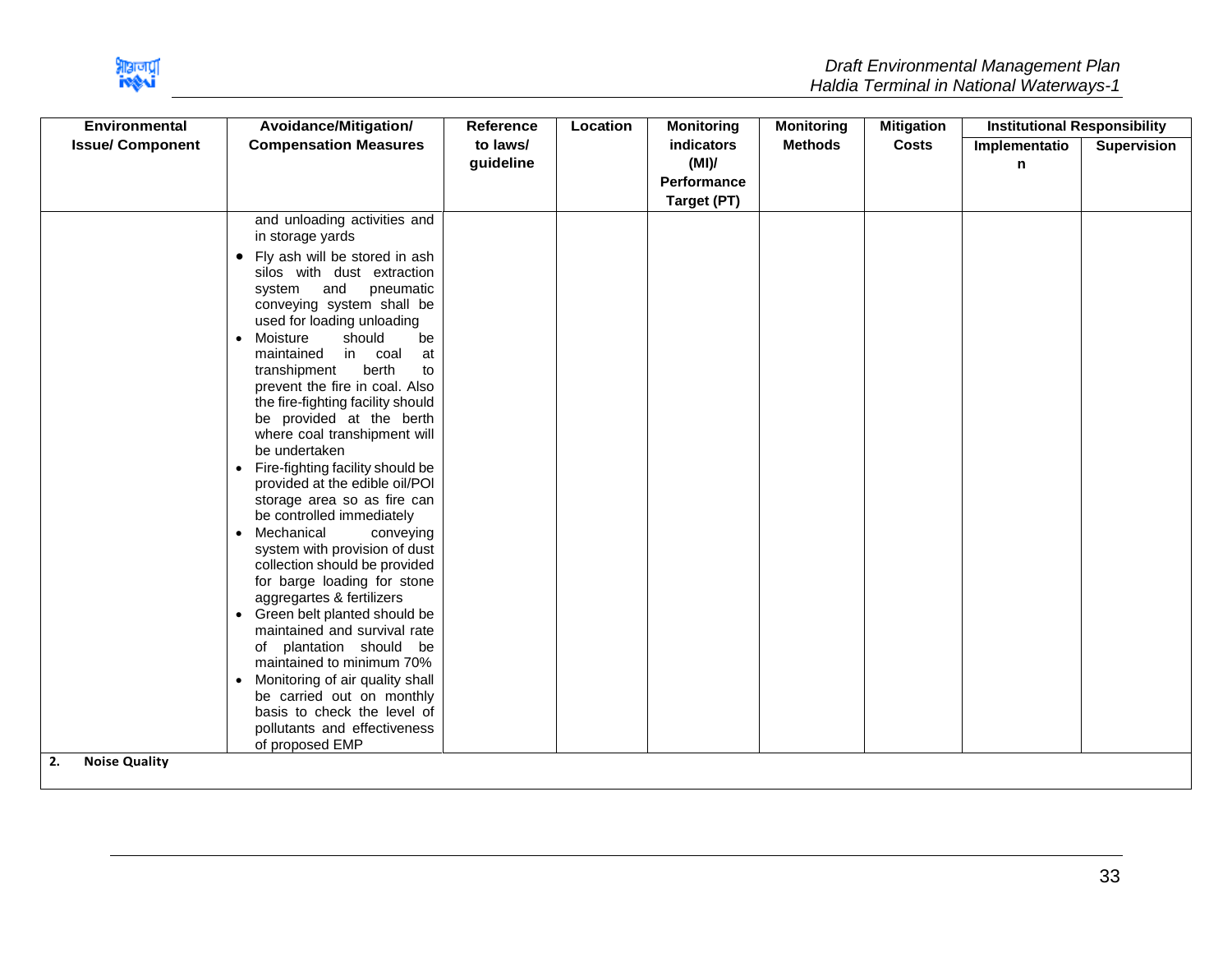

| <b>Compensation Measures</b><br><b>Issue/ Component</b><br>to laws/<br>indicators<br><b>Methods</b><br><b>Costs</b><br>Implementatio<br><b>Supervision</b><br>(MI)<br>guideline<br>n<br><b>Performance</b><br>Target (PT)<br><b>IWAI</b><br><b>IWAI</b><br>Noise Rules,<br>Site and<br>Included<br>2.1 Noise due to operation<br>· Site boundary should be<br>MI: Noise<br>Measuring<br>provided which can act as<br>2000<br>levels-day<br>by noise<br>in<br>Nearby<br>noise barrier<br>meter 24<br>& night<br>Operation<br>areas<br>• Provision of thick green belt<br>hourly<br>along the boundary and<br>PT: Levels<br>Maintena<br>roads which will act as noise<br>are equal to<br>nce cost<br>buffer<br>or below<br>Earplugs should be provided<br>baseline<br>workers involved in<br>to<br>levels given<br>unloading operations<br>in the EIA<br>• Provision of thick green belt<br>along the boundary and<br>report<br>roads which will act as noise<br>buffer<br>Timely maintenance and<br>$\bullet$<br>servicing of transportation<br>vehicles<br>the<br>and<br>machinery/pumps to be used<br>during operation phase to<br>reduce the noise generation<br>due to friction and abrasion<br>• Honking shall be prohibited<br>at the project site<br>• Hearing test for the workers<br>shall be undertaken before<br>them<br>employing<br>and<br>thereafter shall be done after<br>every six months<br>Job rotations should be<br>practised for people, working<br>in high noise level areas<br>• No noise generating activity<br>shall be carried out between<br>6:00 AM to 10:00 PM<br>• DG sets shall be provided | <b>Environmental</b> | Avoidance/Mitigation/ | Reference | Location | <b>Monitoring</b> | <b>Monitoring</b> | <b>Mitigation</b> | <b>Institutional Responsibility</b> |  |
|----------------------------------------------------------------------------------------------------------------------------------------------------------------------------------------------------------------------------------------------------------------------------------------------------------------------------------------------------------------------------------------------------------------------------------------------------------------------------------------------------------------------------------------------------------------------------------------------------------------------------------------------------------------------------------------------------------------------------------------------------------------------------------------------------------------------------------------------------------------------------------------------------------------------------------------------------------------------------------------------------------------------------------------------------------------------------------------------------------------------------------------------------------------------------------------------------------------------------------------------------------------------------------------------------------------------------------------------------------------------------------------------------------------------------------------------------------------------------------------------------------------------------------------------------------------------------------------------------------------------------|----------------------|-----------------------|-----------|----------|-------------------|-------------------|-------------------|-------------------------------------|--|
|                                                                                                                                                                                                                                                                                                                                                                                                                                                                                                                                                                                                                                                                                                                                                                                                                                                                                                                                                                                                                                                                                                                                                                                                                                                                                                                                                                                                                                                                                                                                                                                                                            |                      |                       |           |          |                   |                   |                   |                                     |  |
|                                                                                                                                                                                                                                                                                                                                                                                                                                                                                                                                                                                                                                                                                                                                                                                                                                                                                                                                                                                                                                                                                                                                                                                                                                                                                                                                                                                                                                                                                                                                                                                                                            |                      |                       |           |          |                   |                   |                   |                                     |  |
|                                                                                                                                                                                                                                                                                                                                                                                                                                                                                                                                                                                                                                                                                                                                                                                                                                                                                                                                                                                                                                                                                                                                                                                                                                                                                                                                                                                                                                                                                                                                                                                                                            |                      |                       |           |          |                   |                   |                   |                                     |  |
|                                                                                                                                                                                                                                                                                                                                                                                                                                                                                                                                                                                                                                                                                                                                                                                                                                                                                                                                                                                                                                                                                                                                                                                                                                                                                                                                                                                                                                                                                                                                                                                                                            |                      |                       |           |          |                   |                   |                   |                                     |  |
|                                                                                                                                                                                                                                                                                                                                                                                                                                                                                                                                                                                                                                                                                                                                                                                                                                                                                                                                                                                                                                                                                                                                                                                                                                                                                                                                                                                                                                                                                                                                                                                                                            |                      |                       |           |          |                   |                   |                   |                                     |  |
|                                                                                                                                                                                                                                                                                                                                                                                                                                                                                                                                                                                                                                                                                                                                                                                                                                                                                                                                                                                                                                                                                                                                                                                                                                                                                                                                                                                                                                                                                                                                                                                                                            |                      |                       |           |          |                   |                   |                   |                                     |  |
|                                                                                                                                                                                                                                                                                                                                                                                                                                                                                                                                                                                                                                                                                                                                                                                                                                                                                                                                                                                                                                                                                                                                                                                                                                                                                                                                                                                                                                                                                                                                                                                                                            |                      |                       |           |          |                   |                   |                   |                                     |  |
|                                                                                                                                                                                                                                                                                                                                                                                                                                                                                                                                                                                                                                                                                                                                                                                                                                                                                                                                                                                                                                                                                                                                                                                                                                                                                                                                                                                                                                                                                                                                                                                                                            |                      |                       |           |          |                   |                   |                   |                                     |  |
|                                                                                                                                                                                                                                                                                                                                                                                                                                                                                                                                                                                                                                                                                                                                                                                                                                                                                                                                                                                                                                                                                                                                                                                                                                                                                                                                                                                                                                                                                                                                                                                                                            |                      |                       |           |          |                   |                   |                   |                                     |  |
|                                                                                                                                                                                                                                                                                                                                                                                                                                                                                                                                                                                                                                                                                                                                                                                                                                                                                                                                                                                                                                                                                                                                                                                                                                                                                                                                                                                                                                                                                                                                                                                                                            |                      |                       |           |          |                   |                   |                   |                                     |  |
|                                                                                                                                                                                                                                                                                                                                                                                                                                                                                                                                                                                                                                                                                                                                                                                                                                                                                                                                                                                                                                                                                                                                                                                                                                                                                                                                                                                                                                                                                                                                                                                                                            |                      |                       |           |          |                   |                   |                   |                                     |  |
|                                                                                                                                                                                                                                                                                                                                                                                                                                                                                                                                                                                                                                                                                                                                                                                                                                                                                                                                                                                                                                                                                                                                                                                                                                                                                                                                                                                                                                                                                                                                                                                                                            |                      |                       |           |          |                   |                   |                   |                                     |  |
|                                                                                                                                                                                                                                                                                                                                                                                                                                                                                                                                                                                                                                                                                                                                                                                                                                                                                                                                                                                                                                                                                                                                                                                                                                                                                                                                                                                                                                                                                                                                                                                                                            |                      |                       |           |          |                   |                   |                   |                                     |  |
|                                                                                                                                                                                                                                                                                                                                                                                                                                                                                                                                                                                                                                                                                                                                                                                                                                                                                                                                                                                                                                                                                                                                                                                                                                                                                                                                                                                                                                                                                                                                                                                                                            |                      |                       |           |          |                   |                   |                   |                                     |  |
|                                                                                                                                                                                                                                                                                                                                                                                                                                                                                                                                                                                                                                                                                                                                                                                                                                                                                                                                                                                                                                                                                                                                                                                                                                                                                                                                                                                                                                                                                                                                                                                                                            |                      |                       |           |          |                   |                   |                   |                                     |  |
|                                                                                                                                                                                                                                                                                                                                                                                                                                                                                                                                                                                                                                                                                                                                                                                                                                                                                                                                                                                                                                                                                                                                                                                                                                                                                                                                                                                                                                                                                                                                                                                                                            |                      |                       |           |          |                   |                   |                   |                                     |  |
|                                                                                                                                                                                                                                                                                                                                                                                                                                                                                                                                                                                                                                                                                                                                                                                                                                                                                                                                                                                                                                                                                                                                                                                                                                                                                                                                                                                                                                                                                                                                                                                                                            |                      |                       |           |          |                   |                   |                   |                                     |  |
|                                                                                                                                                                                                                                                                                                                                                                                                                                                                                                                                                                                                                                                                                                                                                                                                                                                                                                                                                                                                                                                                                                                                                                                                                                                                                                                                                                                                                                                                                                                                                                                                                            |                      |                       |           |          |                   |                   |                   |                                     |  |
|                                                                                                                                                                                                                                                                                                                                                                                                                                                                                                                                                                                                                                                                                                                                                                                                                                                                                                                                                                                                                                                                                                                                                                                                                                                                                                                                                                                                                                                                                                                                                                                                                            |                      |                       |           |          |                   |                   |                   |                                     |  |
|                                                                                                                                                                                                                                                                                                                                                                                                                                                                                                                                                                                                                                                                                                                                                                                                                                                                                                                                                                                                                                                                                                                                                                                                                                                                                                                                                                                                                                                                                                                                                                                                                            |                      |                       |           |          |                   |                   |                   |                                     |  |
|                                                                                                                                                                                                                                                                                                                                                                                                                                                                                                                                                                                                                                                                                                                                                                                                                                                                                                                                                                                                                                                                                                                                                                                                                                                                                                                                                                                                                                                                                                                                                                                                                            |                      |                       |           |          |                   |                   |                   |                                     |  |
|                                                                                                                                                                                                                                                                                                                                                                                                                                                                                                                                                                                                                                                                                                                                                                                                                                                                                                                                                                                                                                                                                                                                                                                                                                                                                                                                                                                                                                                                                                                                                                                                                            |                      |                       |           |          |                   |                   |                   |                                     |  |
|                                                                                                                                                                                                                                                                                                                                                                                                                                                                                                                                                                                                                                                                                                                                                                                                                                                                                                                                                                                                                                                                                                                                                                                                                                                                                                                                                                                                                                                                                                                                                                                                                            |                      |                       |           |          |                   |                   |                   |                                     |  |
|                                                                                                                                                                                                                                                                                                                                                                                                                                                                                                                                                                                                                                                                                                                                                                                                                                                                                                                                                                                                                                                                                                                                                                                                                                                                                                                                                                                                                                                                                                                                                                                                                            |                      |                       |           |          |                   |                   |                   |                                     |  |
|                                                                                                                                                                                                                                                                                                                                                                                                                                                                                                                                                                                                                                                                                                                                                                                                                                                                                                                                                                                                                                                                                                                                                                                                                                                                                                                                                                                                                                                                                                                                                                                                                            |                      |                       |           |          |                   |                   |                   |                                     |  |
|                                                                                                                                                                                                                                                                                                                                                                                                                                                                                                                                                                                                                                                                                                                                                                                                                                                                                                                                                                                                                                                                                                                                                                                                                                                                                                                                                                                                                                                                                                                                                                                                                            |                      |                       |           |          |                   |                   |                   |                                     |  |
|                                                                                                                                                                                                                                                                                                                                                                                                                                                                                                                                                                                                                                                                                                                                                                                                                                                                                                                                                                                                                                                                                                                                                                                                                                                                                                                                                                                                                                                                                                                                                                                                                            |                      |                       |           |          |                   |                   |                   |                                     |  |
|                                                                                                                                                                                                                                                                                                                                                                                                                                                                                                                                                                                                                                                                                                                                                                                                                                                                                                                                                                                                                                                                                                                                                                                                                                                                                                                                                                                                                                                                                                                                                                                                                            |                      |                       |           |          |                   |                   |                   |                                     |  |
|                                                                                                                                                                                                                                                                                                                                                                                                                                                                                                                                                                                                                                                                                                                                                                                                                                                                                                                                                                                                                                                                                                                                                                                                                                                                                                                                                                                                                                                                                                                                                                                                                            |                      |                       |           |          |                   |                   |                   |                                     |  |
|                                                                                                                                                                                                                                                                                                                                                                                                                                                                                                                                                                                                                                                                                                                                                                                                                                                                                                                                                                                                                                                                                                                                                                                                                                                                                                                                                                                                                                                                                                                                                                                                                            |                      |                       |           |          |                   |                   |                   |                                     |  |
|                                                                                                                                                                                                                                                                                                                                                                                                                                                                                                                                                                                                                                                                                                                                                                                                                                                                                                                                                                                                                                                                                                                                                                                                                                                                                                                                                                                                                                                                                                                                                                                                                            |                      |                       |           |          |                   |                   |                   |                                     |  |
|                                                                                                                                                                                                                                                                                                                                                                                                                                                                                                                                                                                                                                                                                                                                                                                                                                                                                                                                                                                                                                                                                                                                                                                                                                                                                                                                                                                                                                                                                                                                                                                                                            |                      |                       |           |          |                   |                   |                   |                                     |  |
|                                                                                                                                                                                                                                                                                                                                                                                                                                                                                                                                                                                                                                                                                                                                                                                                                                                                                                                                                                                                                                                                                                                                                                                                                                                                                                                                                                                                                                                                                                                                                                                                                            |                      |                       |           |          |                   |                   |                   |                                     |  |
|                                                                                                                                                                                                                                                                                                                                                                                                                                                                                                                                                                                                                                                                                                                                                                                                                                                                                                                                                                                                                                                                                                                                                                                                                                                                                                                                                                                                                                                                                                                                                                                                                            |                      |                       |           |          |                   |                   |                   |                                     |  |
|                                                                                                                                                                                                                                                                                                                                                                                                                                                                                                                                                                                                                                                                                                                                                                                                                                                                                                                                                                                                                                                                                                                                                                                                                                                                                                                                                                                                                                                                                                                                                                                                                            |                      |                       |           |          |                   |                   |                   |                                     |  |
| with acoustic enclosure                                                                                                                                                                                                                                                                                                                                                                                                                                                                                                                                                                                                                                                                                                                                                                                                                                                                                                                                                                                                                                                                                                                                                                                                                                                                                                                                                                                                                                                                                                                                                                                                    |                      |                       |           |          |                   |                   |                   |                                     |  |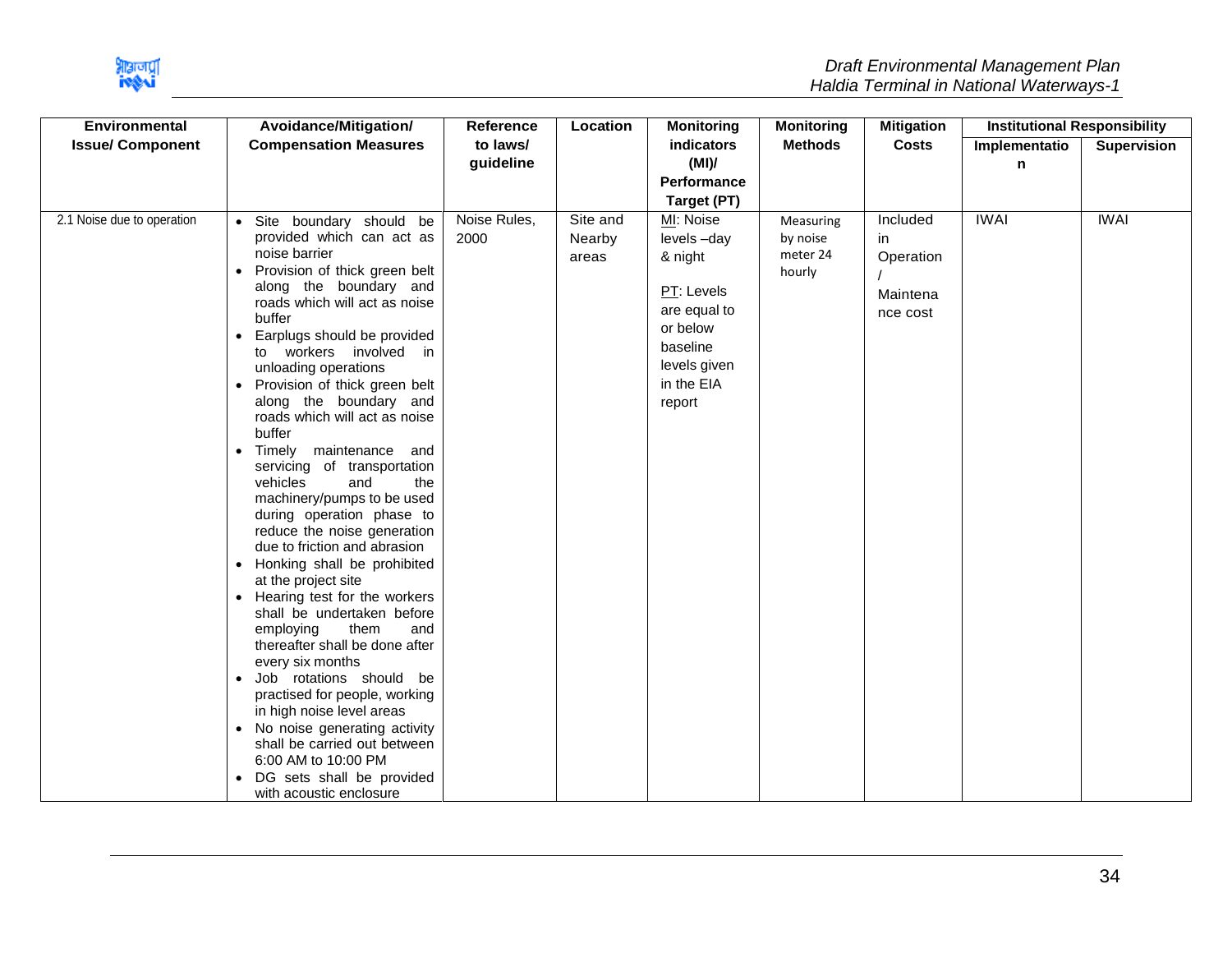

| <b>Environmental</b>                                        | Avoidance/Mitigation/                                                                                                                                                                                                                                                                                                                                                                                                       | <b>Reference</b>       | Location                                                          | <b>Monitoring</b>                                                                                                                                 | <b>Monitoring</b>      | <b>Mitigation</b>                                    | <b>Institutional Responsibility</b> |                    |
|-------------------------------------------------------------|-----------------------------------------------------------------------------------------------------------------------------------------------------------------------------------------------------------------------------------------------------------------------------------------------------------------------------------------------------------------------------------------------------------------------------|------------------------|-------------------------------------------------------------------|---------------------------------------------------------------------------------------------------------------------------------------------------|------------------------|------------------------------------------------------|-------------------------------------|--------------------|
| <b>Issue/ Component</b>                                     | <b>Compensation Measures</b>                                                                                                                                                                                                                                                                                                                                                                                                | to laws/<br>guideline  |                                                                   | <b>indicators</b><br>(MI)<br>Performance<br>Target (PT)                                                                                           | <b>Methods</b>         | <b>Costs</b>                                         | Implementatio<br>$\mathsf{n}$       | <b>Supervision</b> |
|                                                             | • Monitoring of Noise levels<br>shall be carried out on<br>monthly basis to check the<br>level of pollutants and<br>effectiveness of proposed<br><b>EMP</b>                                                                                                                                                                                                                                                                 |                        |                                                                   |                                                                                                                                                   |                        |                                                      |                                     |                    |
| 3. Land and Soil                                            |                                                                                                                                                                                                                                                                                                                                                                                                                             |                        |                                                                   |                                                                                                                                                   |                        |                                                      |                                     |                    |
| 3.1 Soil erosion at<br>embankment during<br>heavy rainfall. | Periodic checking to<br>be<br>$\bullet$<br>carried to monitor the soil<br>erosion along the River<br>Banks at and near terminal<br>area<br>maintainance<br>Necessary<br>$\bullet$<br>be<br>undertaken<br>should<br>wherever it is required                                                                                                                                                                                  | Project<br>requirement | Along<br>river<br>bank                                            | MI:<br>Existence of<br>soil erosion<br>sites<br>Number of<br>soil erosion<br>sites<br>PT: Zero or<br>minimal<br>occurrences<br>of soil<br>erosion | On site<br>observation | Included<br>in.<br>Operation<br>Maintena<br>nce cost | <b>IWAI</b>                         | <b>IWAI</b>        |
| 3.2 Soil<br>contamination                                   | Fuel shall be stored in HDPE<br>$\bullet$<br>containers<br>paved<br>on<br>surfaces only to prevent<br>spillage of fuels on the soil<br>and thus soil contamination.<br>Edible oil and POL shall be<br>$\bullet$<br>stored in HDPE drums on<br>paved surface.<br>Dustbins shall be provided at<br>$\bullet$<br>all the required locations at<br>the site for collection of<br>recyclable<br>and<br>non-<br>recyclable waste. | Project<br>requirement | Terminal<br>site,<br>access<br>road and<br>along<br>river<br>bank | M!<br>Existence of<br>soil erosion<br>sites<br>Number of<br>soil erosion<br>sites<br>PT: Zero or<br>minimal<br>occurrences                        | On site<br>observation | Included<br>in.<br>Operation<br>Maintena<br>nce cost | <b>IWAI</b>                         | <b>IWAI</b>        |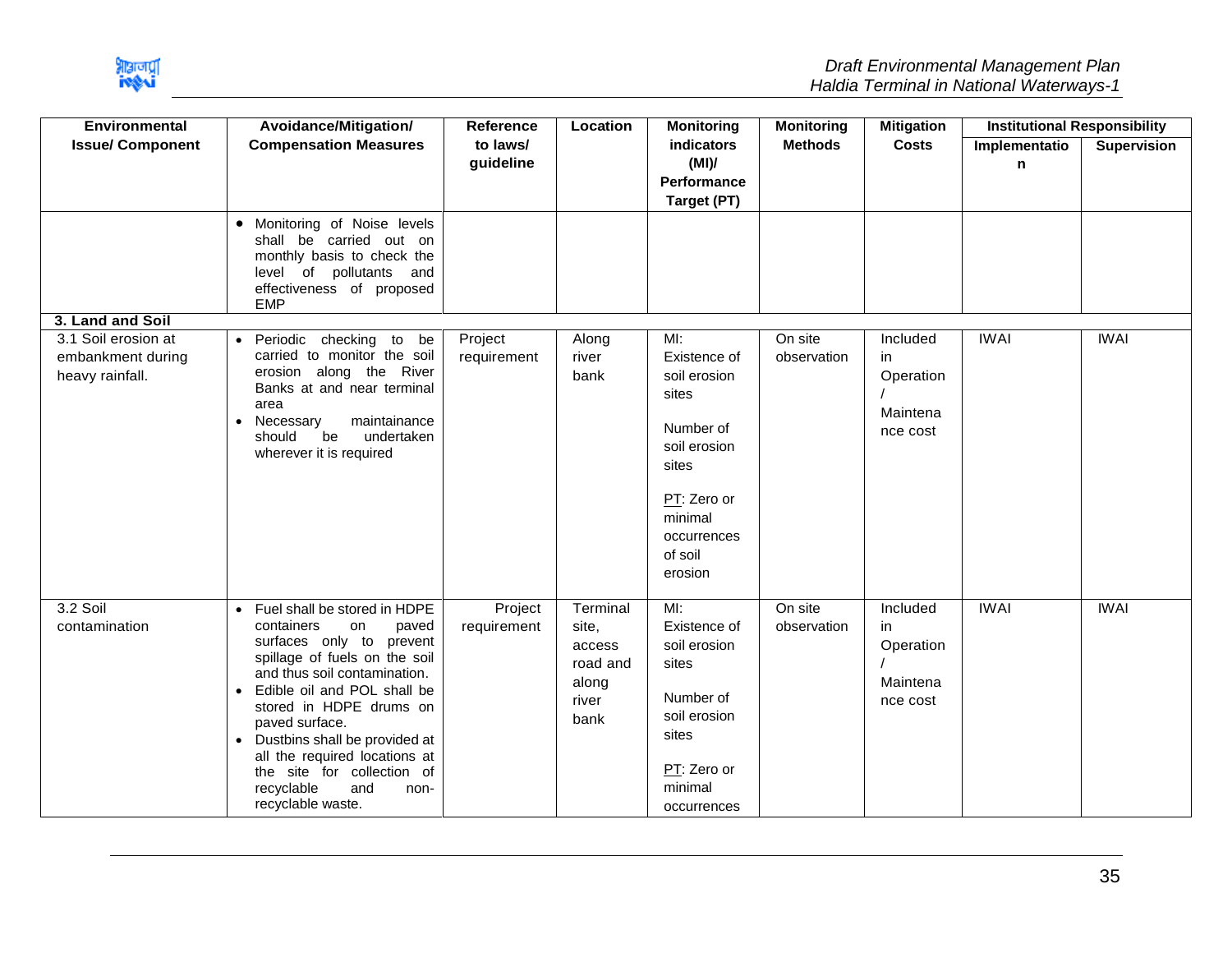

| <b>Environmental</b>    | Avoidance/Mitigation/                                    | Reference   | <b>Location</b> | <b>Monitoring</b>  | <b>Monitoring</b> | <b>Mitigation</b> | <b>Institutional Responsibility</b> |                    |
|-------------------------|----------------------------------------------------------|-------------|-----------------|--------------------|-------------------|-------------------|-------------------------------------|--------------------|
| <b>Issue/ Component</b> | <b>Compensation Measures</b>                             | to laws/    |                 | indicators         | <b>Methods</b>    | <b>Costs</b>      | Implementatio                       | <b>Supervision</b> |
|                         |                                                          | guideline   |                 | (MI)               |                   |                   | n                                   |                    |
|                         |                                                          |             |                 | <b>Performance</b> |                   |                   |                                     |                    |
|                         |                                                          |             |                 | Target (PT)        |                   |                   |                                     |                    |
|                         | • Recyclable waste shall be                              |             |                 | of soil            |                   |                   |                                     |                    |
|                         | sold to authorized vendors                               |             |                 | erosion            |                   |                   |                                     |                    |
|                         | and non recyclable waste                                 |             |                 |                    |                   |                   |                                     |                    |
|                         | shall be disposed off through                            |             |                 |                    |                   |                   |                                     |                    |
|                         | authorized agencies and                                  |             |                 |                    |                   |                   |                                     |                    |
|                         | shall not be dumped in open.                             |             |                 |                    |                   |                   |                                     |                    |
|                         | • Used oil from DG sets and                              |             |                 |                    |                   |                   |                                     |                    |
|                         | other equipment shall be<br>stored in HDPE containers in |             |                 |                    |                   |                   |                                     |                    |
|                         | isolated location on paved                               |             |                 |                    |                   |                   |                                     |                    |
|                         | surfaces and shall be                                    |             |                 |                    |                   |                   |                                     |                    |
|                         | disposed through authorized                              |             |                 |                    |                   |                   |                                     |                    |
|                         | vendors only and shall not be                            |             |                 |                    |                   |                   |                                     |                    |
|                         | dumped in open.                                          |             |                 |                    |                   |                   |                                     |                    |
|                         | • Room shall be provided for                             |             |                 |                    |                   |                   |                                     |                    |
|                         | storage of E-waste at site                               |             |                 |                    |                   |                   |                                     |                    |
|                         | and this waste shall be sold                             |             |                 |                    |                   |                   |                                     |                    |
|                         | authorized<br>vendors<br>to                              |             |                 |                    |                   |                   |                                     |                    |
|                         | periodically and shall not be                            |             |                 |                    |                   |                   |                                     |                    |
|                         | dumped in open.                                          |             |                 |                    |                   |                   |                                     |                    |
|                         | · Bio- medical waste likely to                           |             |                 |                    |                   |                   |                                     |                    |
|                         | be generated at first aid                                |             |                 |                    |                   |                   |                                     |                    |
|                         | centre shall be disposed of                              |             |                 |                    |                   |                   |                                     |                    |
|                         | following the bio medical<br>waste disposal rules        |             |                 |                    |                   |                   |                                     |                    |
|                         | • Dredged soil shall be tested                           |             |                 |                    |                   |                   |                                     |                    |
|                         | for toxicity prior disposal, if                          |             |                 |                    |                   |                   |                                     |                    |
|                         | toxic it shall not be disposed                           |             |                 |                    |                   |                   |                                     |                    |
|                         | off back in water and should                             |             |                 |                    |                   |                   |                                     |                    |
|                         | be send for disposal to TSDF                             |             |                 |                    |                   |                   |                                     |                    |
|                         | of Haldia Dock Complex                                   |             |                 |                    |                   |                   |                                     |                    |
| 4.                      | Water resources/Flooding and Inundation                  |             |                 |                    |                   |                   |                                     |                    |
| 4.1 Siltation           | • Regular checks shall be                                | Project     | Near            | MI:<br>Water       | Site              | Include           | <b>IWAI</b>                         | <b>IWAI</b>        |
|                         | made for bank protection                                 | requirement | surface         | quality            | observation       | d in              |                                     |                    |
|                         | works so as to check the                                 |             | Water           |                    |                   | Operati           |                                     |                    |
|                         | bank erosion and increased                               |             | bodies          | PT:<br>No          |                   | on/               |                                     |                    |
|                         | sediment level in the river                              |             |                 | turbidity<br>of    |                   | Mainten           |                                     |                    |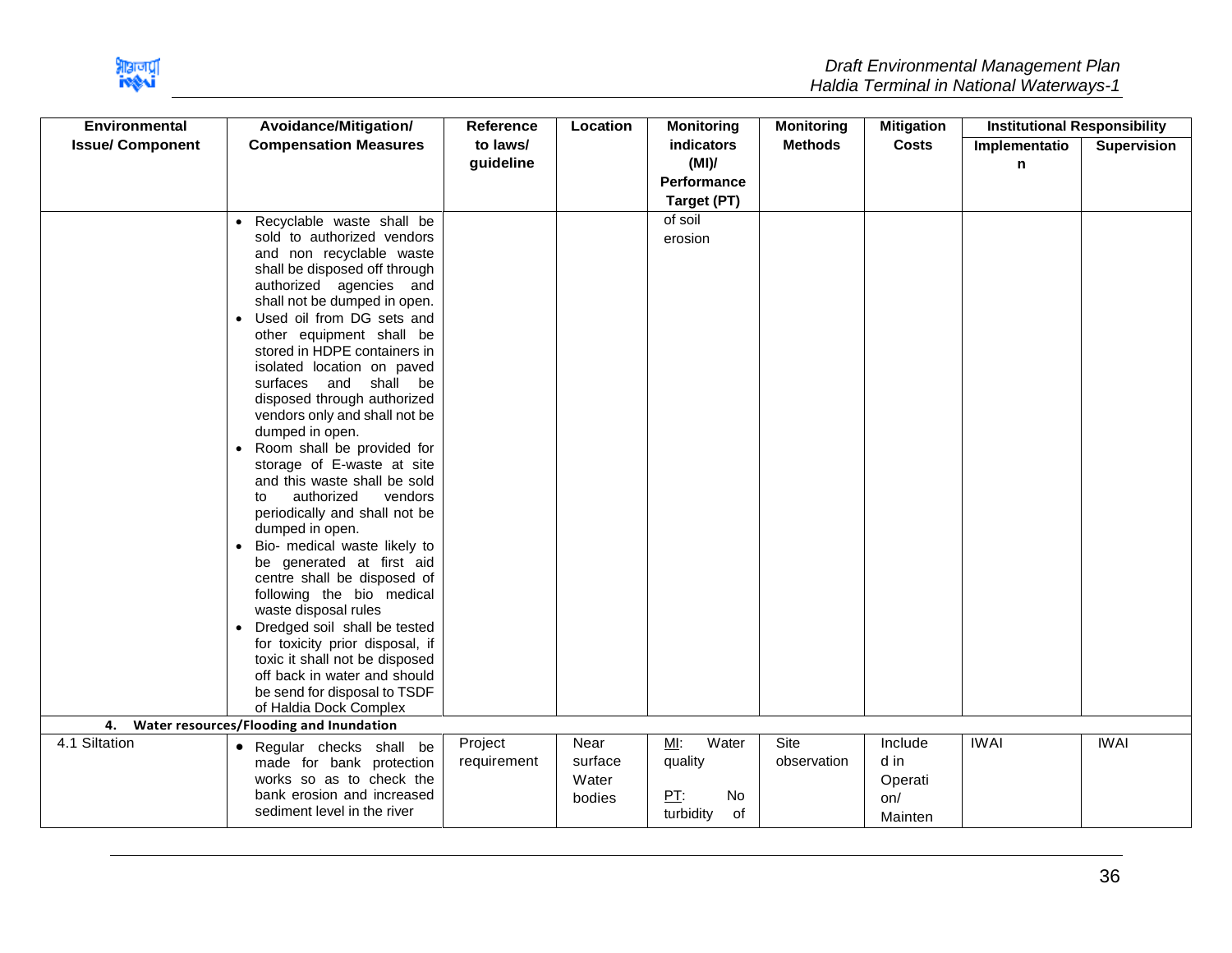

| <b>Environmental</b>                                                   | Avoidance/Mitigation/                                                                                                                                                                                                                                                                                                                                                                                                                                                                                     | <b>Reference</b>       | Location                           | <b>Monitoring</b>                                                                                                                                                               | <b>Monitoring</b>                                  | <b>Mitigation</b>                                        | <b>Institutional Responsibility</b> |                    |
|------------------------------------------------------------------------|-----------------------------------------------------------------------------------------------------------------------------------------------------------------------------------------------------------------------------------------------------------------------------------------------------------------------------------------------------------------------------------------------------------------------------------------------------------------------------------------------------------|------------------------|------------------------------------|---------------------------------------------------------------------------------------------------------------------------------------------------------------------------------|----------------------------------------------------|----------------------------------------------------------|-------------------------------------|--------------------|
| <b>Issue/ Component</b>                                                | <b>Compensation Measures</b>                                                                                                                                                                                                                                                                                                                                                                                                                                                                              | to laws/<br>guideline  |                                    | indicators<br>(MI)<br><b>Performance</b><br>Target (PT)                                                                                                                         | <b>Methods</b>                                     | <b>Costs</b>                                             | Implementatio<br>n                  | <b>Supervision</b> |
|                                                                        |                                                                                                                                                                                                                                                                                                                                                                                                                                                                                                           |                        |                                    | surface<br>water bodies<br>due to the<br>terminal<br>activity                                                                                                                   |                                                    | ance<br>cost                                             |                                     |                    |
| 4.2 Water logging due to<br>blockage of drains,<br>culverts or streams | • Regular visual checks and<br>cleaning of drains provided at<br>site shall be done to ensure<br>that flow of water is<br>maintained<br>and prevent<br>water logging. Drains and<br>cross drainage structures<br>shall be regularly cleaned<br>and de-silted<br>• Drains shall be regularly<br>cleaned and de-silted<br>• Monitoring of water borne<br>diseases due to stagnant<br>water bodies<br>Storm water drains provided<br>in parking & road areas shall<br>be provided with oil & grease<br>traps | Project<br>requirement | Near<br>surface<br>Water<br>bodies | M!<br>Presence/<br>absence of<br>water<br>logging<br>along<br>the<br>approach<br>road/termina<br>I area<br>PT:<br><b>No</b><br>of<br>record<br>overtopping/<br>Water<br>logging | Site<br>observation                                | Include<br>d in<br>Operati<br>on/Main<br>tenance<br>cost | <b>IWAI</b>                         | <b>IWAI</b>        |
| 4.3 Waste Water<br>treatment and<br>conservation                       | · Provision of storm water<br>harvesting system at site.<br>Surface storm water shall be<br>collected in collection pond at<br>the site and will be retained<br>for 30 min. This water can be<br>for<br>dust<br>again<br>used<br>suppression purpose within<br>the site. Roof top rain water<br>should be collected ins<br>separate collection pond and<br>should<br>be<br>for<br>used                                                                                                                    | Project<br>requirement | Project<br>area                    | MI:<br>proper<br>treatment<br>PT: treated<br>water quality<br>check                                                                                                             | Treatment<br>parameter<br>,BOD<br>.ph<br>.TDS etc. | Include<br>d in<br>Operati<br>on/Main<br>tenance<br>cost | <b>IWAI</b>                         | <b>IWAI</b>        |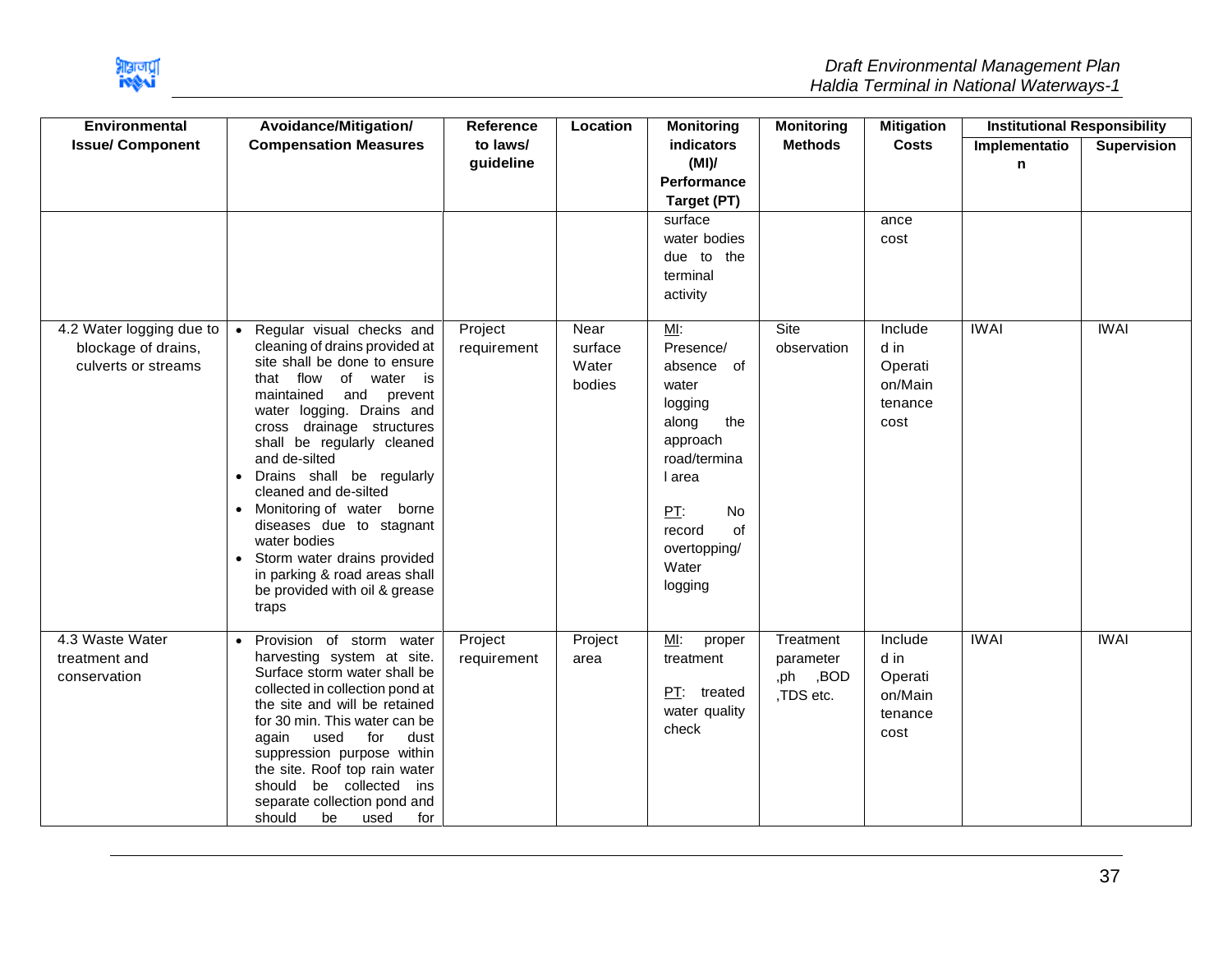

| <b>Environmental</b>    | Avoidance/Mitigation/                                 | Reference | Location | <b>Monitoring</b> | <b>Monitoring</b> | <b>Mitigation</b> | <b>Institutional Responsibility</b> |                    |
|-------------------------|-------------------------------------------------------|-----------|----------|-------------------|-------------------|-------------------|-------------------------------------|--------------------|
| <b>Issue/ Component</b> | <b>Compensation Measures</b>                          | to laws/  |          | indicators        | <b>Methods</b>    | <b>Costs</b>      | Implementatio                       | <b>Supervision</b> |
|                         |                                                       | guideline |          | (MI)              |                   |                   | n                                   |                    |
|                         |                                                       |           |          | Performance       |                   |                   |                                     |                    |
|                         |                                                       |           |          | Target (PT)       |                   |                   |                                     |                    |
|                         | horticulture and cleaning                             |           |          |                   |                   |                   |                                     |                    |
|                         | purpose at site.                                      |           |          |                   |                   |                   |                                     |                    |
|                         | • Sludge from the dump pond                           |           |          |                   |                   |                   |                                     |                    |
|                         | for storm water shall be sent                         |           |          |                   |                   |                   |                                     |                    |
|                         | for disposal along with other                         |           |          |                   |                   |                   |                                     |                    |
|                         | municipal waste                                       |           |          |                   |                   |                   |                                     |                    |
|                         | • Toilets to be provided with                         |           |          |                   |                   |                   |                                     |                    |
|                         | running water facility<br>to                          |           |          |                   |                   |                   |                                     |                    |
|                         | prevent open defecation.                              |           |          |                   |                   |                   |                                     |                    |
|                         | • Sewage generated<br>at                              |           |          |                   |                   |                   |                                     |                    |
|                         | terminal site shall be treated                        |           |          |                   |                   |                   |                                     |                    |
|                         | in house. STP of 30 KLD                               |           |          |                   |                   |                   |                                     |                    |
|                         | be provided<br>shall<br>for                           |           |          |                   |                   |                   |                                     |                    |
|                         | treatment of sewage and                               |           |          |                   |                   |                   |                                     |                    |
|                         | treated water shall be reused                         |           |          |                   |                   |                   |                                     |                    |
|                         | in green belt development                             |           |          |                   |                   |                   |                                     |                    |
|                         | and dust suppression. No                              |           |          |                   |                   |                   |                                     |                    |
|                         | waste/wastewater shall be                             |           |          |                   |                   |                   |                                     |                    |
|                         | discharged in river or                                |           |          |                   |                   |                   |                                     |                    |
|                         | dumped into the ground                                |           |          |                   |                   |                   |                                     |                    |
|                         | Water conservation fixtures                           |           |          |                   |                   |                   |                                     |                    |
|                         | shall be installed in toilets                         |           |          |                   |                   |                   |                                     |                    |
|                         | and kitchen area. Some of                             |           |          |                   |                   |                   |                                     |                    |
|                         | water<br>conservation<br>the<br>fixtures which can be |           |          |                   |                   |                   |                                     |                    |
|                         | installed are dual flushing                           |           |          |                   |                   |                   |                                     |                    |
|                         | cisterns, sensor taps, low                            |           |          |                   |                   |                   |                                     |                    |
|                         | water urinals etc.                                    |           |          |                   |                   |                   |                                     |                    |
|                         | No wastewater shall be<br>$\bullet$                   |           |          |                   |                   |                   |                                     |                    |
|                         | received from vessels and                             |           |          |                   |                   |                   |                                     |                    |
|                         | should not<br>be<br>vessels                           |           |          |                   |                   |                   |                                     |                    |
|                         | allowed to discharge their                            |           |          |                   |                   |                   |                                     |                    |
|                         | wastewater and solid waste                            |           |          |                   |                   |                   |                                     |                    |
|                         | in river                                              |           |          |                   |                   |                   |                                     |                    |
|                         | • Fuel shall be stored in leak                        |           |          |                   |                   |                   |                                     |                    |
|                         | containers<br>and<br>proof                            |           |          |                   |                   |                   |                                     |                    |
|                         | containers shall be placed on                         |           |          |                   |                   |                   |                                     |                    |
|                         | paved surfaces                                        |           |          |                   |                   |                   |                                     |                    |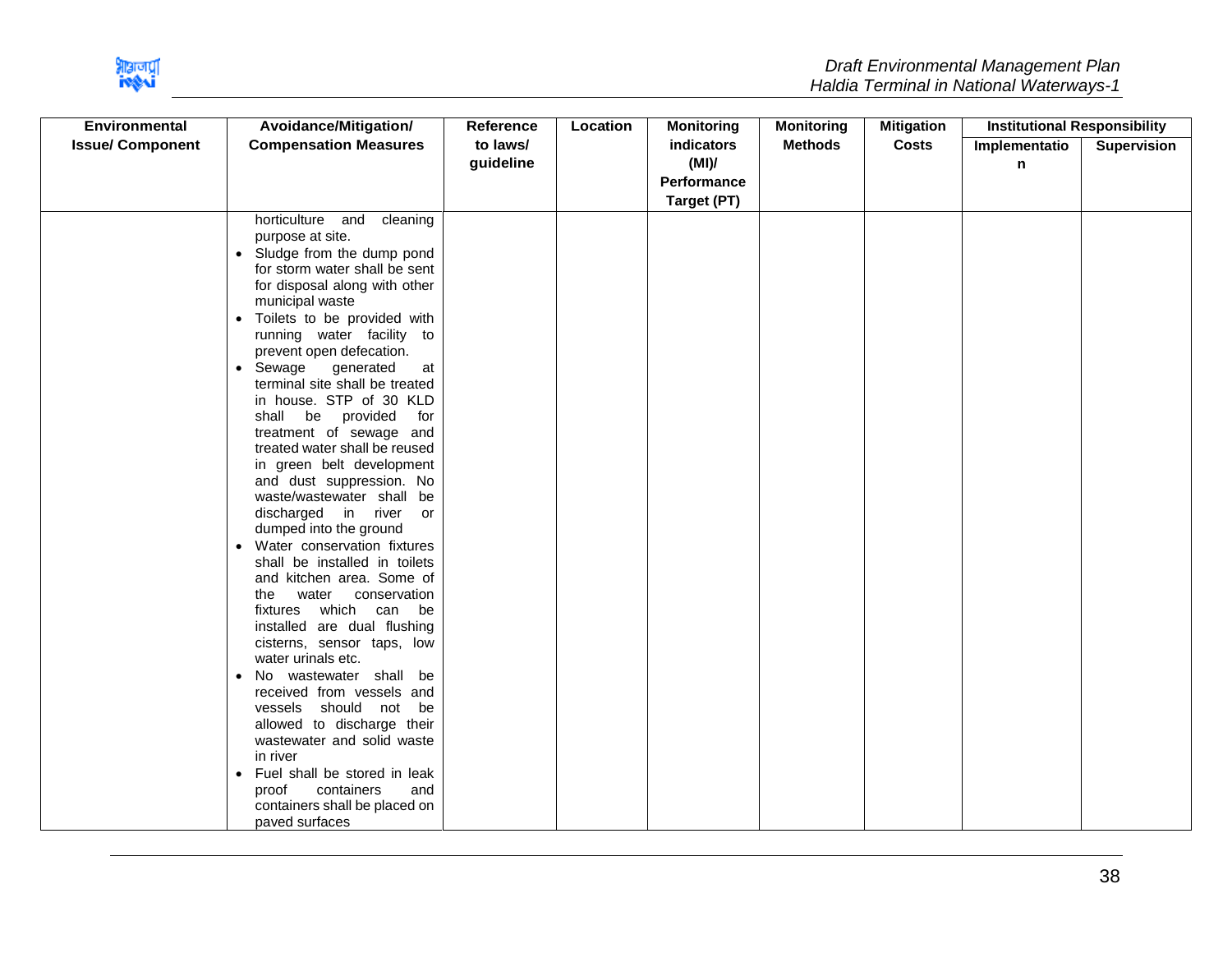

| <b>Environmental</b>                          | Avoidance/Mitigation/                                                                                                                                                                                                                                                                                                                                                                                                                                                                                                                                                                                                                                 | Reference                                                                    | Location                                | <b>Monitoring</b>                                                               | <b>Monitoring</b>                                                                   | <b>Mitigation</b>                      | <b>Institutional Responsibility</b> |                    |
|-----------------------------------------------|-------------------------------------------------------------------------------------------------------------------------------------------------------------------------------------------------------------------------------------------------------------------------------------------------------------------------------------------------------------------------------------------------------------------------------------------------------------------------------------------------------------------------------------------------------------------------------------------------------------------------------------------------------|------------------------------------------------------------------------------|-----------------------------------------|---------------------------------------------------------------------------------|-------------------------------------------------------------------------------------|----------------------------------------|-------------------------------------|--------------------|
| <b>Issue/ Component</b>                       | <b>Compensation Measures</b>                                                                                                                                                                                                                                                                                                                                                                                                                                                                                                                                                                                                                          | to laws/<br>guideline                                                        |                                         | indicators<br>(MI)<br>Performance<br>Target (PT)                                | <b>Methods</b>                                                                      | <b>Costs</b>                           | Implementatio<br>n                  | <b>Supervision</b> |
|                                               | • Dredged soil shall be tested<br>for toxicity, if toxic shall not<br>be disposed off back in water<br>or river banks and should be<br>for disposal<br>send<br>to<br>approved TSDF of Haldia<br>Dock Complex.<br>• Monitoring of surface water<br>quality shall be carried out on<br>monthly basis to check the<br>level of pollutants and<br>effectiveness of proposed<br><b>EMP</b>                                                                                                                                                                                                                                                                 |                                                                              |                                         |                                                                                 |                                                                                     |                                        |                                     |                    |
| 5. Flora& Fauna                               |                                                                                                                                                                                                                                                                                                                                                                                                                                                                                                                                                                                                                                                       |                                                                              |                                         |                                                                                 |                                                                                     |                                        |                                     |                    |
| <b>Terrestrial Flora &amp;</b><br>a.<br>fauna | • Thick green belt in area of 3<br>acres will be developed at<br>site by the time operation<br>starts at the project site. This<br>will improve the ecology of<br>the area and will provide the<br>habitat to avifauna.<br>• 70% survival of the plantation<br>shall be maintained. The tree<br>audit<br>survival<br>to<br>be<br>conducted at least once in a<br>to<br>the<br>year<br>assess<br>effectiveness<br>• Dust suppression should be<br>carried out<br>• Water sprinkling should be<br>carried out on internal as well<br>as existing approach road to<br>the site<br>• Stack height in DG set shall<br>be provided as per the CPCB<br>norm. | Forest<br>Conservatio<br>n Act 1980,<br>Wild Life<br>Protection<br>Act, 1972 | Project<br>tree<br>plantation<br>sites. | MI: Tree/plants<br>survival rate<br>PT: Minimum<br>rate of 70%<br>tree survival | Records and<br>field<br>observations.<br>Information<br>from Forestry<br>Department | Operatio<br>n/<br>Maintena<br>nce Cost | <b>IWAI/Forest</b><br>Department    | <b>IWAI</b>        |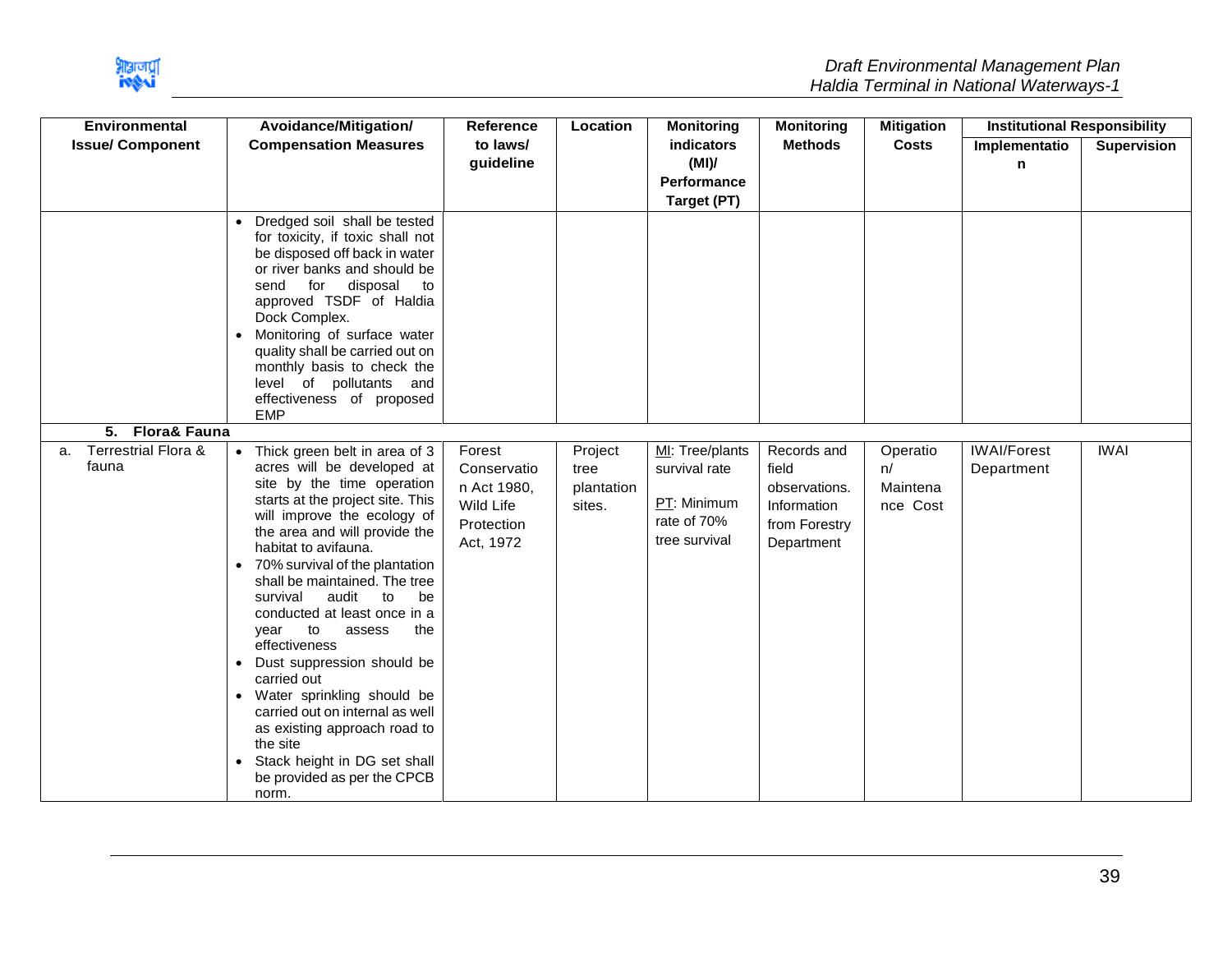

| <b>Environmental</b>                                                                                                                 | Avoidance/Mitigation/                                                                                                                                                                                                                                                                                                                                                                                                                                                                                                                                                                                                                                                                                                                                                         | <b>Reference</b>                                                               | Location                                  | <b>Monitoring</b>                                                  | <b>Monitoring</b> | <b>Mitigation</b>                   | <b>Institutional Responsibility</b> |                    |
|--------------------------------------------------------------------------------------------------------------------------------------|-------------------------------------------------------------------------------------------------------------------------------------------------------------------------------------------------------------------------------------------------------------------------------------------------------------------------------------------------------------------------------------------------------------------------------------------------------------------------------------------------------------------------------------------------------------------------------------------------------------------------------------------------------------------------------------------------------------------------------------------------------------------------------|--------------------------------------------------------------------------------|-------------------------------------------|--------------------------------------------------------------------|-------------------|-------------------------------------|-------------------------------------|--------------------|
| <b>Issue/ Component</b>                                                                                                              | <b>Compensation Measures</b>                                                                                                                                                                                                                                                                                                                                                                                                                                                                                                                                                                                                                                                                                                                                                  | to laws/<br>guideline                                                          |                                           | <b>indicators</b><br>(MI)<br>Performance<br>Target (PT)            | <b>Methods</b>    | <b>Costs</b>                        | Implementatio<br>n                  | <b>Supervision</b> |
|                                                                                                                                      | • Native plant species should<br>preferably be planted at site<br>• Shed leaves, branches and<br>flowers should be composted<br>and should be used as<br>manure within the site<br>• STP sludge should also be<br>used as manure at the site.<br>chemical fertilizers,<br>No.<br>pesticides or insecticides<br>should be used at site as it<br>may wash-off with run-off<br>and may enter the river<br>impacting aquatic ecology<br>Possibility of composting the<br>food waste within the site<br>should be explored and<br>composted waste should be<br>used as manure within the<br>site<br>Instruction should be given to<br>all the workers and visitors<br>that no harm to the plantation<br>at the site or any animal<br>should be done within the<br>prohect premises |                                                                                |                                           |                                                                    |                   |                                     |                                     |                    |
| Impact on Aquatic<br>b.<br>Flora & Fauna due<br>to vessel<br>movement &<br>discharge of waste<br>Impact Due to Oil<br>c.<br>spillage | • Water sprinkling should be<br>carried out at the storage<br>yards to minimize the dust<br>generation abd settling the<br>dust on the River surface<br>• Stone<br>aggregates<br>and<br>fertilizers should preferably<br>be loaded or unloaded from<br>barges through mechanical<br>covered conveyor system                                                                                                                                                                                                                                                                                                                                                                                                                                                                   | Bio-diversity<br>conservation<br>rules,<br>Wildlife<br>Protection<br>Act, 1972 | River<br>stretch<br>along the<br>terminal | MI: Aquatic<br>species<br>PT: Should<br>and similar to<br>baseline | Surveys           | For<br>Aquatic<br>Ecology<br>Survey | <b>IWAI</b>                         | <b>IWAI</b>        |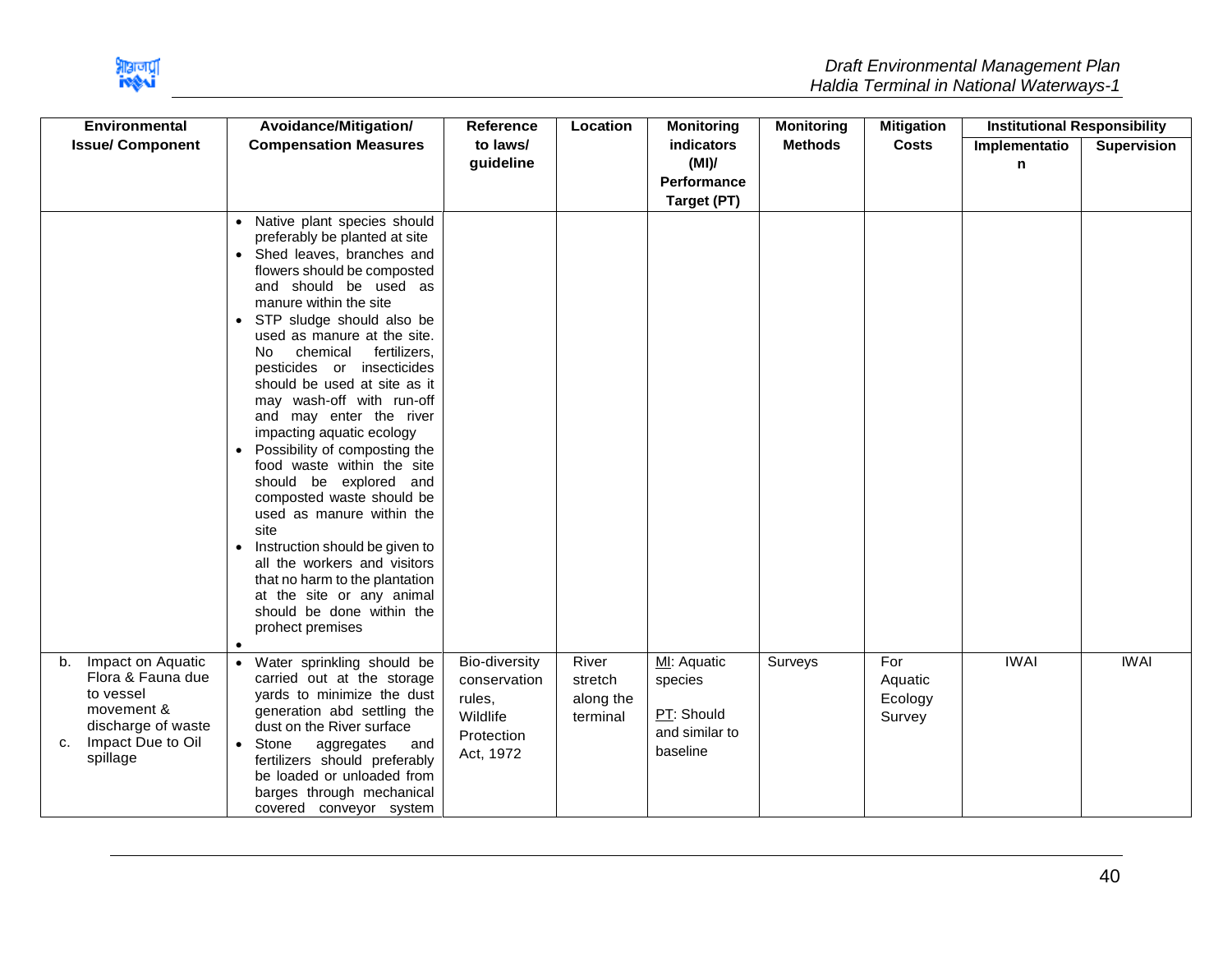

| <b>Environmental</b>    | Avoidance/Mitigation/                                 | Reference | Location | <b>Monitoring</b> | <b>Monitoring</b> | <b>Mitigation</b> | <b>Institutional Responsibility</b> |                    |
|-------------------------|-------------------------------------------------------|-----------|----------|-------------------|-------------------|-------------------|-------------------------------------|--------------------|
| <b>Issue/ Component</b> | <b>Compensation Measures</b>                          | to laws/  |          | <b>indicators</b> | <b>Methods</b>    | <b>Costs</b>      | Implementatio                       | <b>Supervision</b> |
|                         |                                                       | guideline |          | (MI)              |                   |                   | n                                   |                    |
|                         |                                                       |           |          | Performance       |                   |                   |                                     |                    |
|                         |                                                       |           |          | Target (PT)       |                   |                   |                                     |                    |
|                         | through<br>than<br>pay                                |           |          |                   |                   |                   |                                     |                    |
|                         | loaders/trucks/barge loaders                          |           |          |                   |                   |                   |                                     |                    |
|                         | • Moisture<br>should<br>be                            |           |          |                   |                   |                   |                                     |                    |
|                         | maintained in coal to reduce                          |           |          |                   |                   |                   |                                     |                    |
|                         | coal dust generation during                           |           |          |                   |                   |                   |                                     |                    |
|                         | loading/unloading at berth.                           |           |          |                   |                   |                   |                                     |                    |
|                         | • The solid wastes, sewage,                           |           |          |                   |                   |                   |                                     |                    |
|                         | oily ballast, bilge water and                         |           |          |                   |                   |                   |                                     |                    |
|                         | fuel<br>bunker<br>bottoms                             |           |          |                   |                   |                   |                                     |                    |
|                         | generated from barge should                           |           |          |                   |                   |                   |                                     |                    |
|                         | not be discharged directly                            |           |          |                   |                   |                   |                                     |                    |
|                         | and it should be discharged                           |           |          |                   |                   |                   |                                     |                    |
|                         | as per the norms. Cargo                               |           |          |                   |                   |                   |                                     |                    |
|                         | Operators needs to exercise                           |           |          |                   |                   |                   |                                     |                    |
|                         | all caution to avoid any kind                         |           |          |                   |                   |                   |                                     |                    |
|                         | of accidental discharge of                            |           |          |                   |                   |                   |                                     |                    |
|                         | such wastes. No provision of                          |           |          |                   |                   |                   |                                     |                    |
|                         | maintenance and repairing                             |           |          |                   |                   |                   |                                     |                    |
|                         | and fuel refilling of barge and                       |           |          |                   |                   |                   |                                     |                    |
|                         | vessels is proposed at<br>terminal site hence chances |           |          |                   |                   |                   |                                     |                    |
|                         | of oil spillage is almost                             |           |          |                   |                   |                   |                                     |                    |
|                         | negligible<br>due<br>to                               |           |          |                   |                   |                   |                                     |                    |
|                         | maintenance activities.                               |           |          |                   |                   |                   |                                     |                    |
|                         | No wastewater or waste                                |           |          |                   |                   |                   |                                     |                    |
|                         | should be disposed off in                             |           |          |                   |                   |                   |                                     |                    |
|                         | river from terminal site or                           |           |          |                   |                   |                   |                                     |                    |
|                         | from vessel into the water.                           |           |          |                   |                   |                   |                                     |                    |
|                         | Penalty should be imposed                             |           |          |                   |                   |                   |                                     |                    |
|                         | on the vessels reported of                            |           |          |                   |                   |                   |                                     |                    |
|                         | disposing waste/wastewater                            |           |          |                   |                   |                   |                                     |                    |
|                         | in the river                                          |           |          |                   |                   |                   |                                     |                    |
|                         | • Surface run-off from site                           |           |          |                   |                   |                   |                                     |                    |
|                         | should be collected and re-                           |           |          |                   |                   |                   |                                     |                    |
|                         | used at site for dust                                 |           |          |                   |                   |                   |                                     |                    |
|                         | suppression.Run-off<br>from                           |           |          |                   |                   |                   |                                     |                    |
|                         | building should be collected                          |           |          |                   |                   |                   |                                     |                    |
|                         | separately and should be                              |           |          |                   |                   |                   |                                     |                    |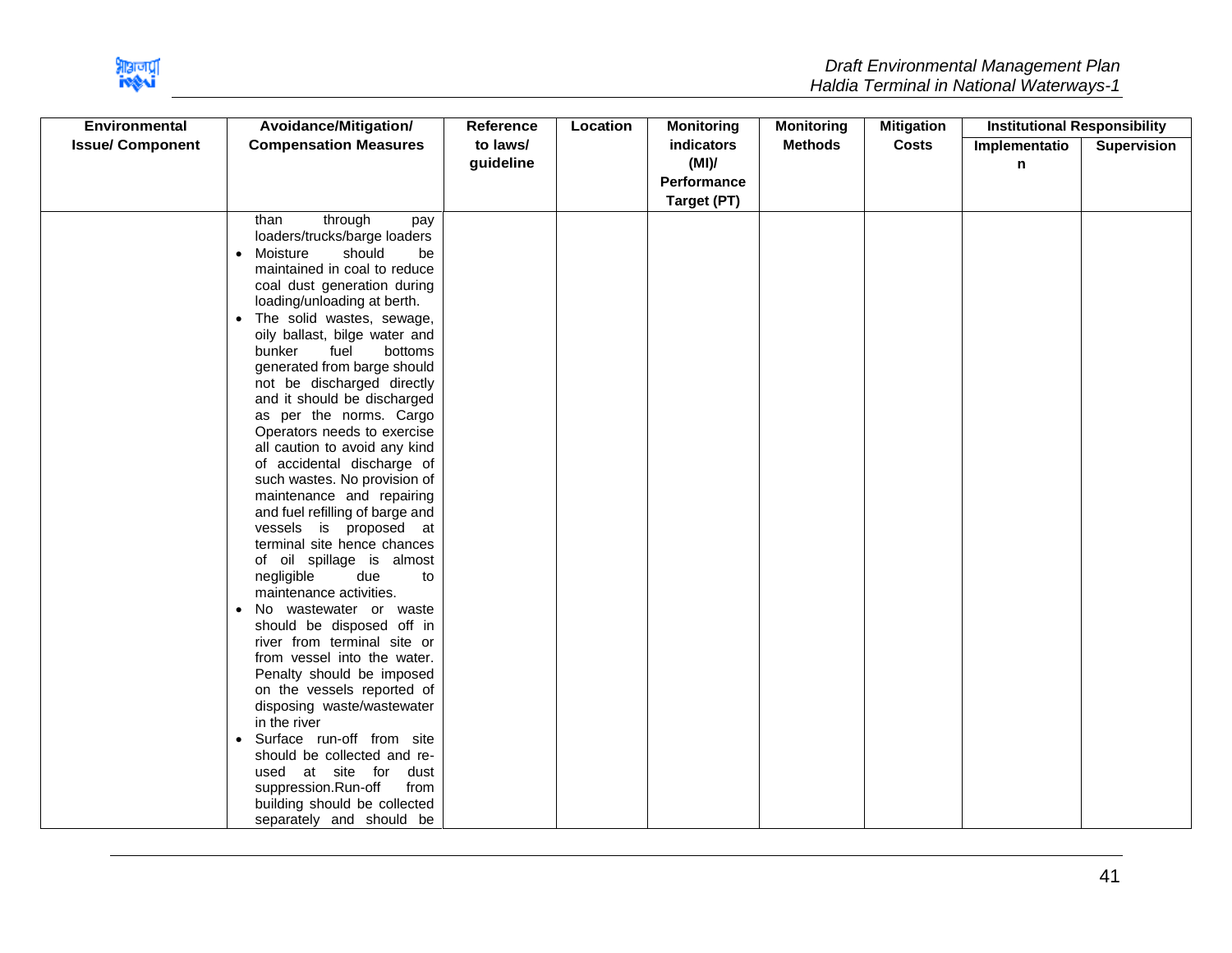

| <b>Environmental</b>    | Avoidance/Mitigation/                                                                                                                                                                                                                                                                                                                                                                                                                                                                                                                                                                                                                                                                                                                                                                                                                                                                                                                                                                                                                                                                                            | <b>Reference</b>      | Location | <b>Monitoring</b>                                       | <b>Monitoring</b> | <b>Mitigation</b> | <b>Institutional Responsibility</b> |                    |
|-------------------------|------------------------------------------------------------------------------------------------------------------------------------------------------------------------------------------------------------------------------------------------------------------------------------------------------------------------------------------------------------------------------------------------------------------------------------------------------------------------------------------------------------------------------------------------------------------------------------------------------------------------------------------------------------------------------------------------------------------------------------------------------------------------------------------------------------------------------------------------------------------------------------------------------------------------------------------------------------------------------------------------------------------------------------------------------------------------------------------------------------------|-----------------------|----------|---------------------------------------------------------|-------------------|-------------------|-------------------------------------|--------------------|
| <b>Issue/ Component</b> | <b>Compensation Measures</b>                                                                                                                                                                                                                                                                                                                                                                                                                                                                                                                                                                                                                                                                                                                                                                                                                                                                                                                                                                                                                                                                                     | to laws/<br>guideline |          | <b>indicators</b><br>(MI)<br>Performance<br>Target (PT) | <b>Methods</b>    | <b>Costs</b>      | Implementatio<br>n                  | <b>Supervision</b> |
|                         | used for plantation and<br>cleaning purpose.<br>STP should be provided at<br>site for treatment of sewage<br>No sewage<br>generated.<br>should be allowed to enter in<br>the river. Treated water from<br>STP should be reused<br>completely at site and should<br>not be discharged into river<br>• Dredged sand should not be<br>disposed off in river or<br>dumped near the river banks.<br>• Dredging should be avoided<br>during the breeding and<br>spawning seasons<br>• Instruction should be given to<br>all vessels and all employee<br>and staff that no aquatic<br>faunal species should be<br>harmed due to any reason<br>• Waiting time of ships should<br>be reduced at the terminal by<br>providing<br>the<br>adequate<br>and<br>unloading<br>loading<br>equipment and vehicles.<br>• Ships should be instructed<br>for not using sharp lights and<br>sounds as they may disturb<br>aquatic organisms<br>Propeller guards should be<br>provided for all the vessels to<br>minimize<br>the<br>propeller<br>inflicted injuries and scars to<br>the aquatic organisms.<br>No developments should be |                       |          |                                                         |                   |                   |                                     |                    |
|                         | brought up on other bank of                                                                                                                                                                                                                                                                                                                                                                                                                                                                                                                                                                                                                                                                                                                                                                                                                                                                                                                                                                                                                                                                                      |                       |          |                                                         |                   |                   |                                     |                    |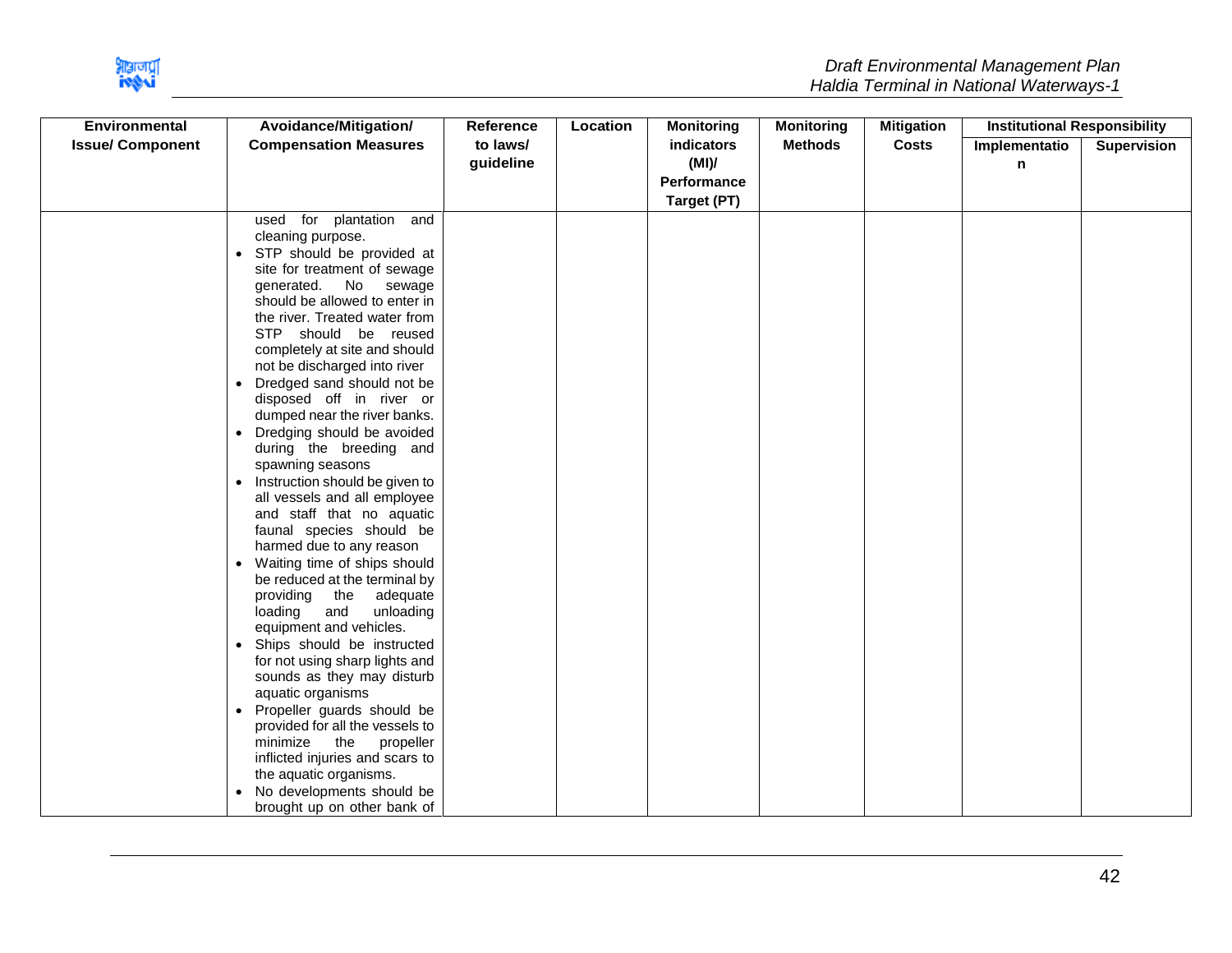

| <b>Environmental</b>    | Avoidance/Mitigation/                                  | Reference | Location | <b>Monitoring</b> | <b>Monitoring</b> | <b>Mitigation</b> | <b>Institutional Responsibility</b> |                    |
|-------------------------|--------------------------------------------------------|-----------|----------|-------------------|-------------------|-------------------|-------------------------------------|--------------------|
| <b>Issue/ Component</b> | <b>Compensation Measures</b>                           | to laws/  |          | <b>indicators</b> | <b>Methods</b>    | <b>Costs</b>      | Implementatio                       | <b>Supervision</b> |
|                         |                                                        | guideline |          | (MI)              |                   |                   | n                                   |                    |
|                         |                                                        |           |          | Performance       |                   |                   |                                     |                    |
|                         |                                                        |           |          | Target (PT)       |                   |                   |                                     |                    |
|                         | river opposite to terminal site                        |           |          |                   |                   |                   |                                     |                    |
|                         | so as to provide the ground                            |           |          |                   |                   |                   |                                     |                    |
|                         | to aquatic organisms for their                         |           |          |                   |                   |                   |                                     |                    |
|                         | activities                                             |           |          |                   |                   |                   |                                     |                    |
|                         | Nesting grounds, breeding &<br>$\bullet$               |           |          |                   |                   |                   |                                     |                    |
|                         | spawning grounds shall be                              |           |          |                   |                   |                   |                                     |                    |
|                         | identified<br>and<br>project                           |           |          |                   |                   |                   |                                     |                    |
|                         | activities shall be minimized                          |           |          |                   |                   |                   |                                     |                    |
|                         | in those areas<br>Time schedule and the                |           |          |                   |                   |                   |                                     |                    |
|                         | quantity of material allowed                           |           |          |                   |                   |                   |                                     |                    |
|                         | shall be strictly checked and                          |           |          |                   |                   |                   |                                     |                    |
|                         | monitored for each ship. This                          |           |          |                   |                   |                   |                                     |                    |
|                         | will prevent overcrowding of                           |           |          |                   |                   |                   |                                     |                    |
|                         | the vessels at terminal site                           |           |          |                   |                   |                   |                                     |                    |
|                         | and thus no obstruction will                           |           |          |                   |                   |                   |                                     |                    |
|                         | be there on movement of the                            |           |          |                   |                   |                   |                                     |                    |
|                         | aquatic organisms due to                               |           |          |                   |                   |                   |                                     |                    |
|                         | ships.                                                 |           |          |                   |                   |                   |                                     |                    |
|                         | • Waiting time of ships shall be                       |           |          |                   |                   |                   |                                     |                    |
|                         | reduced at the terminal by                             |           |          |                   |                   |                   |                                     |                    |
|                         | the adequate<br>providing                              |           |          |                   |                   |                   |                                     |                    |
|                         | and<br>unloading<br>loading<br>equipment and vehicles. |           |          |                   |                   |                   |                                     |                    |
|                         | • Ships shall be instructed for                        |           |          |                   |                   |                   |                                     |                    |
|                         | not using sharp lights and                             |           |          |                   |                   |                   |                                     |                    |
|                         | sounds as they may disturb                             |           |          |                   |                   |                   |                                     |                    |
|                         | aquatic organisms                                      |           |          |                   |                   |                   |                                     |                    |
|                         | • Ship design (of capacity >                           |           |          |                   |                   |                   |                                     |                    |
|                         | 5000 dwT) should be as per                             |           |          |                   |                   |                   |                                     |                    |
|                         | MARPOL and should be                                   |           |          |                   |                   |                   |                                     |                    |
|                         | provide<br>with<br>double                              |           |          |                   |                   |                   |                                     |                    |
|                         | hulls/double bottoms. Speed                            |           |          |                   |                   |                   |                                     |                    |
|                         | of oil carrying vessels should                         |           |          |                   |                   |                   |                                     |                    |
|                         | be maintained to prevent                               |           |          |                   |                   |                   |                                     |                    |
|                         | accidents due to high speed.                           |           |          |                   |                   |                   |                                     |                    |
|                         | Sensors and hooters should                             |           |          |                   |                   |                   |                                     |                    |
|                         | be fitted with ships which can                         |           |          |                   |                   |                   |                                     |                    |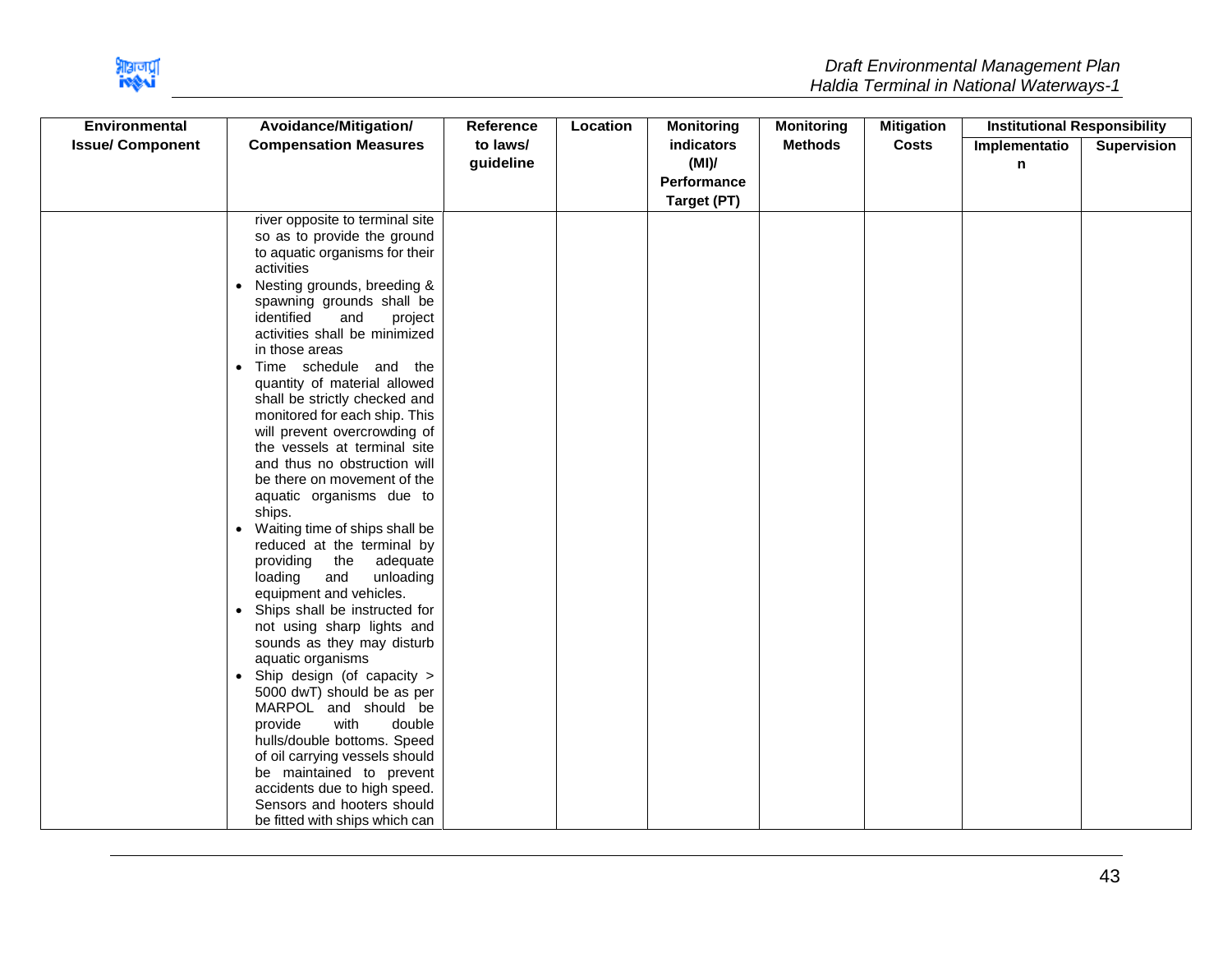

| <b>Environmental</b>                                       | Avoidance/Mitigation/                                                                                                                                                                                                                                                                                                                                                                                                                                                                                                                                                                                                                                                          | Reference             | Location                               | <b>Monitoring</b>                                                                                                                                                                       | <b>Monitoring</b>                                     | <b>Mitigation</b>                                             | <b>Institutional Responsibility</b> |                    |
|------------------------------------------------------------|--------------------------------------------------------------------------------------------------------------------------------------------------------------------------------------------------------------------------------------------------------------------------------------------------------------------------------------------------------------------------------------------------------------------------------------------------------------------------------------------------------------------------------------------------------------------------------------------------------------------------------------------------------------------------------|-----------------------|----------------------------------------|-----------------------------------------------------------------------------------------------------------------------------------------------------------------------------------------|-------------------------------------------------------|---------------------------------------------------------------|-------------------------------------|--------------------|
| <b>Issue/ Component</b>                                    | <b>Compensation Measures</b>                                                                                                                                                                                                                                                                                                                                                                                                                                                                                                                                                                                                                                                   | to laws/<br>guideline |                                        | <b>indicators</b><br>(MI)<br>Performance<br>Target (PT)                                                                                                                                 | <b>Methods</b>                                        | <b>Costs</b>                                                  | Implementatio<br>n                  | <b>Supervision</b> |
| 6. Safety                                                  | the closeness of<br>notify<br>another ship or any other<br>potential matter which can<br>cause accident.<br>· Immediate/quick cleanup of<br>such spills shall be undertakn<br>and ship owners should eb<br>liable for the same.<br>• Crew of the ships carrying<br>the oil should be competent<br>and experienced so as they<br>can prevent the accidents to<br>happen as much as possible<br>• IWAI should carry out the<br>inspections of the vessels<br>which are transporting the<br>material to and fro from the<br>terminal.<br>• Aquatic ecology monitoring<br>should be carried out yearly<br>so as to assess the impact of<br>terminal activities on aquatic<br>life. |                       |                                        |                                                                                                                                                                                         |                                                       |                                                               |                                     |                    |
| 6.1 Accident risks<br>associated with traffic<br>movement. | · Traffic control measures,<br>including speed limits should<br>be forced strictly.<br>Monitor/ensure that all safety<br>provisions included in design<br>and construction phase are<br>properly maintained<br>Movement of traffic shall be<br>restricted to designate hours<br>and routes.<br>• Adequate illumination should<br>be provided at the site during<br>evening                                                                                                                                                                                                                                                                                                     | <b>IRC:SP:55</b>      | Througho<br>ut the<br>Project<br>route | MI: Number of<br>accidents<br>Conditions and<br><b>of</b><br>existence<br>safety<br>signs,<br>rumble<br>strips<br>etc. on the road<br>PT: Fatal and<br>fatal<br>non<br>accident rate is | Review<br>accident<br>records<br>Site<br>observations | Include<br>d in<br>operatio<br>n.<br>/Mainte<br>nance<br>cost | <b>IWAI</b>                         | <b>IWAI</b>        |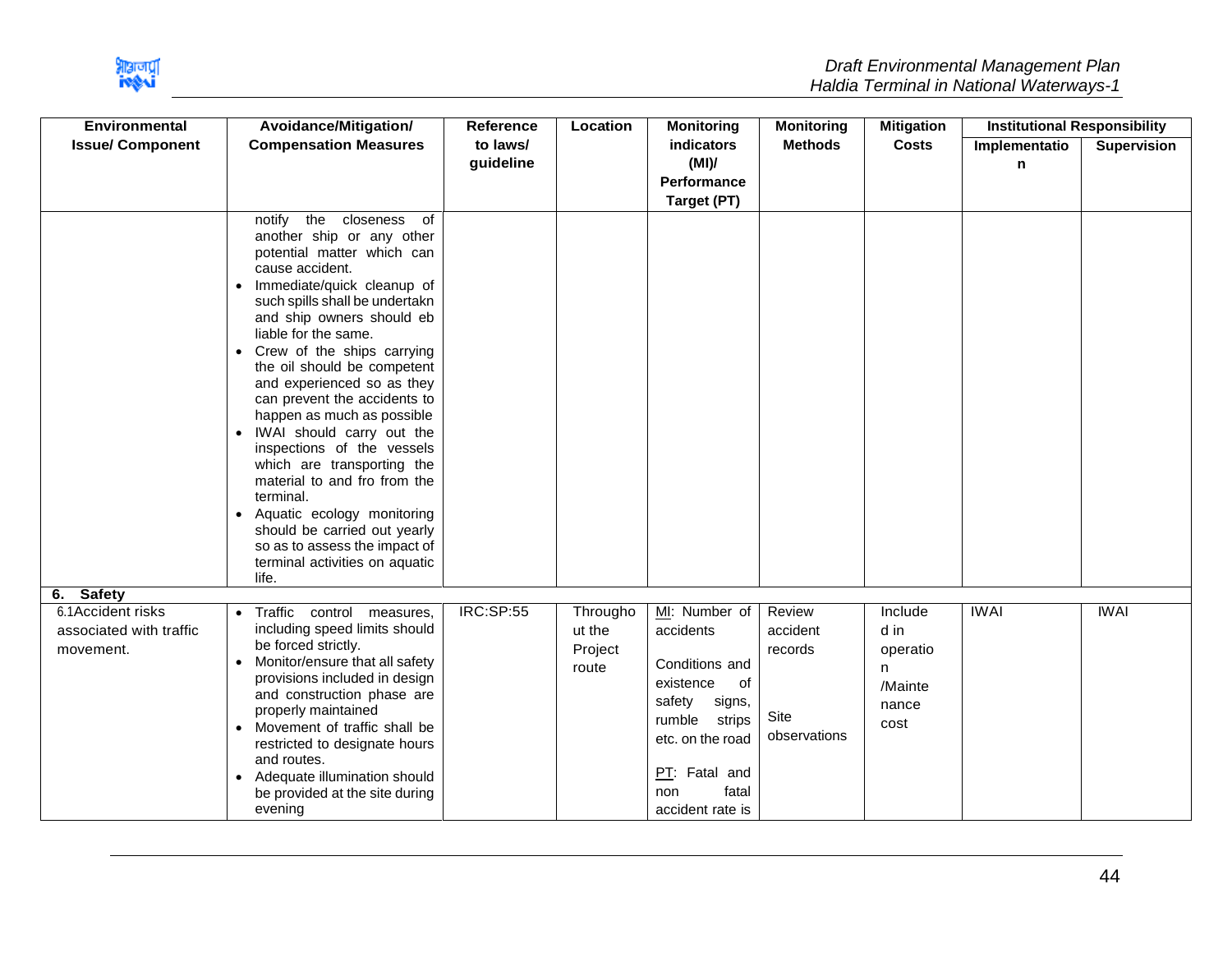

| <b>Environmental</b>                                                                              | Avoidance/Mitigation/                                                                                                                                                                                                                                                                                                                                                                                                                                                                                                                                                                                  | <b>Reference</b>      | Location                                 | <b>Monitoring</b>                                                                                                              | <b>Monitoring</b>                                                                                  | <b>Mitigation</b>                                         | <b>Institutional Responsibility</b> |                    |
|---------------------------------------------------------------------------------------------------|--------------------------------------------------------------------------------------------------------------------------------------------------------------------------------------------------------------------------------------------------------------------------------------------------------------------------------------------------------------------------------------------------------------------------------------------------------------------------------------------------------------------------------------------------------------------------------------------------------|-----------------------|------------------------------------------|--------------------------------------------------------------------------------------------------------------------------------|----------------------------------------------------------------------------------------------------|-----------------------------------------------------------|-------------------------------------|--------------------|
| <b>Issue/ Component</b>                                                                           | <b>Compensation Measures</b>                                                                                                                                                                                                                                                                                                                                                                                                                                                                                                                                                                           | to laws/<br>guideline |                                          | indicators<br>(MI)<br>Performance<br><b>Target (PT)</b>                                                                        | <b>Methods</b>                                                                                     | <b>Costs</b>                                              | Implementatio<br>n                  | <b>Supervision</b> |
|                                                                                                   |                                                                                                                                                                                                                                                                                                                                                                                                                                                                                                                                                                                                        |                       |                                          | reduced after<br>improvement                                                                                                   |                                                                                                    |                                                           |                                     |                    |
| 6.2. Transport of<br>Dangerous Goods                                                              | • Existence of spill prevention<br>and control and emergency<br>responsive system.<br>• Emergency plan for vehicles<br>carrying hazardous material<br>should be available at the<br>site and be implemented if<br>required                                                                                                                                                                                                                                                                                                                                                                             | $\blacksquare$        | Througho<br>ut the<br>project<br>stretch | MI: Status of<br>emergency<br>$system -$<br>whether<br>operational or<br>not<br>PT: Fully<br>functional<br>emergency<br>system | Review of<br>spill<br>prevention<br>and<br>emergency<br>response plan<br>Spill accident<br>records | Include<br>d in<br>operatio<br>n/Maint<br>enance<br>cost. | <b>IWAI</b>                         | <b>IWAI</b>        |
| 6.4 Accidents Risks<br>Due to Movement of<br>Vessels and other<br>hazards associated<br>with site | • Emergency<br>preparedness<br>plan for natural<br>(flood,<br>earthquake & cyclone) and<br>other hazards like fires,<br>fall/trip, electric shocks etc<br>shall be prepared and should<br>implemented<br>during<br>be<br>emergency condition. Mock<br>drills should be conducted for<br>workers to handle such<br>emergency situation<br>Emergency collection area<br>should be designated at the<br>site which is safe. All workers<br>should be directed to collect<br>at this area in case of<br>emergency.<br>Implementation<br>of<br>the<br>environment management<br>plan as proposed to prevent |                       | Througho<br>ut the<br>project<br>stretch | MI: Status of<br>emergency<br>$system -$<br>whether<br>operational or<br>not<br>PT: Fully<br>functional<br>emergency<br>system | Review of<br>spill<br>prevention<br>and<br>emergency<br>response plan<br>Spill accident<br>records | Include<br>d in<br>operatio<br>n/Maint<br>enance<br>cost. | <b>IWAI</b>                         | <b>IWAI</b>        |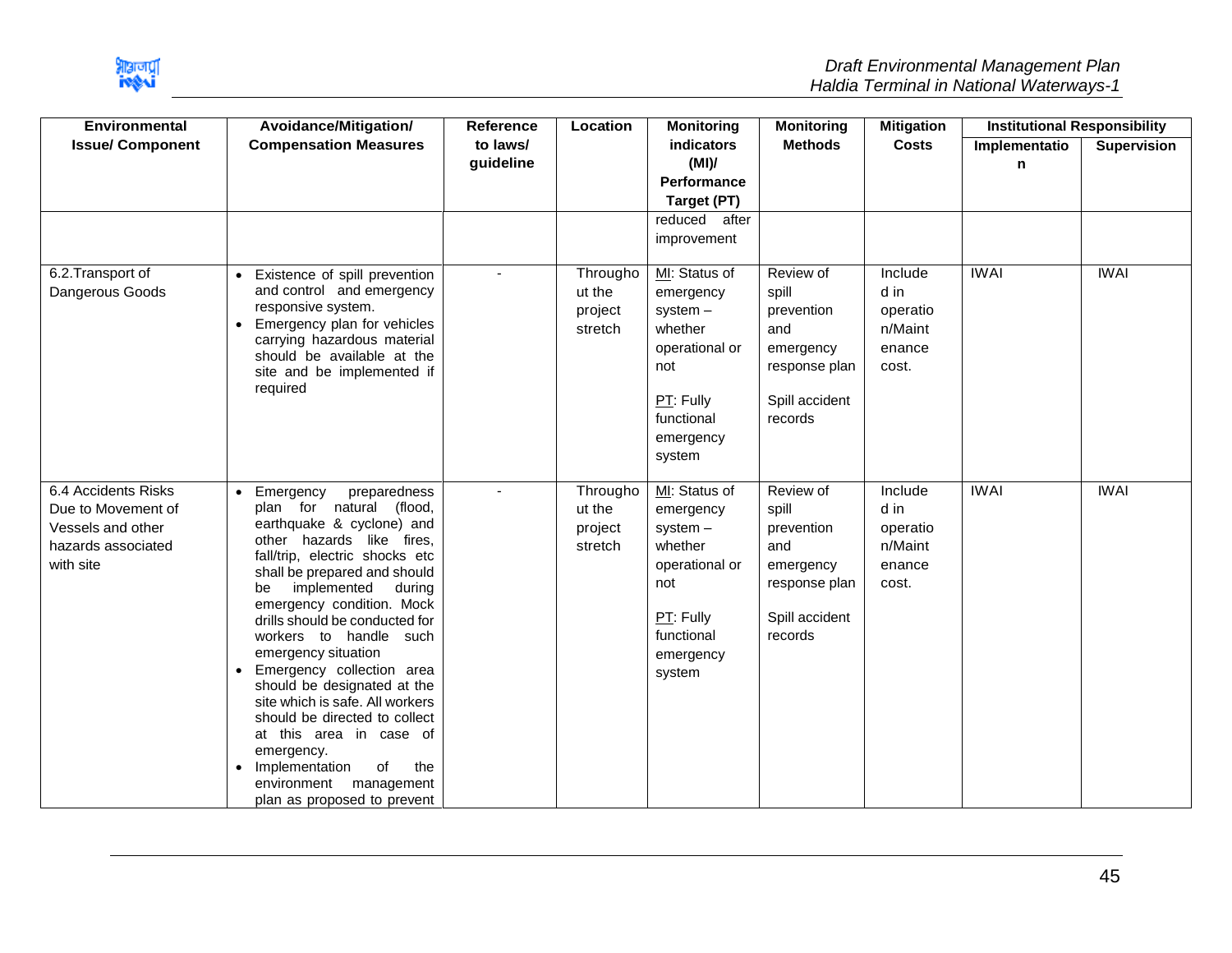

| <b>Environmental</b>    | Avoidance/Mitigation/                                                                                                                                                                                                                                                                                                                                                                                                                                                                                                                                                                                                                                                                                                                                                                                                                                                                                                                                                                                                                                                                                 | <b>Reference</b>      | Location | <b>Monitoring</b>                                | <b>Monitoring</b> | <b>Mitigation</b> | <b>Institutional Responsibility</b> |                    |
|-------------------------|-------------------------------------------------------------------------------------------------------------------------------------------------------------------------------------------------------------------------------------------------------------------------------------------------------------------------------------------------------------------------------------------------------------------------------------------------------------------------------------------------------------------------------------------------------------------------------------------------------------------------------------------------------------------------------------------------------------------------------------------------------------------------------------------------------------------------------------------------------------------------------------------------------------------------------------------------------------------------------------------------------------------------------------------------------------------------------------------------------|-----------------------|----------|--------------------------------------------------|-------------------|-------------------|-------------------------------------|--------------------|
| <b>Issue/ Component</b> | <b>Compensation Measures</b>                                                                                                                                                                                                                                                                                                                                                                                                                                                                                                                                                                                                                                                                                                                                                                                                                                                                                                                                                                                                                                                                          | to laws/<br>guideline |          | indicators<br>(MI)<br>Performance<br>Target (PT) | <b>Methods</b>    | <b>Costs</b>      | Implementatio<br>n                  | <b>Supervision</b> |
|                         | the environmental pollution<br>during operation phase<br>Ships should comply with<br>safety norms and should<br>maintain the speed so as to<br>prevent the accidents like oil<br>spillage. In case of accidents,<br>ship owner should be<br>responsible for clean-up<br>operations<br>Employment<br>should<br>preferably be given to local<br>people. Women should be<br>given equal opportunity for<br>work.<br>• Safety norms should be<br>followed for all operational<br>phase activities at terminal<br>• Development<br>activities<br>should be carried out in the<br>nearby<br>for<br>areas<br>development of area<br>• Fishing activity should not be<br>restricted in the river.<br>Alternate<br>provision<br>for<br>fishermen should be given in<br>case fishing activity<br>is<br>restricted.<br>Firefighting facility should be<br>provided at site and trained<br>should<br>personnel<br>be<br>available at site that can<br>operate the fire extinguishers<br>other<br>fire-fighting<br>and<br>equipment.<br>Fire-fighting<br>facility should be asper the<br>norms for oil/POI storage |                       |          |                                                  |                   |                   |                                     |                    |
|                         | area, buildings, berth, coal                                                                                                                                                                                                                                                                                                                                                                                                                                                                                                                                                                                                                                                                                                                                                                                                                                                                                                                                                                                                                                                                          |                       |          |                                                  |                   |                   |                                     |                    |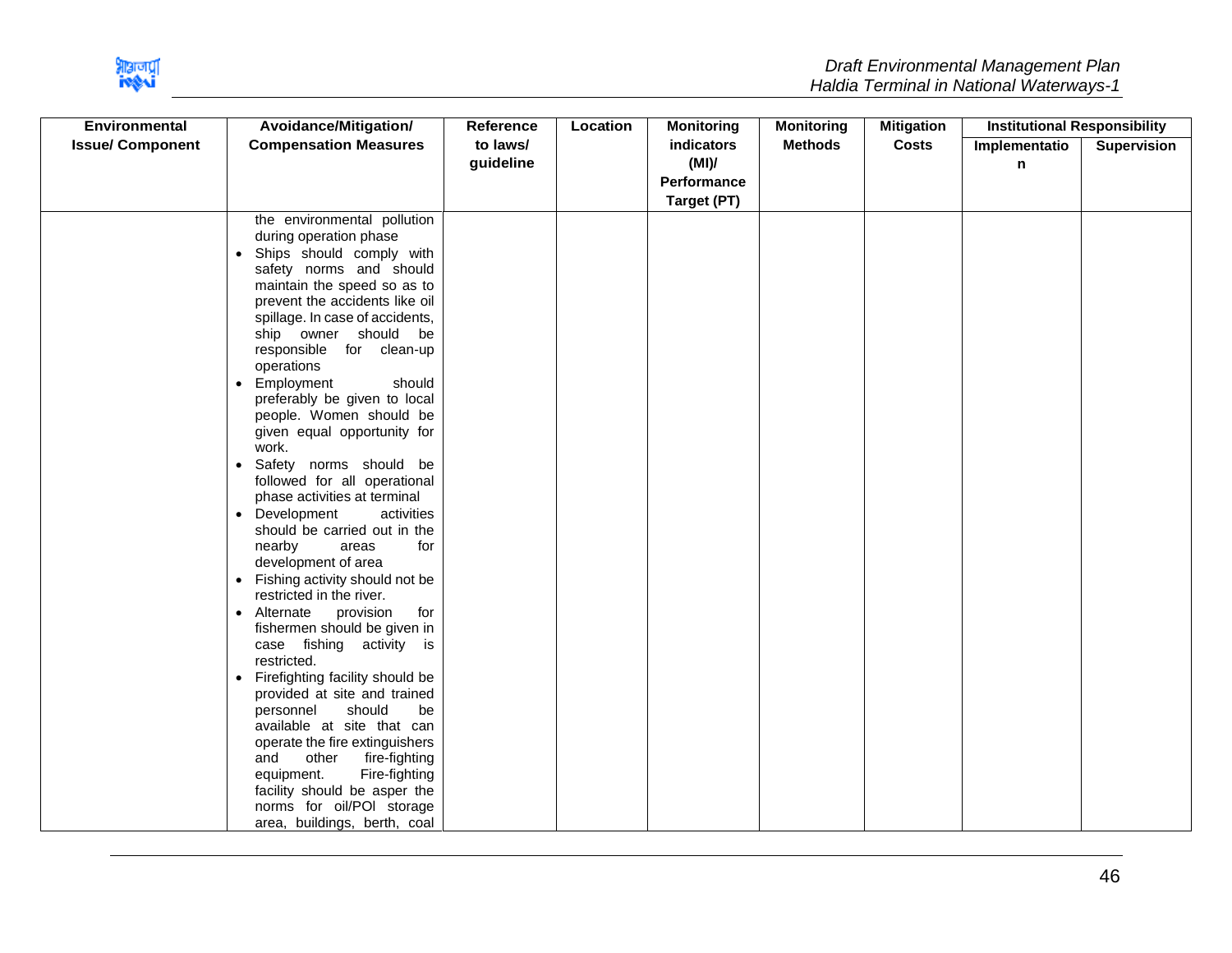

| Environmental<br><b>Issue/ Component</b> | Avoidance/Mitigation/<br><b>Compensation Measures</b> | <b>Reference</b><br>to laws/<br>guideline | Location | <b>Monitoring</b><br>indicators<br>(MI)<br>Performance<br>Target (PT) | <b>Monitoring</b><br><b>Methods</b> | <b>Mitigation</b><br><b>Costs</b> | <b>Institutional Responsibility</b><br>Implementatio<br>n | <b>Supervision</b> |
|------------------------------------------|-------------------------------------------------------|-------------------------------------------|----------|-----------------------------------------------------------------------|-------------------------------------|-----------------------------------|-----------------------------------------------------------|--------------------|
|                                          | transhipment berth and other<br>facility at the site  |                                           |          |                                                                       |                                     |                                   |                                                           |                    |

## **Table 1.3 : Environment Monitoring Plan of Haldia Terminal for Construction & Operation Phase**

<span id="page-47-0"></span>

| S.<br>No. | <b>Aspect</b>                       | Parameters to be<br>monitored                                             | No of sampling<br>locations &                                                                            | <b>Standard methods for</b><br>sampling and analysis                                                                                                                                                                     |                    | <b>Role &amp; Responsibility</b> |
|-----------|-------------------------------------|---------------------------------------------------------------------------|----------------------------------------------------------------------------------------------------------|--------------------------------------------------------------------------------------------------------------------------------------------------------------------------------------------------------------------------|--------------------|----------------------------------|
|           |                                     |                                                                           | frequency                                                                                                |                                                                                                                                                                                                                          | Implementatio<br>n | <b>Supervision</b>               |
|           |                                     |                                                                           | <b>Construction Period</b>                                                                               |                                                                                                                                                                                                                          |                    |                                  |
| 1.        | Air<br>Quality<br>(Ambient & Stack) | SO <sub>2</sub><br>PM <sub>2.5</sub><br>$PM_{10}$<br>NO <sub>x</sub> , CO | Three Locations up<br>wind and downwind<br>direction<br>including<br>project site.<br>once in two months | • Fine Particulate Samplers<br>for $PM_{2.5}$<br>• Respirable Dust Sampler<br>PM <sub>10</sub> fitted<br>with<br>for<br>Gaseous<br>sampling<br>arrangements for SO <sub>2</sub> and<br>NO <sub>x</sub><br>• CO analyzer; | Contractor         | <b>IWAI &amp; PMC</b>            |
| 2.        | Surface<br>Water<br>Quality         | chemical<br>Physical,<br>and biological                                   | Hooghly<br>river<br>u/s<br>and d/s of terminal<br>Once a month                                           | Grab sampling and analysis<br>by using standard methods                                                                                                                                                                  | Contractor         | <b>IWAI &amp; PMC</b>            |
| 3.        | <b>Drinking</b><br>water<br>Quality | chemical<br>Physical,<br>and biological                                   | Drinking water for<br>labour camps<br>Once a month                                                       | Grab sampling and analysis<br>by using standard methods                                                                                                                                                                  | Contractor         | <b>IWAI &amp; PMC</b>            |
| 4.        | Noise Level                         | Day time and night<br>time noise level (max,<br>min & Leq levels)         | Construction labour<br>camp, construction<br>and<br>site<br>nearest<br>habitation<br>Once a month        | Noise meter                                                                                                                                                                                                              | Contractor         | <b>IWAI &amp; PMC</b>            |
| 5.        | Soil Quality                        | Soil texture, type,<br>Electrical<br>conductivity, pH,                    | site,<br>Construction<br>labour camps<br>and<br>debris disposal site<br>Once in 6 months                 | Collection and analysis of<br>samples as per IS 2720                                                                                                                                                                     | Contractor         | <b>IWAI &amp; PMC</b>            |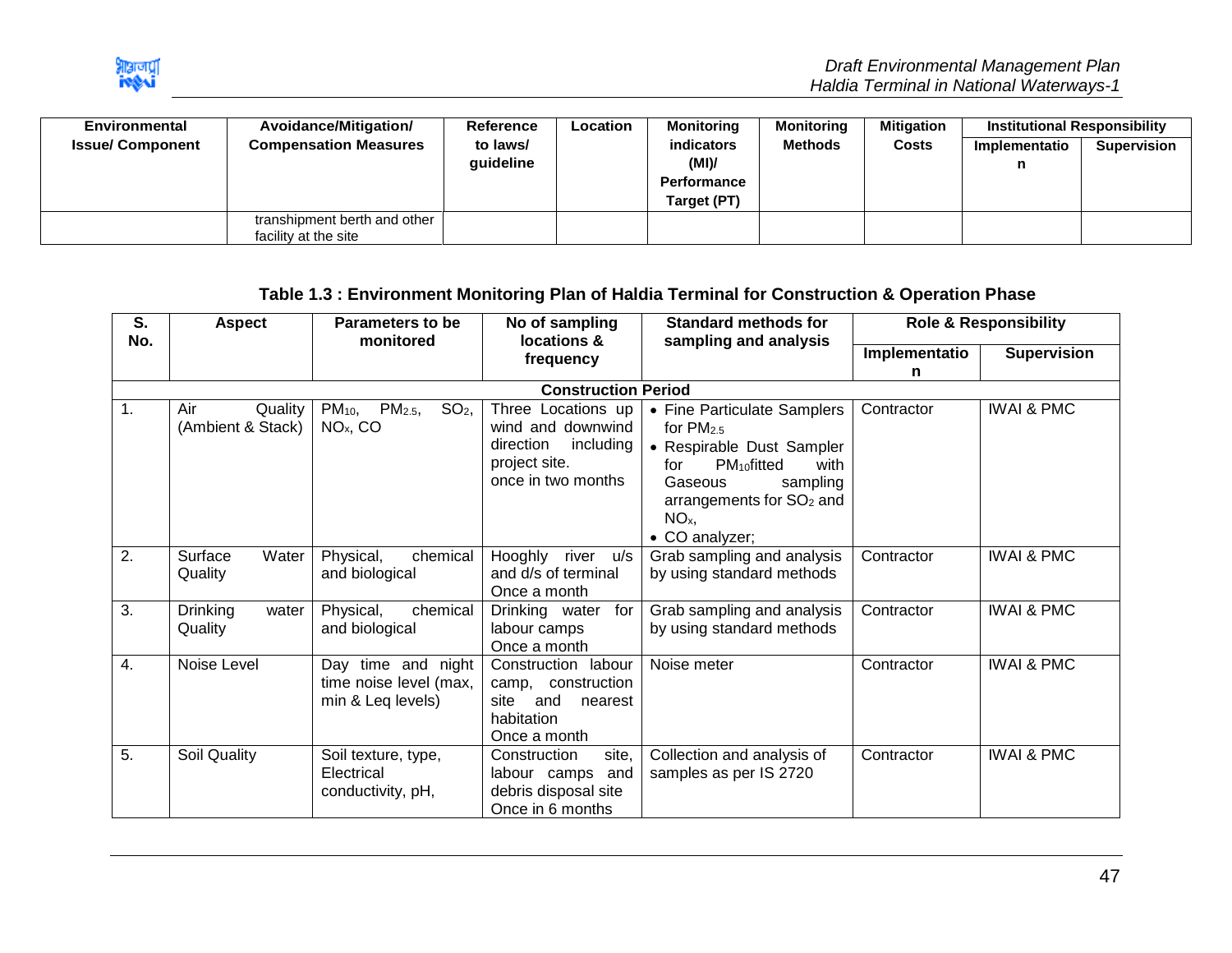

|                  |                                     | infiltration,<br>porosity,<br>etc.,                                                                                     |                                                                                                           |                                                                                                                                                                                                            |                                                              |                       |
|------------------|-------------------------------------|-------------------------------------------------------------------------------------------------------------------------|-----------------------------------------------------------------------------------------------------------|------------------------------------------------------------------------------------------------------------------------------------------------------------------------------------------------------------|--------------------------------------------------------------|-----------------------|
| 6.               | River<br>Bed<br>Sediment            | Texture, type,<br>Electrical<br>conductivity, pH,<br>infiltration,<br>porosity,<br>biological<br>etc., and<br>compounds | River bed near site<br>Once in 6 months                                                                   | Collection and analysis of<br>samples as per IS 2720                                                                                                                                                       | Contractor                                                   | <b>IWAI &amp; PMC</b> |
| 7.               | Green Belt                          | Plantation<br>survival<br>rate                                                                                          | All<br>along<br>the<br>premises<br>of<br><b>Terminal site</b><br>Once in year                             | Survey, counting, recording<br>& reporting                                                                                                                                                                 | Contractor                                                   | <b>IWAI &amp; PMC</b> |
| $\overline{8}$ . | Soil Erosion                        | ---                                                                                                                     | &<br>Upstream<br>downstream<br>of<br>project site near river<br>bank--Once a month                        | &<br>observation;<br>Survey<br>Extent<br>and<br>degree<br>of<br><b>Structures</b><br>erosion;<br>for<br>controlling soil erosion                                                                           | Contractor                                                   | <b>IWAI &amp; PMC</b> |
| 9.               | Aquatic ecology                     | Phytoplankton,<br>Zooplankton and<br>species diversity<br>index                                                         | River Hooghly (u/s<br>and d/s of the site)<br>Six monthly                                                 | Plankton net of diameter of<br>0.35 m, No.25 mesh size 63<br>analysis by using<br>and<br>standard methods.                                                                                                 | Contractor                                                   | <b>IWAI &amp; PMC</b> |
| 10.              | of<br>Integrity<br>embankment       | $\frac{1}{2}$                                                                                                           | Upstream<br>&<br>downstream<br>of<br>terminal site along<br>River Banks-Once a<br>month                   | Survey<br>&<br>observation;<br>Extent<br>and<br>degree<br>0f<br><b>Structures</b><br>erosion;<br>for<br>controlling soil erosion                                                                           | Contractor                                                   | <b>IWAI &amp; PMC</b> |
|                  |                                     |                                                                                                                         | <b>Operation Phase</b>                                                                                    |                                                                                                                                                                                                            |                                                              |                       |
| $\mathbf{1}$ .   | Air<br>Quality<br>(Ambient & Stack) | $PM_{10}$<br>PM <sub>2.5</sub><br>SO <sub>2</sub><br>NO <sub>2</sub> , HC and CO                                        | Three<br>Locations<br>upwind<br>and<br>downwind<br>direction<br>including<br>project<br>site, Six monthly | • Fine Particulate Samplers<br>for $PM2.5$<br>• Respirable Dust Sampler<br>$PM_{10}$ fitted with<br>for<br>Gaseous<br>sampling<br>arrangements for SO <sub>2</sub> and<br>NO <sub>x</sub><br>• CO analyzer | <b>NABL</b><br>accredited Lab<br>to be contracted<br>by IWAI | <b>IWAI</b>           |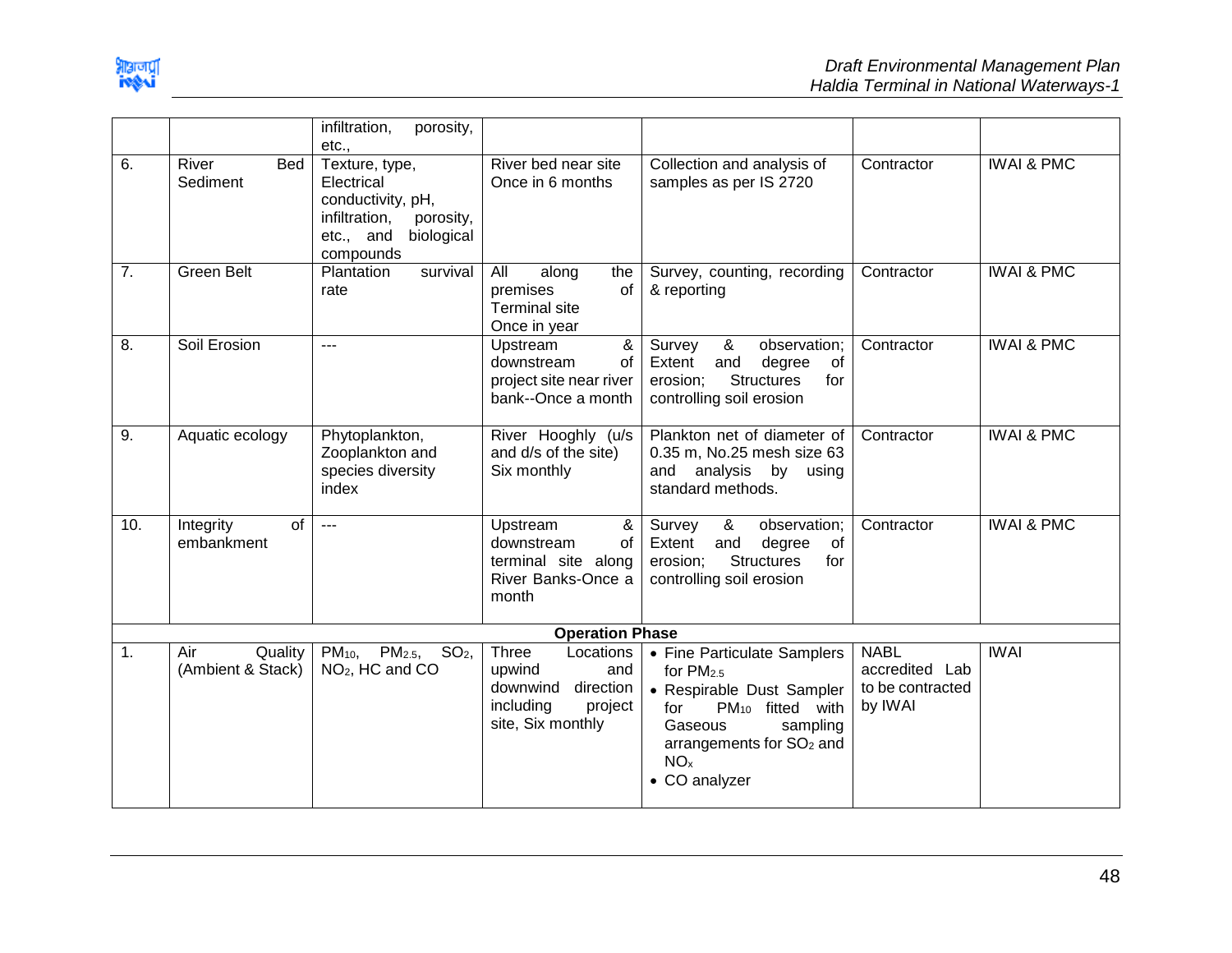

| $\overline{2}$ . | Surface<br>Water         | chemical<br>Physical,       | <b>River Hooghly</b>      | Grab sampling and analysis           | <b>NABL</b>      | <b>IWAI</b> |
|------------------|--------------------------|-----------------------------|---------------------------|--------------------------------------|------------------|-------------|
|                  | Quality                  | and biological              | Once in quarter           | by using standard methods            | accredited Lab   |             |
|                  |                          |                             | (Upstream<br>&            |                                      | to be contracted |             |
|                  |                          |                             | Downstream)               |                                      | by IWAI          |             |
| 3.               | <b>Drinking</b><br>water | Physical,<br>chemical       | Drinking water<br>for     | Grab sampling and analysis           | <b>NABL</b>      | <b>IWAI</b> |
|                  | Quality                  | and biological              | staff                     | by using standard methods            | accredited Lab   |             |
|                  |                          |                             | Once a quarter            |                                      | to be contracted |             |
|                  |                          |                             |                           |                                      | by IWAI          |             |
| 4.               | Noise Level              | Day time and night          | Two<br>locations:         | Noise meter                          | <b>NABL</b>      | <b>IWAI</b> |
|                  |                          | time noise level (max,      | site<br>&<br>Project      |                                      | accredited Lab   |             |
|                  |                          | min & Leq levels)           | nearest habitation -      |                                      | to be contracted |             |
|                  |                          |                             | Once in quarter           |                                      | by IWAI          |             |
| 5.               | Wastewater               | Physical,<br>chemical       | Terminal site, testing    | $\overline{\phantom{a}}$             | <b>NABL</b>      | <b>IWAI</b> |
|                  | Management               | biological<br>and<br>0f     | of sewage and STP         |                                      | accredited Lab   |             |
|                  |                          | <b>STP</b><br>and<br>sewage | treated water             |                                      | to be contracted |             |
|                  |                          | treated water               | Once in quarter           |                                      | by IWAI          |             |
| 6.               | Plantation               | survival<br>Plantation      | Maintenance<br>and        | Survey, counting, recording          | <b>IWAI</b>      | <b>IWAI</b> |
|                  |                          | rate of 70%                 | survival<br>of<br>loss    | & reporting                          |                  |             |
|                  |                          |                             | existing - Once In        |                                      |                  |             |
|                  |                          |                             | vear                      |                                      |                  |             |
| $\overline{7}$ . | Soil Erosion             | ---                         | Upstream<br>&             | &<br>Survey<br>observation;          | <b>IWAI</b>      | <b>IWAI</b> |
|                  |                          |                             | of<br>downstream          | of<br>Extent<br>and<br>degree        |                  |             |
|                  |                          |                             | project site near river   | <b>Structures</b><br>for<br>erosion; |                  |             |
|                  |                          |                             | bank-Monthly              | controlling soil erosion             |                  |             |
|                  |                          |                             |                           |                                      |                  |             |
| 8.               | Aquatic ecology          | Phytoplankton,              | River Hooghly<br>(u/s     | Plankton net of diameter of          | <b>IWAI</b>      | <b>IWAI</b> |
|                  |                          | Zooplankton and             | d/s<br>and<br>of<br>the   | 0.35 m, No.25 mesh size 63           |                  |             |
|                  |                          | species diversity           | terminal site)            | analysis by using<br>and             |                  |             |
|                  |                          |                             | Six monthly               | standard methods.                    |                  |             |
| 9.               | River<br>Bed             | Physio-Chemical             | Once in Six Month at      | Depth Sampler                        | <b>IWAI</b>      | <b>IWAI</b> |
|                  | Sediments                | Parameters                  | <b>Terminal Site Area</b> |                                      |                  |             |
| 10.              | of<br>Integrity          | $---$                       | &<br>Upstream             | &<br>Survey<br>observation;          | <b>IWAI</b>      | <b>IWAI</b> |
|                  | embankment               |                             | of<br>downstream          | Extent<br>and<br>degree<br>of        |                  |             |
|                  |                          |                             | terminal site- Once       | <b>Structures</b><br>for<br>erosion; |                  |             |
|                  |                          |                             | in six month              | controlling soil erosion             |                  |             |
|                  |                          |                             |                           |                                      |                  |             |
|                  |                          |                             |                           |                                      |                  |             |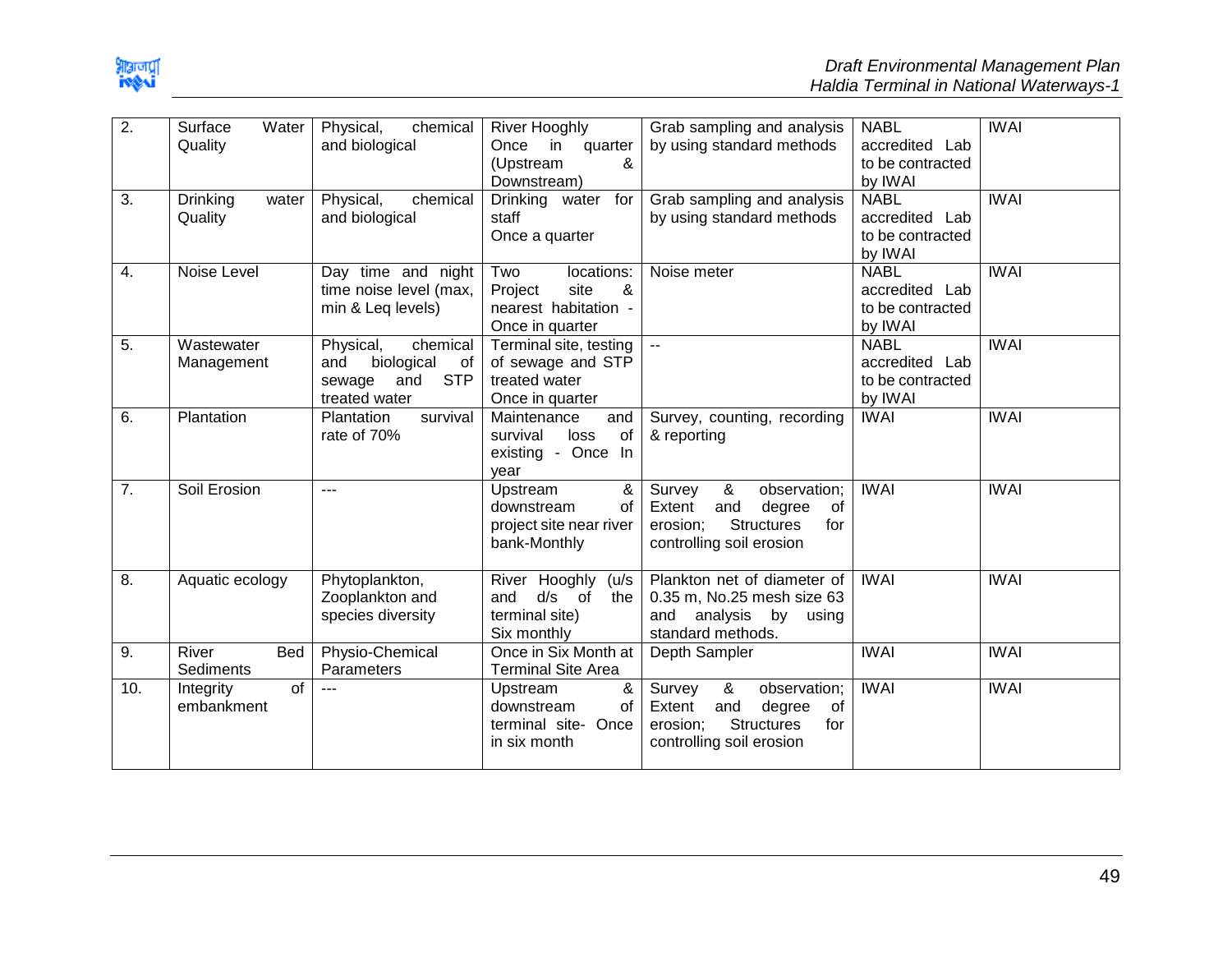

#### **Annexure 1: Tree Plantation and Management Plan**

#### <span id="page-50-0"></span>**1.0 Introduction**

Green belt acts as bio filter for the air pollutants and play a major role in safeguarding the environment and controlling the increasing level of air and noise pollution. It can serve as buffer and shock absorber against transient and accidental release of pollutants from industrial activity.

The green belt has been recommended as one of the major components of the EMP which will further enhance the environmental quality by:

- 1. Mitigation of air pollution
- 2. Attenuation of noise level
- 3. Maintaining the bio diversity of the area and improve aesthetics.

#### **1.1 Size of Green belt**

Dense greenbelt should be developed all along the boundary of the terminal premises. The width of the greenbelt will be 10 m. About 3 acre (1.21 ha) land has been kept for green belt development and 1200 trees along with herbs and shrub shall be planted. 3 x 3 m spacing will be kept between trees. A standard horticultural practice involving planting of saplings in pits of substantial dimensions i.e.,  $1m \times 1m \times 1m$  for big trees and along half of these dimensions for smaller trees and shrubs. The pits are then filled with earth, sand, silt and manure in pre-determined proportions. Saplings planted in such pits are watered liberally during dry months.

#### **1.2 Selection of Tree Species**

The Project construction involve movement of vehicle for transportation of material Thus emissions like particulate matter,  $SO_2$ ,  $NO_x$  & CO shall be generated at site. Plants possess a large surface area and their leaves exhibit an efficient pollutant trapping mechanism. The effectiveness of plants to control pollution depends upon the physiological, morphological traits such as leaf epidermis, size, leaf orientation, internal enzyme system, etc. Systematic screening of plants for their ability to tolerate pollutant need be undertaken. For pollution abatement purposes tree species would be fast growing native species, wind firm, unpalatable to animals, hardy and dust and pollutants tolerant/resistant.

#### **1.3 Time of Plantation**

Plantation would be done two weeks after the rain starts. It is advised to avoid planting during the dry season, as this will require watering. It is advantageous to plant trees on cloudy days.

#### **1.4 Recommended Plant species**

Based on nature of pollutants following tree species are recommended to be planted

| <b>S. No.</b> | <b>Plant Species</b>  | <b>Common Name</b> | <b>Habit</b> |
|---------------|-----------------------|--------------------|--------------|
| 1.            | Azadirachta india     | Neem               | Tree         |
| 2.            | Delonix regia         | Gulmohar           | Tree         |
| 3.            | Albizia lebbeck       | <b>Siris</b>       | Tree         |
| 4.            | Cassia fistula        | Golden shower      | Tree         |
| 5.            | Pongamia pinnata      | Indian beech       | Tree         |
| 6.            | Hibiscus rosa sinensi | <b>Hibiscus</b>    | Shrub        |
| 7.            | Delbergia sisoo       | Shisham            | Tree         |
| 8.            | Cocus nucifera        | Nariyal            | Tree         |
| 9.            | Bougainvillea glavra  | Bougainvillea      | Shrub        |
| 10.           | Narium indicum        | Kaner              | Shrub        |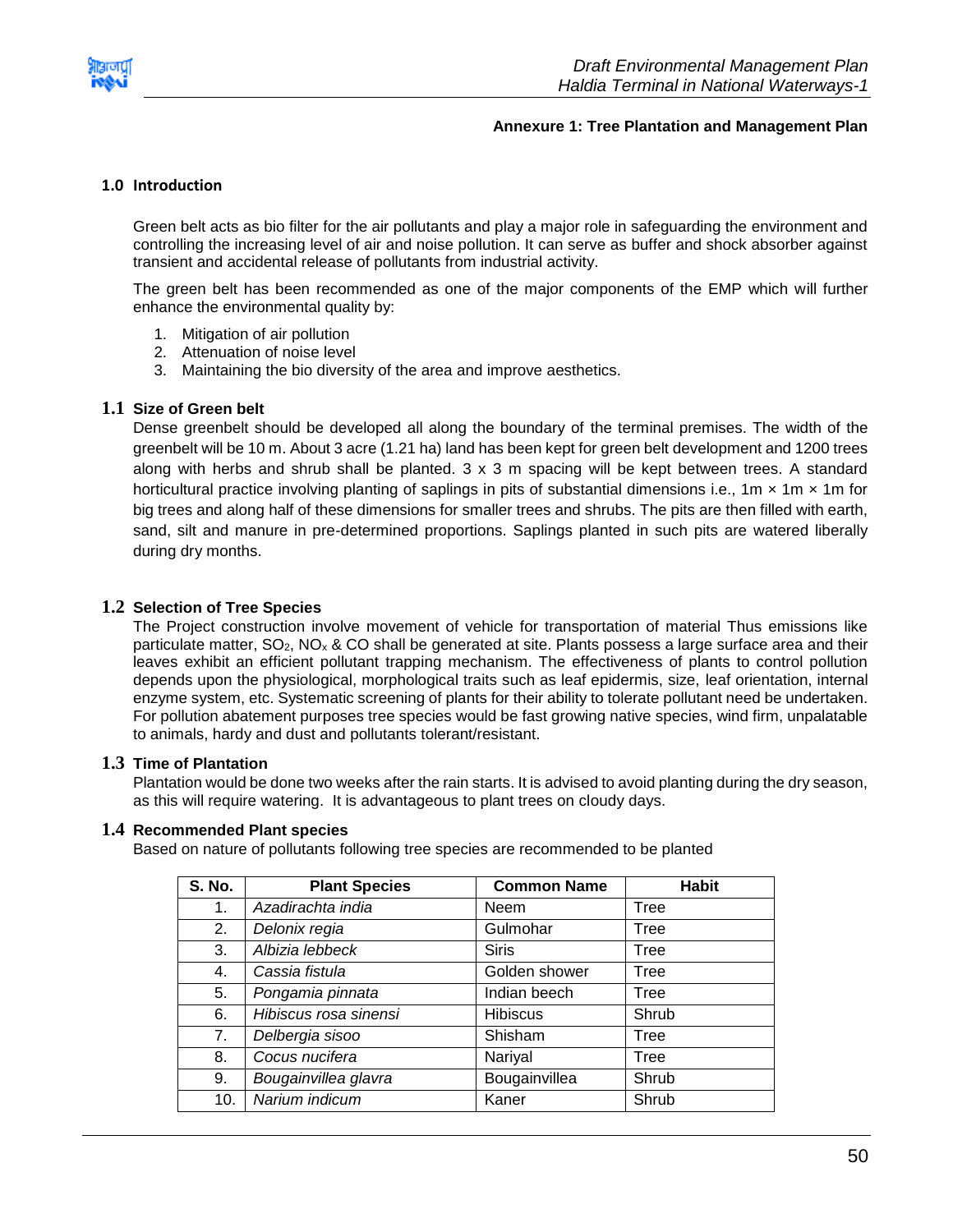

| Thespesia populnea | saru  | Tree  |
|--------------------|-------|-------|
| Grasses and hedges | $- -$ | Herbs |

#### **1.5 Protection of Tree saplings**

Circular tree guard should be placed after the plantation of the saplings for the protection of these young plants from the ravages of cattle, sheep and goat and other animals. If tree saplings died or damage occur after placing the circular tree guard, timely replacements of damaged plant and thereafter care is important.

#### **1.6 After Care & Monitoring**

The growing plants are cared at least for the first two years under favorable conditions of climate and irrigation. Nutrients in pits are supplemented and the juveniles provided protection.

Thinning shall start after the stand is 3-4 years old and repeated every 4 years until the stand is 15 years old. Between 15-25 years old, thinning should be conducted every 5 years and after 25 years old, thinning shall be done after every 10 years. When the canopy closes, at about 6 years, 30-40% of the stems shall be thinned to selectively remove suppressed, diseased and badly formed trees.

Periodic assessment shall be carried for survivability of the trees. Minimum 70% survival rate shall be achieved.

#### **1.7 Records Keeping & Reporting**

The following records shall be maintained:

- 1. Record of Tree plantation
- 2. Record of Survivability rate

Inspection shall be carried out at site to know the survival rate of the plantation. The tree plantation and survivability report shall be prepared every six monthly.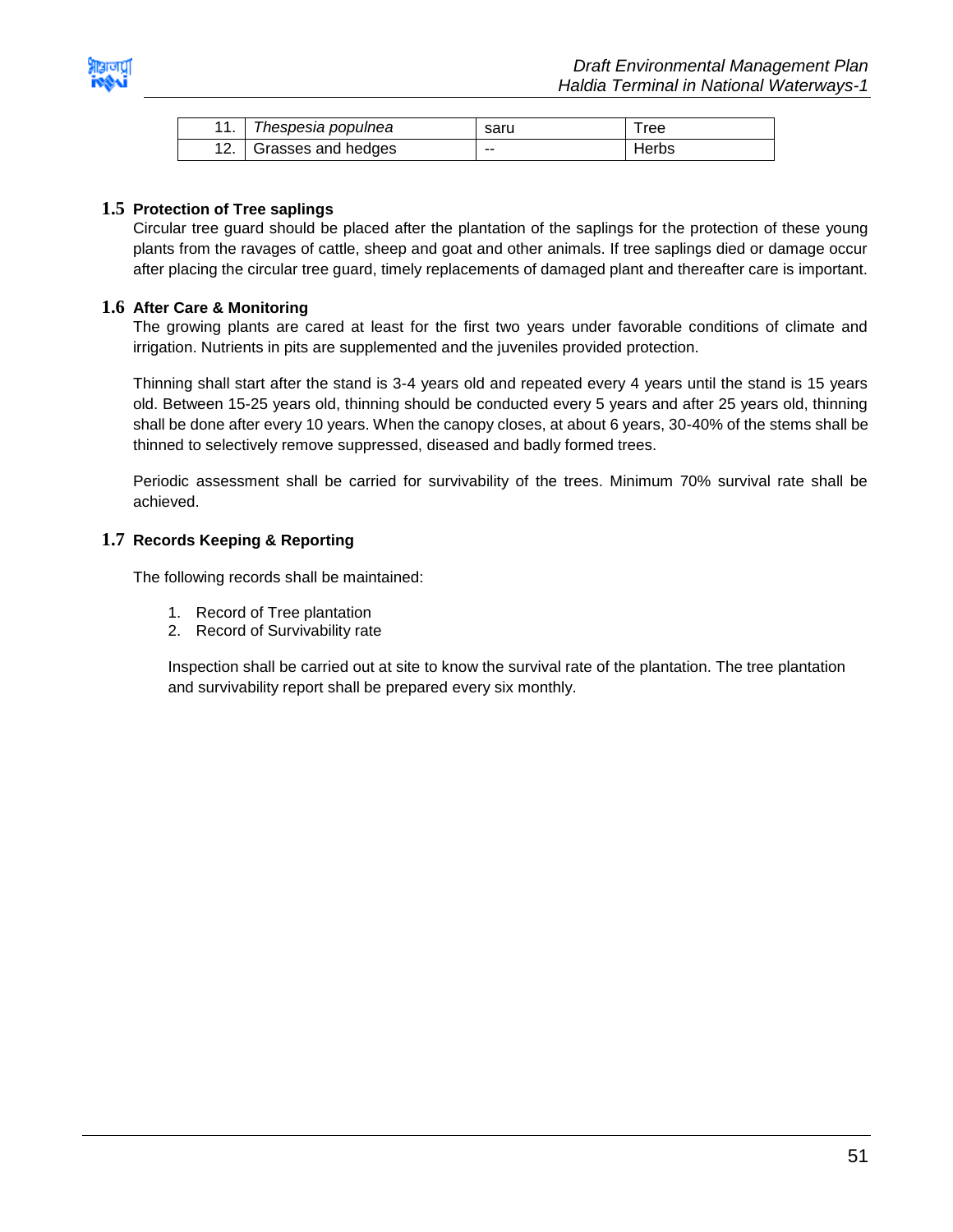

#### **Annexure 2: Guidelines for On Site and Off Site Emergency Management**

#### <span id="page-52-0"></span>**1.0 INTRODUCTION**

Many emergencies can occur on any construction site and need to be effectively handled. The environmental and occupational health and safety aspects and related emergency can include incidence such as Collapse / subsidence of soil / Fire / Explosion / Gas Leak, Collapse of Building / Equipment and other Occupational Accidents. On site and off site emergency management plan shall be developed to effectively handle them.

Thus every contractor shall have an approved on-site emergency plan. The contractor should submit a copy of this plan to PIU and Supervision consultant before the start of the work. Contractor shall develop the onsite emergency plan considering the potential environmental, occupational health and safety emergency situation at site and activities involved. This plan shall include a list of these potential emergency situations in the onsite emergency preparedness & response plan. Contractor shall get the plan approved from IWAI/PMC

#### **1.1 ANTICIPATED EMERGENCIES AT CONSTRUCTION SITE**

The potential emergency situations have been defined below for guidance purposes. The contractors can follow these for developing site specific on site emergency preparedness plan.

| <b>Emergency conditions /</b><br>situations         | <b>Sources</b>                                                                                                                                                                                                                         |
|-----------------------------------------------------|----------------------------------------------------------------------------------------------------------------------------------------------------------------------------------------------------------------------------------------|
| <b>Collapse / subsidence of</b><br>soil             | • Civil structures                                                                                                                                                                                                                     |
| <b>Bulk spillage</b>                                | • Hazardous substance / inflammable liquid storage<br>Vehicular movement on highway                                                                                                                                                    |
| Fire and explosion                                  | Inflammable Storage Areas<br>$\blacksquare$<br>Gas Cylinder Storage Areas<br><b>Electrical Circuits</b><br>Isolated Gas Cylinders (LPG / DA)<br>• Welding / Gas Cutting Activity                                                       |
| <b>Electrical Shock</b>                             | $-HT$ line<br>LT distribution<br>$\blacksquare$<br>Electrically Operated Machines / Equipment / Hand Tools /<br><b>Electrical Cables</b>                                                                                               |
| <b>Gaseous Leakage</b>                              | Gas Cylinder Storage Areas<br>$\blacksquare$<br>Gas Cylinder used in Gas Cutting / Welding Purposes                                                                                                                                    |
| <b>Accidents due to Vehicles</b>                    | Heavy Earth Moving Machinery<br>٠<br>Cranes<br>п<br><b>Fork Lifts</b><br>Trucks<br>Workman Transport Vehicles (cars / scooters / motor cycles /<br>. .<br>cycles)<br>Collapse, toppling or collision of transport equipment            |
| <b>Slips &amp; Falls</b><br>(Man & Material)        | Work at Height (Roof Work, Steel Erection, Scaffold, Repair &<br>$\blacksquare$<br>Maintenance, Erection of equipment, Excavation etc.)<br>Slips (Watery surfaces due to rain)<br>Lifting tools & Tackles (Electric Hoist & Forklifts) |
| <b>Collision with stationary/</b><br>moving objects | • Vehicular movement                                                                                                                                                                                                                   |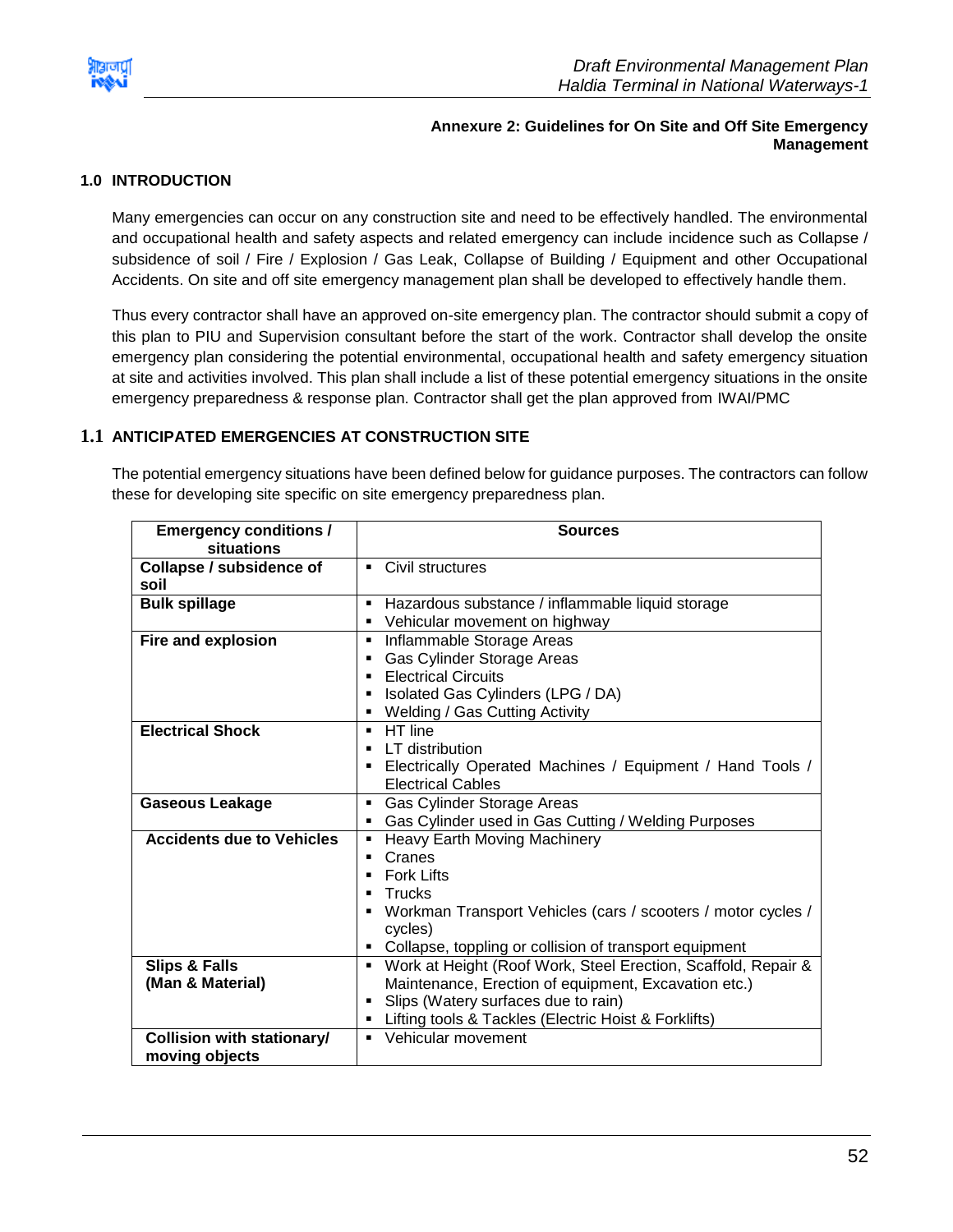

| <b>Other Hazards</b> | ■ Cuts & Wounds<br>• Confined Space (under & inside machinery etc.)                                                                                         |
|----------------------|-------------------------------------------------------------------------------------------------------------------------------------------------------------|
|                      | • Hot Burns<br>• Pressure Impacts (Plant contains several Pressure Vessels &<br>pipefitting containing CO <sub>2</sub> , air, water, product & steam, which |
|                      | can cause accidents & injuries to person around.)                                                                                                           |

#### **1.2 DESIGN OF 'ON-SITE EMERGENCY PLAN'**

The 'On-site emergency plan' to be prepared by contractor and shall include minimum the following information:

- Name & Address of Contractor
- Updation sheet
- Project Location
- Name, Designation & Contact Numbers of the organization, nearby hospitals, fire agencies etc. and key personnel including their assigned responsibilities in case of an emergency.
- The roles and responsibilities of executing personnel
- Site Layout Diagram showing location of fire extinguishers, emergency collection area and fire alarm
- Identification of Potential Emergencies Situations/ preventive measures / control & response measures
- Location of Emergency Control Centre (or designated area for emergency control / coordination) with requisite facilities.
- Medical services / first aid
- List of emergency equipment including fire extinguishers, fire suits etc.

#### **1.3 EMERGENCY CONTROL CENTRE**

The emergency control centre shall be equipped with following facilities

- Copy of current on-site emergency plan
- Display of the name of site emergency controller
- Two numbers of artificial respiratory sets
- Two numbers of Stretchers
- Vehicle for 24 hours (for large construction sites)
- Inter personnel/section telephone (2 numbers)
- Site layout diagram with entry and exit routes / Assembly points
- Directory of internal / external emergency phone Numbers
- A set of fire extinguishers (DCP type / Foam Type / CO2)
- List of fire extinguishers installed in the construction site including maintenance record
- A set of personal protective equipment (PPE)
- Two numbers of first-aid boxes with prescribed first-aid medicines
- List of competent first-aiders
- List of fire trained personnel
- Two numbers of blankets
- Drinking water
- Two numbers of rescue ropes
- Two numbers of high beam torches
- Two numbers of gas leak detectors
- Life boat & jackets (if working in or near water course)

#### **1.4 RECORDS**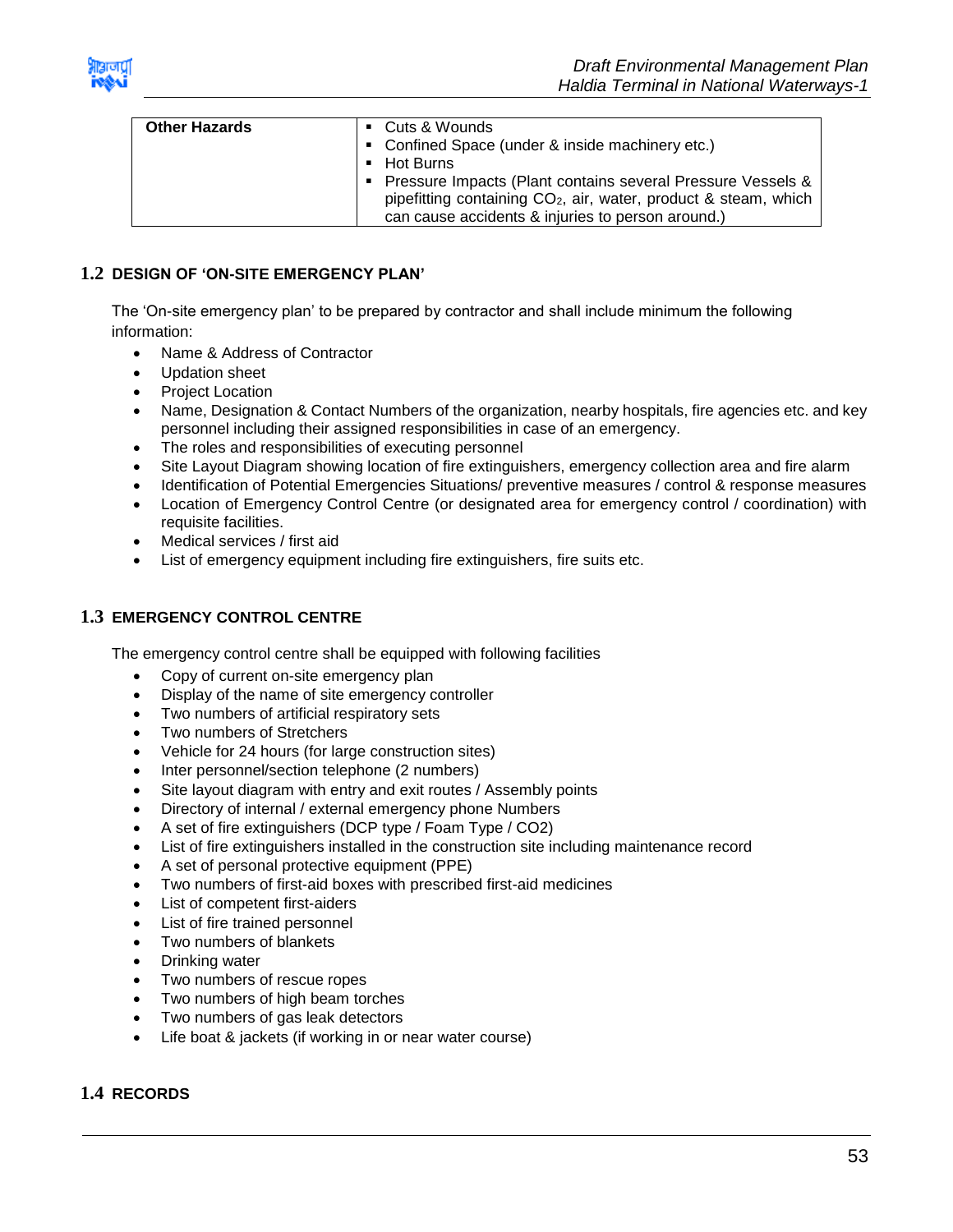

The following records shall be maintained:

- 1. Record of emergency preparedness plan with emergency contact numbers
- 2. Mock drill/emergency preparedness exercise records
- 3. Corrective preventive action record after emergency is occurred

#### **1.5 REPORTING**

The accident and incident records and emergency preparedness drill reports shall form part of quarterly report to EA

#### **1.6 RESPONSIBILITY**

Contractor shall be responsible to handle emergency condition and shall be liable to compensate the damage against accident, if any occurs at site.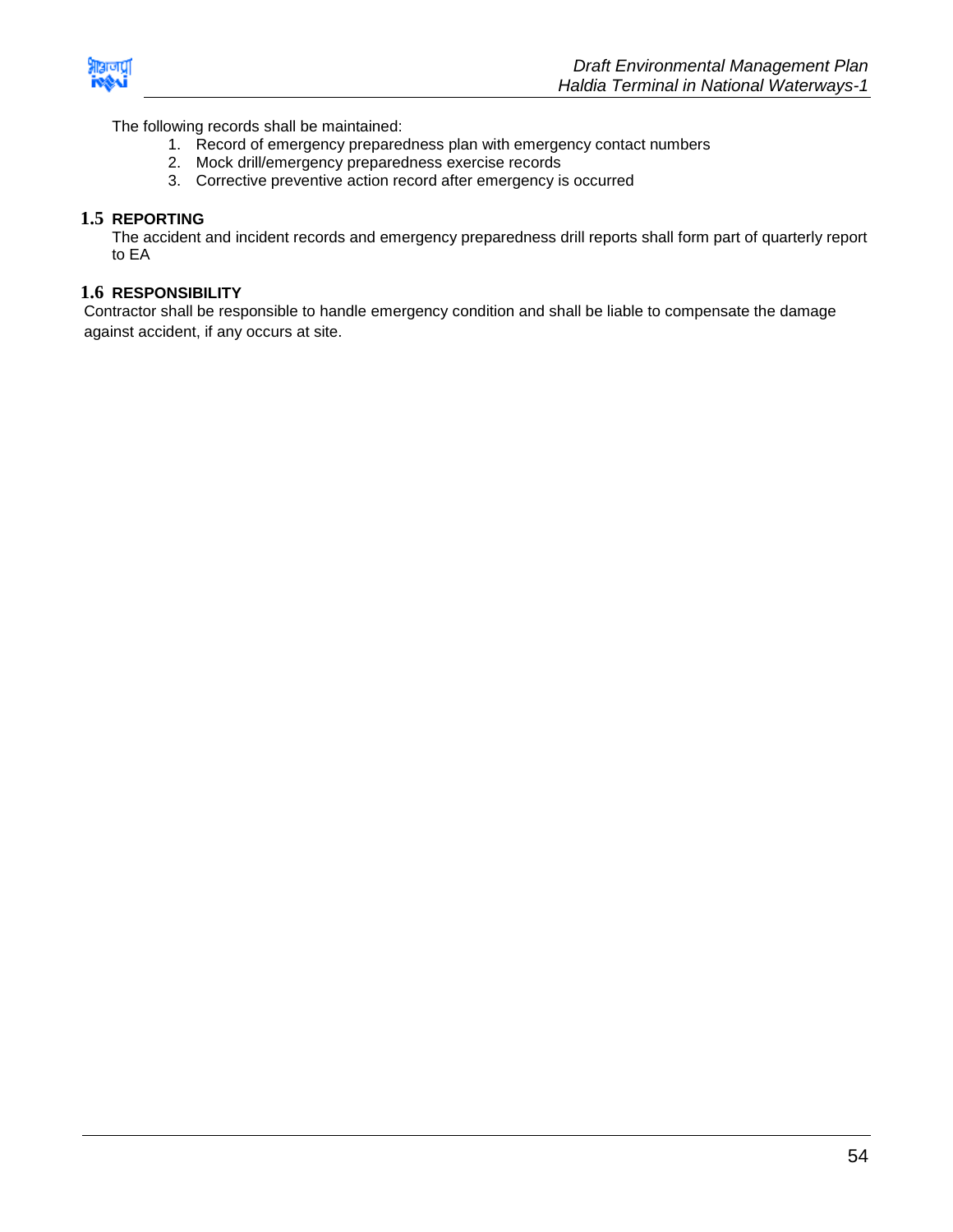<span id="page-55-0"></span>

#### **Annexure 3: Guidelines for Debris and Solid Waste Management**

#### **1.0 INTRODUCTION**

Waste will be generated from the construction site and labour camps during the construction phase. Type of the waste to be generated during construction phase is given below.

#### **Excavated Soil**

Site is undulating and thus will require cut & fill for levelling. Finished level of the soil will be 37 m. Top excavated soil of 15 cm shall be stripped and shall be stored separately under covered sheds. This soil shall be used for green belt plantation.

Lower layers of excavated soil shall be re-used within the site for filling purpose, construction of approach & internal roads & railway link. If any extra soil is remained, then that should be disposed of to the approved debris disposal site or for mines rehabilitation located in the nearby areas.

#### **Dredged Material**

Dredging shall be carried out in the river for construction of off-shore structures like jetty & berths (pilling) and navigation channels. Dredged soil shall not be disposed off along the river bank as they are sensitive habitat for various aquatic species and provide as the spawning and breeding grounds also. Dredged material shall be tested for its quality. If non-toxic then should be disposed off at disposal site but if toxic & contains heavy metals, then it should be disposed off to TSDF site.

#### **Construction Waste**

Construction waste will comprise of broken bricks, dry cement, discarded timber, metal piece, cement bag, dry asphalt/bitumen, glass, paint/varnishes box etc. These wastes should be segregated into recyclable and non-recyclable waste. Recyclable waste shall be stored in the covered area and shall be sold to authorized vendors regularly. Non-recyclable waste shall be disposed off at approved debris site in covered vehicles.

#### **Municipal Waste**

Municipal waste will be generated from labour camp. Dustbins for recyclable and non-recyclable waste shall be provided in labour camp area. Recyclable waste shall be sold to authorized vendors and nonrecyclable shall be disposed off through authorized agency in area responsible for waste collection and management.

Waste generated requires proper management so as to minimize the negative impacts on environment. Concept of reduce; re-use and recycle shall be followed at site. The rejected waste should be disposed off in a secured manner. Thus a site should be identified for disposal of the rejected waste.

#### **1.1 SELECTION OF DISPOSAL SITES:**

The locations of Disposal sites have to be selected such that:

- Disposal sites are located at least 1000 m away from sensitive locations like settlements, water body, notified forest areas, wildlife/bird/dolphin sanctuaries or any other sensitive locations.
- Disposal sites shall not contaminate any water sources, rivers etc so the site should be located away from water body and disposal site should be lined properly to prevent infiltration of water.
- Public perception about the location of debris disposal site has to be obtained before finalizing the location.
- Permission from the village/local community is to be obtained for the Disposal site selected.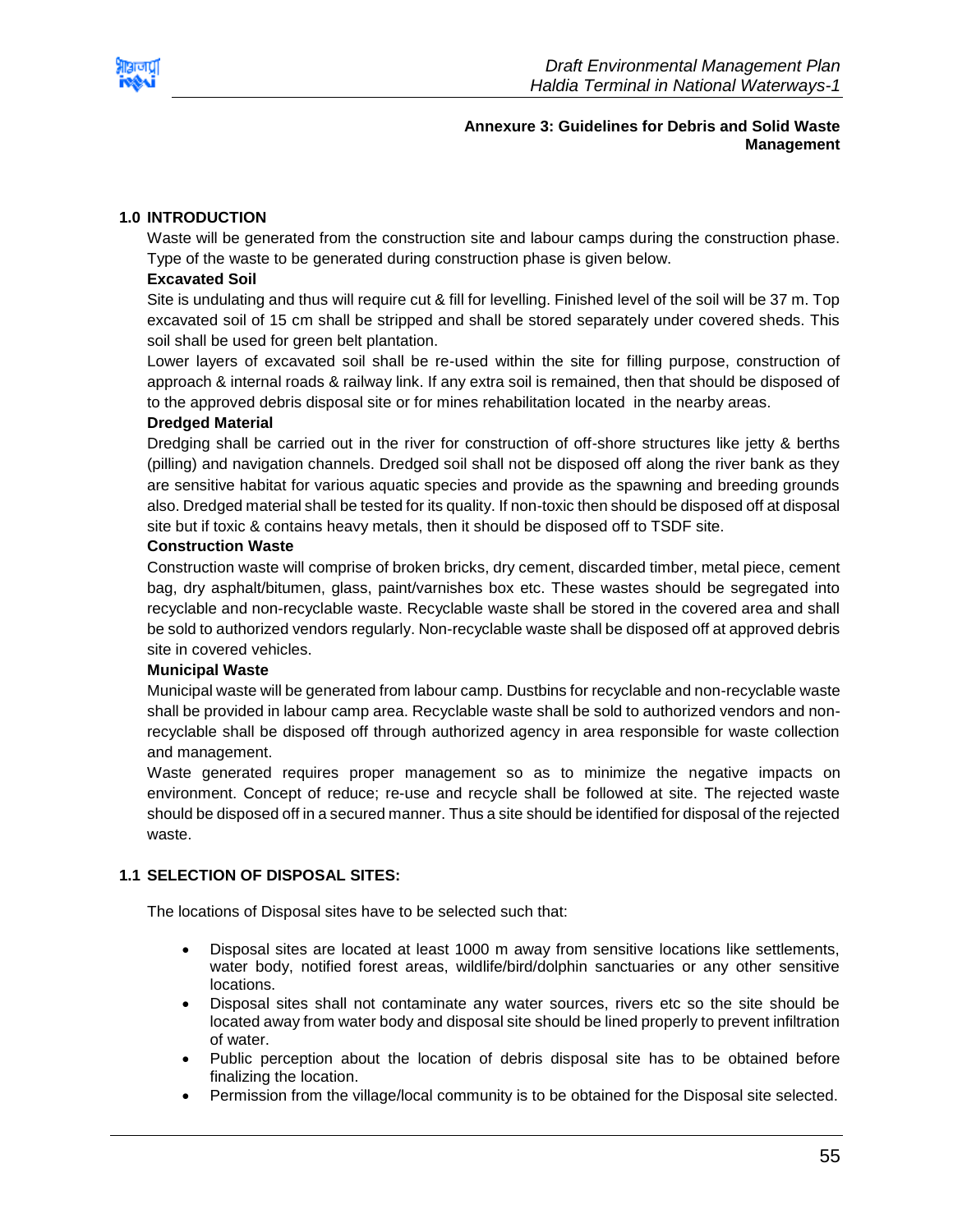

 Environment Engineer of PMC and Executive Engineer of Contract Management Unit must approve the Plan before commencement of work.

#### **1.2 PRECAUTIONS TO BE ADOPTED DURING DISPOSAL OF DEBRIS / WASTE MATERIAL**

The Contractor shall take the following precautions while disposing off the waste material.

- During the site clearance and disposal of debris, the Contractor will take full care to ensure that public or private properties are not affected, there is no dwellings around the dumpsite and that the traffic is not interrupted.
- The Contractor will dispose off debris only to the identified places or at other places only with prior permission of Engineer-in-Charge of works.
- In the event of any spoil or debris from the sites being deposited on any adjacent land, the Contractor will immediately remove all such spoil debris and restore the affected area to its original state to the satisfaction of the Engineer-in-Charge of works.
- The Contractor will at all times ensure that the entire existing canal and drains within and adjacent to the site are kept safe and free from any debris.
- Contractor will utilize effective water sprays during the delivery and handling of materials when dust is likely to be created and to dampen stored materials during dry and windy weather.
- Materials having the potential to produce dust will not the loaded to a level higher than the side and tail boards and will be covered with a tarpaulin in good condition.
- Any diversion required for traffic during disposal of debris shall be provided with traffic control signals and barriers after the discussion with local people and with the permission of Engineer-in-Charge of works.
- During the debris disposal, Contractor will take care of surrounding features and avoid any damage to it. The debris should not be disposed along the bridges & culverts and near the water bodies.
- While disposing debris / waste material, the Contractor will take into account the wind direction and location of settlements to ensure against any dust problems.
- Contractor should display the board at disposal site stating the name of project, usage of the site and type of debris being disposed.
- A guard shall be kept at disposal site to prevent any unauthorized disposal of waste at the debris disposal site
- Material should be disposed off through covered vehicles only
- No contaminated/hazardous/e-waste shall be disposed off at the debris disposal site

#### **1.3 RECORD KEEPING**

Site approved by site engineer only can be used as disposal site. Record of all such site should be maintained along with the area of disposal site, type & quantity of material disposed off daily and capacity of disposal site.

#### **1.4 GUIDELINES FOR REHABILITATION OF DISPOSAL SITES**

The dumpsites filled only up to the ground level could be rehabilitated as per guidelines below and to be decided by the Engineer and the supervision consultant.

- The dumpsites have to be suitably rehabilitated by planting local species of shrubs and other plants. Local species of trees has also to be planted so that the landscape is coherent and is in harmony with its various components.
- In cases where a dumpsite is near to the local village community settlements, it could be converted into a play field by spreading the dump material evenly on the ground. Such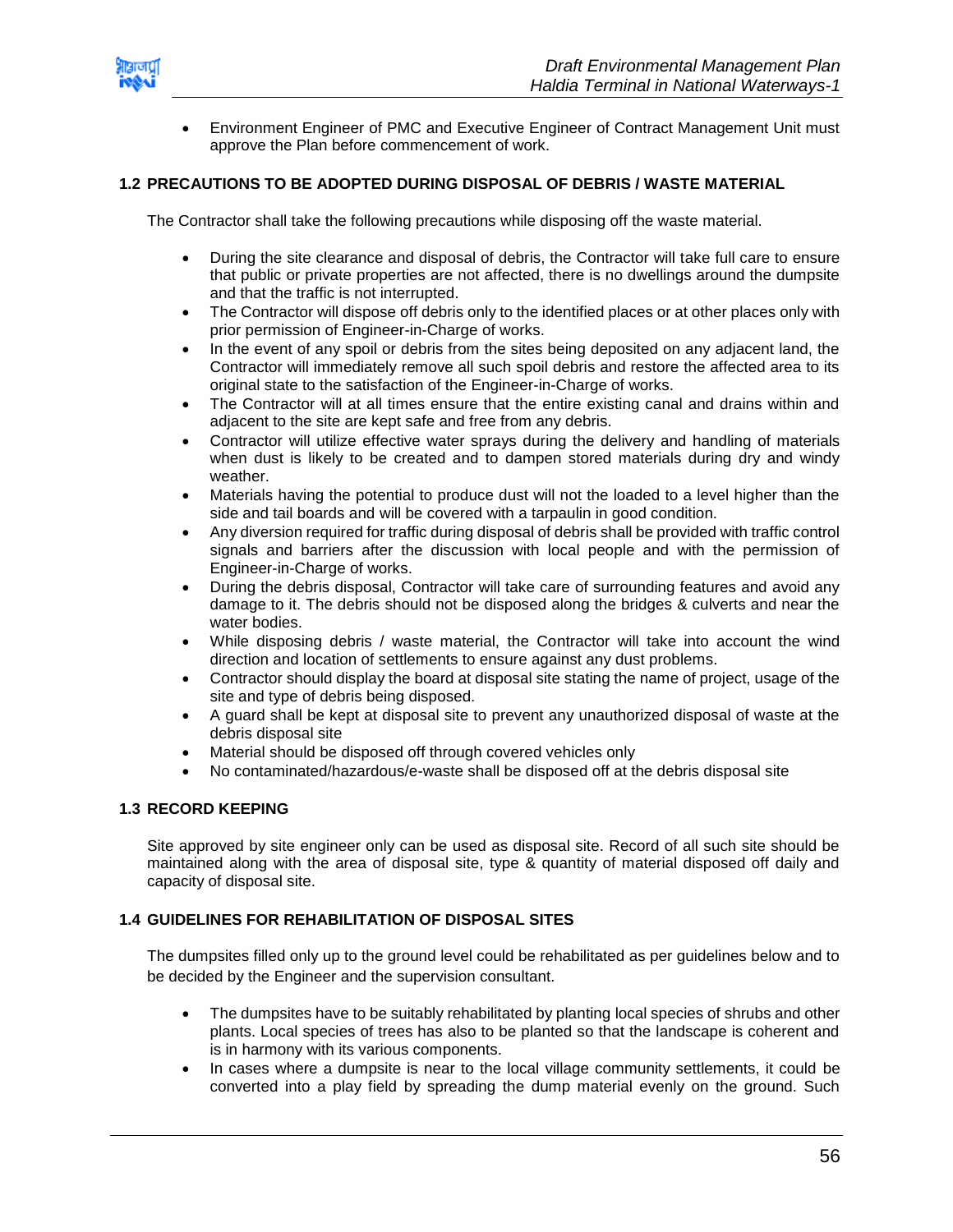

playground could be made coherent with the landscape by planting trees all along the periphery of the playground.

Closure of the disposal site should be upto the satisfactory level of site engineer

#### **1.5 PENALTIES**

Stringent action & penalties should be imposed off on contractor for dumping of materials in locations other than the pre-identified locations. Grievance Redressal mechanism should be in place for taking note and action on such complaints.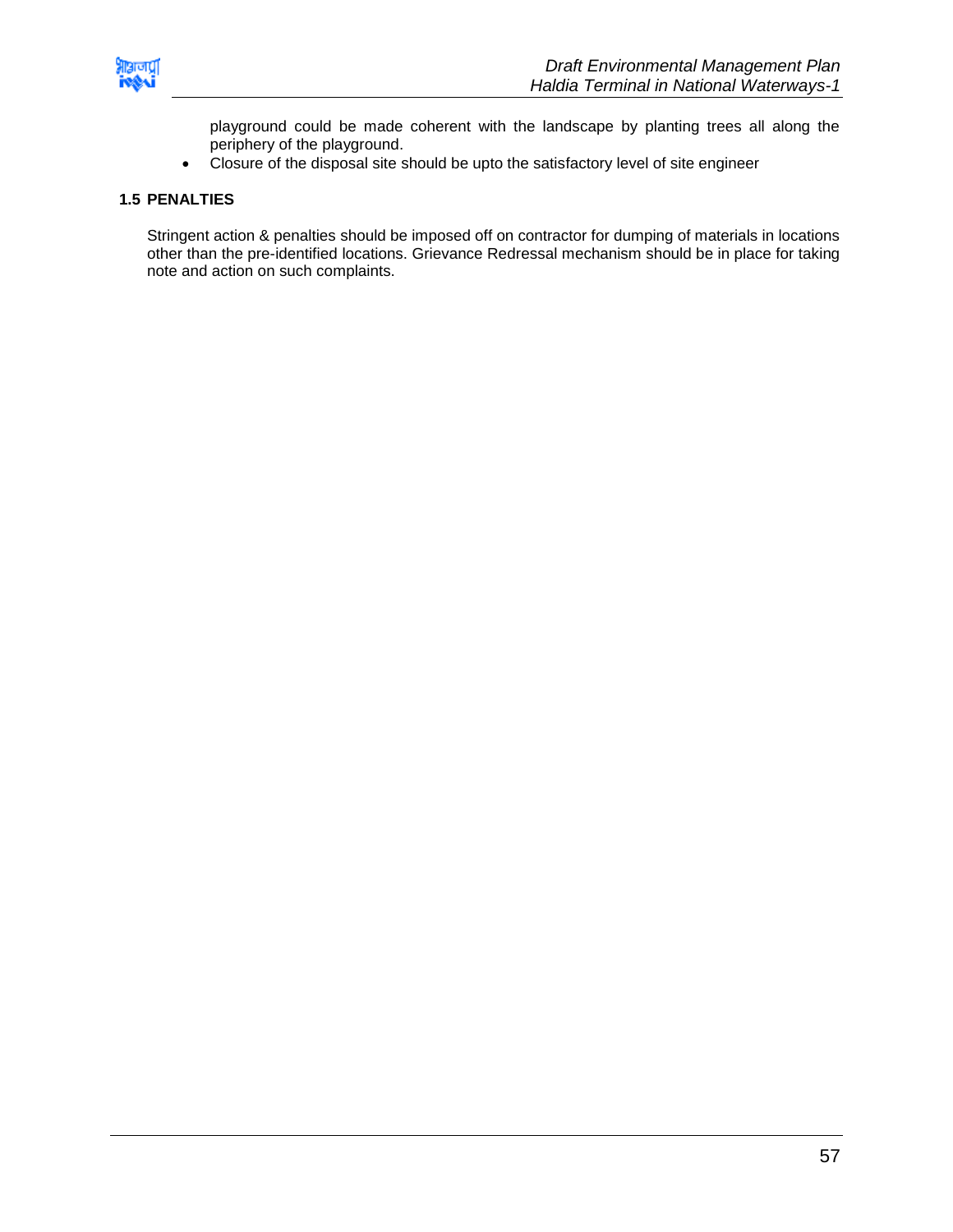<span id="page-58-0"></span>

#### **Annexure 4: Selection and Management of Construction/Labour Campsite**

#### **1.0 Selection and layout of construction camp**

Labour camps, plant sites and debris disposal site shall not be located close to habitations, schools, hospitals, religious places and other community places. A minimum distance of 500 m shall be maintained for setting up such facilities.

#### **2.0 Facilities at workers camps**

During the construction stage of the project, the construction contractor will construct and maintain necessary (temporary) living accommodation, rest area and ancillary facilities for labour. Facilities required are listed and elaborated below.

- Site barricading
- Clean Water Facility
- Clean kitchen area with provision of clean fuel like LPG
- Sanitation Facilities
- Waste Management Facilities
- Rest area for workers at construction site
- Adequate Illumination & ventilation
- Safe access road is required at camps
- Health Care Facilities
- Crèche Facility & Play School
- Fire-fighting Facility
- Emergency Response Area

#### **2.1 Site Barricading**

Site should be completely barricaded from all the sides to prevent entry of outsiders and animals into the site. Entry gate should be provided at the site and labour camp which should be guarded by security guard. All workers should be issued ID cards and entry of outsiders shall be maintained in the register at the gate. Board should be displayed at the site and the labour camp, the name of project, capacity of project, authority carrying our projects, restriction of entry without authorization, no smoking zone and associated risks. Plant operation shall be restricted to 6:00 Am to 10:00 PM

#### **2.2 Clean Water Facility**

Potable water shall be provided for construction labour for drinking & cooking purpose. Clean water shall be provided for bathing, cleaning and washing purpose. Water quality testing for water shall be carried out on monthly basis.

#### **2.3 Clean Kitchen Area**

Provision of clean kitchen area for cooking and storage of eatables shall be provided. Clean fuels like LPG shall be provided for cooking purpose. Burning of firewood, garbage, paper and any other material for cooking or any other purpose shall strictly be prohibited at the site.

#### **2.4 Sanitation Facilities**

Construction camps shall be provided with sanitary latrines and urinals. Toilets provided should have running water availability all the time. Bathing, washing & cleaning areas shall be provided at the site for construction labour. Washing and bathing places shall be kept in clean and drained condition.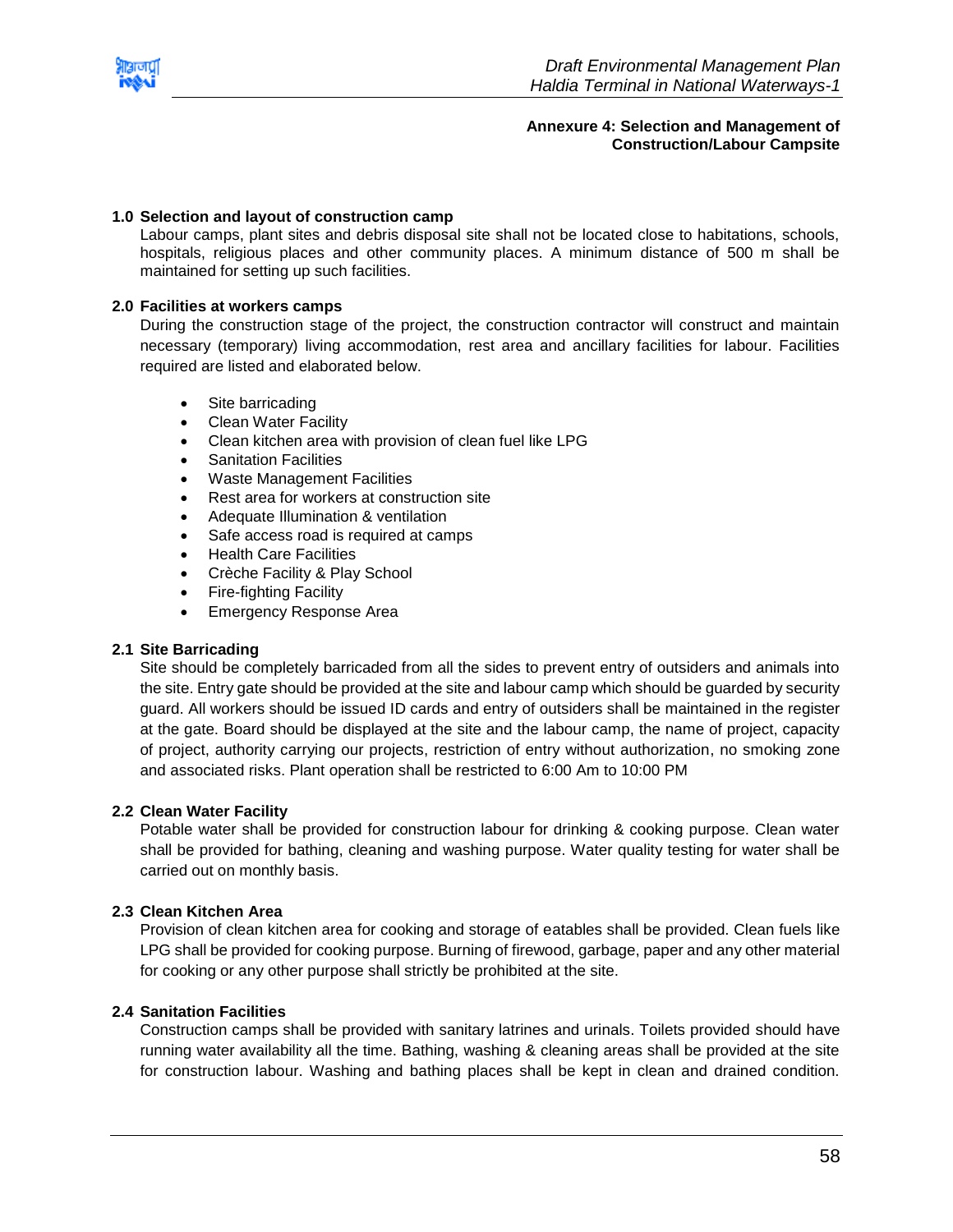

Workers shall be hired especially for cleaning of the toilets and bathing area. Septic tanks and soak pits shall be provided at site for disposal of the sewage generated.

#### **2.5 Waste Management Facilities**

Waste generated should be segregated at the site by providing the different color bins for recyclable and non-recyclable waste. Recyclable waste shall be sold to authorized vendors and non-recyclable shall be handed over to authority responsible in area for waste management. Waste management for construction site shall be as per waste management plan proposed in EMP.

#### **2.6 Rest Area For Workers at Site**

A rest area/shelter shall be provided at the site for construction workers where they can rest after lunch time and shall not lay down at site anywhere. The height of shelter shall not less than 3m from floor level to lowest part of the roof. Sheds shall be kept clean and the space provided shall be on the basis of at least 1.0 Sq.m per head.

#### **2.7 Adequate Illumination & Ventilation**

Construction worker camps shall be electrified and adequately illuminated. Illumination level shall be maintained after 5.30 Pm at the site to minimum 200 lux. Labour camps shall be adequately ventilated. Fans shall be provided for ventilation purpose.

#### **2.8 Safe Access Road for Labour Camps**

Temporary paved surface shall be constructed to approach the labour camp from the site. Movement shall not be hampered during monsoon season due to water logging and muddiness.

#### **2.9 Health care Facilities:**

First aid box, first aid room and personnel trained in first aid shall be available at labour camp and site all the time (24X7). Equipment in first-aid box shall be maintained as pet State Factory's Law. Ambulance/ 4 wheeler motorized vehicle shall be available at the site for carrying injured to the nearby hospital. Tie-ups should be made with nearby hospital to handle emergency, if any. Nos. of ambulance, doctors and nearby hospital s hall be displayed in first-aid room, site office & labour camps. Workers shall be made aware about the causes, symptoms and prevention from HIV/AIDS through posters and awareness programs

#### **2.10 Crèche Facility & Play School**

Crèche facility and play school should be constructed at the site temporarily so as children of construction labour can be kept there. Care takers should be hired for taking care of children. Attendance records of children shall be maintained. Children should not be allowed to enter active work areas.

#### **2.11 Fire-Fighting facilities**

Fire-fighting facility such as sand filled buckets and potable fire-extinguishers shall be provided at labour camps and at site. Fire-extinguishers shall be provided as per NBC norms.

#### **2.12 Emergency Collection Area**

Area shall be demarcated as emergency collection area near the gate where all the workers shall be guided to collect in case of any emergency like fire, flood and earthquake.

#### **3.0 Activities prohibited at site**

Activities which should be strictly prohibited at site shall include

Open burning of wood, garbage and any other material at sit for cooking or any other purpose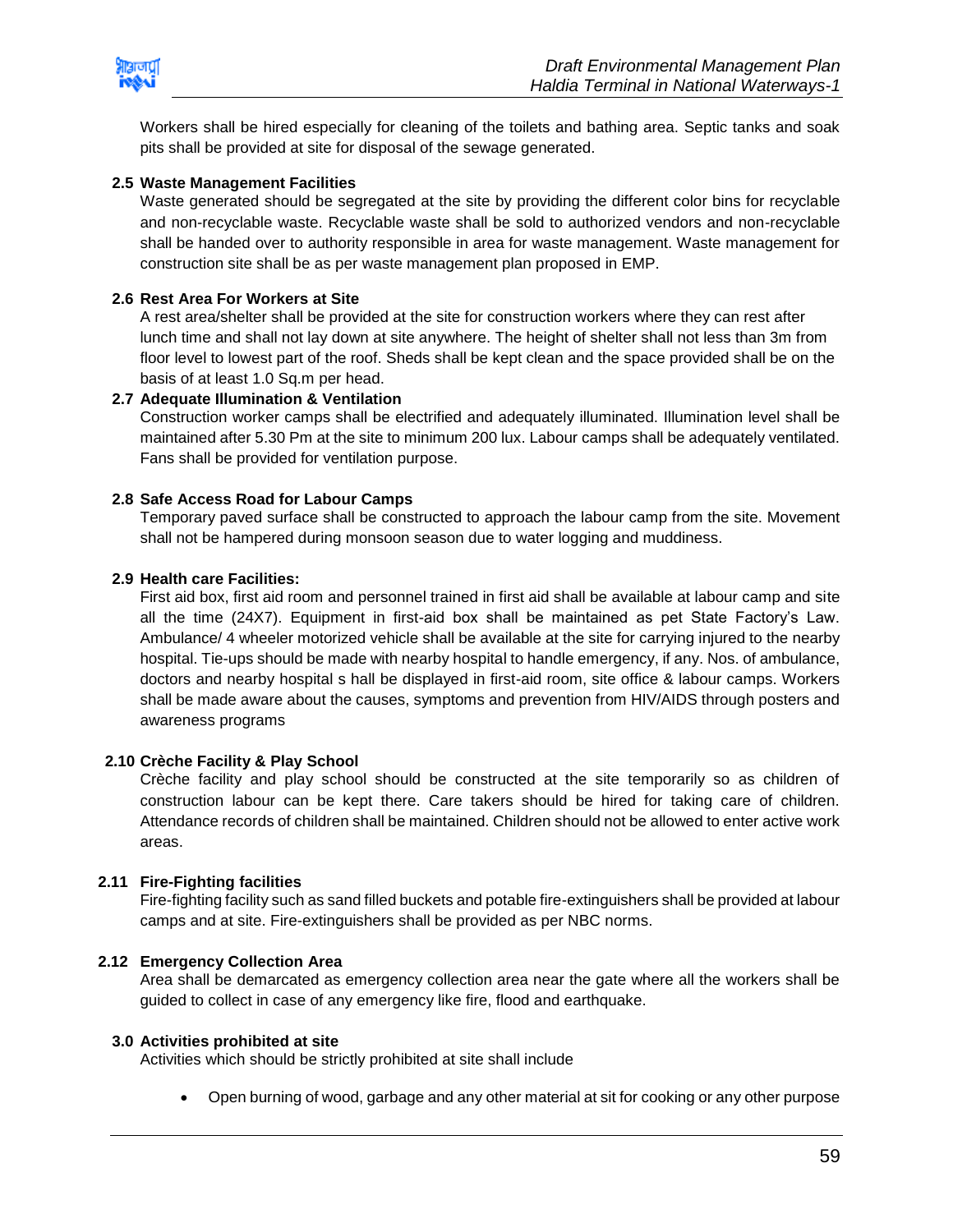

- Disturbance to the local community.
- Operation of the plant and machinery between 10 pm to 6 am unless approved by team leader
- No animal (wild or domestic or bird) shall be harmed by any construction worker in any condition at site and nearby areas
- Cutting of tree without permission of team leader/authorized person
- No indigenous population shall be hurt or teased

#### **4.0 Guidelines for night time working at the site.**

No activity generating noise shall be carried out at the site after 10:00 PM. Night working protocol should be followed (if required) as per guidelines prepared by IWAI. Site should be well illuminated to maintain minimum illumination level of 200 lux. Personnel working shall obtain permit to work from the team leader prior carrying out any work in night time and the record of such working shall be maintained in register. Any accidents, if occurs at site during night time working shall be immediately reported and recorded. Penalty shall be imposed on the contractor for the accident. Analysis shall be carried out to find the reason for such accidents for future learning.

#### **5.0 Record keeping & Maintenance**

Record of entry/exit of the people in the construction site and labour camp area shall be maintained in register at gate. Record of material coming in and going out from site also shall be maintained.

#### **6.0 Auditing & Inspection**

Conditions of labour camp and site shall be inspected and audit report shall be submitted to IWAI on monthly basis.

#### **7.0 Closure of the Construction Site and Construction labour Camps**

Construction site and labour camps shall be restored back to the original site conditions. Following measures are required to be taken during closure

- 1. Septic tanks/soak pits should be dismantled
- 2. Any temporary/permanent structure constructed shall be dismantled
- 3. Construction/demolition waste, hazardous waste and municipal waste at site and labour camp site shall be disposed off as per waste management plan in EMP
- 4. The site shall be cleaned properly
- 5. Tree plantation to be carried out, if any required for stabilizing the area
- 6. Any pit excavated shall be filled back
- 7. Closure of the site and labour camp shall be approved by authorized person.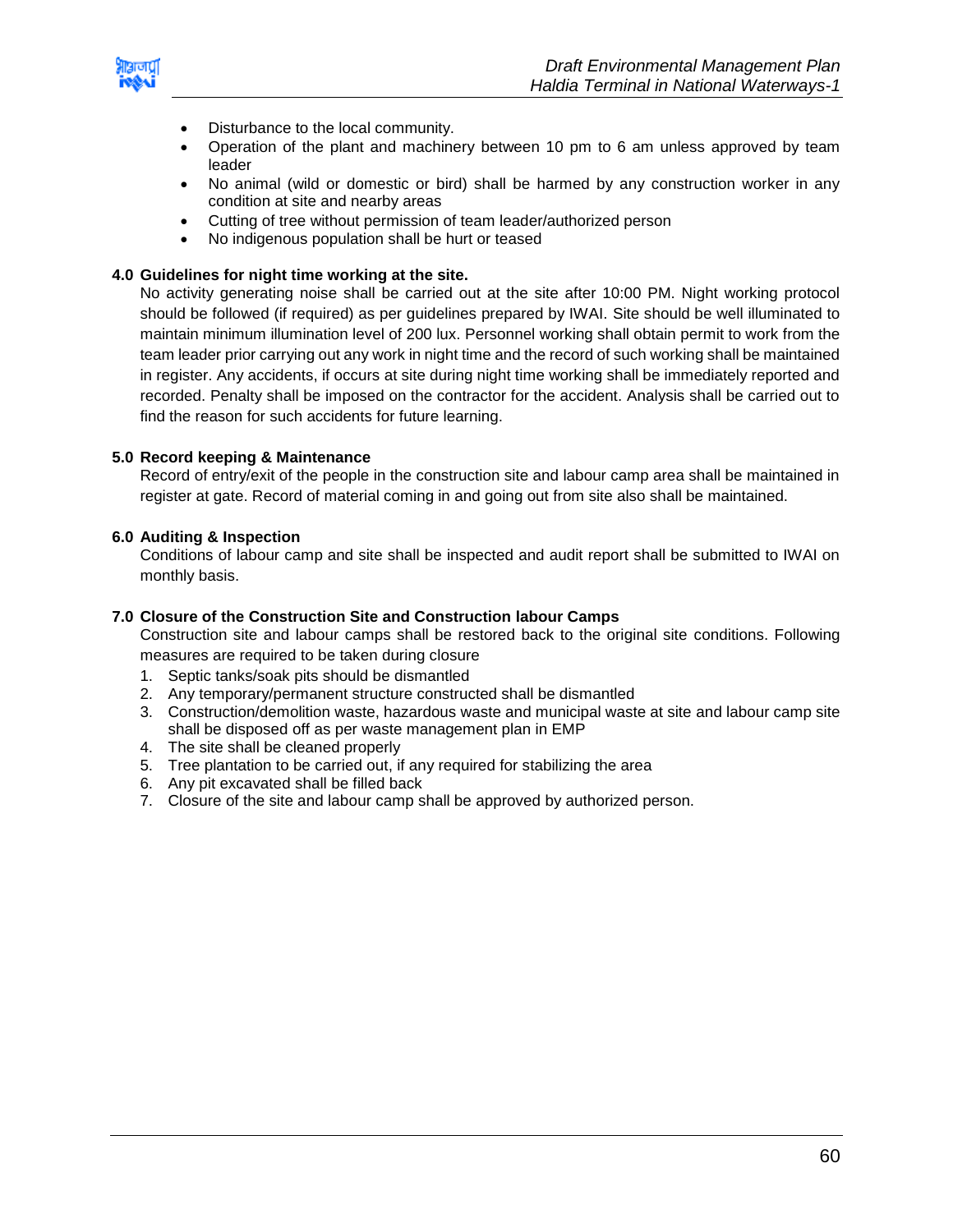

#### **Annexure 5: Borrow Area Establishment, Management & Closure Plan**

#### <span id="page-61-0"></span>**1.0 Introduction**

Borrow areas will be finalized as identified by Contractor as agreed by the PMC and IWAI as per the requirements of the contract. Environment clearance under EIA Notification, 2006 from competent authority and NOC from state pollution control board under Air Act, 1981 as applicable shall be obtained by contractor prior excavation. Consent from land owners and DC of the area shall also be taken prior undertaking any excavation. The Contractor in addition to the established practices, rules and regulation will also consider following criteria before finalizing the locations. Contractor should be submit borrow area establishment plan along with the locations marked in map and the environmental settings of the planned area to PMC/IWAI for approval of the "Engineer" through RFI.

- 1) The borrow area should not be located in agriculture field unless unavoidable i.e. barren land is not available.
- 2) The borrow pits should not be located along the roads, close to project site
- 3) The loss of productive and agricultural land should be least.
- 4) The loss of vegetation is almost nil or minimum.
- 5) Sufficient quality of soil is available.
- 6) The Contractor will ensure the availability of suitable earth.

The Contractor shall obtain representative samples from each of the identified borrow areas and have these tested at the site laboratory following a testing programme as approved by the concerned Engineer. It shall be ensured that the fill material compacted to the required density. The Contractor shall submit the following information to the Engineer for approval at least 7 working days before commencement of compaction.

- The values of maximum dry density and optimum moisture content obtained in accordance with ARE: 2720 (Part 7) or (Part 8), as the case may be, appropriate for each of the fill materials he intends to use.
- A graph of density plotted against content from which, each of the values in (i) above of maximum dry density and optimum moisture content are determined.

After identification of borrow areas based on guidelines and full filling the following requirements are to be fulfilled

- Quantification of Earth
- Land Agreement
- Clearance from local authorities
- Environmental Clearances from SEIAA should be obtained. All EC conditions are to be followed by contractor and contractor should submit EC to IWAI/PMC/PMU

After receiving the approval Contractor will begin operations keeping in mind following:

- Haulage of material to the areas of fill shall proceed only when sufficient spreading and compaction plants are operating at the place of deposition.
- No excavated acceptable material other than surplus to requirements of the Contract shall be removed from the site. Contractor should be permitted to remove acceptable material form the site to suit his operational procedure, and then be shall make good any consequent deficit of material arising there from.
- Where the excavation reveals a combination of acceptable and un-acceptable materials, the Contractor shall, unless otherwise agreed by the Engineer, carryout the excavation in such a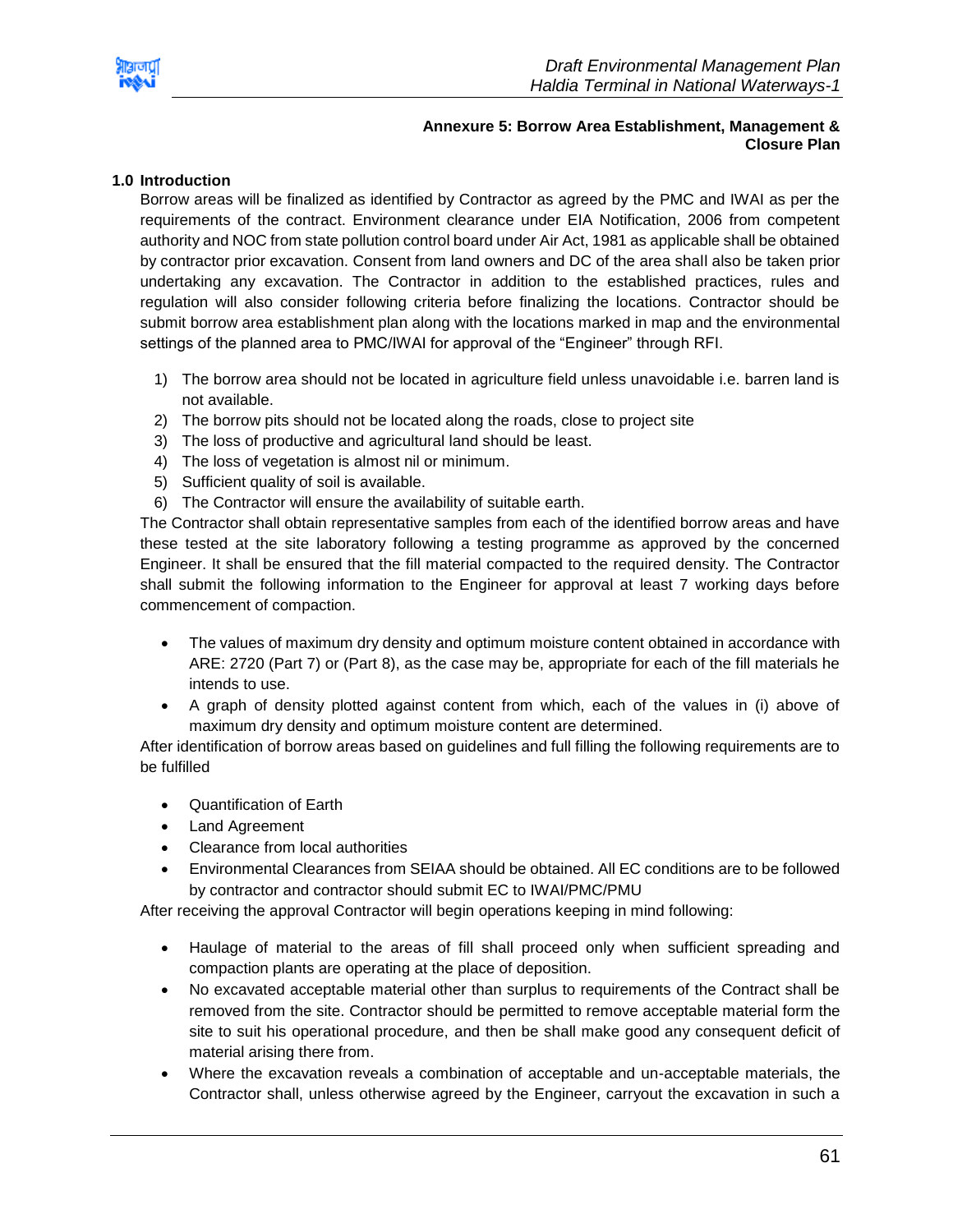

manner that the acceptable materials are excavated separately for use in the permanent works without contamination by the un-acceptable materials. The acceptable material shall be stockpiled separately.

• The Contractor shall ensure that he does not adversely affect the stability of excavation or fills by the methods of stockpiling materials, use of plants or siting of temporary buildings or structures.

#### **1.1 Borrow Area Management**

Borrow areas located in different land will require different management. Management measures to be taken in different land types are given below.

#### **1.1.1 Borrow Areas located in Agricultural Lands**

- The preservation of topsoil will be carried out in stockpile.
- A 15 cm topsoil will be stripped off from the borrow pit and this will be stored in stockpiles in a designated area for height not exceeding 2m and side slopes not steeper than 1:2 (Vertical: Horizontal).
- Borrowing of earth will be carried out up to a depth of 1.5m from the existing ground level.
- Borrowing of earth will not be done continuously throughout the stretch.
- Ridges of not less than 8m widths will be left at intervals not exceeding 300m.
- Small drains will be cut through the ridges, if necessary, to facilitate drainage.
- The slope of the edges will be maintained not steeper then 1:4 (Vertical: Horizontal).

#### **1.1.2 Borrow Areas located in Agriculture Land in un-avoidable Circumstances:**

- The preservation of topsoil will be carried out in stockpile.
- A 15 cm topsoil will be stripped off from the borrow pit and this will be stored in stockpiles in a designated area for height not exceeding 2m and side slopes not steeper than 1:2 (Vertical: Horizontal).
- The depth of borrow pits will not be more than 30 cm after stripping the 15 cm topsoil aside.

#### **1.1.3 Borrow Areas located on Elevated Lands**

- The preservation of topsoil will be carried out in stockpile
- A 15 cm topsoil will be stripped off from the borrow pit and this will be stored in stockpiles in a designated area for height not exceeding 2m and side slopes not steeper than 1:2 (Vertical: Horizontal).
- At location where private owners desire their fields to be levelled, the borrowing shall be done to a depth of not more than 1.5m or up to the level of surrounding fields.

#### **1.1.4 Borrow Areas near Riverside**

- The preservation of topsoil will be carried out in stockpile
- A 15 cm topsoil will be stripped off from the borrow pit and this will be stored in stockpiles in a designated area for height not exceeding 2m and side slopes not steeper than 1:2 (Vertical: Horizontal).
- Borrow area near to any surface water body will be at least at a distance of 15m from the toe of the bank or high flood level, whichever is more.

#### **1.1.5 Borrow Areas near Settlements**

• The preservation of topsoil will be carried out in stockpile